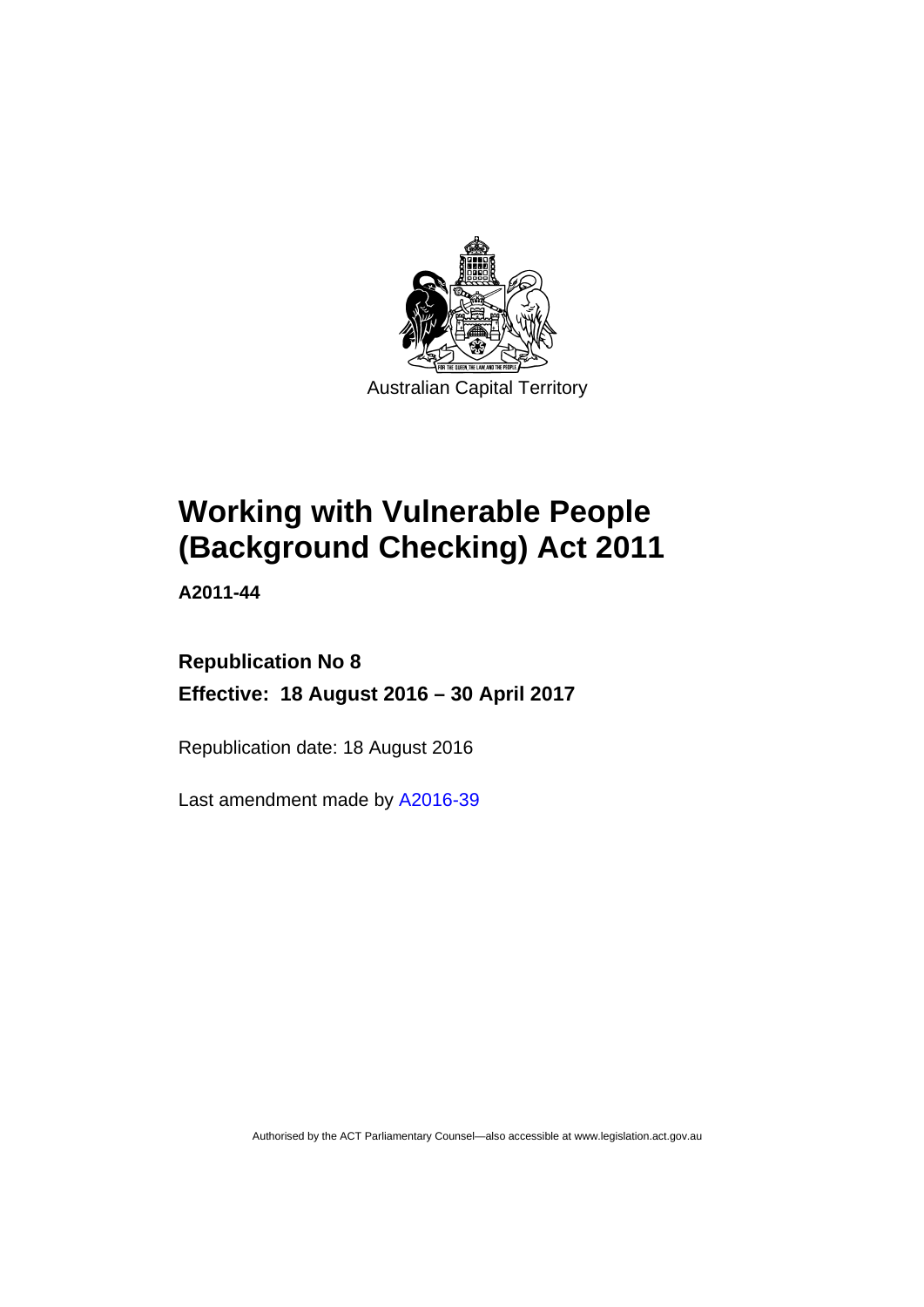### **About this republication**

#### **The republished law**

This is a republication of the *Working with Vulnerable People (Background Checking) Act 2011* (including any amendment made under the *[Legislation Act 2001](http://www.legislation.act.gov.au/a/2001-14)*, part 11.3 (Editorial changes)) as in force on 18 August 2016*.* It also includes any commencement, amendment, repeal or expiry affecting this republished law to 18 August 2016.

The legislation history and amendment history of the republished law are set out in endnotes 3 and 4.

#### **Kinds of republications**

The Parliamentary Counsel's Office prepares 2 kinds of republications of ACT laws (see the ACT legislation register at [www.legislation.act.gov.au](http://www.legislation.act.gov.au/)):

- authorised republications to which the *[Legislation Act 2001](http://www.legislation.act.gov.au/a/2001-14)* applies
- unauthorised republications.

The status of this republication appears on the bottom of each page.

#### **Editorial changes**

The *[Legislation Act 2001](http://www.legislation.act.gov.au/a/2001-14)*, part 11.3 authorises the Parliamentary Counsel to make editorial amendments and other changes of a formal nature when preparing a law for republication. Editorial changes do not change the effect of the law, but have effect as if they had been made by an Act commencing on the republication date (see *[Legislation Act 2001](http://www.legislation.act.gov.au/a/2001-14)*, s 115 and s 117). The changes are made if the Parliamentary Counsel considers they are desirable to bring the law into line, or more closely into line, with current legislative drafting practice.

This republication does not include amendments made under part 11.3 (see endnote 1).

#### **Uncommenced provisions and amendments**

If a provision of the republished law has not commenced, the symbol  $\mathbf{U}$  appears immediately before the provision heading. Any uncommenced amendments that affect this republished law are accessible on the ACT legislation register [\(www.legislation.act.gov.au\)](http://www.legislation.act.gov.au/). For more information, see the home page for this law on the register.

#### **Modifications**

If a provision of the republished law is affected by a current modification, the symbol  $\mathbf{M}$ appears immediately before the provision heading. The text of the modifying provision appears in the endnotes. For the legal status of modifications, see the *[Legislation Act 2001](http://www.legislation.act.gov.au/a/2001-14)*, section 95.

#### **Penalties**

At the republication date, the value of a penalty unit for an offence against this law is \$150 for an individual and \$750 for a corporation (see *[Legislation Act 2001](http://www.legislation.act.gov.au/a/2001-14)*, s 133).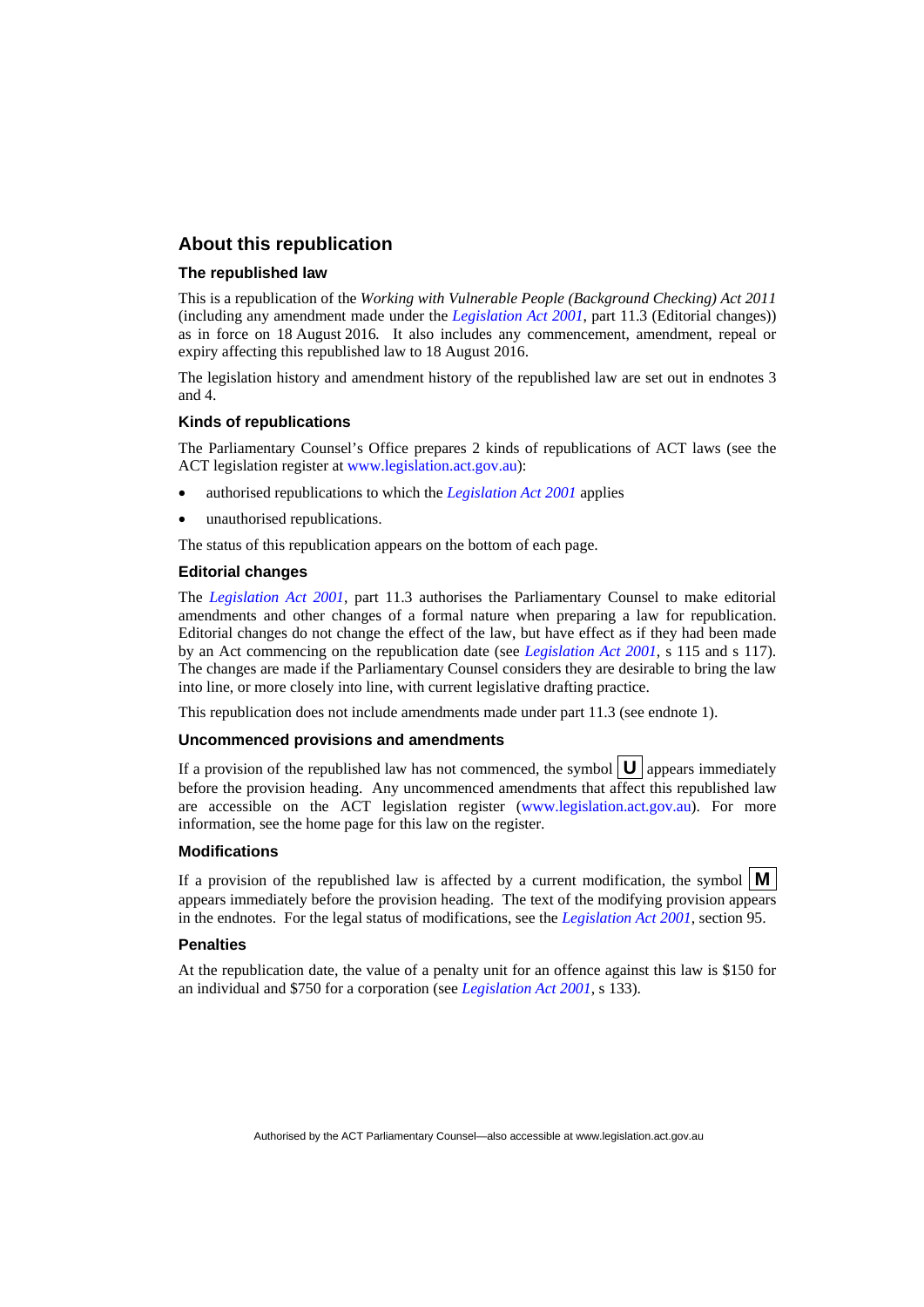

# **Working with Vulnerable People (Background Checking) Act 2011**

# **Contents**

| Part 1 | <b>Preliminary</b>                                    |   |
|--------|-------------------------------------------------------|---|
| 1      | Name of Act                                           | 2 |
| 3      | When does Act apply to a regulated activity?          | 2 |
| 4      | Dictionary                                            | 3 |
| 5      | <b>Notes</b>                                          | 3 |
| 6      | Offences against Act-application of Criminal Code etc | 4 |
|        |                                                       |   |
| Part 2 | <b>Important concepts</b>                             |   |
| 7      | Who is a vulnerable person?                           | 5 |
| 8      | What is a regulated activity?                         | 5 |
| 9      | When is a person engaged in a regulated activity?     | 6 |
| 10     | What is <i>contact</i> with a vulnerable person?      |   |

Page

| R8                   | Working with Vulnerable People (Background Checking) | contents 1 |
|----------------------|------------------------------------------------------|------------|
| 18/08/16<br>Act 2011 |                                                      |            |
|                      | Effective: 18/08/16-30/04/17                         |            |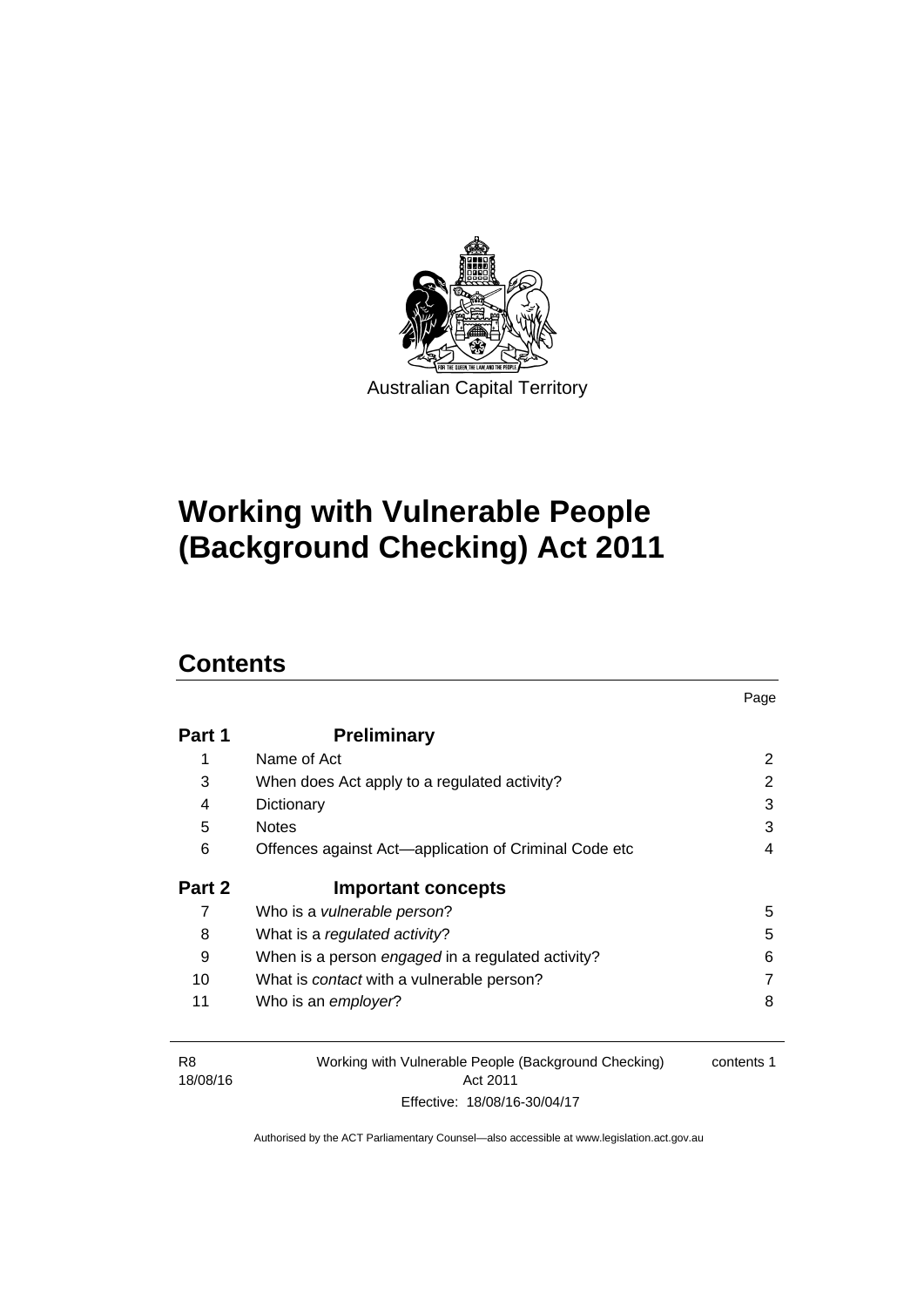| Part 3              | <b>Requirement for registration</b>                                                                |    |
|---------------------|----------------------------------------------------------------------------------------------------|----|
| 12                  | When is a person required to be registered?                                                        | 9  |
| 13                  | Offences-person engage in regulated activity for which person not<br>registered                    | 13 |
| 14                  | Offences—employer engage person in regulated activity for which<br>person not registered           | 15 |
| 15                  | When unregistered person may be engaged in regulated activity-<br>supervised employment            | 16 |
| 16                  | When unregistered person may be engaged in regulated activity-<br>kinship carer                    | 17 |
| Part 4              | <b>Applying for registration</b>                                                                   |    |
| 17                  | Application for registration                                                                       | 19 |
| 18                  | Application for registration-contents                                                              | 19 |
| 19                  | Application for registration-additional information                                                | 21 |
| 20                  | Application for registration-withdrawal                                                            | 22 |
| 21                  | Offences-applicant fail to disclose charge, conviction or finding of<br>guilt for relevant offence | 22 |
| 22                  | Restriction on reapplying for registration                                                         | 23 |
| Part 5              | <b>Risk assessments</b>                                                                            |    |
| Division 5.1        | <b>Important concepts</b>                                                                          |    |
| 23                  | Meaning of risk assessment                                                                         | 25 |
| 24                  | Meaning of criminal history                                                                        | 25 |
| 25                  | Meaning of non-conviction information                                                              | 26 |
| 26                  | Meaning of relevant offence                                                                        | 26 |
| <b>Division 5.2</b> | <b>Risk assessment guidelines</b>                                                                  |    |
| 27                  | Risk assessment guidelines                                                                         | 27 |
| 28                  | Risk assessment guidelines-content                                                                 | 28 |
| 29                  | Risk assessment guidelines-criminal history                                                        | 29 |
| 30                  | Risk assessment guidelines-non-conviction information                                              | 30 |
| 31                  | Risk assessment guidelines-other information                                                       | 31 |
| <b>Division 5.3</b> | <b>Conducting risk assessments</b>                                                                 |    |
|                     |                                                                                                    | 32 |

| contents 2 | Working with Vulnerable People (Background Checking) | R8       |
|------------|------------------------------------------------------|----------|
|            | Act 2011                                             | 18/08/16 |
|            | Effective: 18/08/16-30/04/17                         |          |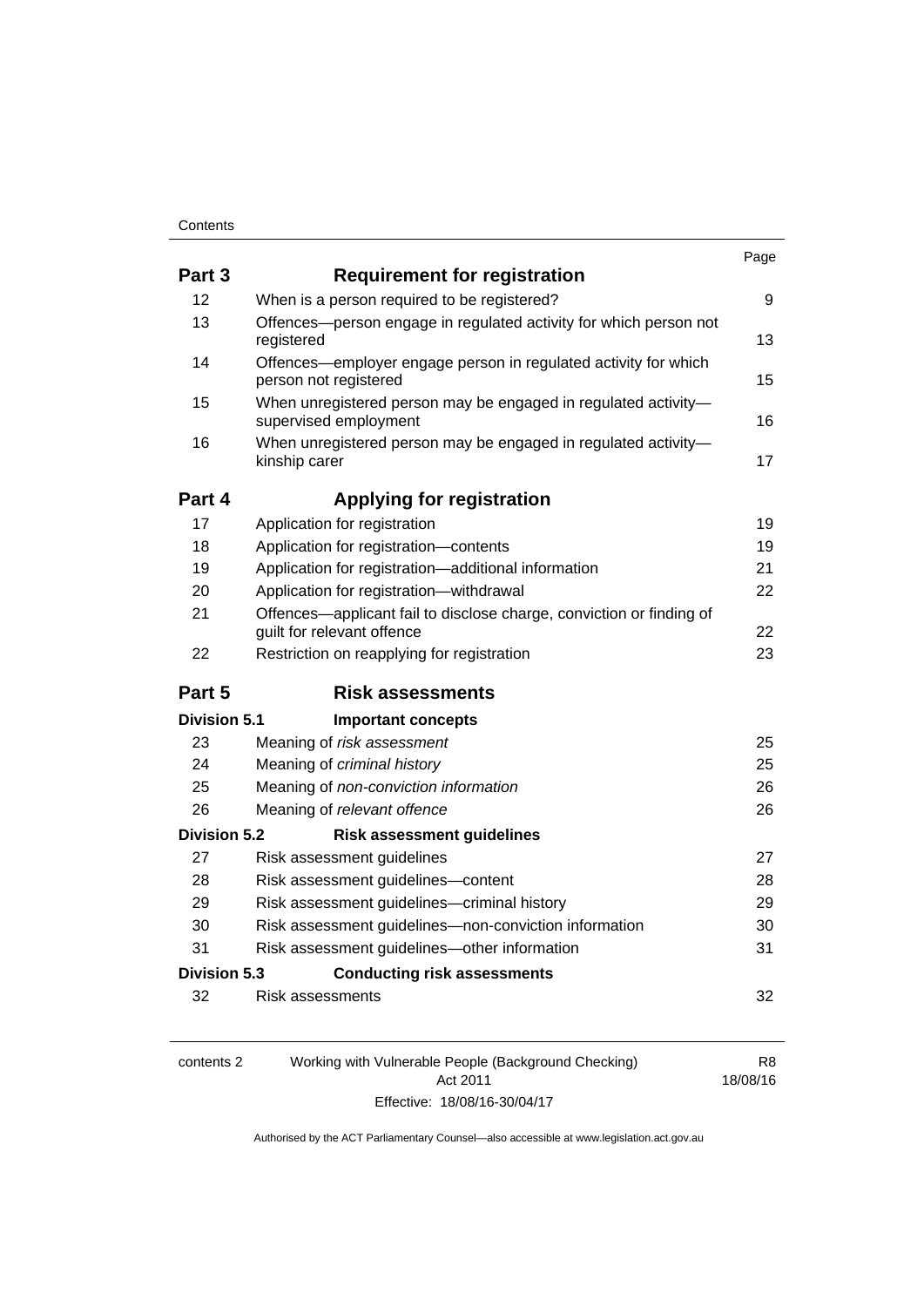|                            |                                                                                                            | Page       |
|----------------------------|------------------------------------------------------------------------------------------------------------|------------|
| 33                         | Commissioner may request information from an entity to conduct risk<br>assessments                         | 32         |
| 34                         | Independent advisors-appointment                                                                           | 33         |
| 35                         | Independent advisors-advice                                                                                | 34         |
| 36                         | Independent advisors—ending appointment                                                                    | 34         |
| <b>Division 5.4</b>        | <b>Negative risk assessments</b>                                                                           |            |
| 37                         | Proposed negative notices                                                                                  | 35         |
| 38                         | Reconsideration of negative risk assessments                                                               | 36         |
| 39                         | Extensions of period for reconsideration of negative risk assessment                                       | 37         |
| 40                         | Negative notices                                                                                           | 38         |
| Part 6                     | <b>Registration</b>                                                                                        |            |
| <b>Division 6.1</b>        | <b>Registration</b>                                                                                        |            |
| 41                         | Registration                                                                                               | 40         |
| 42                         | Conditional registration                                                                                   | 41         |
| 43                         | Proposed conditional registration                                                                          | 42         |
| 44                         | Reconsideration of proposed conditional registration                                                       | 42         |
| 45                         | Extensions of period for reconsideration of proposed conditional<br>registration                           | 43         |
| 46                         | Notice of conditional registration                                                                         | 44         |
| 47                         | Conditional registration-amendment                                                                         | 45         |
| 48                         | Offences—registered person contravene condition of registration                                            | 47         |
| Division 6.2               | <b>Registration cards</b>                                                                                  |            |
| 49                         | <b>Registration cards</b>                                                                                  | 47         |
| 50                         | Offence-fail to produce registration card                                                                  | 48         |
| 51                         | Lost, stolen or damaged registration cards                                                                 | 48         |
| 52                         | Offence-fail to return registration card                                                                   | 49         |
| <b>Division 6.3</b>        | <b>Monitoring registered people</b>                                                                        |            |
| 53                         | Commissioner may request information from entities about registered<br>people                              | 50         |
| 54                         | Additional risk assessments                                                                                | 50         |
| 55                         | Offences—registered person fail to disclose charge, conviction or<br>finding of guilt for relevant offence | 52         |
| 56                         | Offence-fail to notify change of name or address                                                           | 52         |
| R <sub>8</sub><br>18/08/16 | Working with Vulnerable People (Background Checking)<br>Act 2011                                           | contents 3 |

Effective: 18/08/16-30/04/17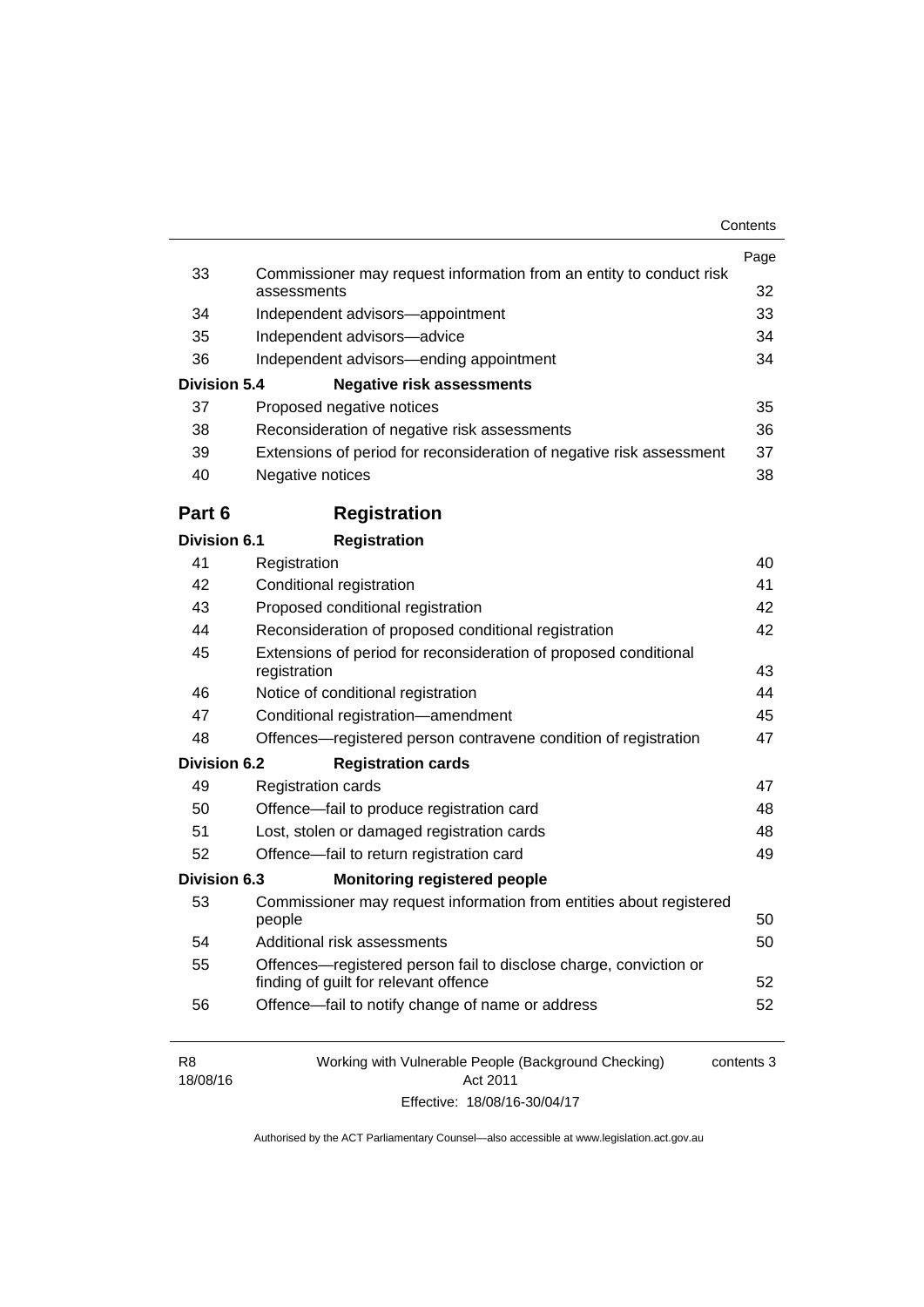#### **Contents**

|                     |                                                               | Page |
|---------------------|---------------------------------------------------------------|------|
| <b>Division 6.4</b> | <b>Suspending or cancelling registration</b>                  |      |
| 57                  | Grounds for suspension or cancellation of registration        | 53   |
| 58                  | Notice of proposed suspension or cancellation of registration | 54   |
| 59                  | Suspension or cancellation of registration                    | 54   |
| <b>Division 6.5</b> | <b>Surrendering registration</b>                              |      |
| 60                  | Surrendering registration                                     | 56   |
| Part 7              | <b>Notification and review of decisions</b>                   |      |
| 61                  | Meaning of reviewable decision-pt 7                           | 57   |
| 62                  | Reviewable decision notices                                   | 57   |
| 63                  | Applications for review                                       | 57   |
| Part 7A             | <b>Information sharing</b>                                    |      |
| 63A                 | Commissioner may give information to particular entities      | 58   |
| 63B                 | Particular entities may give information to commissioner      | 59   |
| Part 8              | <b>Miscellaneous</b>                                          |      |
| 64                  | Protection from liability                                     | 61   |
| 65                  | Offences-use or divulge protected information                 | 61   |
| 66                  | Evidentiary certificates                                      | 64   |
| 67                  | <b>Disqualification orders</b>                                | 64   |
| 68                  | Determination of fees                                         | 65   |
| 69                  | Approved forms                                                | 65   |
| 70                  | Review of Act                                                 | 65   |
| 71                  | Regulation-making power                                       | 66   |
| <b>Schedule 1</b>   | <b>Regulated activities</b>                                   | 67   |
| <b>Part 1.1</b>     | Activities or services for children                           | 67   |
| 1.1                 |                                                               | 67   |
| 1.2                 | Child protection services<br>Justice facilities for children  | 68   |
| 1.3                 | Childcare service                                             | 69   |
| 1.4                 | Child education services                                      | 69   |
|                     |                                                               |      |

| contents 4 | Working with Vulnerable People (Background Checking) | R8       |
|------------|------------------------------------------------------|----------|
|            | Act 2011                                             | 18/08/16 |
|            | Effective: 18/08/16-30/04/17                         |          |

1.5 Child accommodation services **70**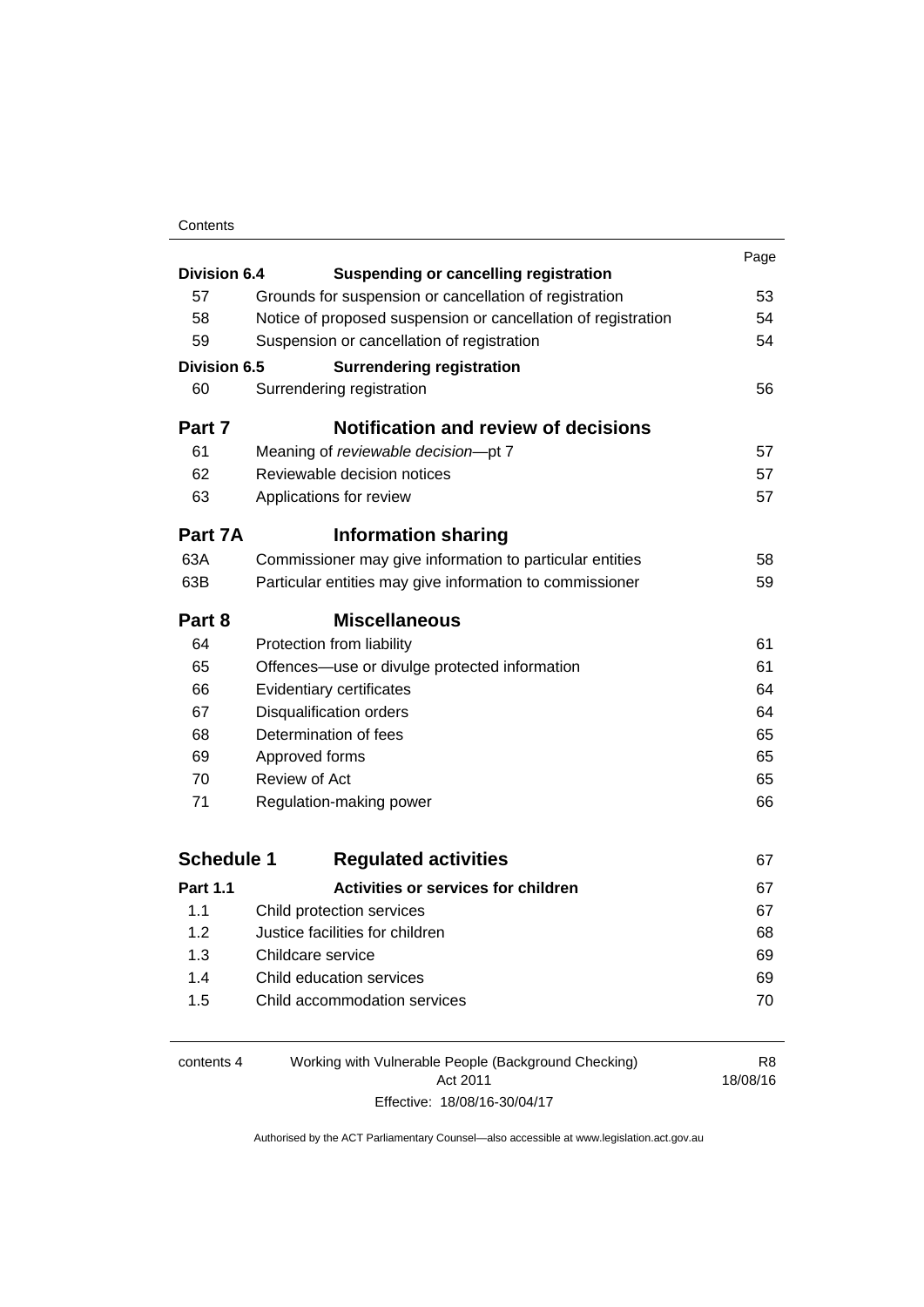|                   |                                                                                   | Page<br>71 |
|-------------------|-----------------------------------------------------------------------------------|------------|
| 1.6<br>1.7        | Counselling and support services for children<br>Commercial services for children | 71         |
|                   |                                                                                   |            |
| <b>Part 1.2</b>   | Activities or services for vulnerable people                                      | 72         |
| 1.8               | Mental health                                                                     | 72         |
| 1.9               | Migrants, refugees and asylum seekers                                             | 72         |
| 1.10              | Homeless people                                                                   | 73         |
| 1.11              | Housing and accommodation                                                         | 73         |
| 1.12              | Justice facilities                                                                | 74         |
| 1.13              | Prevention of crime                                                               | 75         |
| 1.14              | Victims of crime                                                                  | 75         |
| 1.15              | Services for addictions                                                           | 75         |
| 1.16              | <b>Community services</b>                                                         | 76         |
| 1.17              | <b>Disability services</b>                                                        | 77         |
| 1.18              | Respite care services                                                             | 78         |
| 1.19              | Emergency services personnel                                                      | 78         |
| <b>Part 1.3</b>   | Other activities or services for vulnerable people                                | 79         |
| 1.20              | Transport                                                                         | 79         |
| 1.21              | Coaching and tuition                                                              | 80         |
| 1.22              | Vocational and educational training                                               | 80         |
| 1.23              | Religious organisations                                                           | 80         |
| 1.24              | Clubs, associations and movements                                                 | 81         |
| <b>Schedule 2</b> | <b>Reviewable decisions</b>                                                       | 82         |
| <b>Dictionary</b> |                                                                                   | 83         |
| <b>Endnotes</b>   |                                                                                   |            |
| 1                 | About the endnotes                                                                | 86         |
| 2                 | Abbreviation key                                                                  | 86         |
| 3                 | Legislation history                                                               | 87         |
| 4                 | Amendment history                                                                 | 89         |
| 5                 | Earlier republications                                                            | 91         |

| R8       | Working with Vulnerable People (Background Checking) | contents 5 |
|----------|------------------------------------------------------|------------|
| 18/08/16 | Act 2011                                             |            |
|          | Effective: 18/08/16-30/04/17                         |            |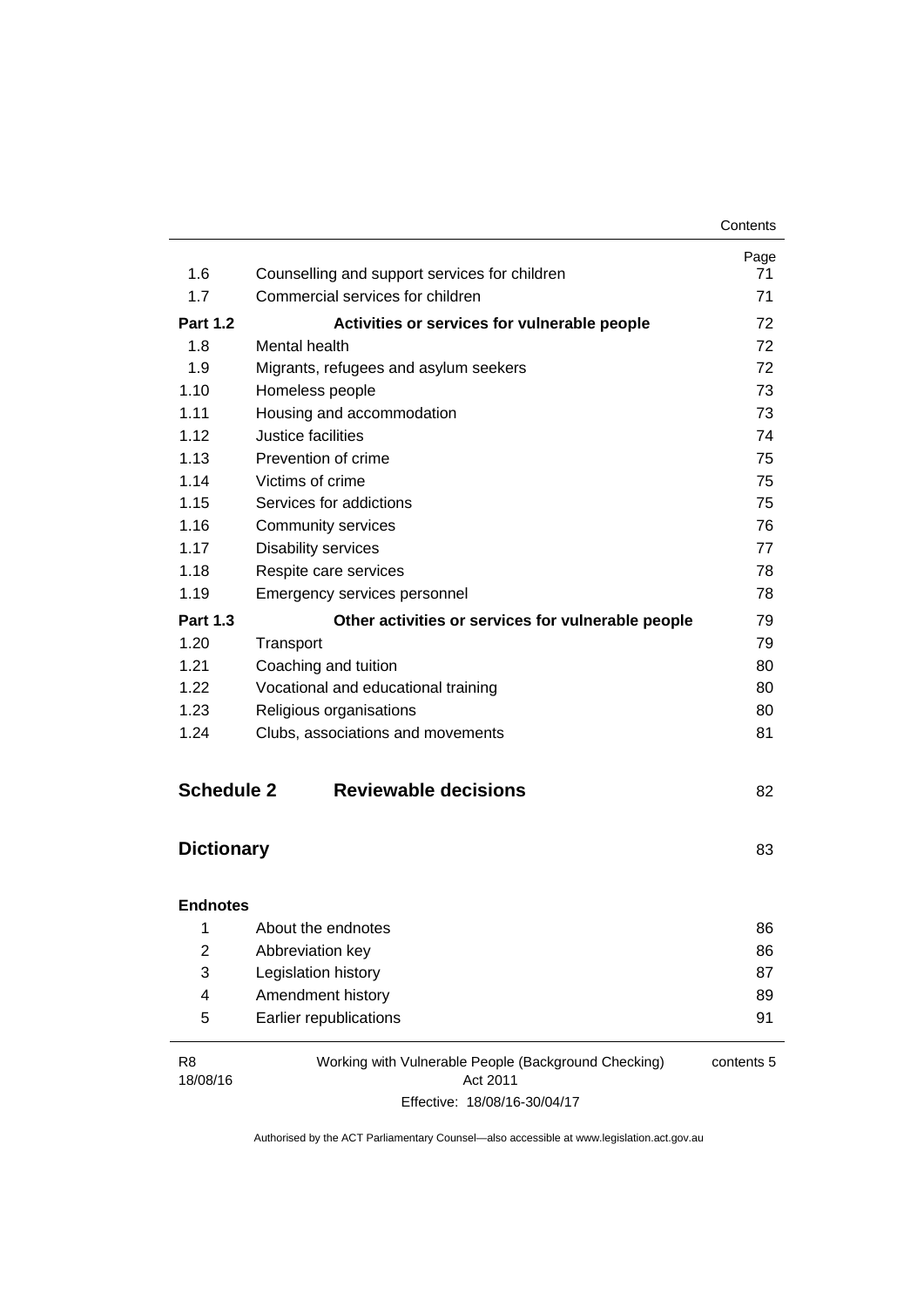**Contents** 

Page

contents 6 Working with Vulnerable People (Background Checking) Act 2011 Effective: 18/08/16-30/04/17

R8 18/08/16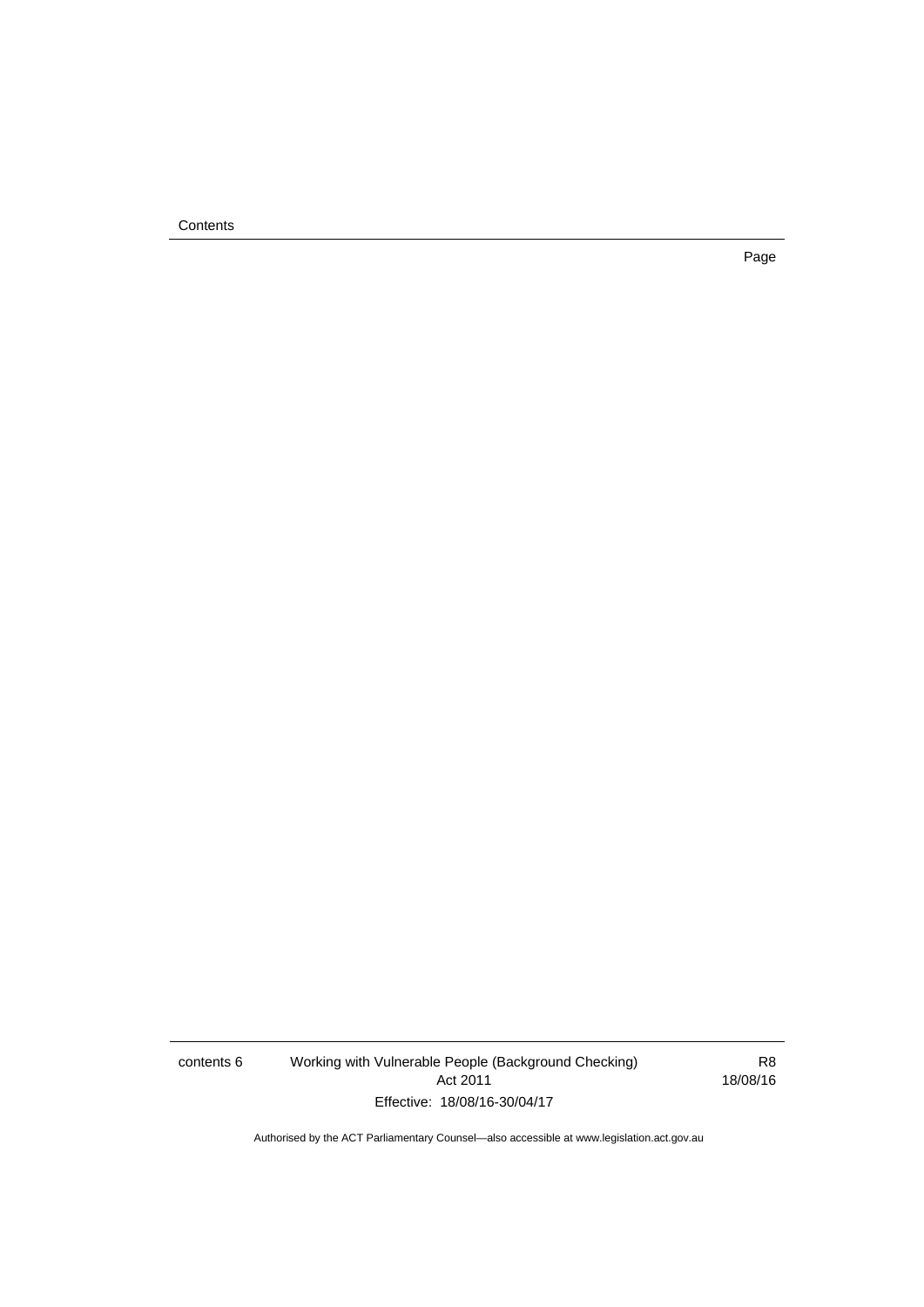

# **Working with Vulnerable People (Background Checking) Act 2011**

An Act to provide for background checking and registration of people who work with vulnerable people, and for other purposes

R8 18/08/16

l

Working with Vulnerable People (Background Checking) Act 2011 Effective: 18/08/16-30/04/17

page 1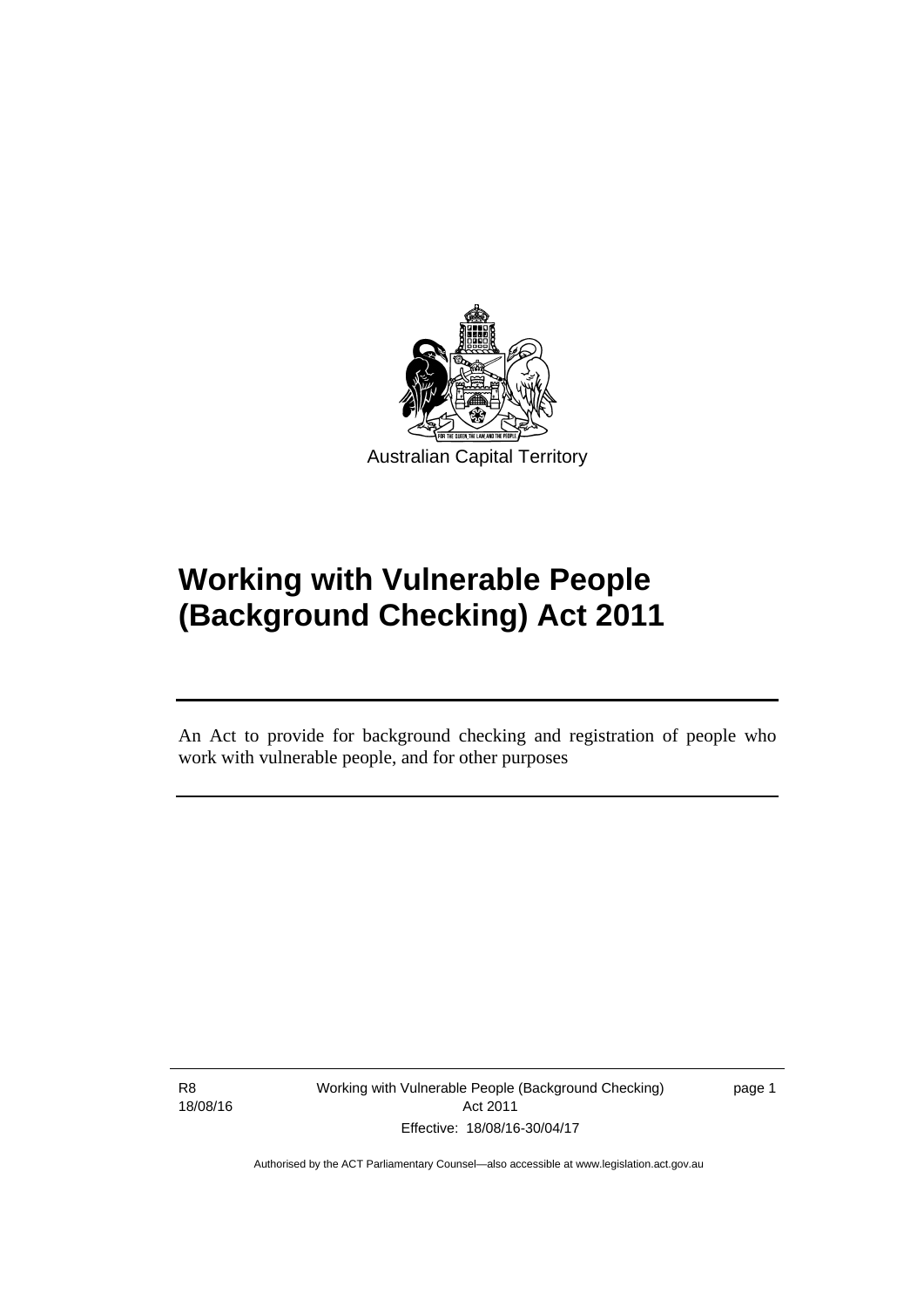#### Part 1 **Preliminary**

Section 1

# <span id="page-9-0"></span>**Part 1** Preliminary

### <span id="page-9-1"></span>**1 Name of Act**

This Act is the *Working with Vulnerable People (Background Checking) Act 2011*.

### <span id="page-9-2"></span>**3 When does Act apply to a regulated activity?**

(1) This Act applies to a regulated activity mentioned in an item in table 3, column 2 on and after the date mentioned in column 3 in relation to the item.

| rapie s  | Application of Act to regulated activities                                                                                                                                                                                                                           |                                           |  |  |
|----------|----------------------------------------------------------------------------------------------------------------------------------------------------------------------------------------------------------------------------------------------------------------------|-------------------------------------------|--|--|
| column 1 | column 2                                                                                                                                                                                                                                                             | column 3                                  |  |  |
| item     | regulated activity                                                                                                                                                                                                                                                   | date of application                       |  |  |
| 1        | activities or services for children (see sch 1,<br>pt $1.1$ )                                                                                                                                                                                                        | 1 year after the day part 2<br>commences  |  |  |
| 2        | homeless people (see sch 1, s 1.10)<br>victims of crime (see sch 1, s $1.14$ )<br>community services (see sch 1, s 1.16)<br>disability services (see sch 1, $s$ 1.17)<br>respite care services (see sch 1, s 1.18)<br>religious organisations (see sch 1,<br>s 1.23) | 2 years after the day part 2<br>commences |  |  |
| 3        | migrants, refugees and asylum seekers<br>(see sch 1, $s$ 1.9)<br>coaching and tuition (see sch 1, s 1.21)<br>vocational and educational training (see<br>sch 1, s 1.22)<br>clubs, associations and movements (see<br>sch 1, s 1.24)                                  | 3 years after the day part 2<br>commences |  |  |

### **Table 3 Application of Act to regulated activities**

page 2 Working with Vulnerable People (Background Checking) Act 2011 Effective: 18/08/16-30/04/17

R8 18/08/16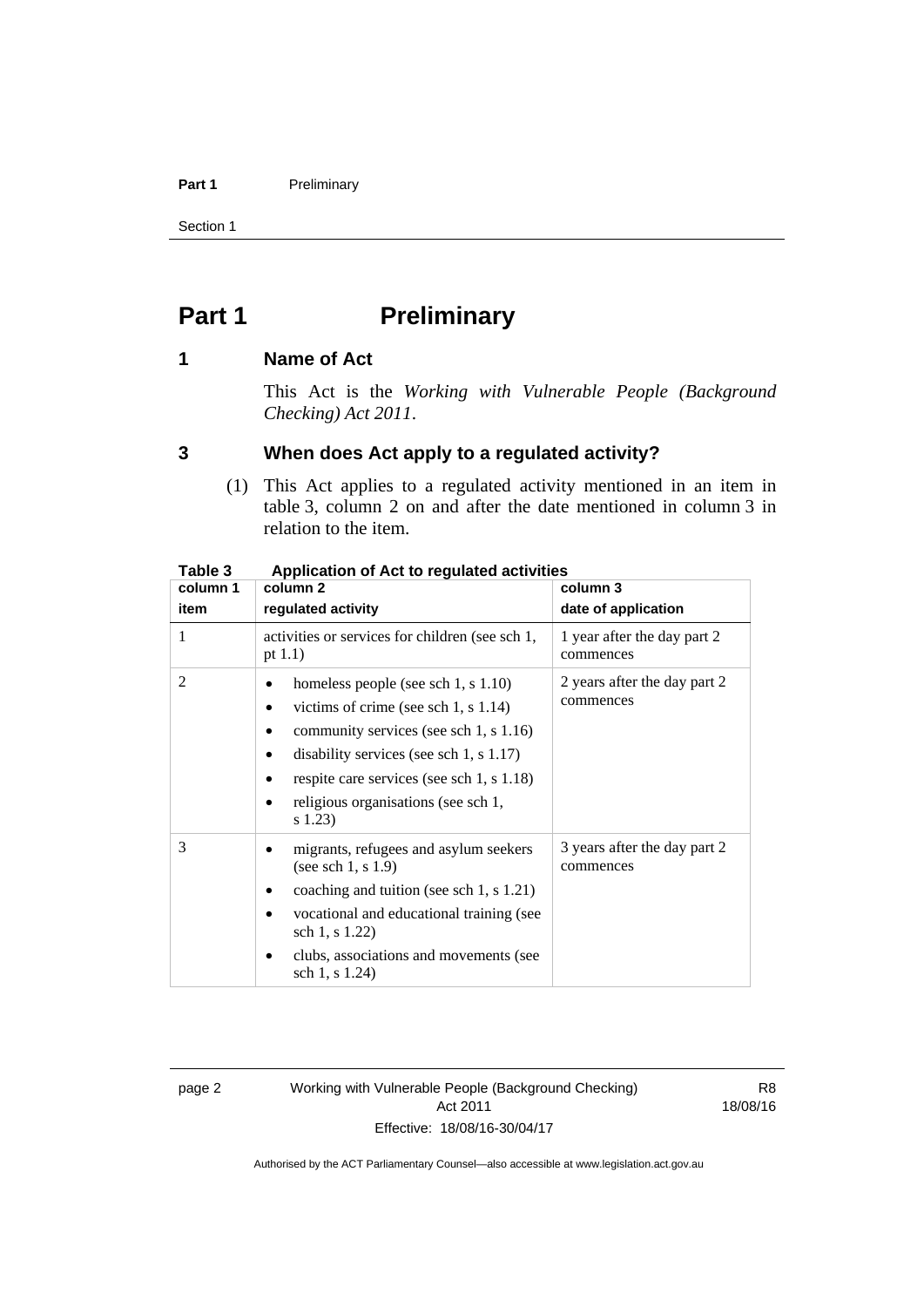| column 1<br>item | column 2<br>requlated activity                              | column 3<br>date of application           |
|------------------|-------------------------------------------------------------|-------------------------------------------|
| 4                | housing and accommodation (see sch 1,<br>s(1.11)            | 5 years after the day part 2<br>commences |
|                  | prevention of crime (see sch 1, $\sin 1.13$ )               |                                           |
|                  | emergency services personnel (see<br>sch $1, s 1.19$        |                                           |
|                  | transport (see sch 1, s $1.20$ )<br>٠                       |                                           |
|                  | mental health (see sch 1, s $1.8$ )                         | 6 years after the day part 2<br>commences |
|                  | justice facilities (see sch 1, s 1.12)                      |                                           |
|                  | services for addictions (see sch 1,<br>$\bullet$<br>s(1.15) |                                           |

(2) This section expires 6 years after the day part 2 commences.

### <span id="page-10-0"></span>**4 Dictionary**

The dictionary at the end of this Act is part of this Act.

*Note 1* The dictionary at the end of this Act defines certain terms used in this Act, and includes references (*signpost definitions*) to other terms defined elsewhere in this Act.

> For example, the signpost definition '*spent*, for a conviction—see the *[Spent Convictions Act 2000](http://www.legislation.act.gov.au/a/2000-48)*, section 7.<sup>7</sup> means that the term 'spent' is defined in that section and the definition applies to this Act.

*Note 2* A definition in the dictionary (including a signpost definition) applies to the entire Act unless the definition, or another provision of the Act, provides otherwise or the contrary intention otherwise appears (see [Legislation Act,](http://www.legislation.act.gov.au/a/2001-14)  $s$  155 and  $s$  156 (1)).

### <span id="page-10-1"></span>**5 Notes**

A note included in this Act is explanatory and is not part of this Act.

*Note* See the [Legislation Act,](http://www.legislation.act.gov.au/a/2001-14) s 127 (1), (4) and (5) for the legal status of notes.

R8 18/08/16 page 3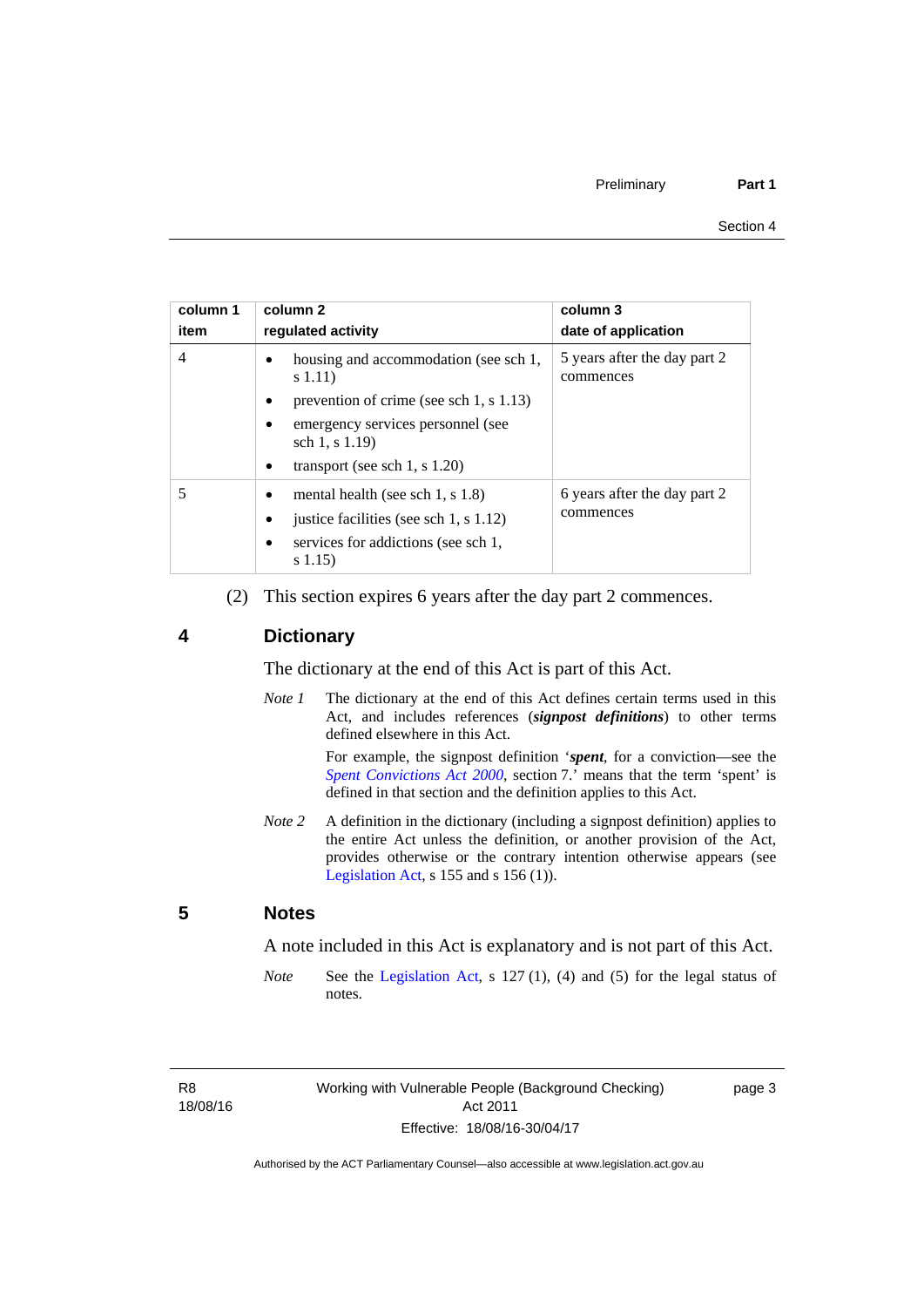### <span id="page-11-0"></span>**6 Offences against Act—application of Criminal Code etc**

Other legislation applies in relation to offences against this Act.

#### *Note 1 Criminal Code*

The [Criminal Code](http://www.legislation.act.gov.au/a/2002-51/default.asp), ch 2 applies to all offences against this Act (see Code, pt 2.1).

The chapter sets out the general principles of criminal responsibility (including burdens of proof and general defences), and defines terms used for offences to which the Code applies (eg *conduct*, *intention*, *recklessness* and *strict liability*).

#### *Note 2 Penalty units*

The [Legislation Act](http://www.legislation.act.gov.au/a/2001-14), s 133 deals with the meaning of offence penalties that are expressed in penalty units.

page 4 Working with Vulnerable People (Background Checking) Act 2011 Effective: 18/08/16-30/04/17

R8 18/08/16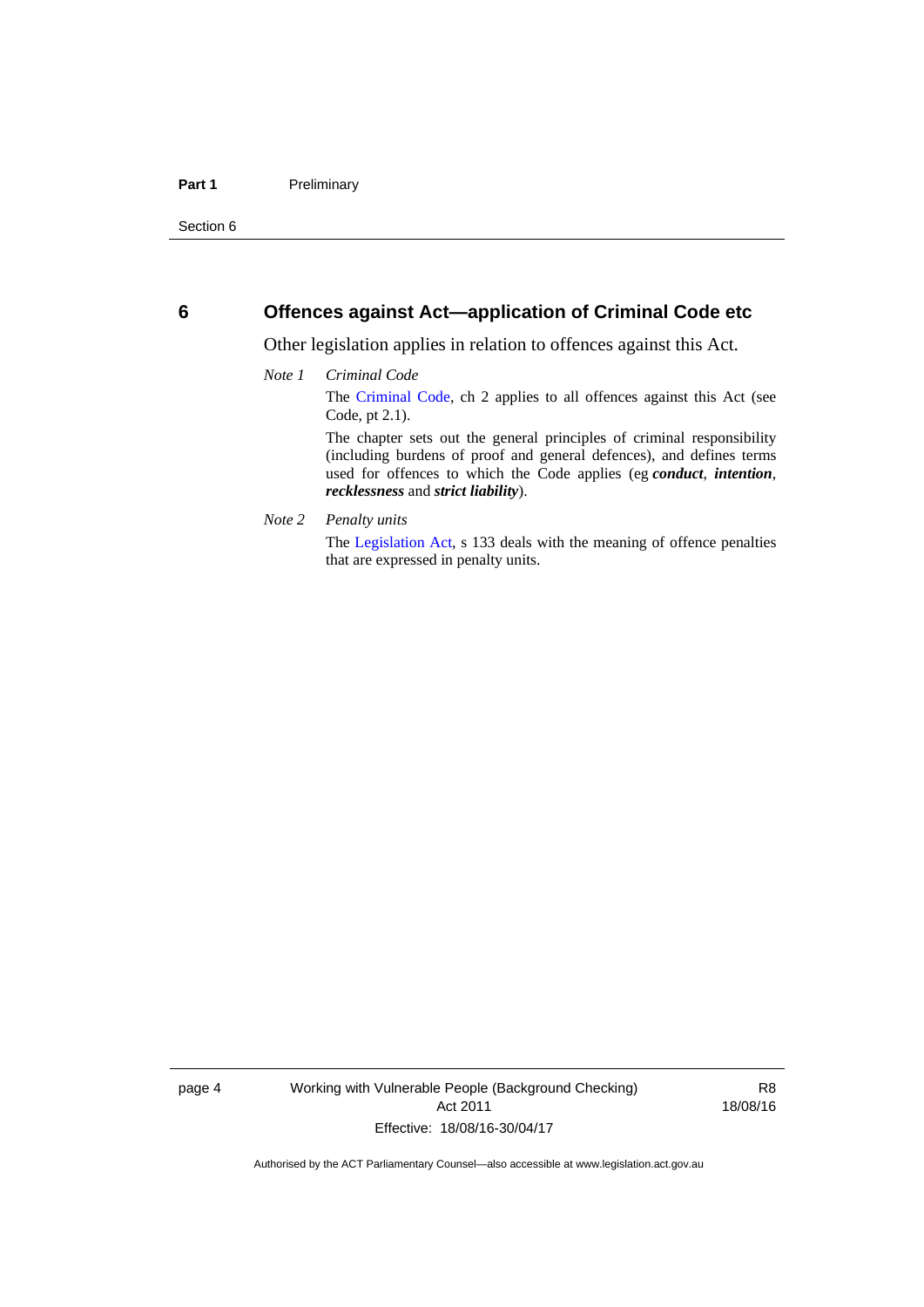## <span id="page-12-0"></span>**Part 2 Important concepts**

### <span id="page-12-1"></span>**7 Who is a** *vulnerable person***?**

In this Act:

*vulnerable person* means—

- (a) a child; or
- (b) an adult who is—
	- (i) disadvantaged; and
	- (ii) accessing a regulated activity in relation to the disadvantage.

#### **Examples—disadvantaged**

- 1 an adult with a physical or mental disability
- 2 an adult who suffers social or financial hardship
- 3 an adult who cannot communicate, or who has difficulty communicating, in English
- *Note* An example is part of the regulation, is not exhaustive and may extend, but does not limit, the meaning of the provision in which it appears (see [Legislation Act,](http://www.legislation.act.gov.au/a/2001-14) s 126 and s 132).

### <span id="page-12-2"></span>**8 What is a** *regulated activity***?**

(1) In this Act:

### *regulated activity*—

- (a) means—
	- (i) an activity or service mentioned in schedule 1; or
	- (ii) an activity or service prescribed by regulation; but
- (b) does not include an activity or service declared by the Minister under subsection (2).

R8 18/08/16 page 5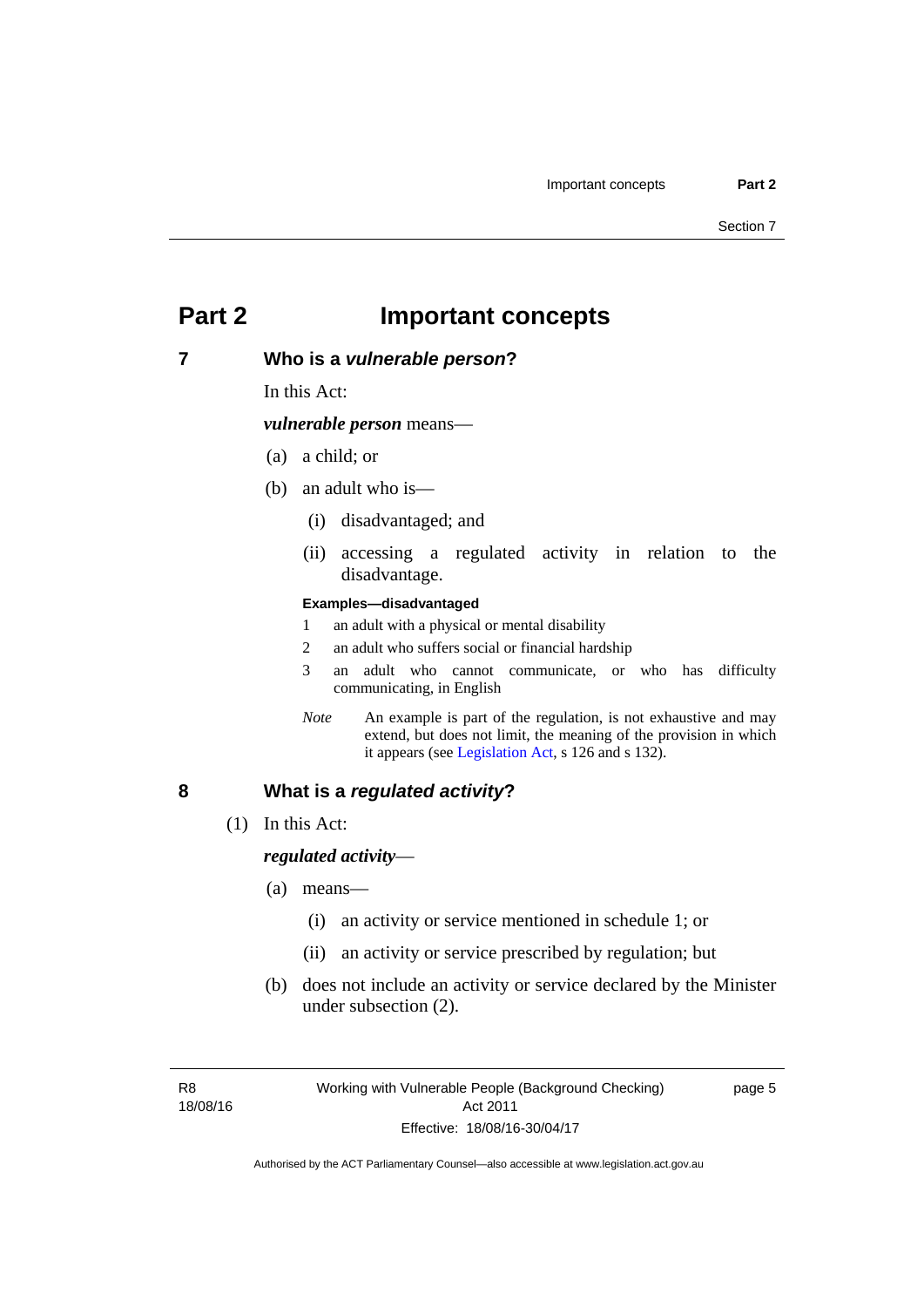- (2) The Minister may declare that a stated activity or service is not a regulated activity.
- (3) A declaration is a disallowable instrument.
	- *Note* A disallowable instrument must be notified, and presented to the Legislative Assembly, under the [Legislation Act.](http://www.legislation.act.gov.au/a/2001-14)

### **9 When is a person** *engaged* **in a regulated activity?**

A person is *engaged* in a regulated activity if the person—

- (a) has contact with a vulnerable person as part of engaging in the activity; and
	- *Note Contact*, between a person and a vulnerable person as part of engaging in a regulated activity—see s 10.
- (b) is engaged in the activity in any capacity and whether—
	- (i) for reward or otherwise; or
	- (ii) under an arrangement with someone else or otherwise.

#### **Examples—capacity in which engaged in activity**

- 1 employee
- 2 contractor or subcontractor
- 3 consultant
- 4 self-employed person
- 5 apprentice
- 6 volunteer
- 7 agent
- 8 supervisor
- 9 person on a work experience placement for an educational or vocational course
- 10 person carrying out work for a sentence, including a community service order

page 6 Working with Vulnerable People (Background Checking) Act 2011 Effective: 18/08/16-30/04/17

R8 18/08/16

<span id="page-13-0"></span>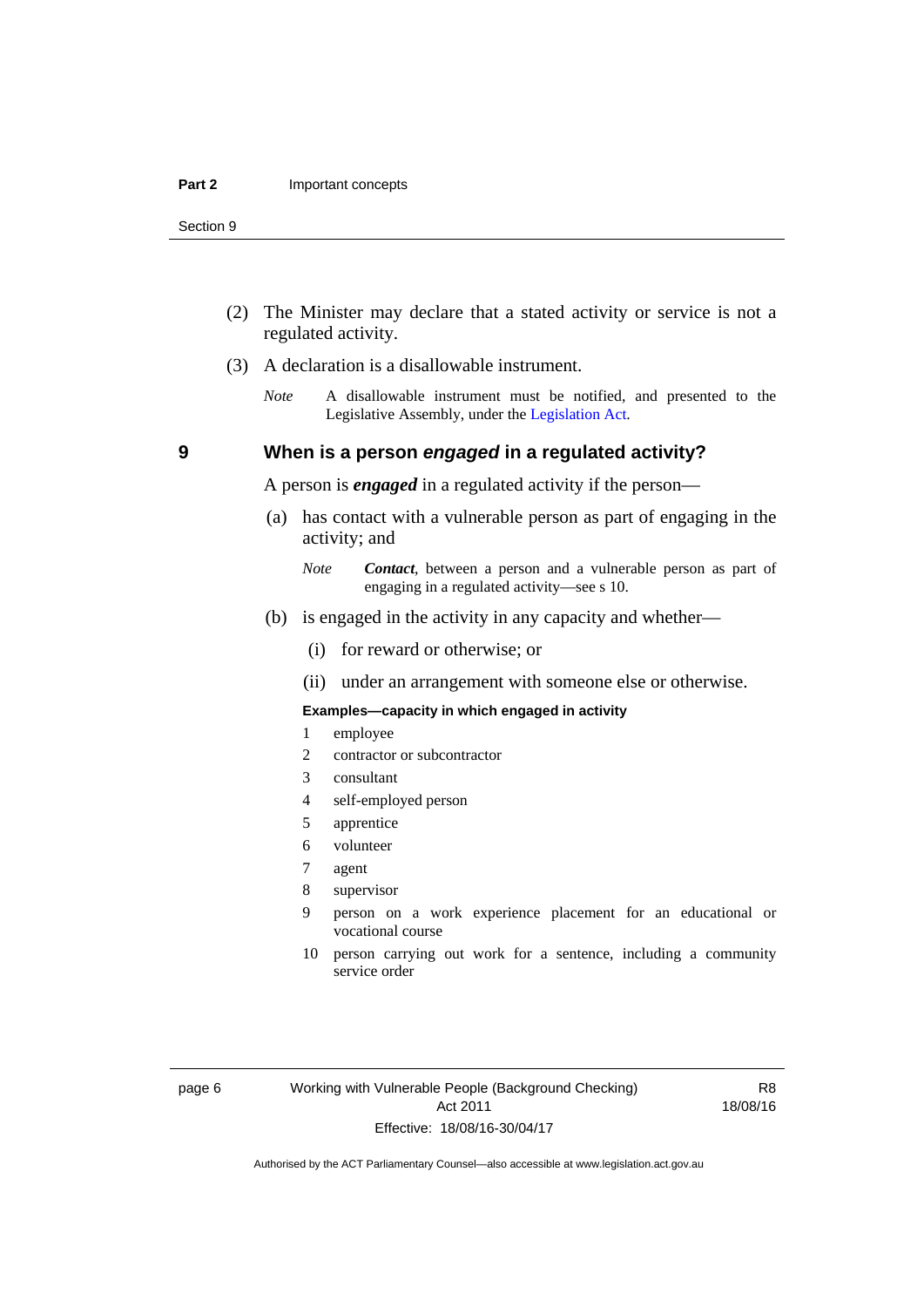- 11 member of a management committee of an unincorporated body or association
- 12 minister of religion for a religious organisation
- *Note* An example is part of the Act, is not exhaustive and may extend, but does not limit, the meaning of the provision in which it appears (see [Legislation Act,](http://www.legislation.act.gov.au/a/2001-14) s 126 and s 132).

### <span id="page-14-0"></span>**10 What is** *contact* **with a vulnerable person?**

In this Act:

*contact*, between a person and a vulnerable person as part of engaging in a regulated activity, means contact that—

- (a) would reasonably be expected as a normal part of engaging in the activity; and
- (b) is not incidental to engaging in the activity; and
- (c) is 1 or more of the following:
	- (i) physical contact, including engaging in the activity at the same place as the vulnerable person;

#### **Examples—same place**

- 1 an office
- 2 anywhere on a school campus
- *Note* An example is part of the Act, is not exhaustive and may extend, but does not limit, the meaning of the provision in which it appears (see [Legislation Act,](http://www.legislation.act.gov.au/a/2001-14) s 126 and s 132).
- (ii) oral communication, whether face-to-face or by telephone;
- (iii) written communication, including—
	- (A) electronic communication; or
	- (B) dealing with a record relating to the vulnerable person;

R8 18/08/16 page 7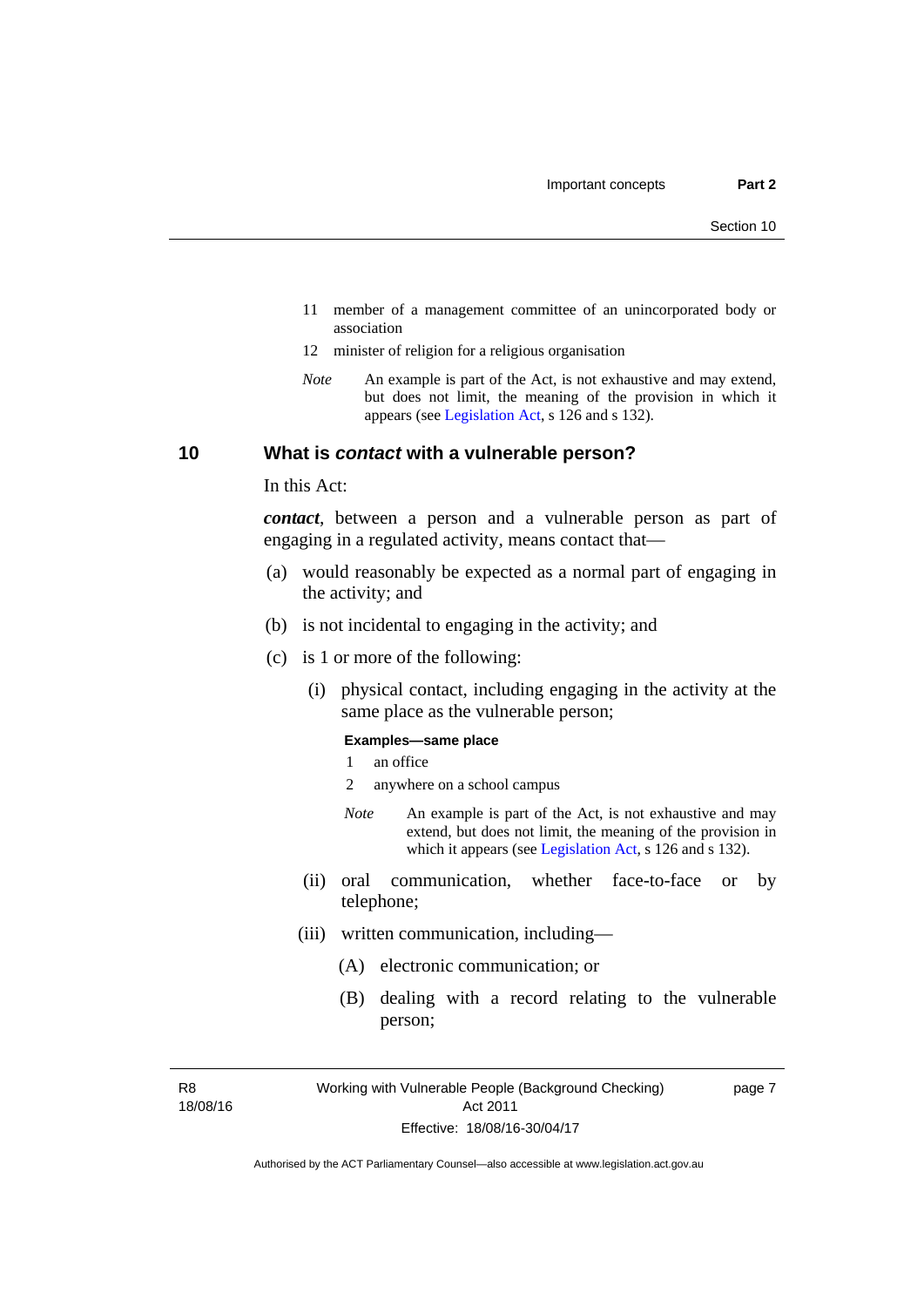#### **Part 2 Important concepts**

Section 11

(iv) making a decision that affects the vulnerable person.

#### **Examples—contact**

- 1 A water main bursts at a school during school hours. A plumber is called to the school to fix the problem. Despite working near children, the plumber's contact with the children is not contact for this Act for either of the following reasons:
	- (a) it would not reasonably be expected as a normal part of plumbing;
	- (b) it is incidental to the plumber's activity.
- 2 A school janitor routinely carries out minor repairs at a school during school hours. The janitor's contact with the children is contact for this Act as the contact—
	- (a) would reasonably be expected as a normal part of the janitor's activities; and
	- (b) is not incidental to the janitor's activities; and
	- (c) is physical contact, as the janitor is carrying out the activities in the same place as children.

### <span id="page-15-0"></span>**11 Who is an** *employer***?**

In this Act:

*employer*, in relation to a regulated activity, means an entity for whom a person engages in the activity.

#### **Examples—employer**

- 1 principal contractor is an employer of a subcontractor
- 2 charitable organisation is an employer of a volunteer
- 3 religious organisation is an employer of a minister of religion
- *Note 1 Entity* includes an unincorporated body and a person (including a person occupying a position) (see [Legislation Act,](http://www.legislation.act.gov.au/a/2001-14) dict, pt 1).
- *Note* 2 An example is part of the Act, is not exhaustive and may extend, but does not limit, the meaning of the provision in which it appears (see [Legislation Act,](http://www.legislation.act.gov.au/a/2001-14) s 126 and s 132).

R8 18/08/16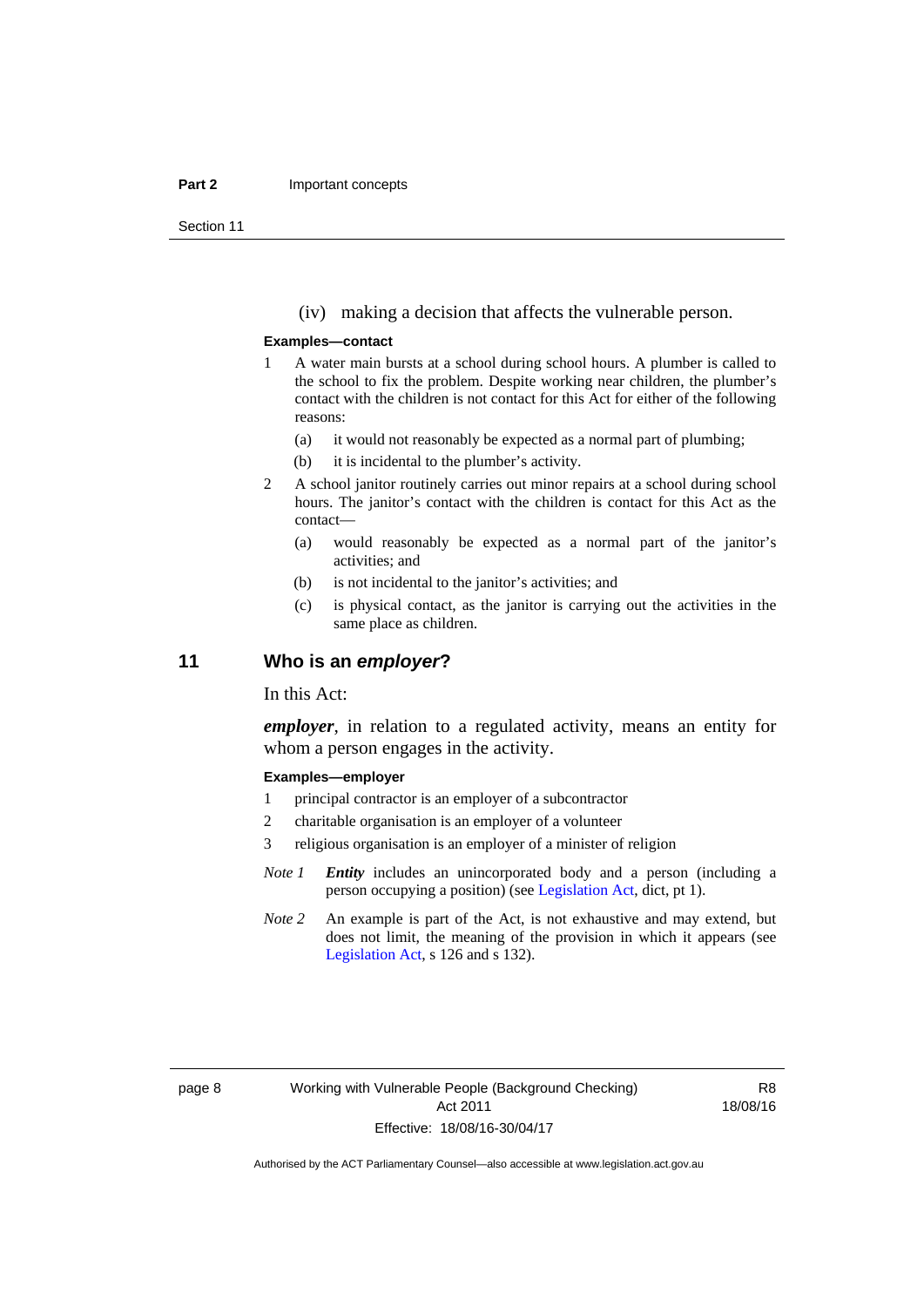## <span id="page-16-0"></span>**Part 3 Requirement for registration**

### <span id="page-16-1"></span>**12 When is a person required to be registered?**

- (1) A person is required to be registered to engage in a regulated activity.
- (2) However, a person is not required to be registered to engage in a regulated activity if the person is—
	- (a) under 16 years old; or
	- (b) engaged in the activity (other than an overnight camp for children) for not more than—
		- (i) 3 days in any 4-week period; and
		- (ii) 7 days in any 12-month period; or
	- (c) registered under a corresponding law and—
		- (i) the activity is substantially similar to a regulated activity the person is allowed to engage in under the corresponding law; and
		- (ii) the person is engaged in the activity for not more than 28 days in any 12-month period; or
		- *Note Corresponding law*—see the dictionary.
	- (d) a close relative of each vulnerable person taking part in the activity with whom the person has contact; or
	- (e) engaged in the activity as a volunteer and—
		- (i) is a close relative of a vulnerable person taking part, or who normally takes part, in the activity; and

page 9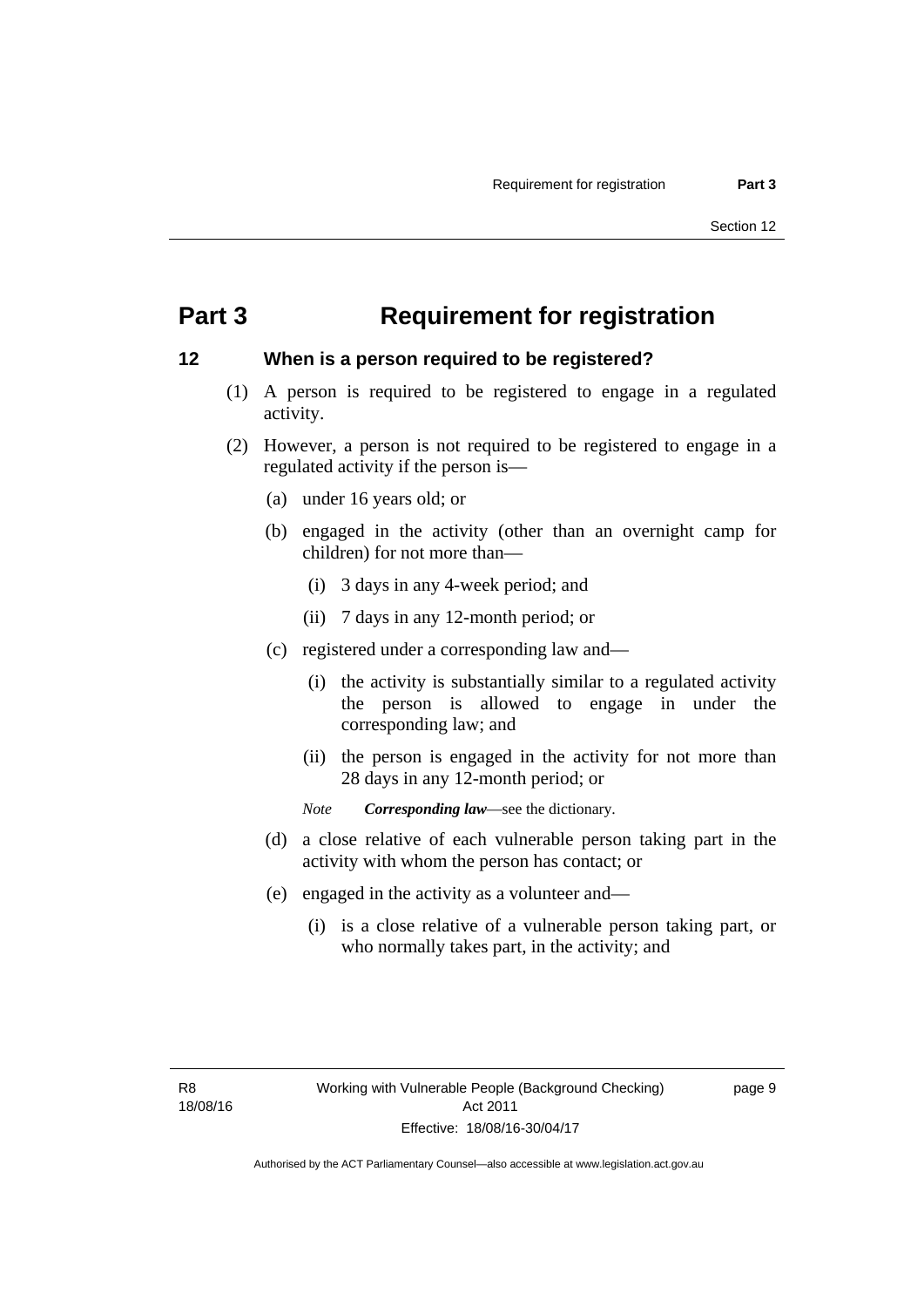Section 12

(ii) a close relative of each vulnerable person taking part in the activity is engaged, or expected to be engaged, in the activity; or

#### **Examples**

#### 1 playgroup

- 2 a club sporting event for children at which a parent of each child is expected to be present
- 3 a pottery class for children in which a parent of each child also takes part
- *Note* An example is part of the Act, is not exhaustive and may extend, but does not limit, the meaning of the provision in which it appears (see [Legislation Act,](http://www.legislation.act.gov.au/a/2001-14) s 126 and s 132).
- (f) engaged in the activity in the same capacity as a vulnerable person; or

#### **Examples**

- 1 players in a sporting team
- 2 work colleagues
- (g) engaged in the activity as a school student on a work experience placement or doing practical training; or
- (h) an employer or supervisor of a vulnerable person, unless the vulnerable person is engaged in a regulated activity; or

#### **Examples**

- 1 A person supervising a school student on a work experience placement at a childcare centre is required to be registered.
- 2 A person supervising a school student on a work experience placement at an accounting firm is not required to be registered.
- (i) engaged in the activity as—
	- (i) a police officer, including a police officer (however described) of another jurisdiction; or
	- (ii) an AFP appointee within the meaning of the *[Australian](http://www.comlaw.gov.au/Series/C2004A02068)  [Federal Police Act 1979](http://www.comlaw.gov.au/Series/C2004A02068)* (Cwlth); or

page 10 Working with Vulnerable People (Background Checking) Act 2011 Effective: 18/08/16-30/04/17

R8 18/08/16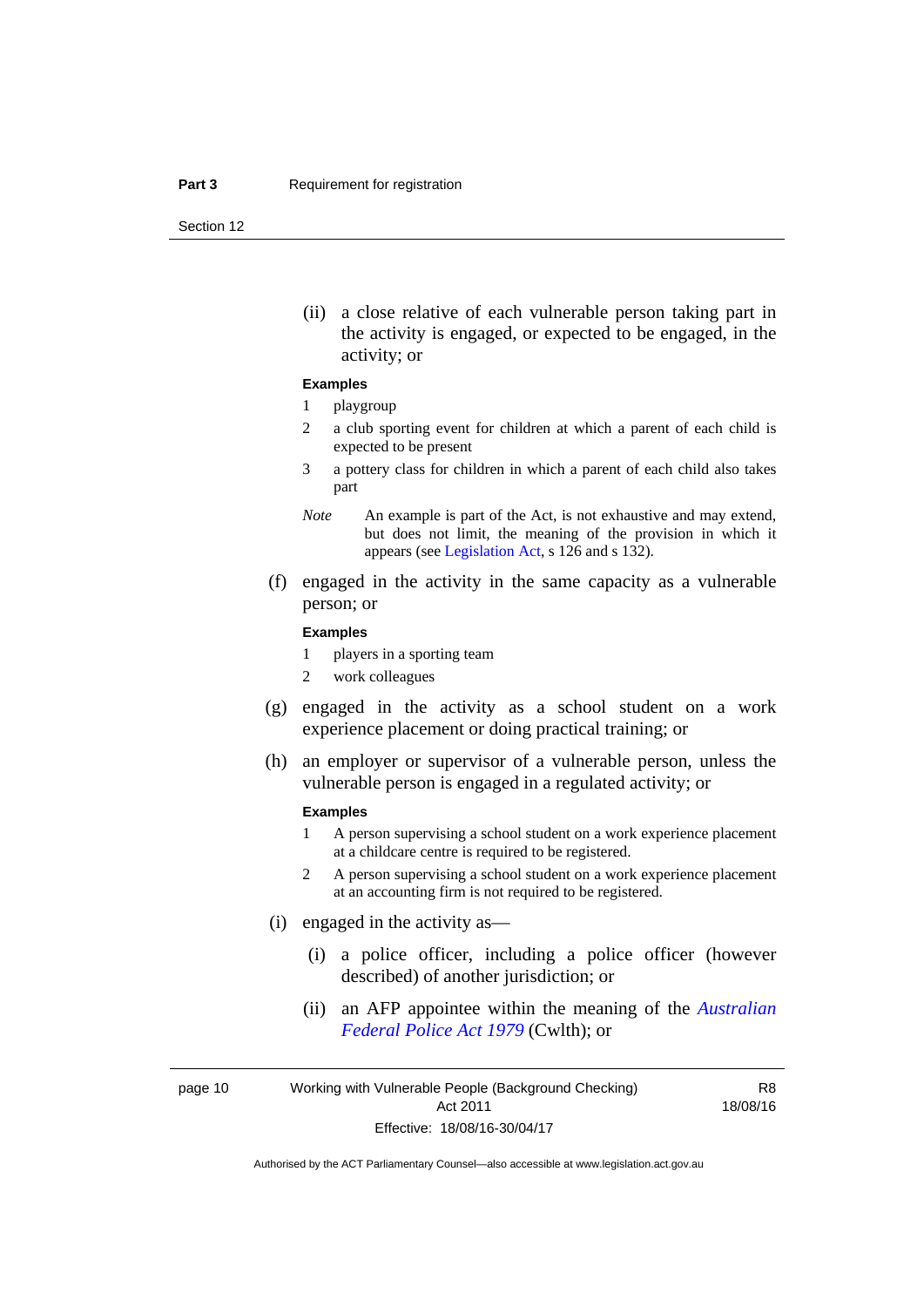- (iii) a health practitioner; or
- (iv) a lawyer; or
- (v) a staff member of, or volunteer for, an approved provider under the *[Aged Care Act 1997](http://www.comlaw.gov.au/Series/C2004A05206)* (Cwlth); or
- (vi) a financial services licensee under the Corporations Act; or
- (j) engaged in the activity for a Commonwealth or Territory government agency and the only contact the person has with a vulnerable person is providing a service to the vulnerable person at a public counter or shopfront, or by telephone; or

#### **Example**

an administrative worker employed by Centrelink or Medicare

 (k) engaged in the activity and the only contact the person has with a vulnerable person is providing information to, or receiving information from, the vulnerable person by telephone; or

#### **Example**

an employee or volunteer working on a helpline or at a call centre

- (l) engaged in the activity and the only contact the person has with a vulnerable person is working with a record of the vulnerable person; or
- (m) engaged in the activity for a declared state of emergency; or
	- *Note* A state of emergency may be declared under the *[Emergencies](http://www.legislation.act.gov.au/a/2004-28)  [Act 2004](http://www.legislation.act.gov.au/a/2004-28)*, s 156.

page 11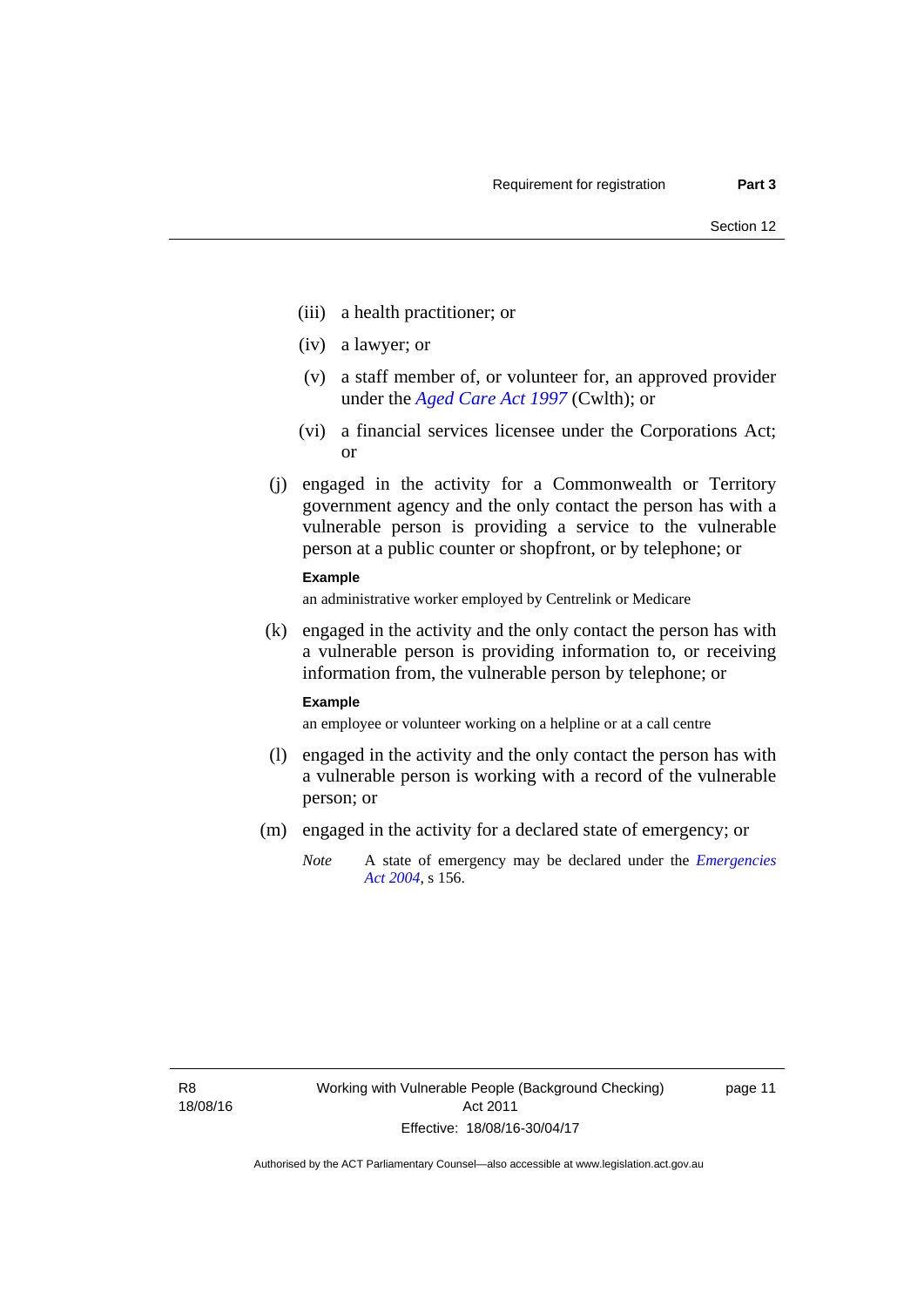#### **Part 3 Requirement for registration**

Section 12

 (n) engaged in the activity for a Territory or national event and the commissioner declares that the person is not required to be registered for the activity; or

#### **Examples—Territory or national event**

- 1 Paralympics
- 2 World Youth Day
- *Note Commissioner* means the commissioner for fair trading (see the dictionary).
- (o) a person prescribed by regulation.
- (3) A declaration is a disallowable instrument.
	- *Note* A disallowable instrument must be notified, and presented to the Legislative Assembly, under the [Legislation Act.](http://www.legislation.act.gov.au/a/2001-14)
- (4) In this section:

*close relative*, of a vulnerable person—

- (a) means the vulnerable person's—
	- (i) domestic partner; or

*Note Domestic partner—*see the [Legislation Act](http://www.legislation.act.gov.au/a/2001-14), s 169.

- (ii) father, mother, grandfather, grandmother, stepfather, stepmother, father-in-law or mother-in-law; or
- (iii) son, daughter, grandson, granddaughter, stepson, stepdaughter, son-in-law or daughter-in-law; or
- (iv) brother, sister, half-brother, half-sister, stepbrother, stepsister, brother-in-law or sister-in-law; or
- (v) uncle, aunt, uncle-in-law or aunt-in-law; or
- (vi) nephew, niece or cousin; but

R8 18/08/16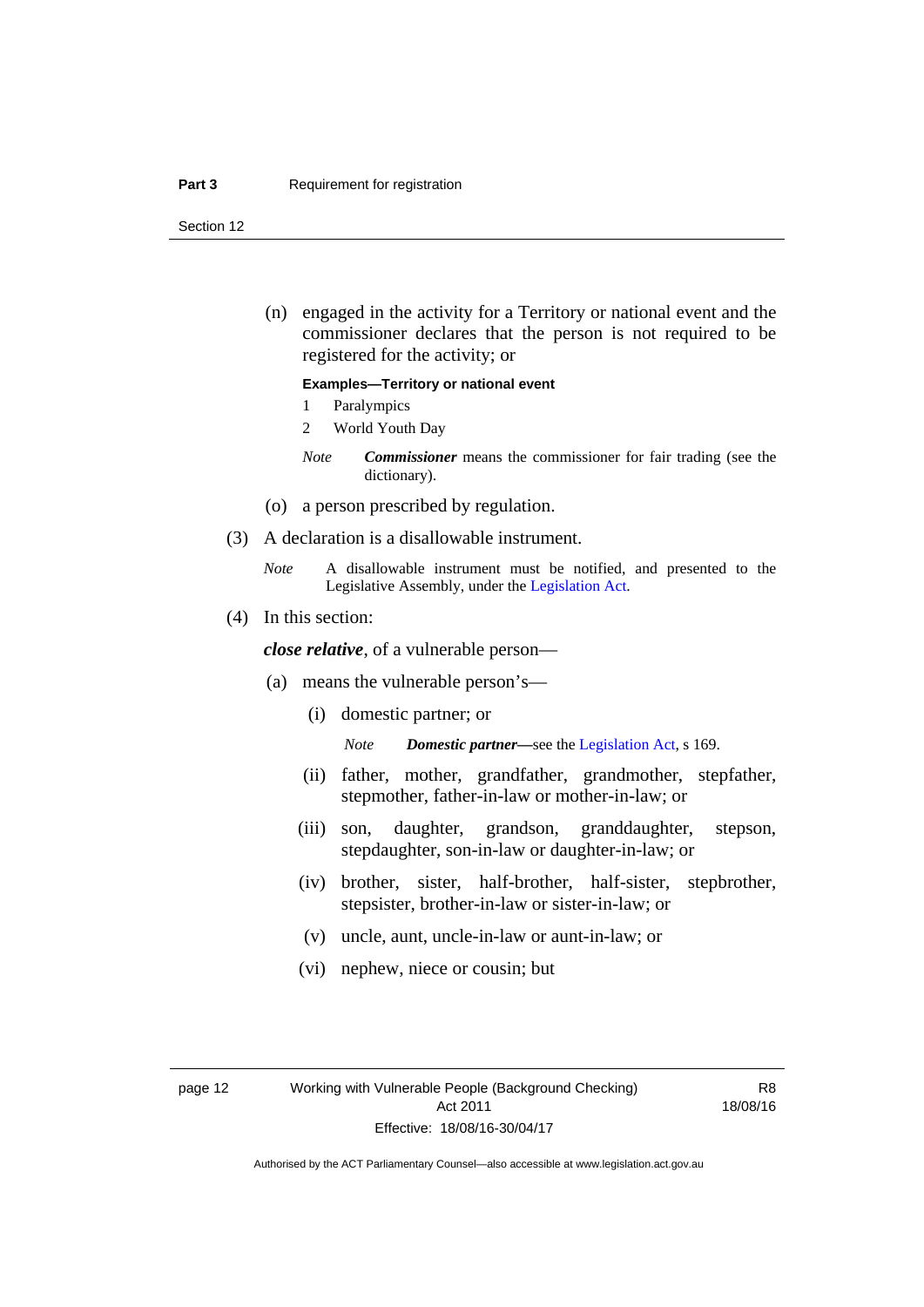- (b) does not include a kinship carer under the *[Children and Young](http://www.legislation.act.gov.au/a/2008-19)  [People Act 2008](http://www.legislation.act.gov.au/a/2008-19)*.
	- *Note* An activity conducted or a service provided by a kinship carer under the *[Children and Young People Act 2008](http://www.legislation.act.gov.au/a/2008-19)* is a regulated activity—see sch 1, s 1.1.

*day* includes part of a day.

*school* means a high school or secondary college.

### <span id="page-20-0"></span>**13 Offences—person engage in regulated activity for which person not registered**

- (1) A person commits an offence if the person—
	- (a) engages in a regulated activity; and
	- (b) is required to be registered to engage in the activity; and
	- (c) does not have a registration allowing the person to engage in the activity.

Maximum penalty: 50 penalty units.

- *Note 1* A person with conditional registration may not be allowed to engage in all regulated activities (see s 42).
- *Note* 2 A person whose registration is suspended does not have a registration allowing the person to engage in a regulated activity (see s 59 (5)).
- *Note 3* The employer for the regulated activity also commits an offence (see s 14).
- (2) An offence against subsection (1) is a strict liability offence.

page 13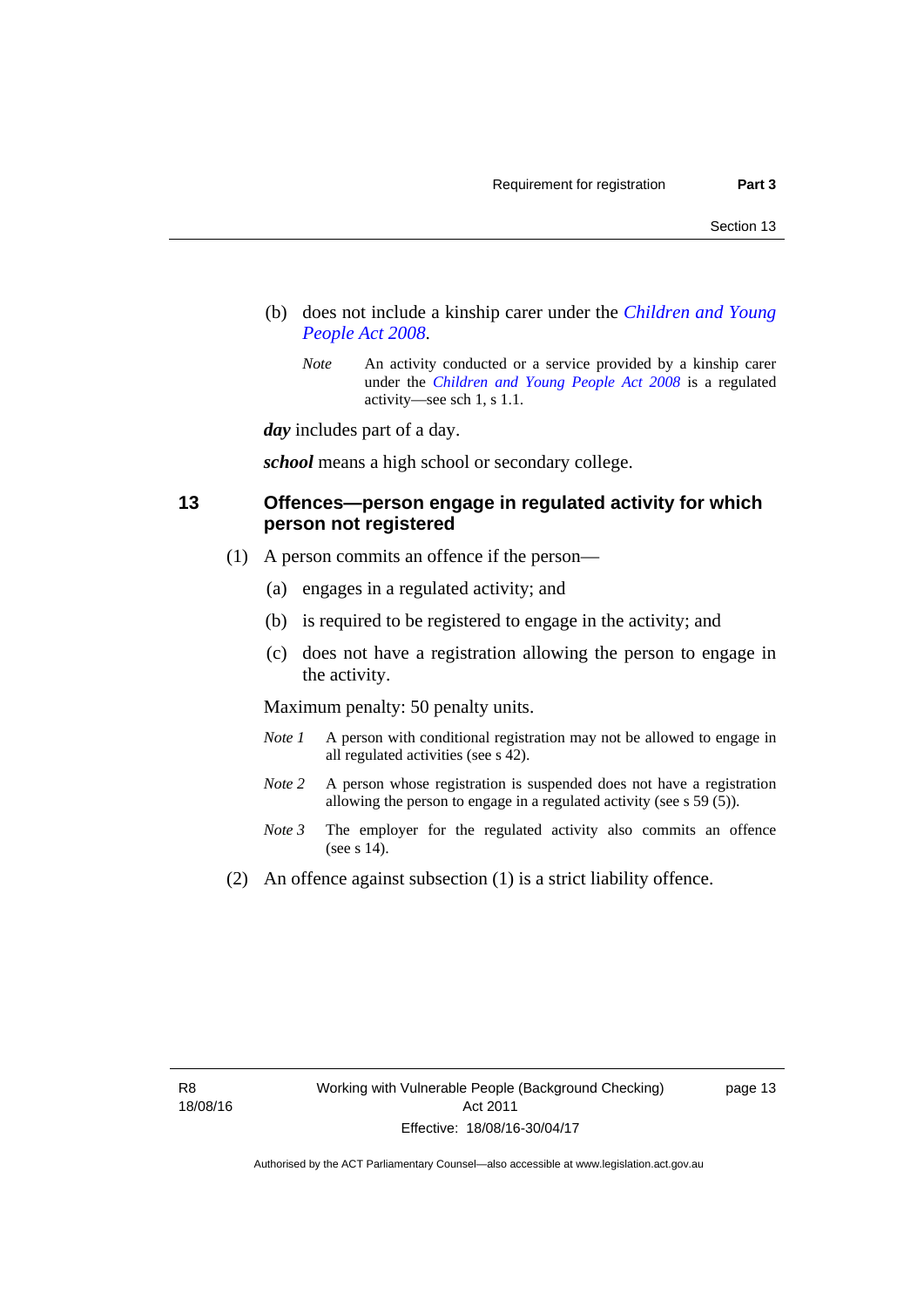Section 13

- (3) A person commits an offence if the person—
	- (a) engages in a regulated activity; and
	- (b) is required to be registered to engage in the activity; and
	- (c) does not have a registration allowing the person to engage in the activity; and
	- (d) knows, or is reckless about whether, the person—
		- (i) is engaging in a regulated activity; and
		- (ii) is required to be registered to engage in the activity.

Maximum penalty: 200 penalty units, imprisonment for 2 years or both.

- (4) Strict liability applies to subsection (3) (c).
- (5) This section does not apply to a person if—
	- (a) the person is not registered; but
	- (b) the person engages in a regulated activity under section 15 or section 16.
	- *Note 1* An unregistered person who has applied for registration may engage in a regulated activity for which the person is required to be registered in certain circumstances (see s 15 and s 16).
	- *Note* 2 The defendant has an evidential burden in relation to the matters mentioned in s (4) (see [Criminal Code](http://www.legislation.act.gov.au/a/2002-51/default.asp), s 58).

page 14 Working with Vulnerable People (Background Checking) Act 2011 Effective: 18/08/16-30/04/17

R8 18/08/16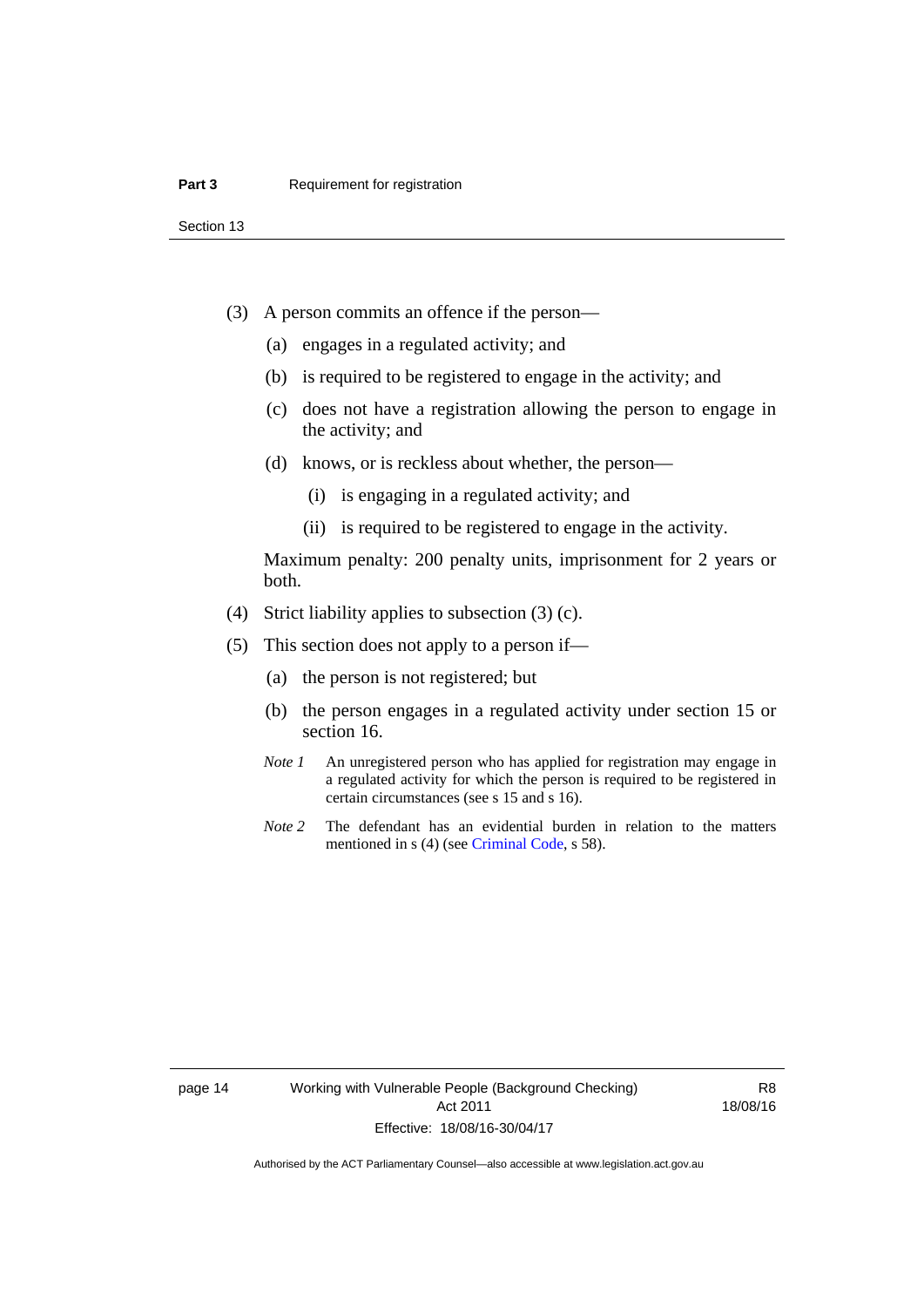### <span id="page-22-0"></span>**14 Offences—employer engage person in regulated activity for which person not registered**

- (1) An employer commits an offence if—
	- (a) the employer engages a person in a regulated activity; and
	- (b) the person is required to be registered to engage in the activity; and
	- (c) the person does not have a registration allowing the person to engage in the activity.

Maximum penalty: 50 penalty units.

- *Note 1* A person with conditional registration may not be allowed to engage in all regulated activities (see s 42).
- *Note 2* A person whose registration is suspended does not have a registration allowing the person to engage in a regulated activity (see s 59 (5)).
- (2) An offence against subsection (1) is a strict liability offence.
- (3) An employer commits an offence if—
	- (a) the employer engages a person in a regulated activity; and
	- (b) the person is required to be registered to engage in the activity; and
	- (c) the person does not have a registration allowing the person to engage in the activity; and
	- (d) the employer knows, or is reckless about whether—
		- (i) the employer is engaging the person in a regulated activity; and
		- (ii) the person is required to be registered to engage in the activity.

Maximum penalty: 200 penalty units, imprisonment for 2 years or both.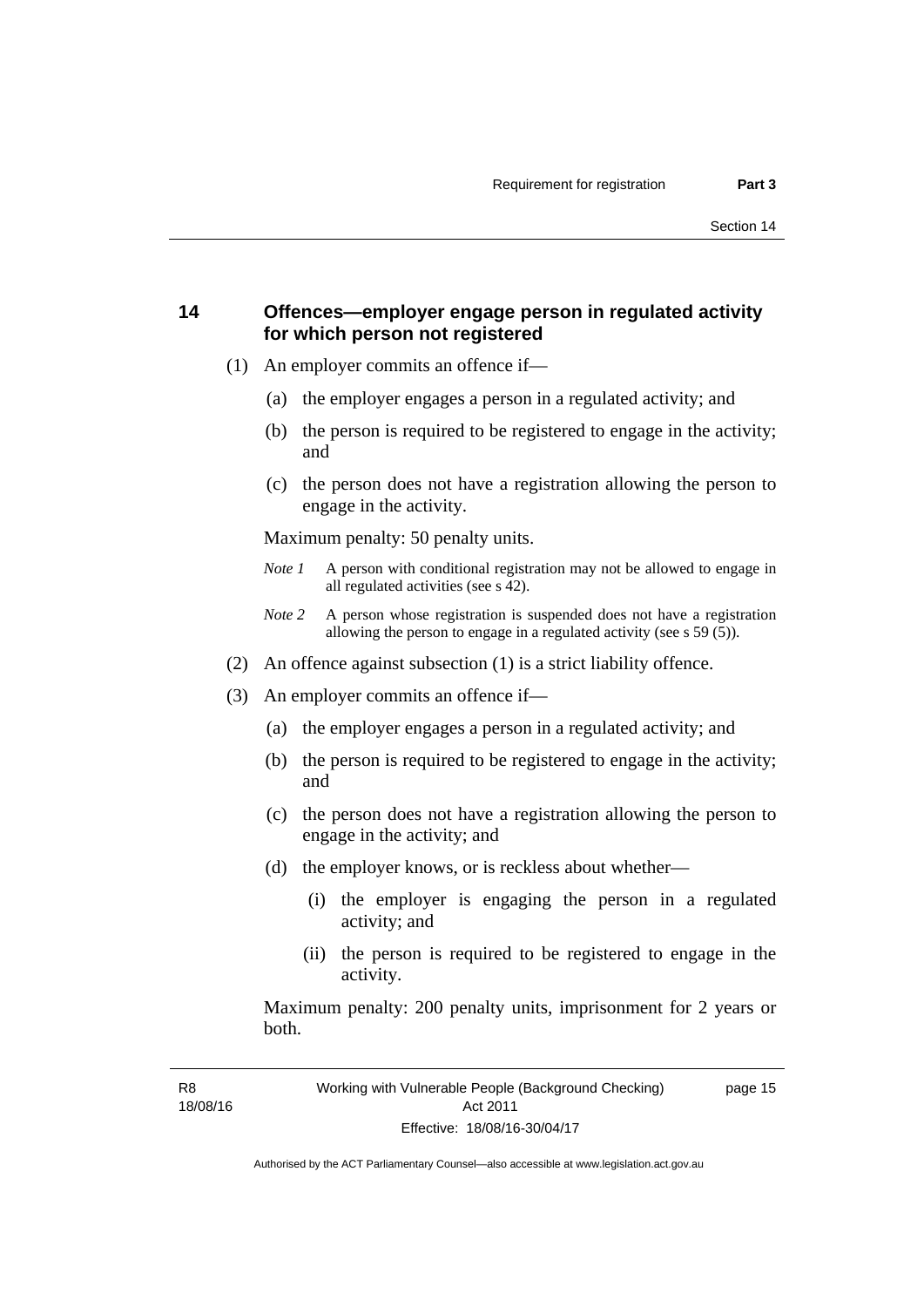Section 15

- (4) Strict liability applies to subsection (3) (c).
- (5) This section does not apply to an employer if an unregistered person engages in a regulated activity for the employer under section 15 or section 16.
	- *Note 1* An unregistered person who has applied for registration may engage in a regulated activity for which the person is required to be registered in certain circumstances (see s 15 and s 16).
	- *Note* 2 The defendant has an evidential burden in relation to the matters mentioned in s (2) (see [Criminal Code](http://www.legislation.act.gov.au/a/2002-51/default.asp), s 58).

### <span id="page-23-0"></span>**15 When unregistered person may be engaged in regulated activity—supervised employment**

- (1) This section applies to an unregistered person if—
	- (a) the person has applied for registration under section 17; and
	- (b) the commissioner has not—
		- (i) registered the person under section 41; or
		- (ii) given the person a negative notice under section 40; and
	- (c) the person has not withdrawn the application.
- (2) The person may engage in a regulated activity for which the person is required to be registered if—
	- (a) the person is eligible; and
	- (b) the person included a named employer for the activity on the person's application for registration; and
		- *Note Named employer*—see s 18 (1) (d) (i).
	- (c) the named employer has agreed to engage the person in the activity; and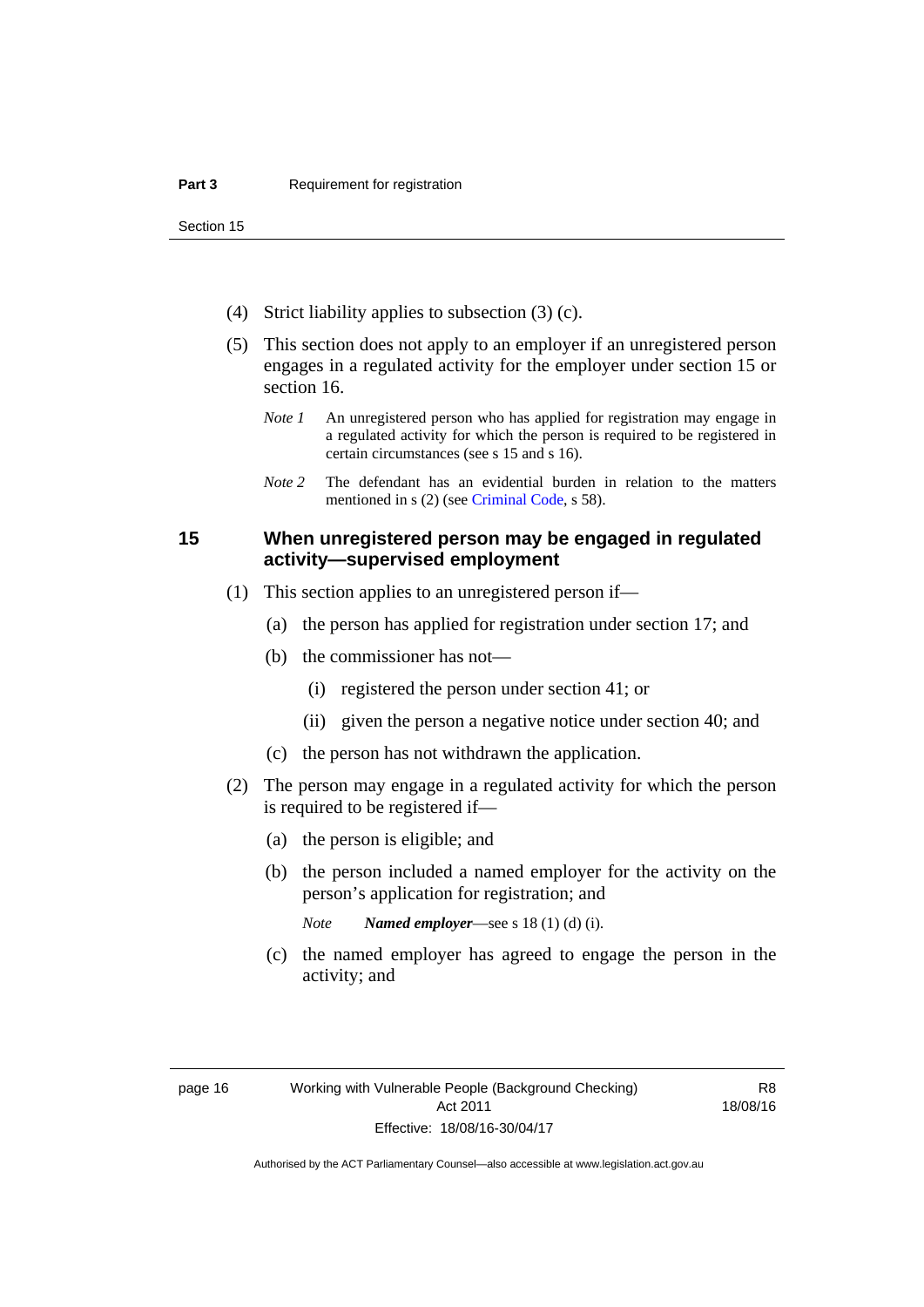- (d) a registered person is present at all times while the unregistered person is engaged in the activity.
- *Note* An unregistered person who is engaging in a regulated activity under this section commits an offence under s 13 if the person continues to engage in the activity after—
	- (a) the person's application for registration is withdrawn (see s 20); or
	- (b) the person is given a negative notice (see s 40).
- (3) To remove any doubt, nothing in this section prevents an employer refusing to engage an unregistered person in a regulated activity.
- (4) In this section:

*eligible*—a person is *eligible* if—

- (a) the person has not previously been given a negative notice under this Act or a corresponding law; and
- (b) the person has not had a previous registration suspended or cancelled; and
- (c) the person's most recent registration (if any) was not conditional.

### <span id="page-24-0"></span>**16 When unregistered person may be engaged in regulated activity—kinship carer**

- (1) This section applies to an unregistered person if—
	- (a) the person is engaged in a regulated activity under the *[Children](http://www.legislation.act.gov.au/a/2008-19)  [and Young People Act 2008](http://www.legislation.act.gov.au/a/2008-19)*, part 15.4 (Out-of-home carers) as a kinship carer; and
	- (b) the person is required to be registered to engage in the activity.

page 17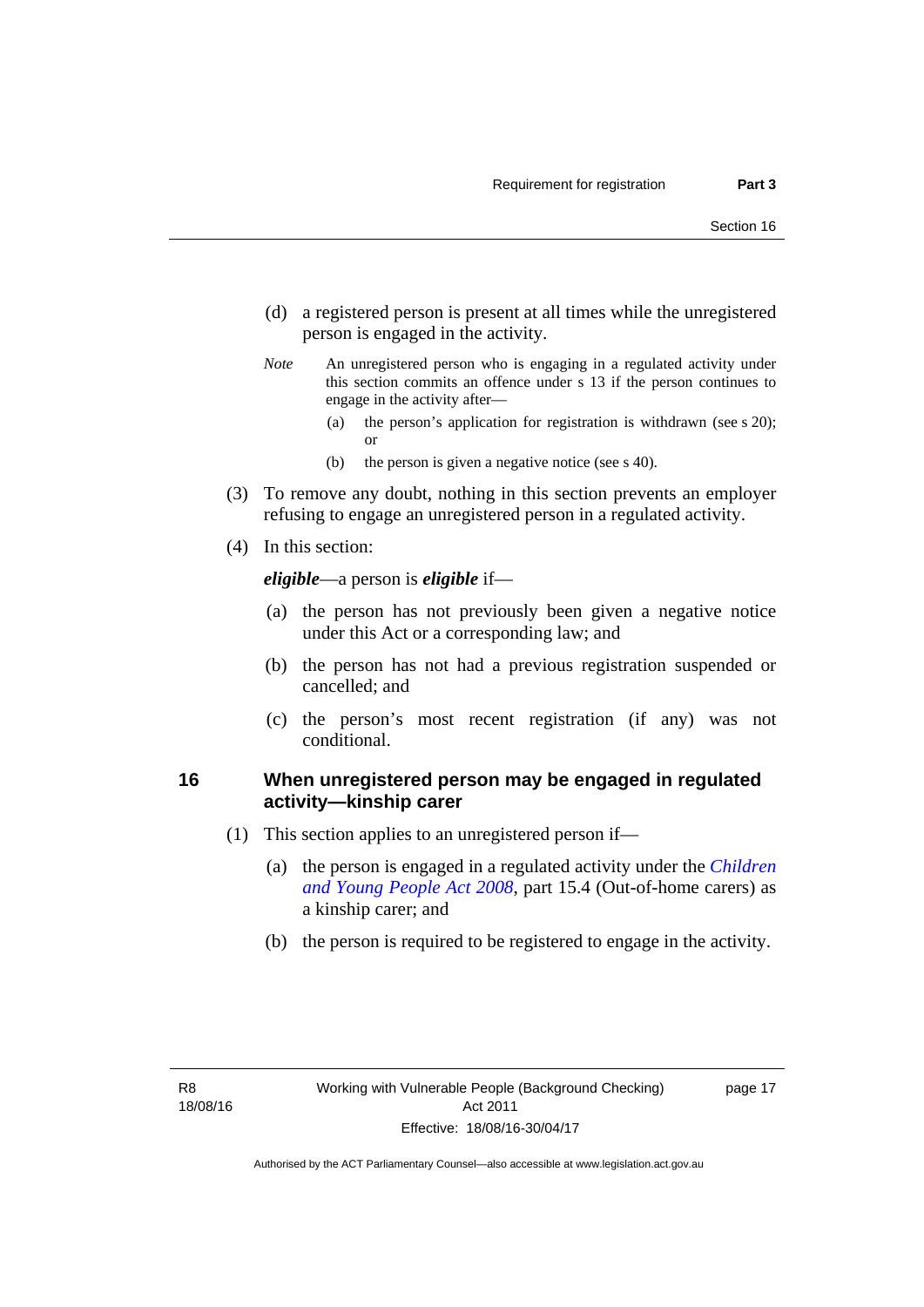Section 16

- (2) The person may engage in the regulated activity if—
	- (a) the person has applied for registration under section 17; and
	- (b) the commissioner has not given the person a negative notice under section 40; and
	- (c) the person has not withdrawn the application; and
	- (d) the person is eligible.
- (3) In this section:

*eligible*—see section 15 (4).

*kinship carer*—see the *[Children and Young People Act 2008](http://www.legislation.act.gov.au/a/2008-19)*, section 516.

page 18 Working with Vulnerable People (Background Checking) Act 2011 Effective: 18/08/16-30/04/17

R8 18/08/16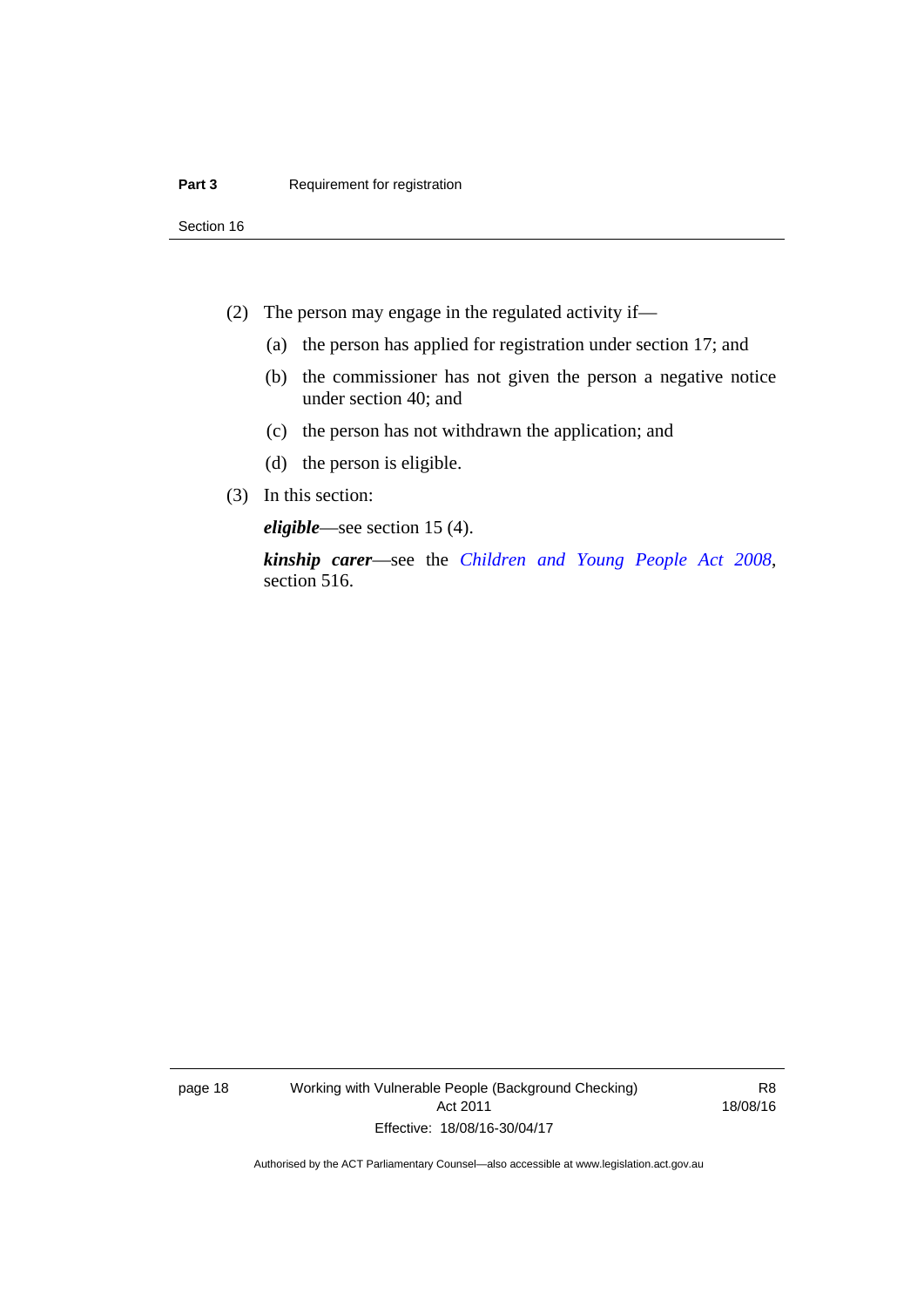## <span id="page-26-0"></span>**Part 4 Applying for registration**

### <span id="page-26-1"></span>**17 Application for registration**

- (1) A person may apply to the commissioner for registration under this Act.
	- *Note 1 Commissioner* means the commissioner for fair trading (see the dictionary).
	- *Note* 2 If a form is approved under s 69 for this provision, the form must be used.
	- *Note 3* A fee may be determined under s 68 for this provision.
- (2) This section is subject to section 22.
	- *Note* Under s 22, a person who is given a negative notice or whose registration is cancelled must not reapply for registration for 3 years, unless relevant information about the person has changed.

### <span id="page-26-2"></span>**18 Application for registration—contents**

- (1) An application for registration must include—
	- (a) the applicant's name and any previous name; and
	- (b) the applicant's current home address, and any previous home address in the 5 years before applying; and
	- (c) evidence of the applicant's identity; and

#### **Example**

100 points of identification

*Note* An example is part of the Act, is not exhaustive and may extend, but does not limit, the meaning of the provision in which it appears (see [Legislation Act,](http://www.legislation.act.gov.au/a/2001-14) s 126 and s 132).

page 19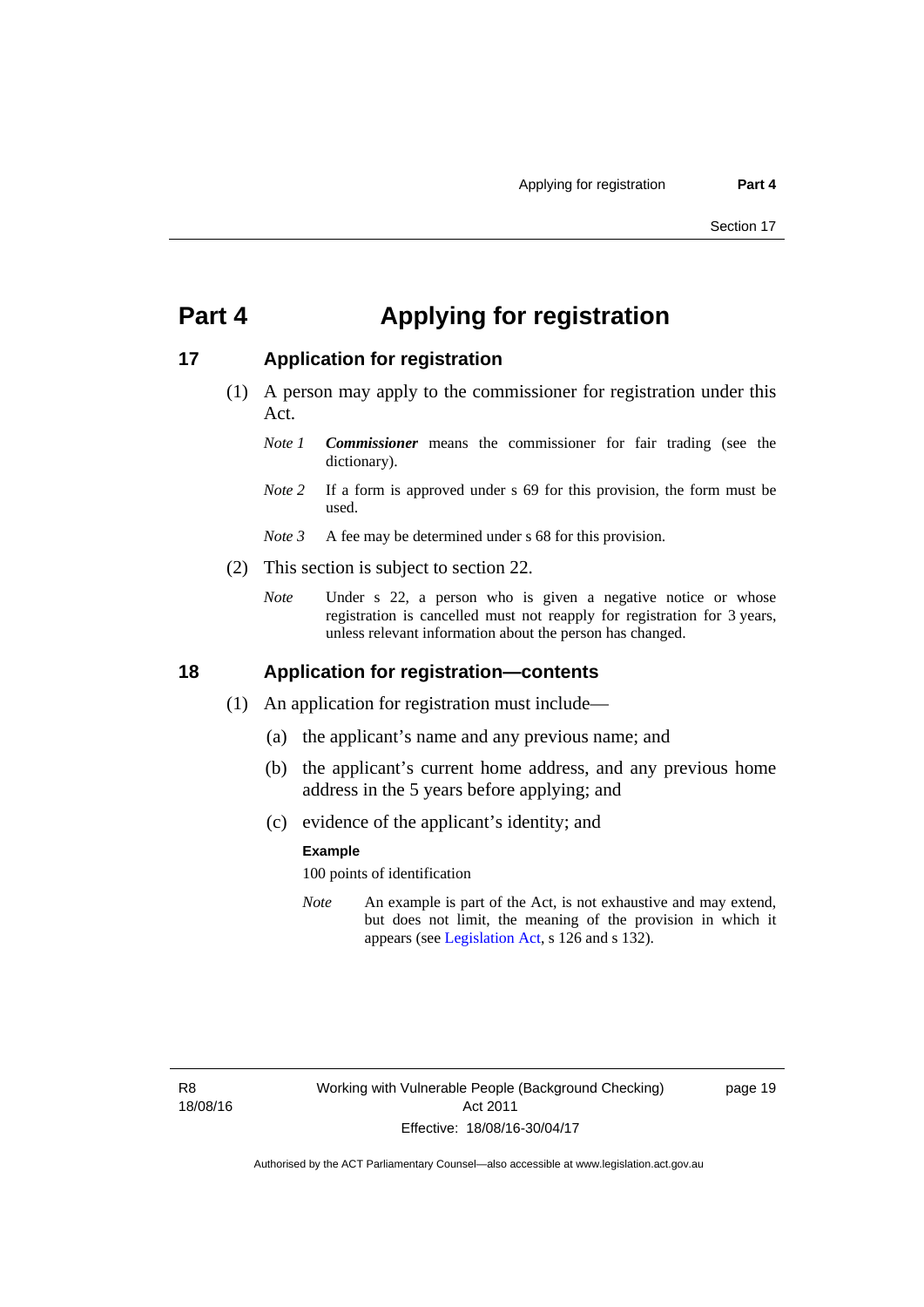- (d) if the applicant engages, or intends to engage, in a regulated activity for a particular employer—
	- (i) the employer (the *named employer*) for the activity; and
	- (ii) the named employer's address and contact details; and
	- (iii) the capacity in which the applicant engages, or intends to engage, in the activity for the named employer; and
- (e) anything else prescribed by regulation.
- (2) The application must be accompanied by—
	- (a) a consent by the applicant for the commissioner to—
		- (i) check the applicant's criminal history, non-conviction information and any other information about the applicant that may be relevant in deciding the application; and

*Note 1 Criminal history*, about a person*—*see s 24.

*Note 2 Non-conviction information*, about a person—see s 25.

- (ii) seek information or advice from any entity in relation to the applicant's—
	- (A) application under section 33; or
	- (B) registration under section 53; and
- (iii) contact the named employer (if any) in relation to the status of the applicant's application or registration; and
	- *Note* For example, the commissioner must tell a person's employer if the person withdraws an application (see s 20 (2) (a)), if the commissioner registers the person (see s 41 (2) (c)), if the commissioner refuses to register the person (see s  $40$  (2) (b)), if there is a change in an applicant's registration status as a result of an additional risk assessment (see s 54), or if a person's registration is suspended or cancelled (see s 59 (2) (b)) or surrendered (see s 60 (4)).

page 20 Working with Vulnerable People (Background Checking) Act 2011 Effective: 18/08/16-30/04/17

R8 18/08/16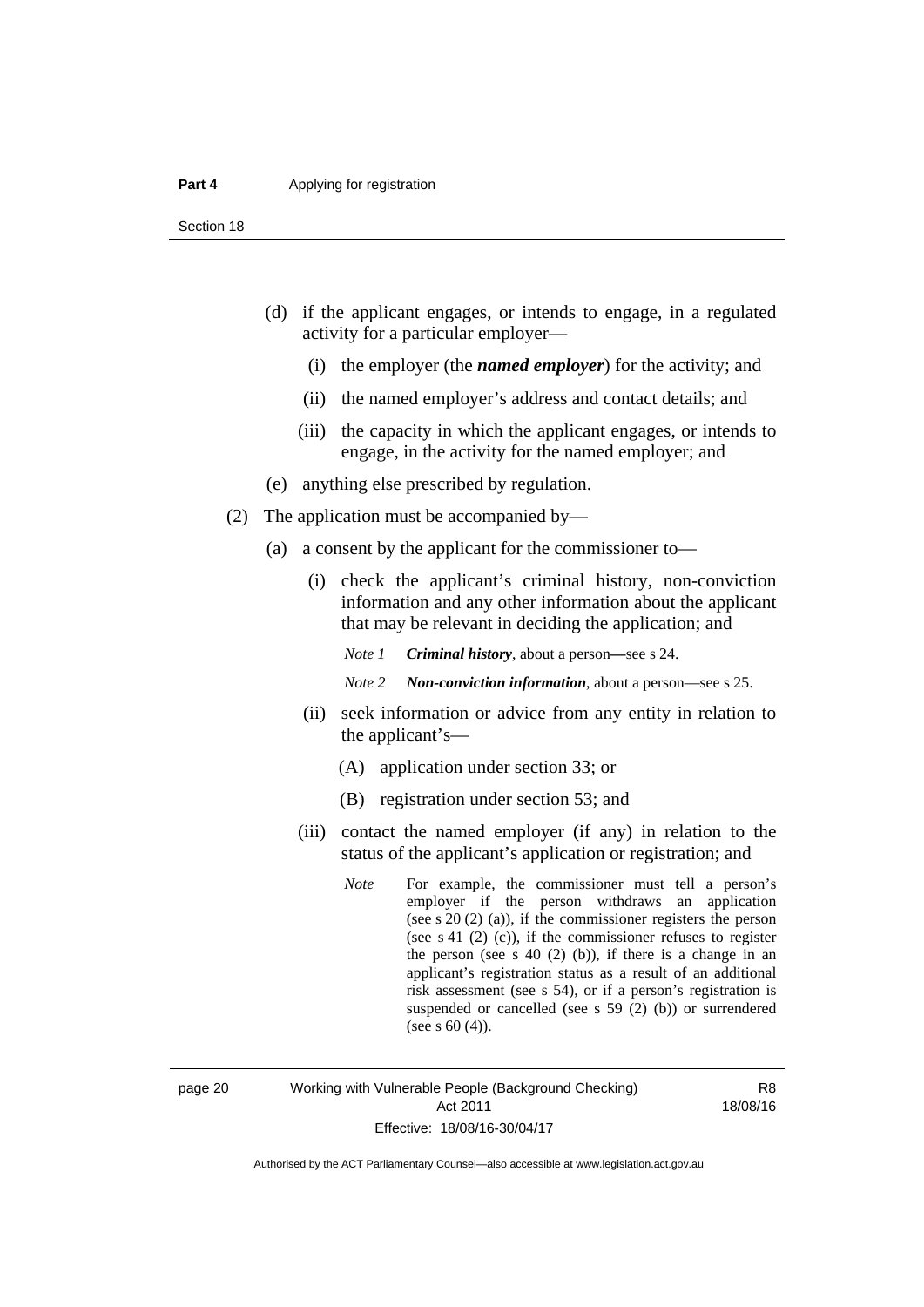- (b) a written statement by the applicant stating—
	- (i) whether the applicant has been convicted or found guilty of a relevant offence outside Australia; and
	- (ii) if the applicant has been convicted or found guilty of a relevant offence outside Australia—details of the offence; and
- (c) anything else prescribed by regulation.
- *Note* It is an offence to make a false or misleading statement, give false or misleading information or produce a false or misleading document (see [Criminal Code,](http://www.legislation.act.gov.au/a/2002-51/default.asp) pt 3.4).
- (3) The commissioner must tell the applicant in writing about the following:
	- (a) the rights and obligations of the applicant under this Act;
	- (b) information the applicant may supply to support the application;
	- (c) the risk assessment guidelines mentioned in division 5.2 and where to find a copy.
	- *Note* The commissioner may tell the applicant about the matters in s (3) in any way the commissioner considers appropriate, including on a form approved for s 17 or in guidelines made for this Act.

### <span id="page-28-0"></span>**19 Application for registration—additional information**

 (1) The commissioner may, in writing, require an applicant to give the commissioner additional information in writing or documents that the commissioner reasonably needs to decide the application.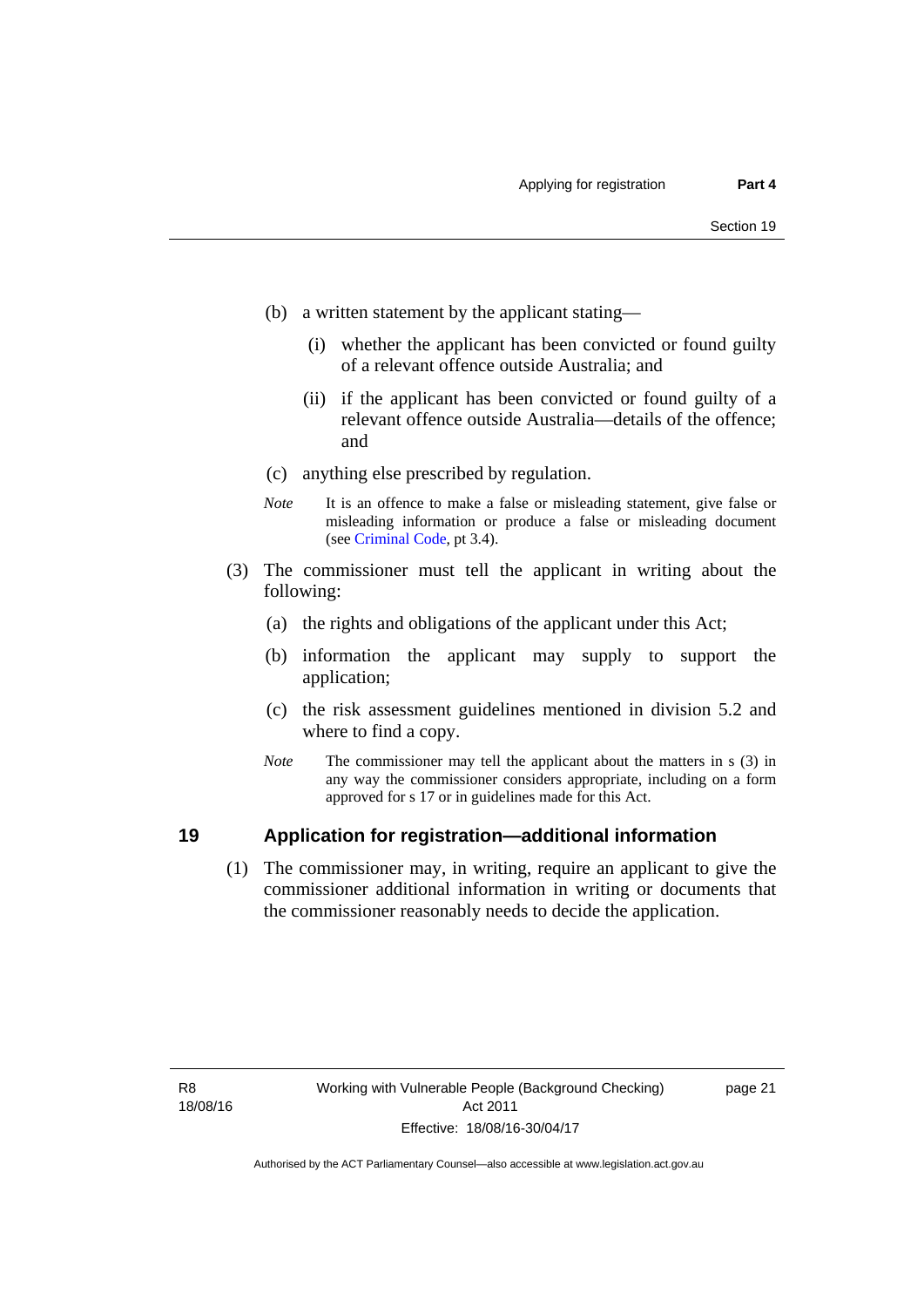Section 20

- (2) If the applicant does not comply with a requirement under subsection (1), the commissioner may refuse to consider the application further.
	- *Note* It is an offence to make a false or misleading statement, give false or misleading information or produce a false or misleading document (see [Criminal Code](http://www.legislation.act.gov.au/a/2002-51/default.asp), pt 3.4).

### <span id="page-29-0"></span>**20 Application for registration—withdrawal**

- (1) An applicant may withdraw an application at any time by written notice to the commissioner.
	- *Note* If a form is approved under s 69 for this provision, the form must be used.
- (2) If an application is withdrawn the commissioner—
	- (a) must tell the named employer (if any) that the application has been withdrawn; and
	- (b) need take no further action on the application.
	- *Note* If an unregistered person engaging in a regulated activity under s 15 withdraws the person's application for registration, the person commits an offence under s 13 if the person continues to engage in the activity.

### <span id="page-29-1"></span>**21 Offences—applicant fail to disclose charge, conviction or finding of guilt for relevant offence**

- (1) A person commits an offence if—
	- (a) the person has applied for registration; and
	- (b) the commissioner has not—
		- (i) told the person that the person has been registered; or
		- (ii) given the person a negative notice; and
	- (c) the person is charged with a relevant offence; and

page 22 Working with Vulnerable People (Background Checking) Act 2011 Effective: 18/08/16-30/04/17

R8 18/08/16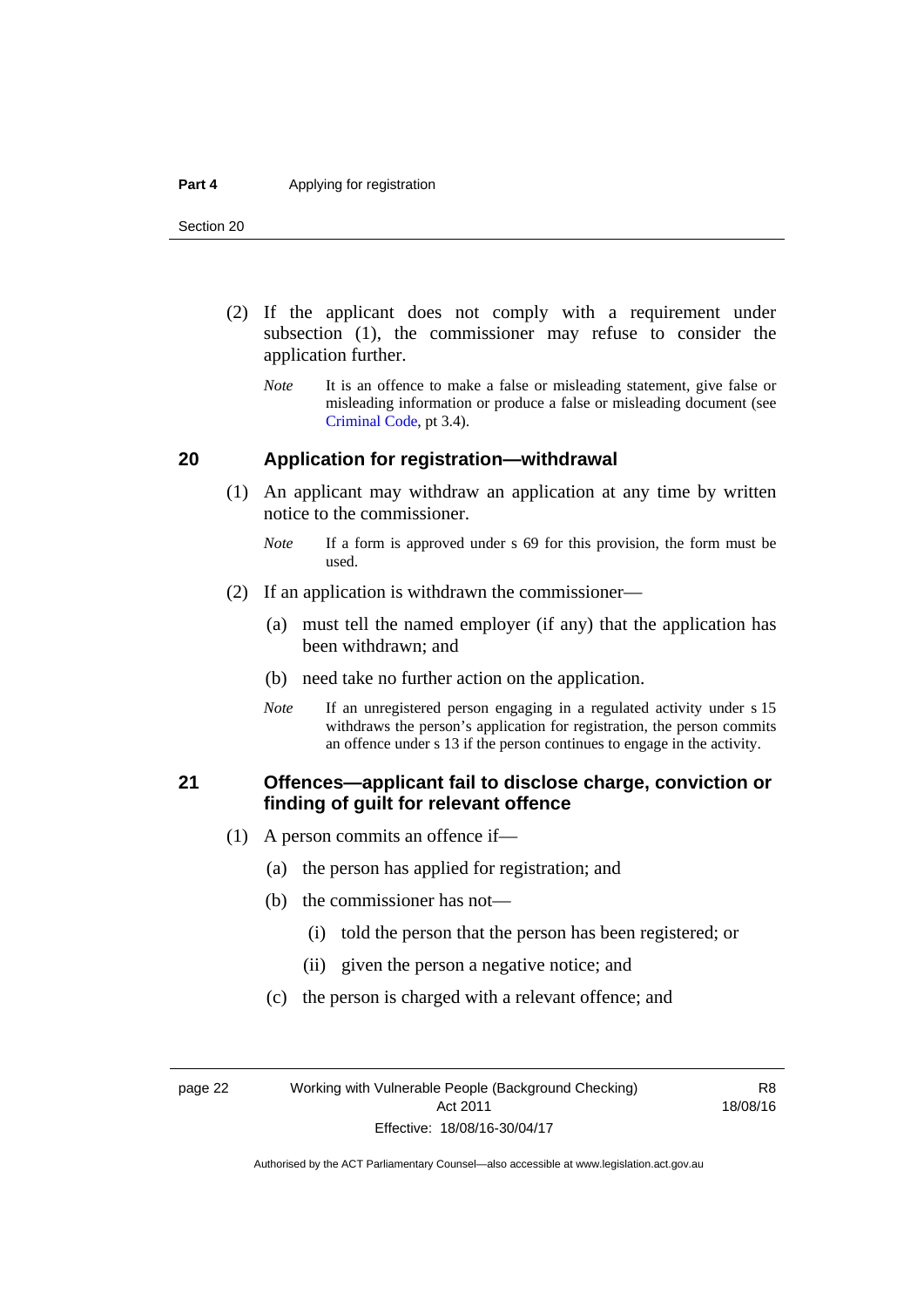(d) the person does not tell the commissioner about the charge in writing within 10 working days after the day the person is charged.

Maximum penalty: 50 penalty units.

- (2) A person commits an offence if—
	- (a) the person has applied for registration; and
	- (b) the commissioner has not—
		- (i) told the person that the person has been registered; or
		- (ii) given the person a negative notice; and
	- (c) the person is convicted or found guilty of a relevant offence; and
	- (d) the person does not tell the commissioner about the conviction or finding of guilt in writing within 10 working days after the day the person is convicted or found guilty.

Maximum penalty: 50 penalty units.

(3) An offence against this section is a strict liability offence.

<span id="page-30-0"></span>

### **22 Restriction on reapplying for registration**

- (1) This section applies to a person if—
	- (a) the person is given a negative notice; or

*Note Negative notice*—see s 40 (2).

- (b) the person's registration is cancelled.
- (2) The person may apply for registration under section 17 only if—
	- (a) it is at least 3 years after the day—
		- (i) the person was given the negative notice; or

R8 18/08/16 page 23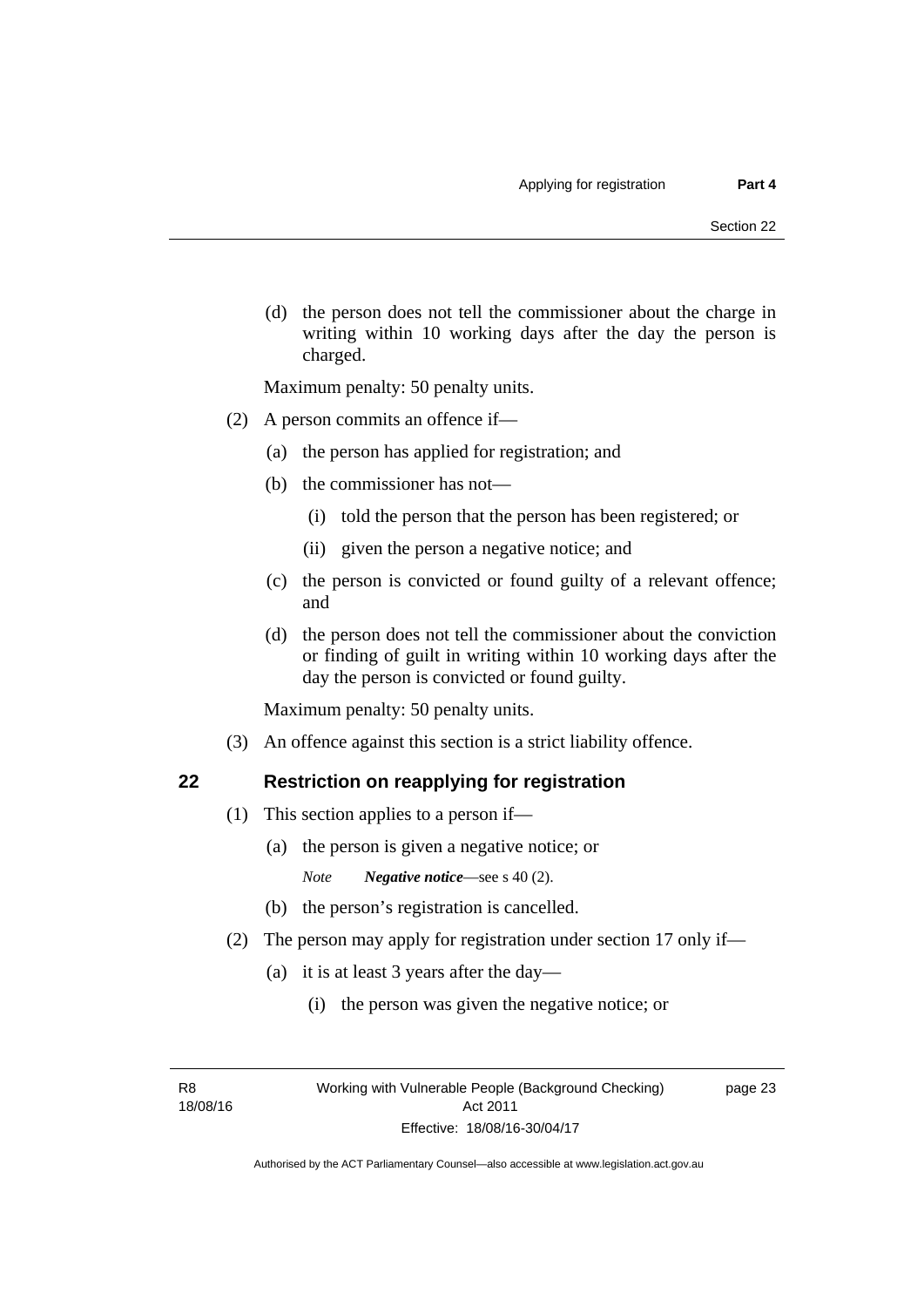#### **Part 4 Applying for registration**

Section 22

- (ii) the cancellation took effect; or
	- *Note* For when a cancellation takes effect, see s 59 (4).
- (b) there has been a change in relevant information about the person since—
	- (i) the person was given the negative notice; or
	- (ii) the cancellation took effect

#### **Examples—change in relevant information**

- 1 a person has been acquitted of a previously pending charge for a relevant offence
- 2 a person's conviction for a relevant offence has been quashed
- *Note* An example is part of the Act, is not exhaustive and may extend, but does not limit, the meaning of the provision in which it appears (see [Legislation Act,](http://www.legislation.act.gov.au/a/2001-14) s 126 and s 132).
- (3) The risk assessment guidelines may provide for what constitutes a change in relevant information about the person.

page 24 Working with Vulnerable People (Background Checking) Act 2011 Effective: 18/08/16-30/04/17

R8 18/08/16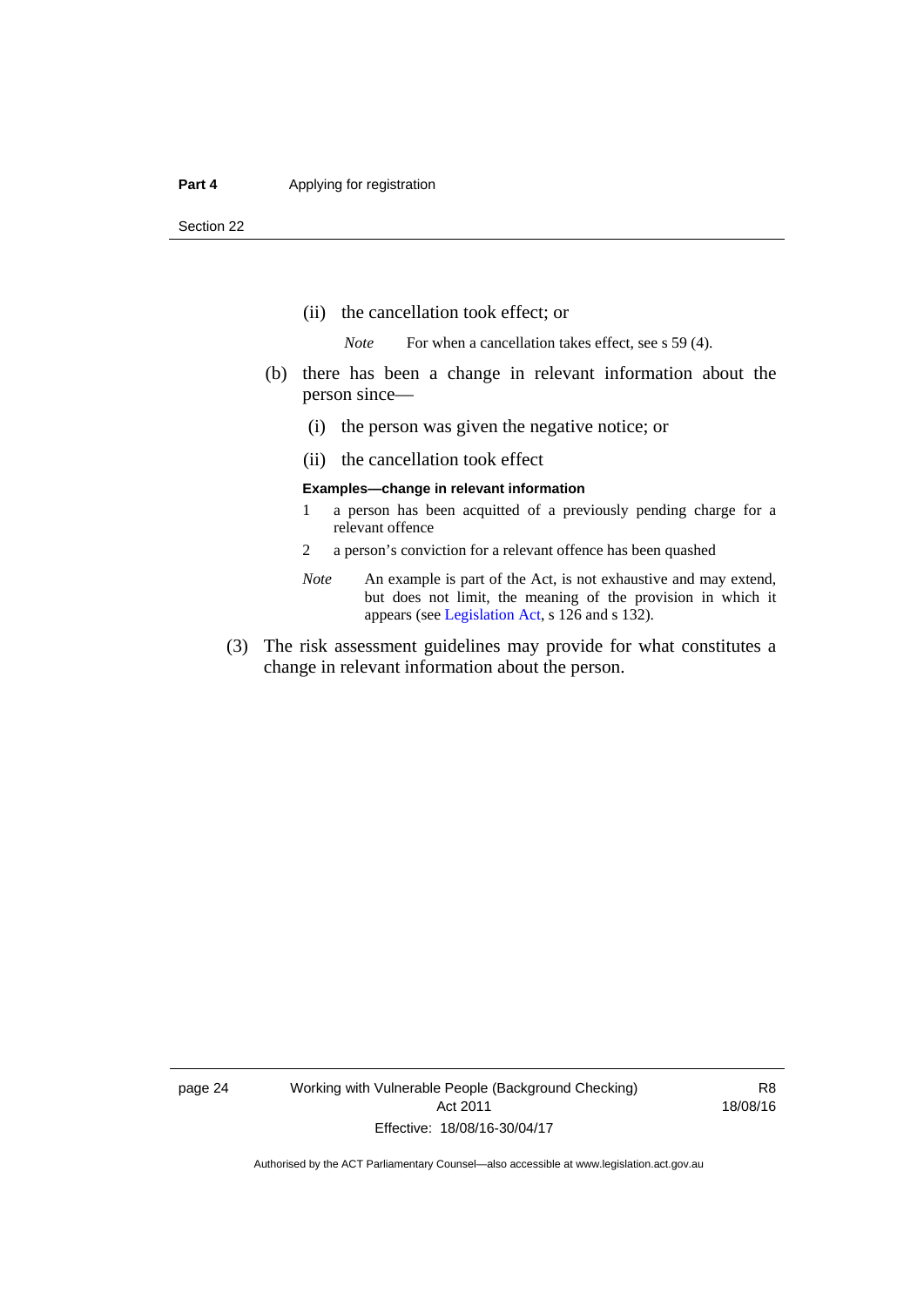# <span id="page-32-0"></span>**Part 5 Risk assessments**

### <span id="page-32-1"></span>**Division 5.1 Important concepts**

### <span id="page-32-2"></span>**23 Meaning of** *risk assessment*

(1) In this Act:

*risk assessment*, for a person, means an assessment by the commissioner of whether the person poses an unacceptable risk of harm to a vulnerable person.

### **Examples—harm**

- 1 sexual
- 2 physical
- 3 emotional
- 4 financial
- *Note* An example is part of the Act, is not exhaustive and may extend, but does not limit, the meaning of the provision in which it appears (see [Legislation Act,](http://www.legislation.act.gov.au/a/2001-14) s 126 and s 132).
- (2) It does not matter whether the risk of harm arises from neglect, abuse or other conduct by the person.

### <span id="page-32-3"></span>**24 Meaning of** *criminal history*

In this Act:

*criminal history*, about a person, means any conviction of, or finding of guilt against, the person for a relevant offence.

*Note* A conviction does not include a spent conviction or an extinguished conviction (see *[Spent Convictions Act 2000](http://www.legislation.act.gov.au/a/2000-48)*, s 16 (c) (i) and s 19H (1) (c) (i)).

page 25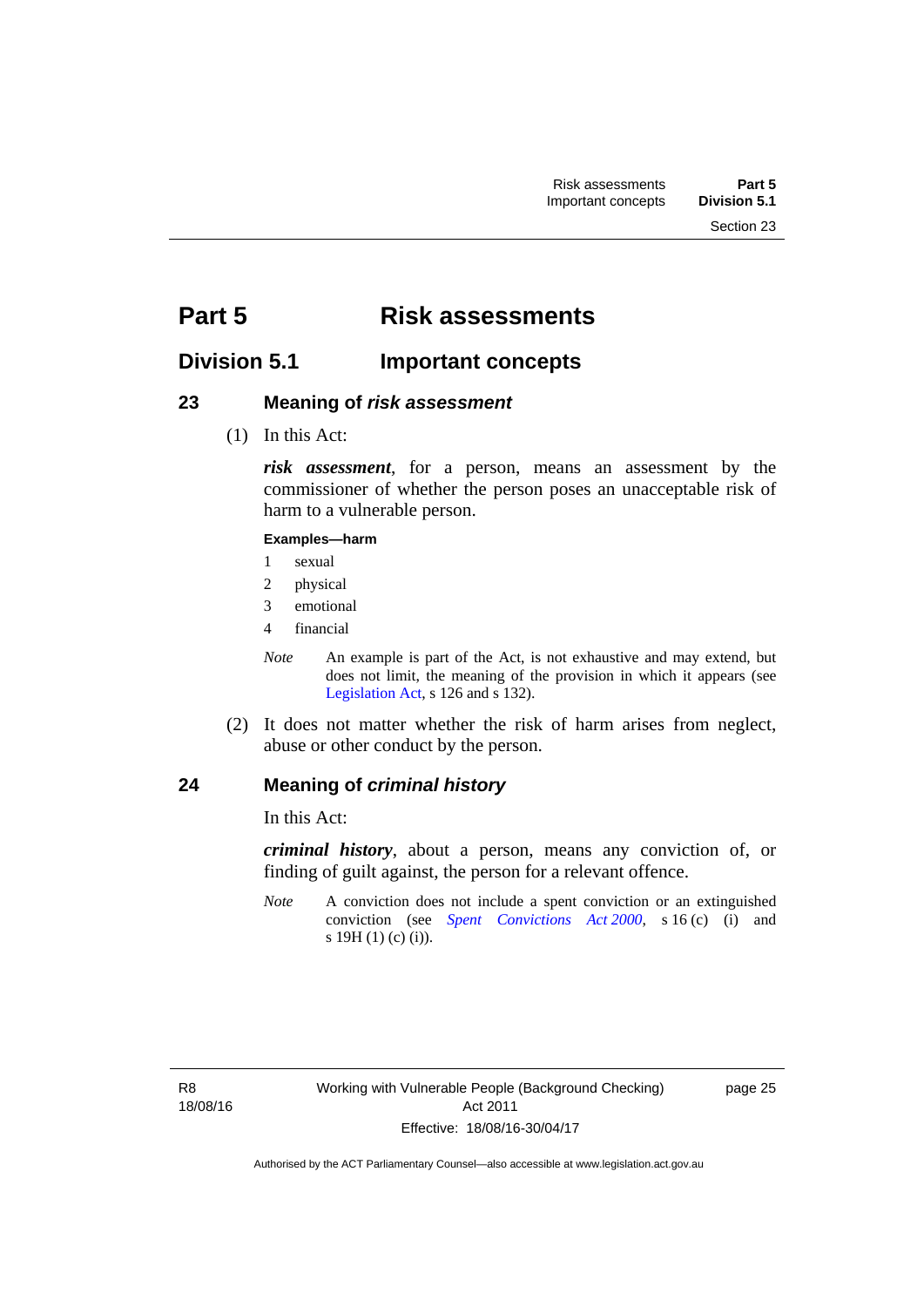### <span id="page-33-0"></span>**25 Meaning of** *non-conviction information*

In this Act:

*non-conviction information*, about a person, means any of the following information about a relevant offence (or an alleged relevant offence):

- (a) the person has been charged with the offence but—
	- (i) a proceeding for the alleged offence is not finalised; or
	- (ii) the charge has lapsed, been withdrawn or discharged, or struck out;
- (b) the person has been acquitted of the alleged offence;
- (c) the person has had a conviction for the alleged offence quashed or set aside;
- (d) the person has been served with an infringement notice for the alleged offence;
- (e) the person has a spent conviction for the offence.
	- *Note* The *[Spent Convictions Act 2000](http://www.legislation.act.gov.au/a/2000-48)* sets out which convictions can be spent (see that Act, s 11) and when a conviction is spent (see that Act s 12).

### <span id="page-33-1"></span>**26 Meaning of** *relevant offence*

In this Act:

*relevant offence* means any of the following offences (whether committed in the ACT or elsewhere):

- (a) a sexual offence;
- (b) an offence against the person;
- (c) an offence involving violence;
- (d) an offence involving dishonesty or fraud;

page 26 Working with Vulnerable People (Background Checking) Act 2011 Effective: 18/08/16-30/04/17

R8 18/08/16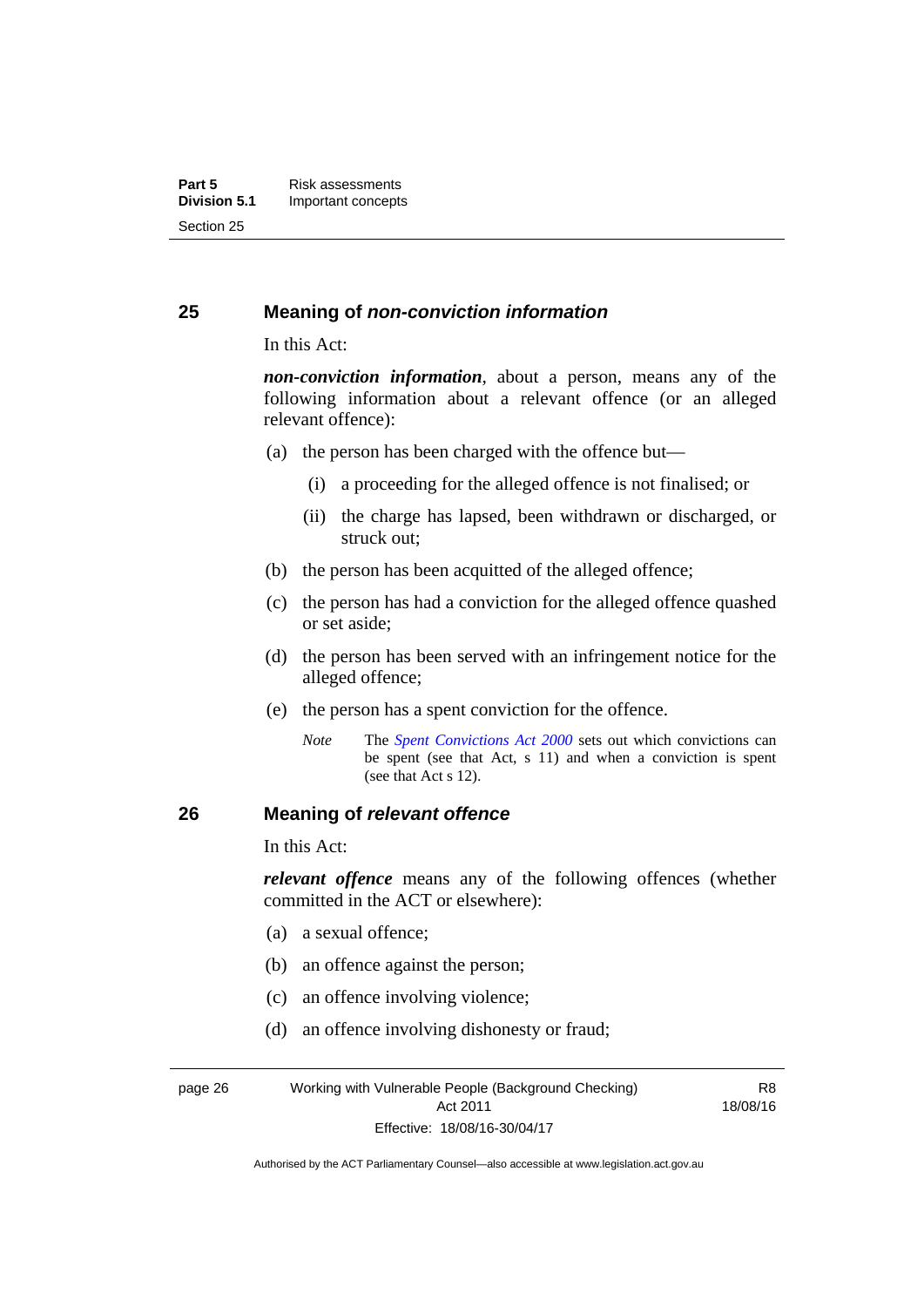- (e) an offence relating to property;
- (f) an offence involving possession of, or trafficking in, a drug of dependence or controlled drug;
- (g) an offence against an animal;
- (h) a driving offence.
- *Note* A reference to an offence includes a reference to a related ancillary offence, eg attempt (see [Legislation Act,](http://www.legislation.act.gov.au/a/2001-14) s 189).

### <span id="page-34-0"></span>**Division 5.2 Risk assessment guidelines**

#### <span id="page-34-1"></span>**27 Risk assessment guidelines**

- (1) The commissioner must make guidelines (*risk assessment guidelines*) about how risk assessments are to be conducted under this Act.
- (2) A guideline may apply, adopt or incorporate an instrument, as in force from time to time.
	- *Note 1* The text of an applied, adopted or incorporated instrument, whether applied as in force from time to time or as at a particular time, is taken to be a notifiable instrument if the operation of the [Legislation Act,](http://www.legislation.act.gov.au/a/2001-14) s 47 (5) or (6) is not disapplied (see s 47 (7)).
	- *Note 2* A reference to an instrument includes a reference to a provision of an instrument (see [Legislation Act,](http://www.legislation.act.gov.au/a/2001-14) s 14 (2)).
- (3) A risk assessment guideline is a disallowable instrument.
	- *Note* A disallowable instrument must be notified, and presented to the Legislative Assembly, under the [Legislation Act.](http://www.legislation.act.gov.au/a/2001-14)

page 27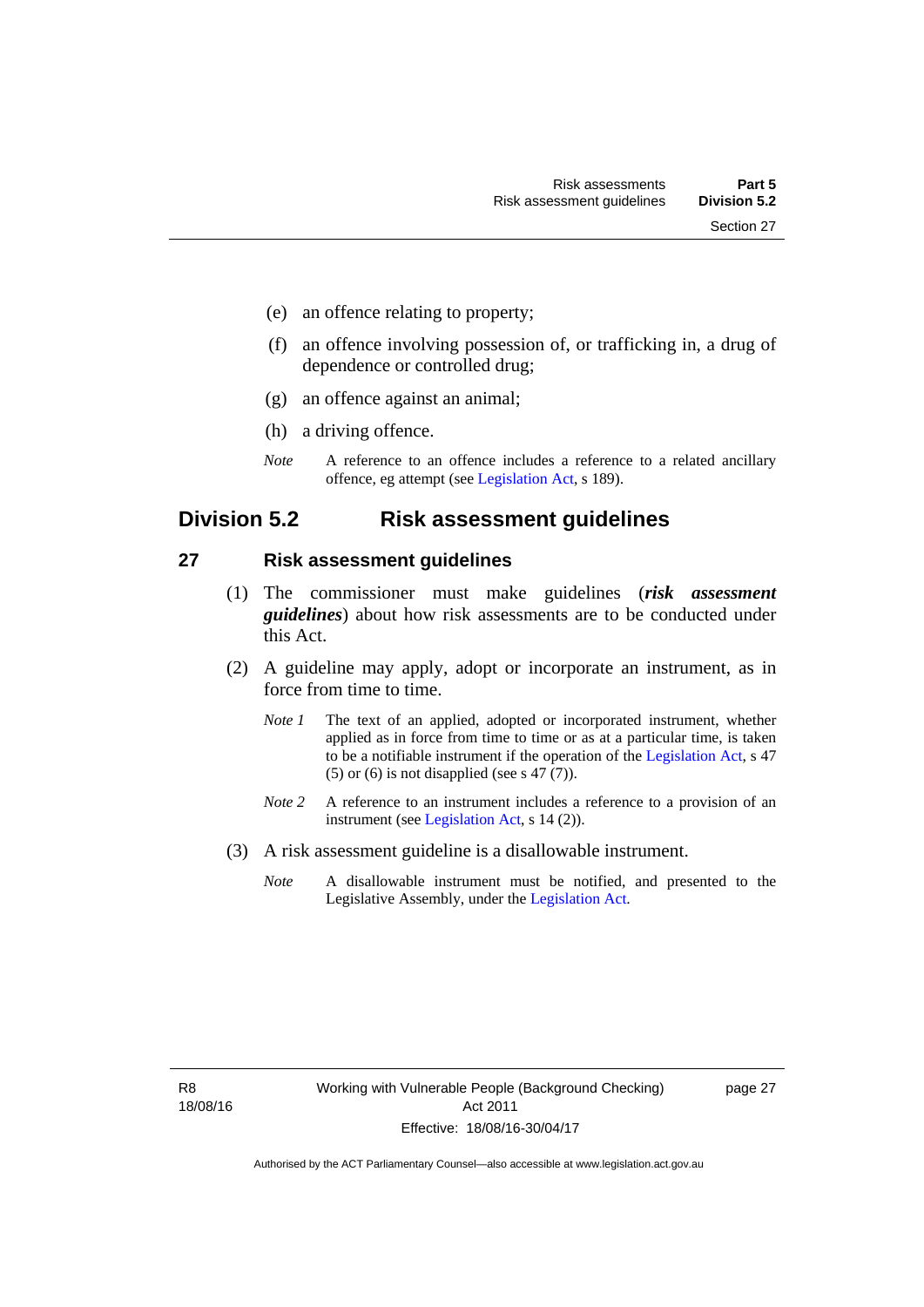### <span id="page-35-0"></span>**28 Risk assessment guidelines—content**

- (1) The risk assessment guidelines must provide for—
	- (a) matters the commissioner must or may take into account in conducting a risk assessment; and
	- (b) how those matters must or may be taken into account.
- (2) The risk assessment guidelines must provide for the following to be taken into account in conducting a risk assessment for a person in relation to a regulated activity:
	- (a) the person's criminal history;
		- *Note* The risk assessment guidelines must provide for certain matters to be taken into account in relation to relevant offences included in the person's criminal history—see s 29.
	- (b) non-conviction information about the person;
		- *Note* The risk assessment guidelines must provide for certain matters to be taken into account in relation to relevant offences, or alleged relevant offences, included in the non-conviction information about the person—see s 30.
	- (c) whether the person was previously given a negative notice under this Act or a corresponding law;
	- (d) whether the person was previously registered under this Act or a corresponding law (including whether the registration was suspended or cancelled);

R8 18/08/16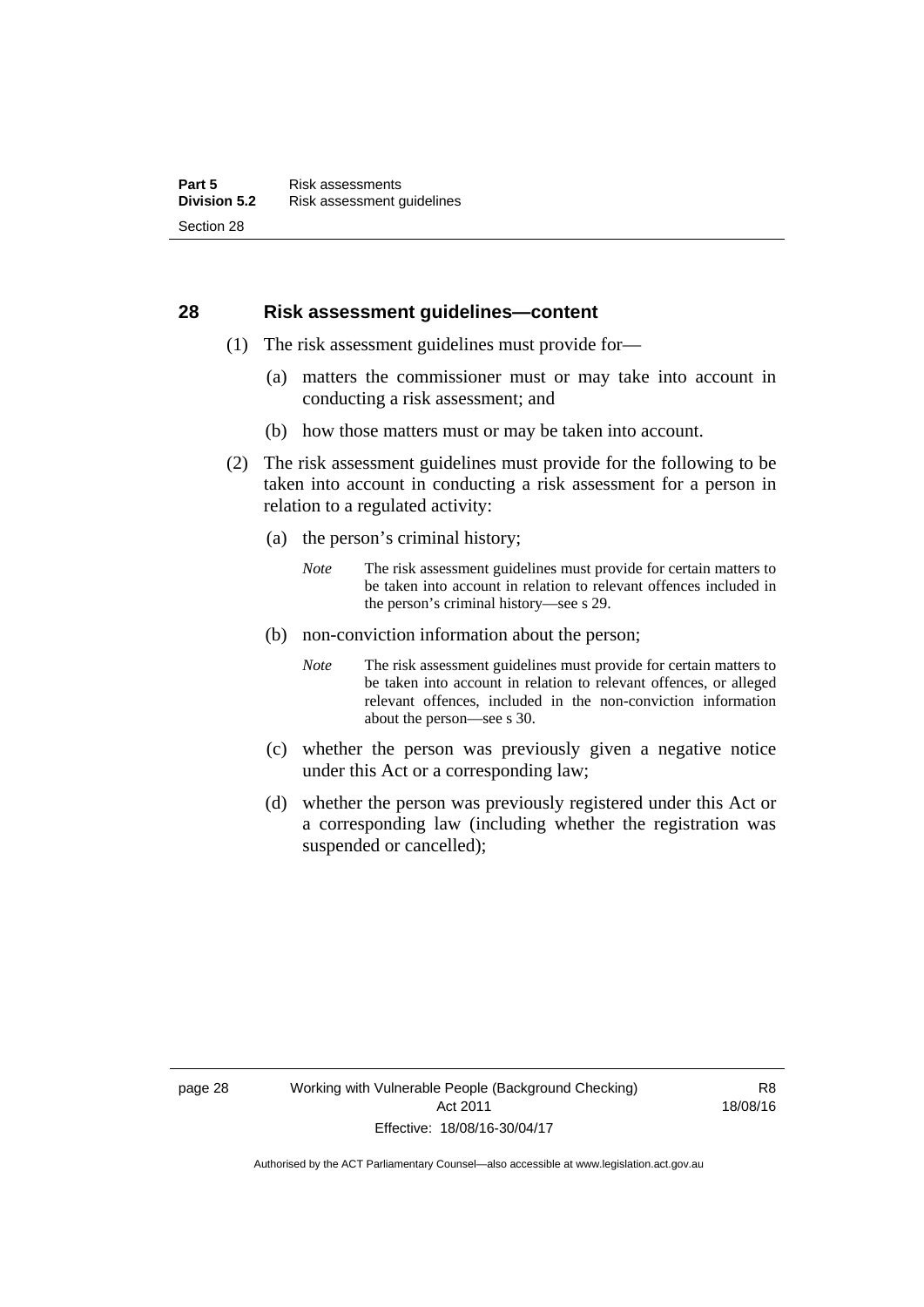Section 29

 (e) any other information the commissioner believes on reasonable grounds is or may be relevant in deciding whether, in engaging in the activity, the applicant poses a risk of harm to a

#### **Examples—par (e)**

vulnerable person.

- 1 an order made against the person made under the *[Domestic Violence](http://www.legislation.act.gov.au/a/2008-46)  [and Protection Orders Act 2008](http://www.legislation.act.gov.au/a/2008-46)*
- 2 a care and protection order under the *[Children and Young People](http://www.legislation.act.gov.au/a/2008-19)  [Act 2008](http://www.legislation.act.gov.au/a/2008-19)* for a child for whom the person has or had parental responsibility under that Act
- 3 a professional disciplinary proceeding against the person
- *Note 1* The risk assessment guidelines must provide for certain matters to be taken into account in relation to other information—see s 31.
- *Note 2* An example is part of the Act, is not exhaustive and may extend, but does not limit, the meaning of the provision in which it appears (see [Legislation Act,](http://www.legislation.act.gov.au/a/2001-14) s 126 and s 132).
- (3) The risk assessment guidelines must provide that—
	- (a) the applicant may make submissions to the commissioner in relation to any matter the commissioner must or may take into account in conducting a risk assessment; and
	- (b) the commissioner must not take into account any information about an applicant unless satisfied on reasonable grounds that the information is accurate.

# **29 Risk assessment guidelines—criminal history**

The risk assessment guidelines must provide for the following to be taken into account in relation to any relevant offence included in the person's criminal history:

- (a) the nature, gravity and circumstances of the offence;
- (b) the relevance of the offence;
- (c) how long ago the offence was committed;

R8 18/08/16 page 29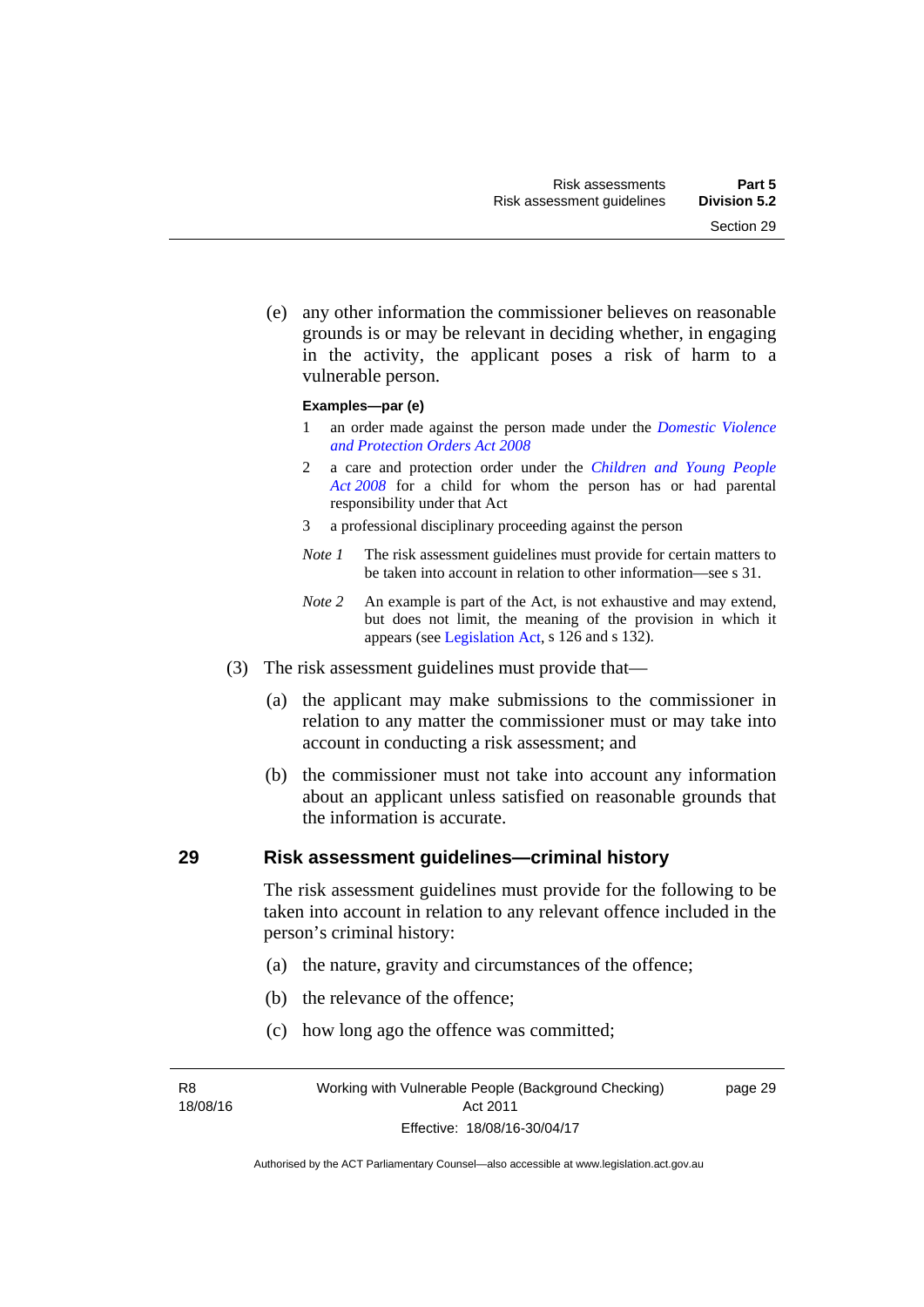- (d) the age of the person and the victim at the time of the offence;
- (e) whether the person's circumstances have changed since the offence was committed;
- (f) the person's attitude to the offence;
- (g) if the person has undergone a program of treatment or intervention for the offence—any assessment of the person following the program;
- (h) if the offence was committed outside Australia—whether the offence is an offence in Australia;
- (i) whether the person has committed any other relevant offence;
- (j) any submission made by the person to the commissioner in relation to the matters mentioned in paragraphs (a) to (i).

# **30 Risk assessment guidelines—non-conviction information**

The risk assessment guidelines must provide for the following to be taken into account in relation to any relevant offence, or any alleged relevant offence, included in the non-conviction information about the person:

- (a) the nature, gravity and circumstances of the offence or alleged offence;
- (b) the relevance of the offence or alleged offence;
- (c) how long ago the offence or alleged offence was committed;
- (d) the age of the person and the victim at the time of the offence or alleged offence;
- (e) the truthfulness, completeness and reliability of any information or evidence provided by the person who made the allegation or provided the initial information;

R8 18/08/16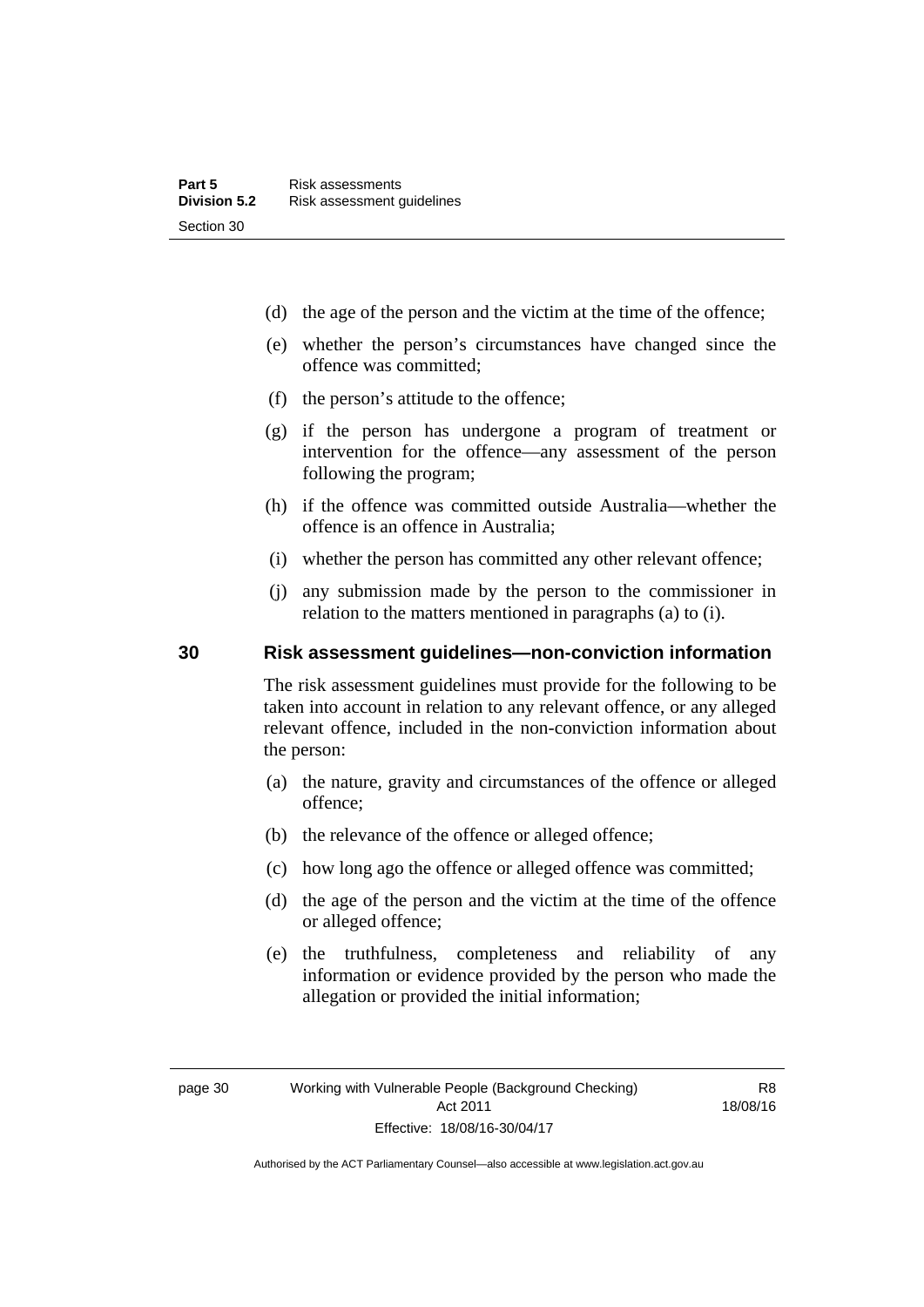- (f) the nature, extent and outcome of any investigation into the offence or alleged offence;
- (g) any formal statement made by the person to a police officer, including any answer given in a recorded interview, in relation to the offence or alleged offence;
- (h) any evidence given by the person in a court proceeding for the offence or alleged offence;
- (i) whether this was the person's first offence or alleged offence;
- (j) any submission made by the person to the commissioner in relation to the matters mentioned in paragraphs (a) to (i).

## **31 Risk assessment guidelines—other information**

The risk assessment guidelines must provide for the following to be taken into account in relation to any other information the commissioner believes on reasonable grounds is or may be relevant in deciding whether, in engaging in a regulated activity, the applicant poses a risk of harm to a vulnerable person:

(a) how the information was obtained;

#### **Examples**

- 1 tip off from a member of the public
- 2 a media report
- *Note* An example is part of the Act, is not exhaustive and may extend, but does not limit, the meaning of the provision in which it appears (see [Legislation Act,](http://www.legislation.act.gov.au/a/2001-14) s 126 and s 132).
- (b) the relevance of the information;
- (c) the truthfulness, completeness and reliability of the information;
- (d) any submission made by the person to the commissioner in relation to the matters mentioned in paragraphs (a) to (c).

R8 18/08/16 page 31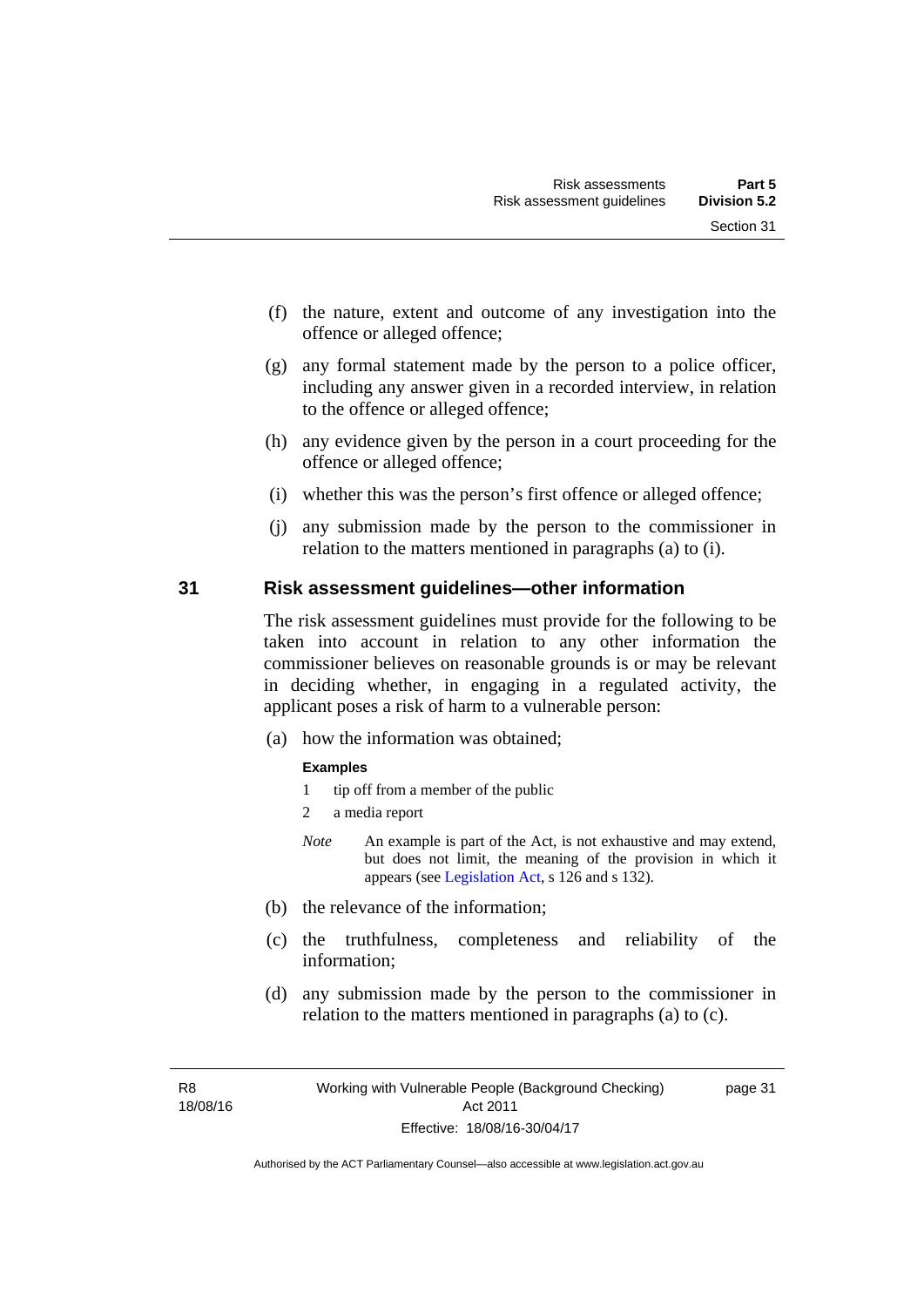# **Division 5.3 Conducting risk assessments**

# **32 Risk assessments**

 (1) On application by a person for registration, the commissioner must conduct a risk assessment for the person.

 (2) The risk assessment must be conducted in accordance with the risk assessment guidelines.

# **33 Commissioner may request information from an entity to conduct risk assessments**

(1) The commissioner may request information or advice from any entity the commissioner considers may be able to give information or advice that will assist the commissioner in conducting a risk assessment for a person.

#### **Examples—entity**

- 1 the chief police officer
- 2 an administrative unit
- 3 an employer for a regulated activity
- *Note* An example is part of the Act, is not exhaustive and may extend, but does not limit, the meaning of the provision in which it appears (see [Legislation Act,](http://www.legislation.act.gov.au/a/2001-14) s 126 and s 132).
- (2) An entity that receives a request from the commissioner must, as far as practicable, comply with the request.
- (3) An entity that gives the commissioner information or advice in response to a request under this section does not contravene any duty of confidentiality the entity has under a territory law or agreement, despite anything to the contrary in the law or agreement.

R8 18/08/16

*Note* The commissioner need not conduct a risk assessment if the application has been withdrawn (see s 20 (2) (b)).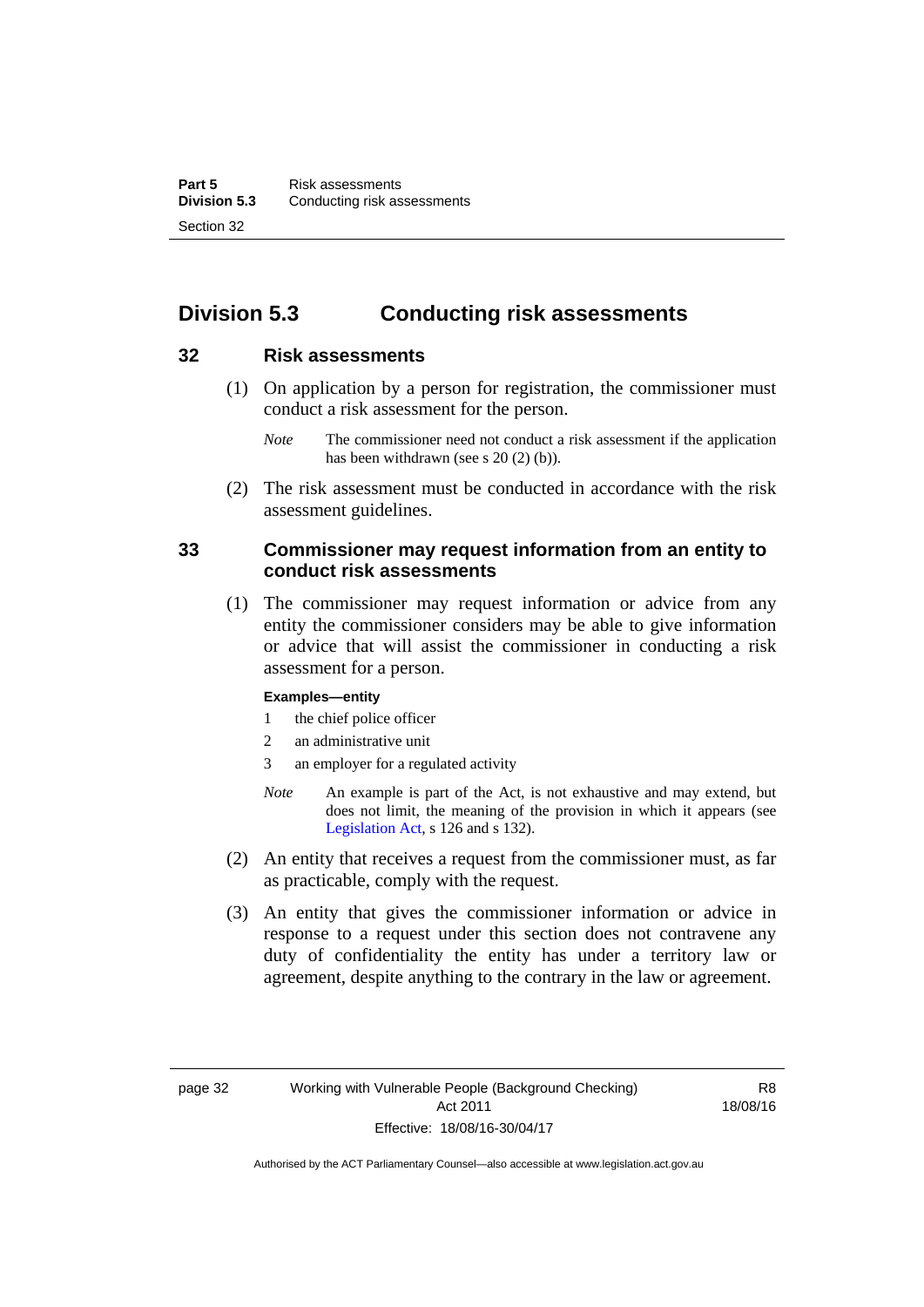(4) In this section:

*information* does not include information that, under the *[Children](http://www.legislation.act.gov.au/a/2008-19)  [and Young People Act 2008](http://www.legislation.act.gov.au/a/2008-19)*, section 857, must not be given to a person.

## **34 Independent advisors—appointment**

- (1) The commissioner must appoint 7 or more people as independent advisors the commissioner may ask for advice about—
	- (a) whether to give a person a role-based registration; or
	- (b) any other aspect of a risk assessment for a person.
	- *Note 1 Role-based registration*—see s 42 (2).
	- *Note* 2 For the making of appointments (including acting appointments), see the [Legislation Act,](http://www.legislation.act.gov.au/a/2001-14) pt 19.3.
	- *Note 3* In particular, an appointment may be made by naming a person or nominating the occupant of a position (see [Legislation Act](http://www.legislation.act.gov.au/a/2001-14), s 207).
- (2) The people appointed—
	- (a) must include the following:
		- (i) at least 1 Aboriginal or Torres Strait Islander person;
		- (ii) at least 1 person with experience or expertise in relation to refugees and migrants;
		- (iii) at least 1 person who is a psychologist with experience or expertise in forensic or clinical psychology;
		- (iv) at least 1 person with experience or expertise in relation to children and young people;
		- (v) at least 1 person with experience or expertise in relation to people with a disability;
		- (vi) at least 1 person with experience or expertise in relation to people with mental illness;

R8 18/08/16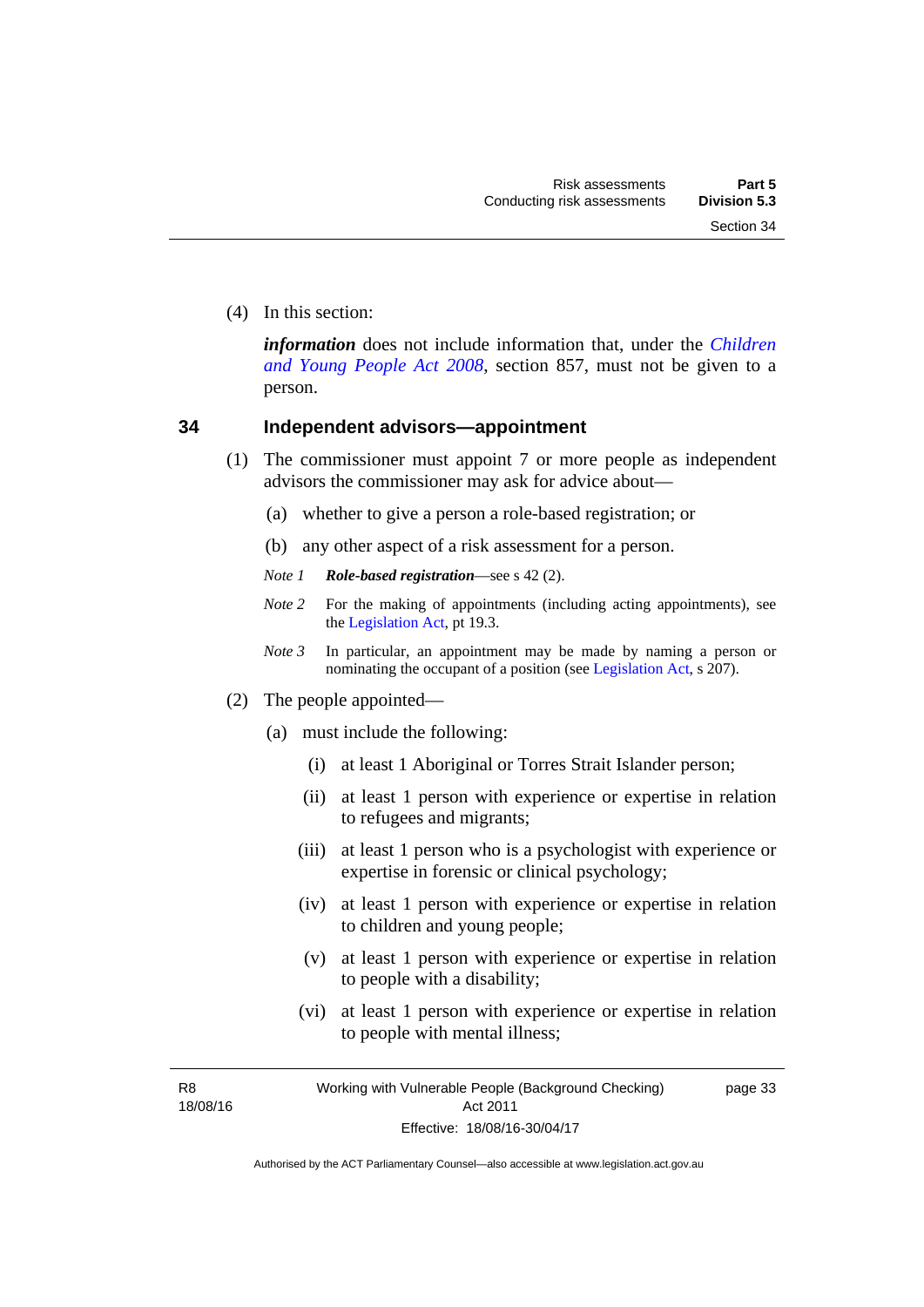- (vii) at least 1 person with experience or expertise in relation to people with drug or alcohol dependency; and
- (b) may include 1 or more people with experience or expertise in any other field the commissioner considers relevant to a matter mentioned in subsection (1) (a) or (b).
- (3) An appointment as an independent advisor must be for not longer than 3 years.
	- *Note* A person may be reappointed to a position if the person is eligible to be appointed to the position (see [Legislation Act](http://www.legislation.act.gov.au/a/2001-14), s 208 (1) (c)).
- (4) An appointment is a notifiable instrument.

*Note* A notifiable instrument must be notified under the [Legislation Act](http://www.legislation.act.gov.au/a/2001-14).

 (5) The conditions of an independent advisor's appointment are the conditions agreed between the commissioner and the person, subject to any determination under the *[Remuneration Tribunal Act 1995](http://www.legislation.act.gov.au/a/1995-55)*.

## **35 Independent advisors—advice**

- (1) This section applies if the commissioner wishes to ask an independent advisor for advice about a matter mentioned in section 34 (1) (a) or (b).
- (2) The commissioner must ask a least 3 independent advisors for the advice.
- (3) The request for advice must be made, and the advice must be given, in accordance with the risk assessment guidelines.

# **36 Independent advisors—ending appointment**

The commissioner may end a person's appointment as an independent advisor—

 (a) if the person does not provide advice within a reasonable time when asked by the commissioner; or

R8 18/08/16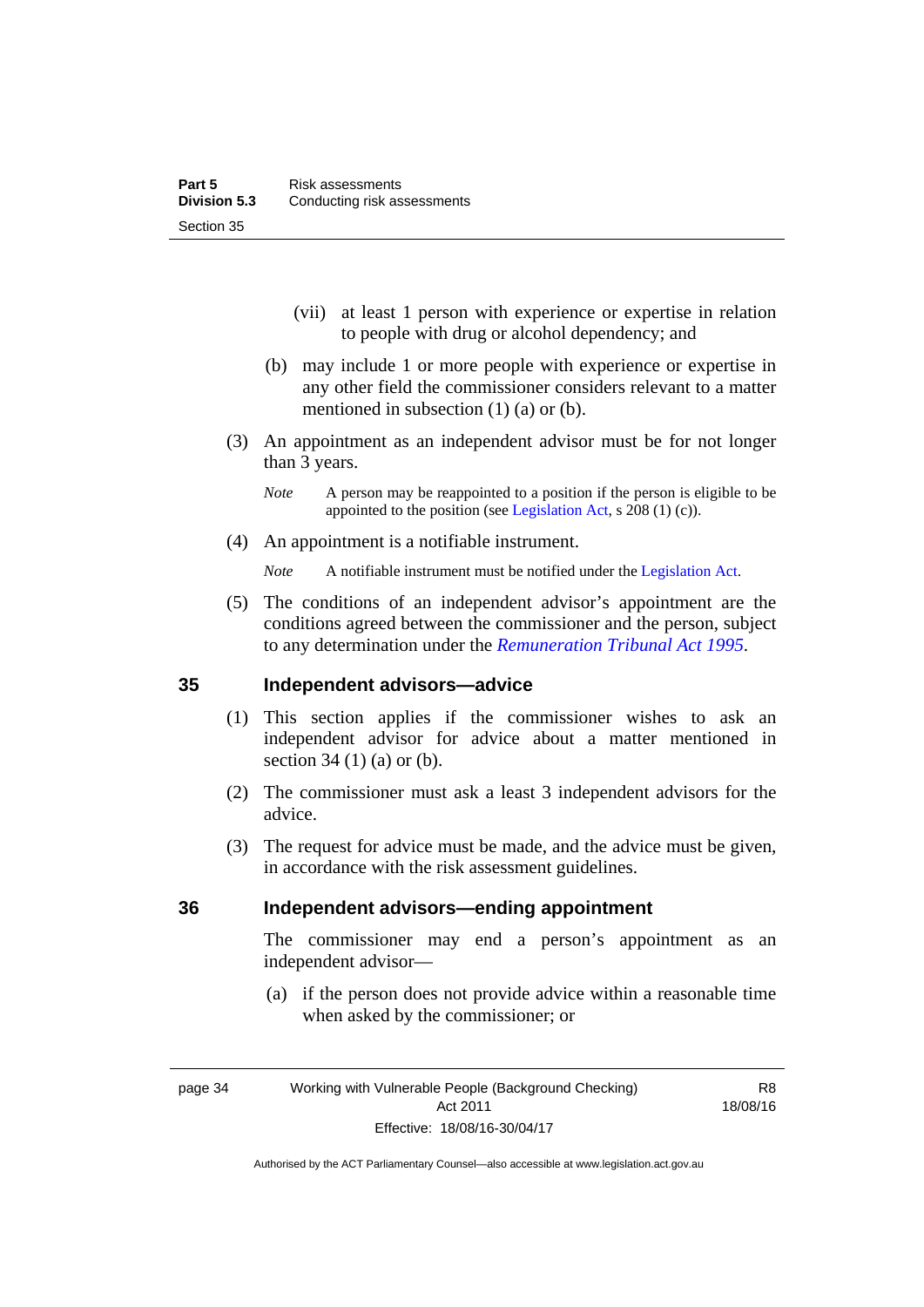- (b) for misbehaviour; or
- (c) for physical and mental incapacity, if the incapacity substantially affects the exercise of the person's ability to give advice to the commissioner; or
- (d) if the commissioner becomes aware that the person has at any time been convicted in Australia of an offence punishable by imprisonment for 1 year or longer; or
- (e) if the commissioner becomes aware that the person has at any time been convicted outside Australia of an offence that, if it had been committed in the ACT, would be punishable by imprisonment for 1 year or longer.
- *Note* A person's appointment also ends if the person resigns (see Legislation [Act](http://www.legislation.act.gov.au/a/2001-14), s 210).

# **Division 5.4 Negative risk assessments**

# **37 Proposed negative notices**

- (1) This section applies if—
	- (a) the commissioner conducts a risk assessment for a person; and
	- (b) the commissioner is satisfied that the person poses an unacceptable risk of harm to a vulnerable person (a *negative risk assessment*).
- (2) The commissioner must tell the person in writing (a *proposed negative notice*) that the commissioner intends to refuse to register the person.
- (3) A proposed negative notice must state—
	- (a) the reasons for the negative risk assessment; and

page 35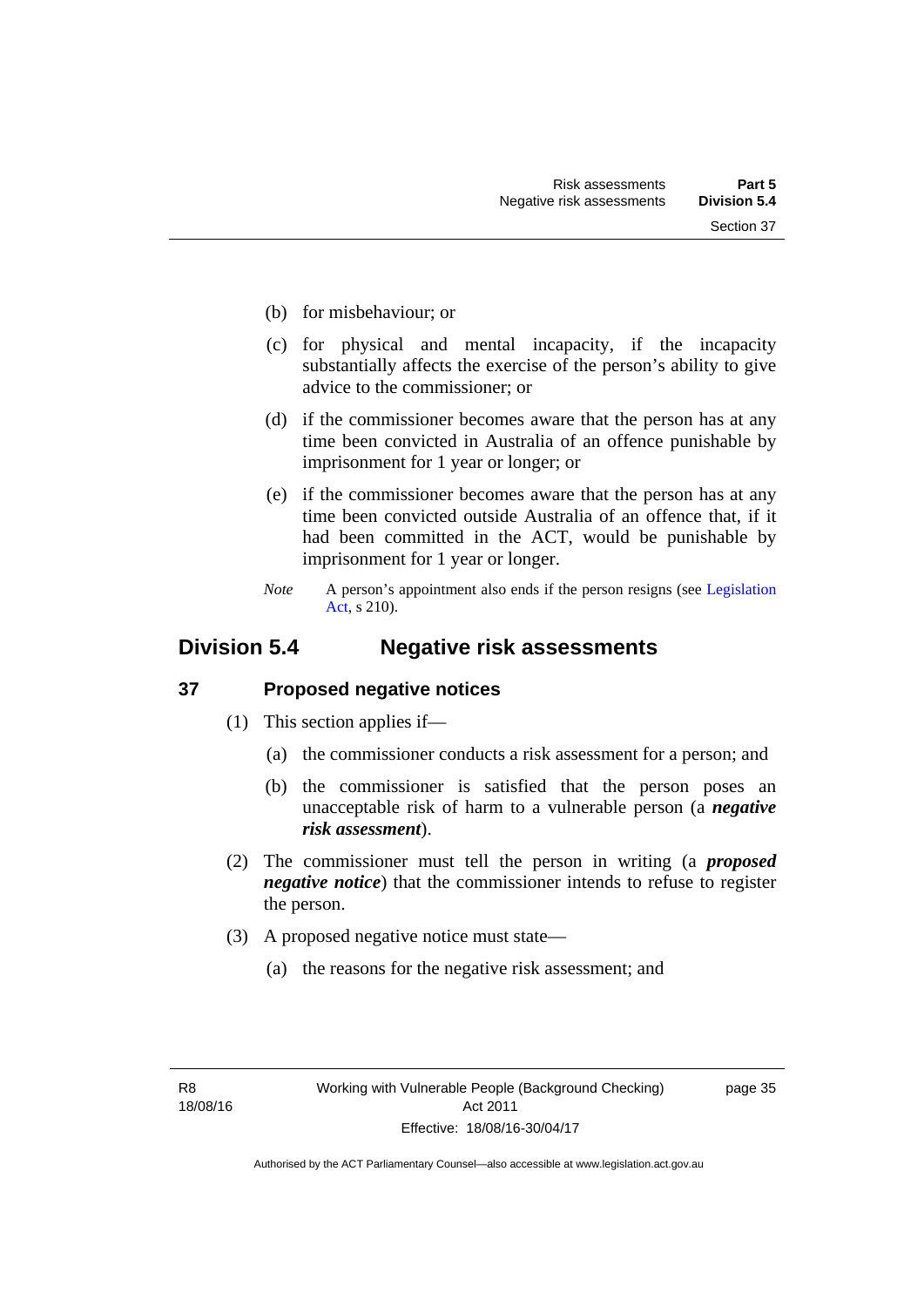- (b) that, if the person would like the commissioner to reconsider the decision, the person may take the steps mentioned in section 38 (1); and
- (c) that, if the person does not take the steps mentioned in section 38 (1), the commissioner must give the person a negative notice.
- (4) The commissioner must not tell a named employer—
	- (a) that a proposed negative notice has been given to a person; or
	- (b) the reasons for giving the person the notice.

# **38 Reconsideration of negative risk assessments**

- (1) If the commissioner gives a person a proposed negative notice, the person may—
	- (a) within 10 working days after the commissioner gives the person the proposed negative notice, tell the commissioner in writing that the person intends to ask the commissioner to reconsider the decision; and
	- (b) within 20 working days after the commissioner gives the person the notice, ask the commissioner in writing to reconsider the decision.
	- *Note* If a form is approved under s 69 for this provision, the form must be used.
- (2) If the person asks the commissioner to reconsider the decision, the commissioner must, as soon as practicable, conduct a risk assessment (a *revised risk assessment*) for the person.
	- *Note* A revised risk assessment may result in registration (see s 41), which may be conditional (see s 42), or a negative notice (see s 40).
- (3) The person may give the commissioner, and the commissioner must consider in conducting the revised risk assessment, any new or corrected information the person believes is relevant.

page 36 Working with Vulnerable People (Background Checking) Act 2011 Effective: 18/08/16-30/04/17

R8 18/08/16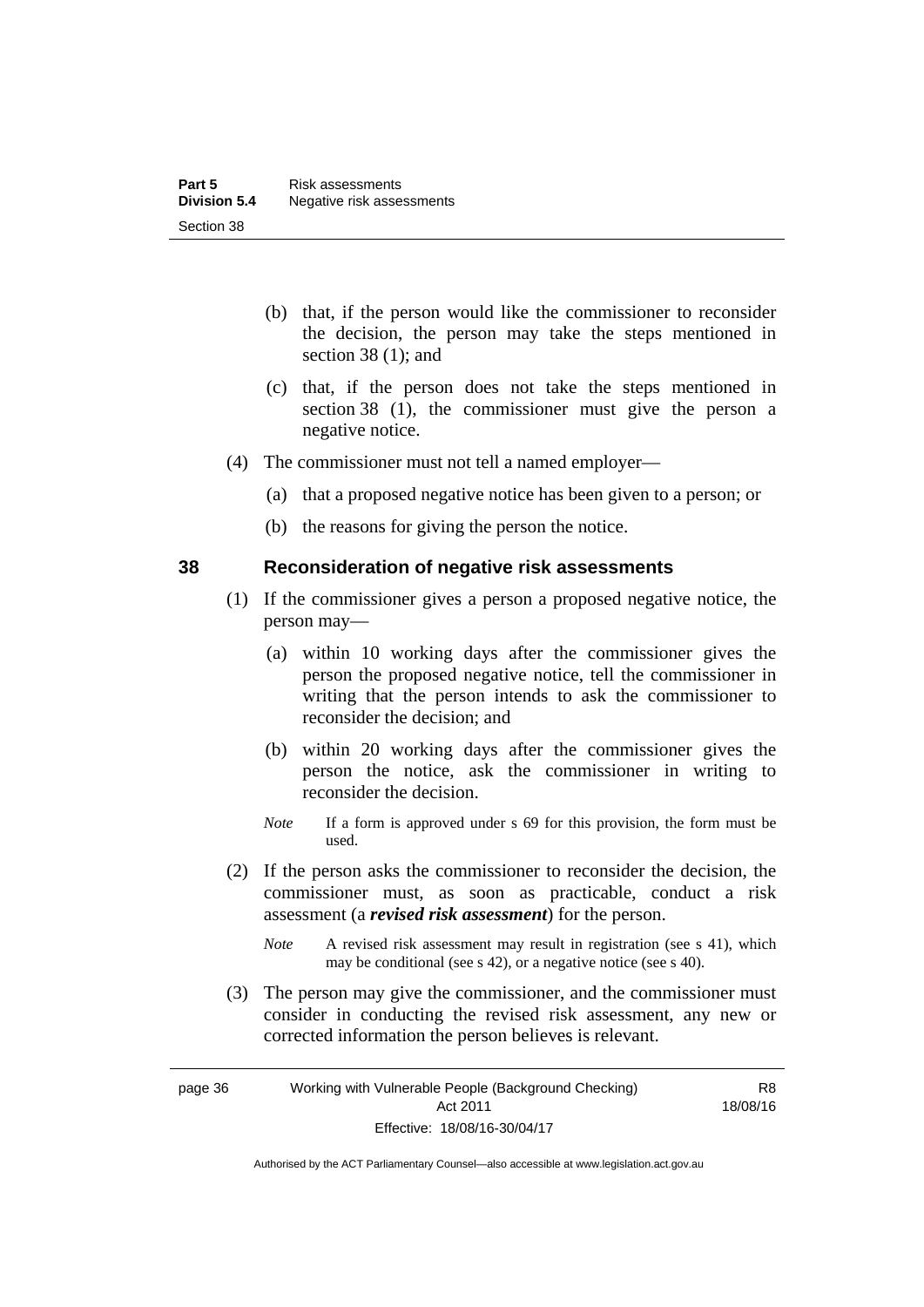# **39 Extensions of period for reconsideration of negative risk assessment**

- (1) On written application by a person, the commissioner may extend the period mentioned in section 38 (1) (a) or (b).
	- *Note* The commissioner may extend the period even if it has ended (see [Legislation Act,](http://www.legislation.act.gov.au/a/2001-14) s 151C).
- (2) The commissioner may extend the period only if the commissioner is satisfied on reasonable grounds that it is appropriate to extend the period given the person's circumstances.

#### **Examples—when period may be extended**

- 1 a person did not receive a proposed negative notice because the person was unexpectedly hospitalised
- 2 a person needs more than 20 working days to obtain relevant information because the information is from a foreign country
- *Note* An example is part of the Act, is not exhaustive and may extend, but does not limit, the meaning of the provision in which it appears (see [Legislation Act,](http://www.legislation.act.gov.au/a/2001-14) s 126 and s 132).
- (3) The commissioner must tell the person in writing of a decision under subsection (1) and—
	- (a) if the commissioner extends the period—state the extended period; or
	- (b) if the commissioner refuses to extend the period—the reasons for the decision.
	- *Note* The commissioner must also give the person a reviewable decision notice in relation to a decision to—
		- (a) extend the period for a stated period; or
		- (b) refuse to extend the period (see s 62).

page 37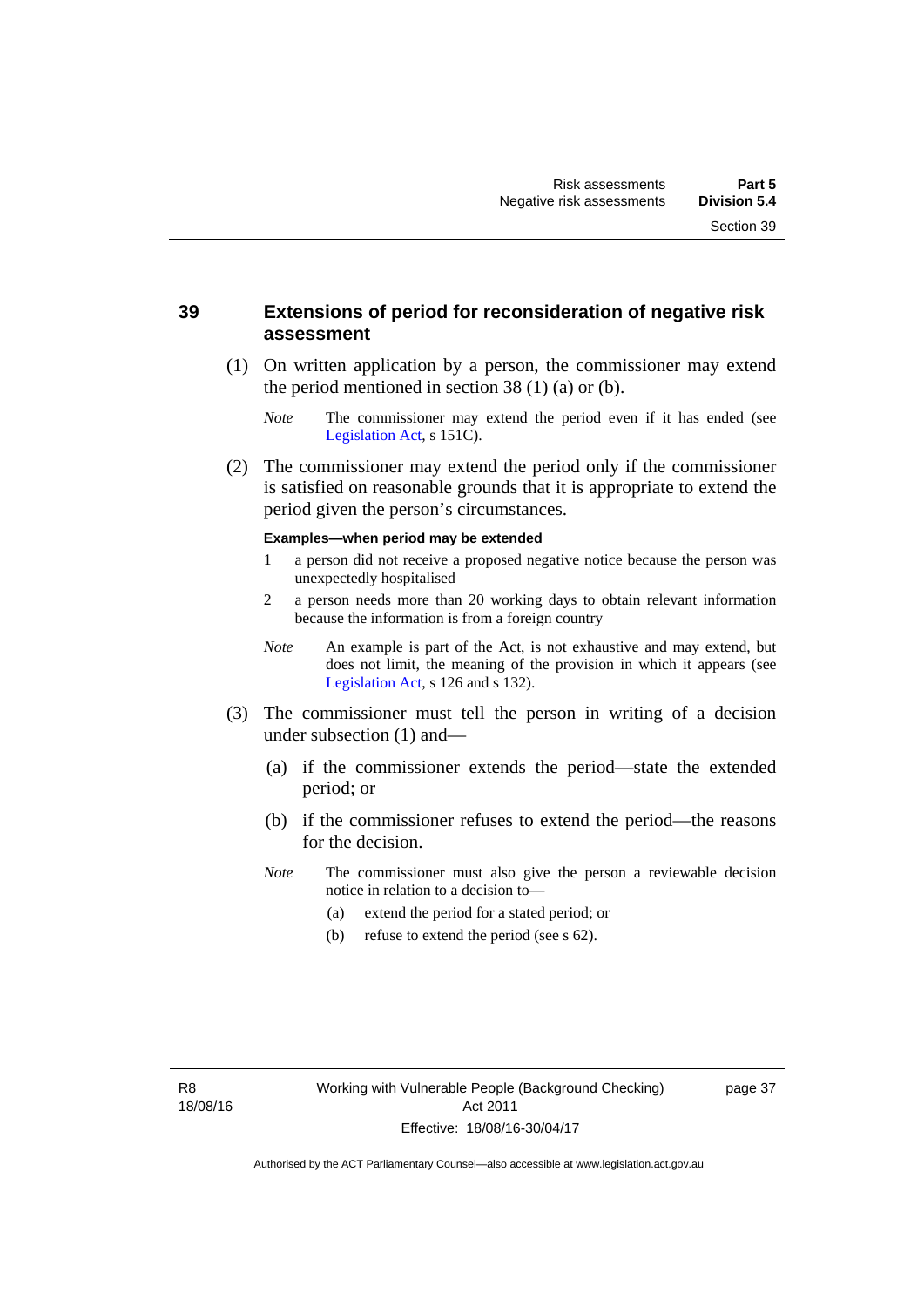# **40 Negative notices**

- (1) The commissioner must refuse to register a person—
	- $(a)$  if—
		- (i) the commissioner conducts a revised risk assessment for a person; and
		- (ii) the commissioner is satisfied that the person poses an unacceptable risk of harm to a vulnerable person; or
	- (b) if the commissioner gives the person a proposed negative notice and—
		- (i) the person does not tell the commissioner that the person intends to ask the commissioner to reconsider the decision under section  $38(1)(a)$ ; or
		- (ii) the person—
			- (A) tells the commissioner that the person intends to ask the commissioner to reconsider the decision under section 38 $(1)$  $(a)$ ; but
			- (B) does not ask the commissioner to reconsider the decision under section 38 (1) (b).
- (2) If the commissioner refuses to register a person, the commissioner must—
	- (a) tell the person in writing (a *negative notice*) that the commissioner refuses to register the person and the reasons for the refusal; and
		- *Note 1* The commissioner must also give the person a reviewable decision notice in relation to the decision (see s 62).
		- *Note* 2 For how documents may be given, see the [Legislation Act,](http://www.legislation.act.gov.au/a/2001-14) pt 19.5.

page 38 Working with Vulnerable People (Background Checking) Act 2011 Effective: 18/08/16-30/04/17

R8 18/08/16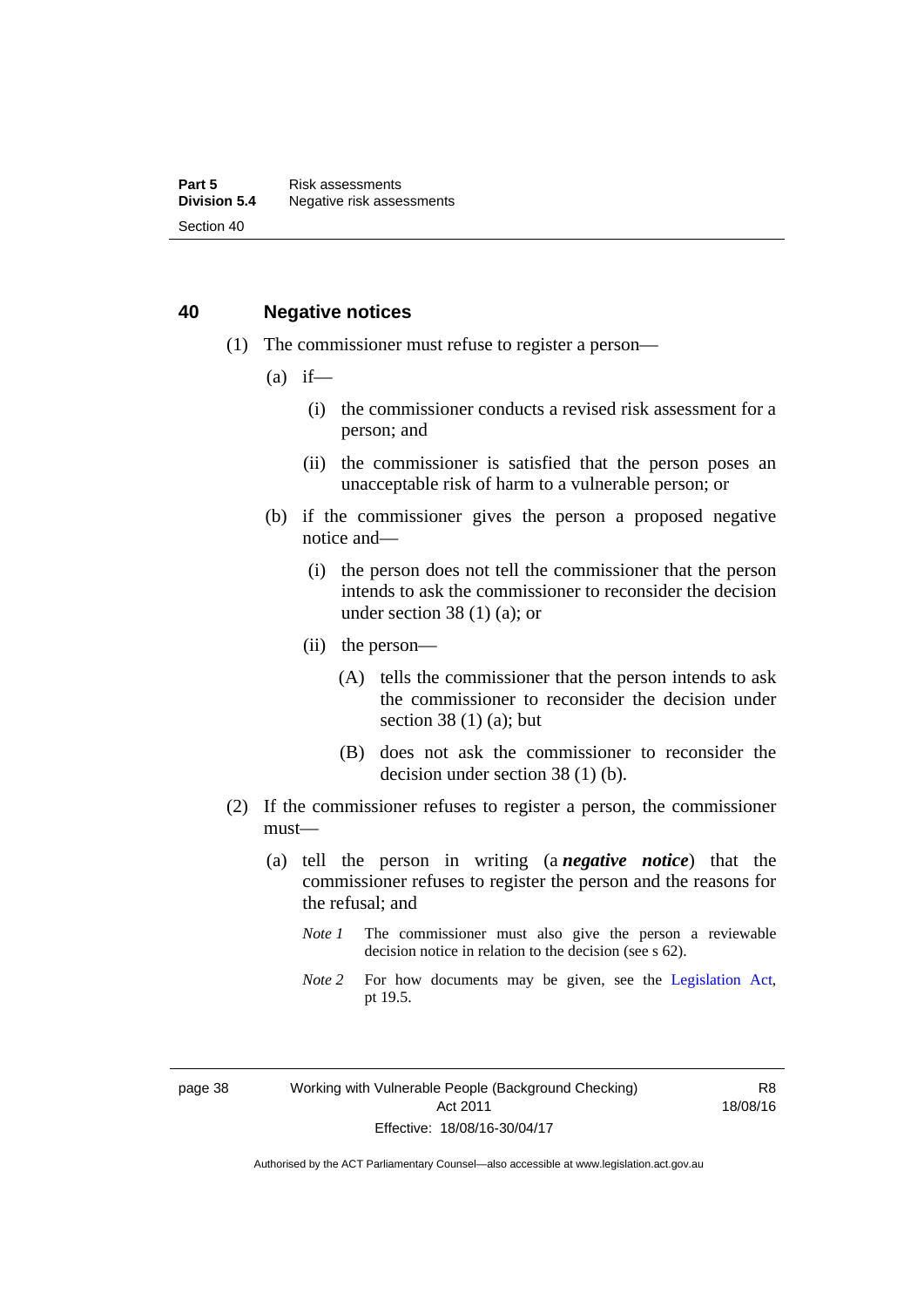- (b) tell the named employer (if any) in writing that a negative notice has been given to the person.
- (3) For subsection (2) (b), the commissioner must not tell a named employer the reasons for giving the person the negative notice.
	- *Note* If an unregistered person engaging in a regulated activity under s 15 is given a negative notice, the person commits an offence under s 13 if the person continues to engage in the activity.

R8 18/08/16 Working with Vulnerable People (Background Checking) Act 2011 Effective: 18/08/16-30/04/17

page 39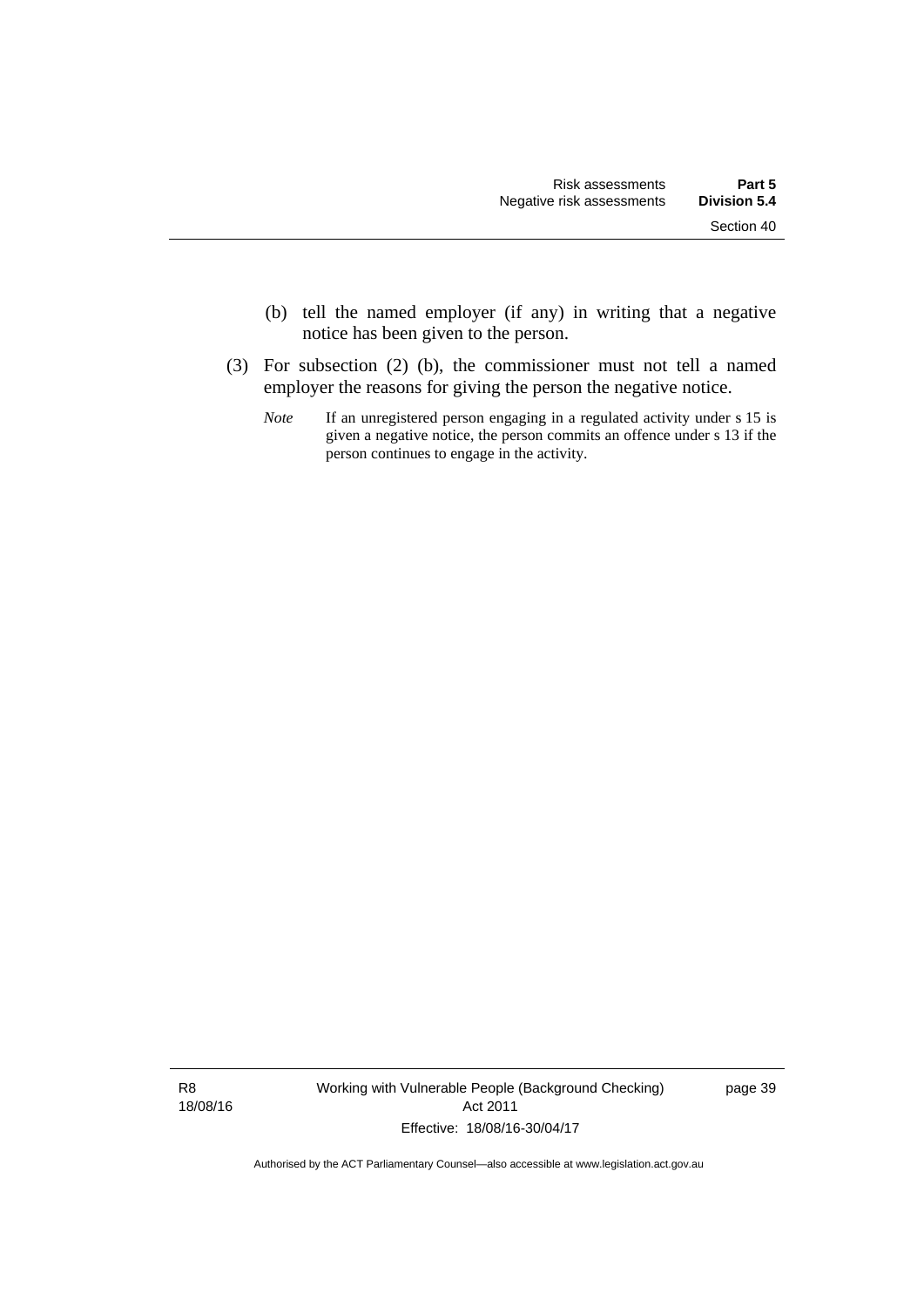**Part 6** Registration<br>**Division 6.1** Registration **Division 6.1** Registration Section 41

# **Part 6 Registration**

# **Division 6.1 Registration**

# **41 Registration**

- (1) This section applies if the commissioner—
	- (a) conducts a risk assessment or a revised risk assessment for a person; and
	- (b) is satisfied that the person poses no risk or an acceptable risk of harm to a vulnerable person (a *positive risk assessment*).
- (2) The commissioner must—
	- (a) register the person; and
	- (b) tell the person in writing of the positive risk assessment and that the person has been registered; and
	- (c) tell the named employer (if any) in writing that the person has been registered.
- (3) Registration must be for not longer than 3 years.

page 40 Working with Vulnerable People (Background Checking) Act 2011 Effective: 18/08/16-30/04/17

R8 18/08/16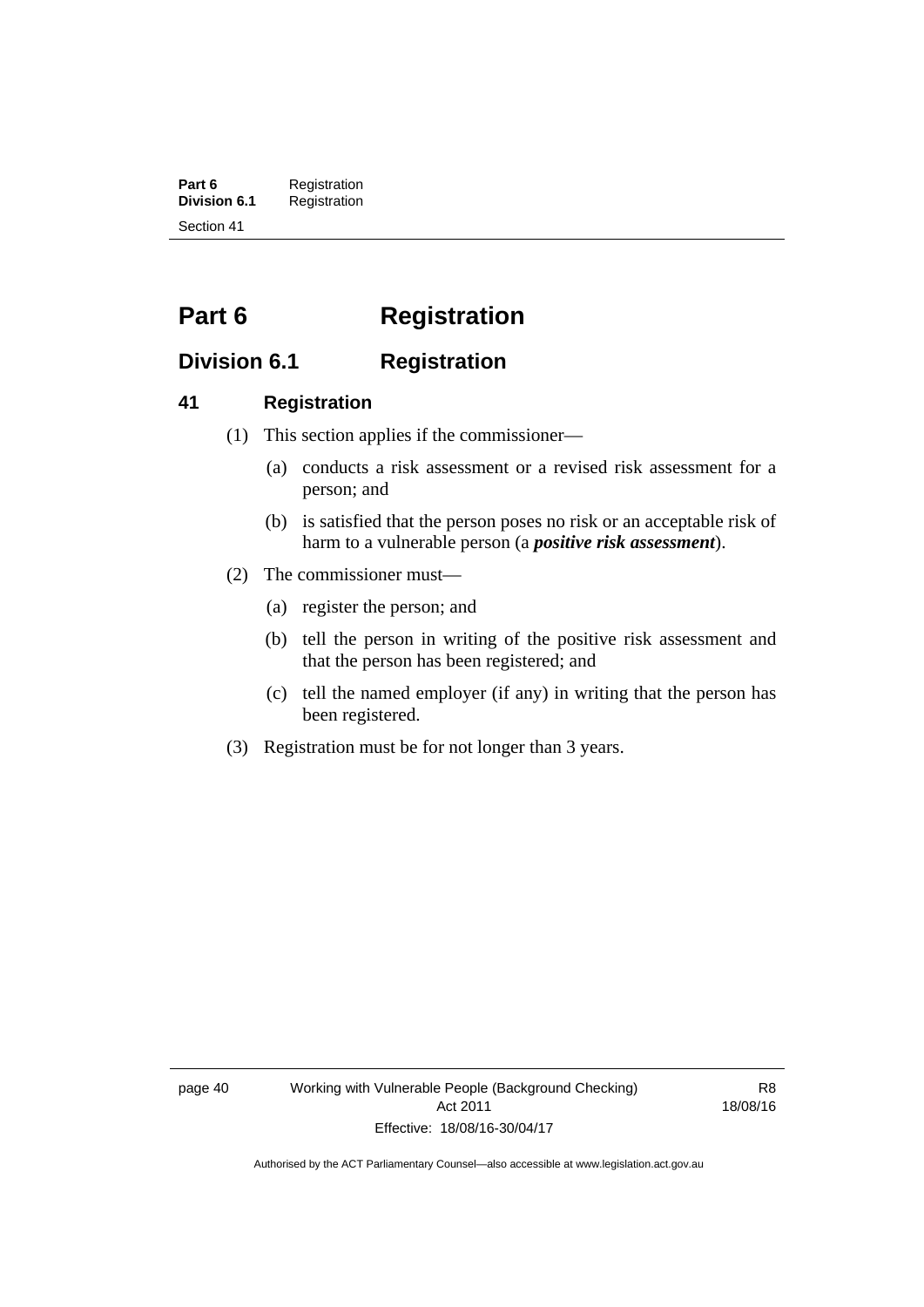# **42 Conditional registration**

(1) A registration may be subject to conditions.

### **Examples—conditions**

- 1 a registered person must not drive a motor vehicle if a vulnerable person is a passenger
- 2 a registered person must not have unsupervised contact with a vulnerable person
- 3 a registered person must not supervise another registered person
- 4 a registered person may be engaged by any employer but only in a stated regulated activity
- *Note* An example is part of the Act, is not exhaustive and may extend, but does not limit, the meaning of the provision in which it appears (see [Legislation Act,](http://www.legislation.act.gov.au/a/2001-14) s 126 and s 132).
- (2) Without limiting subsection (1), the commissioner may register a person (a *role-based registration*) subject to the conditions that the person may engage only in stated regulated activities for a stated employer.

#### **Example—role-based registration**

a person with a criminal record is registered but may only work as a counsellor in a particular correctional centre

- (3) Before giving a person a role-based registration, the commissioner may—
	- (a) consult, in accordance with the risk assessment guidelines, with 3 or more independent advisors; and
	- (b) consider any relevant advice given.
- (4) A regulation may prescribe information that a person or an employer must give the commissioner before the commissioner may give the person a role-based registration.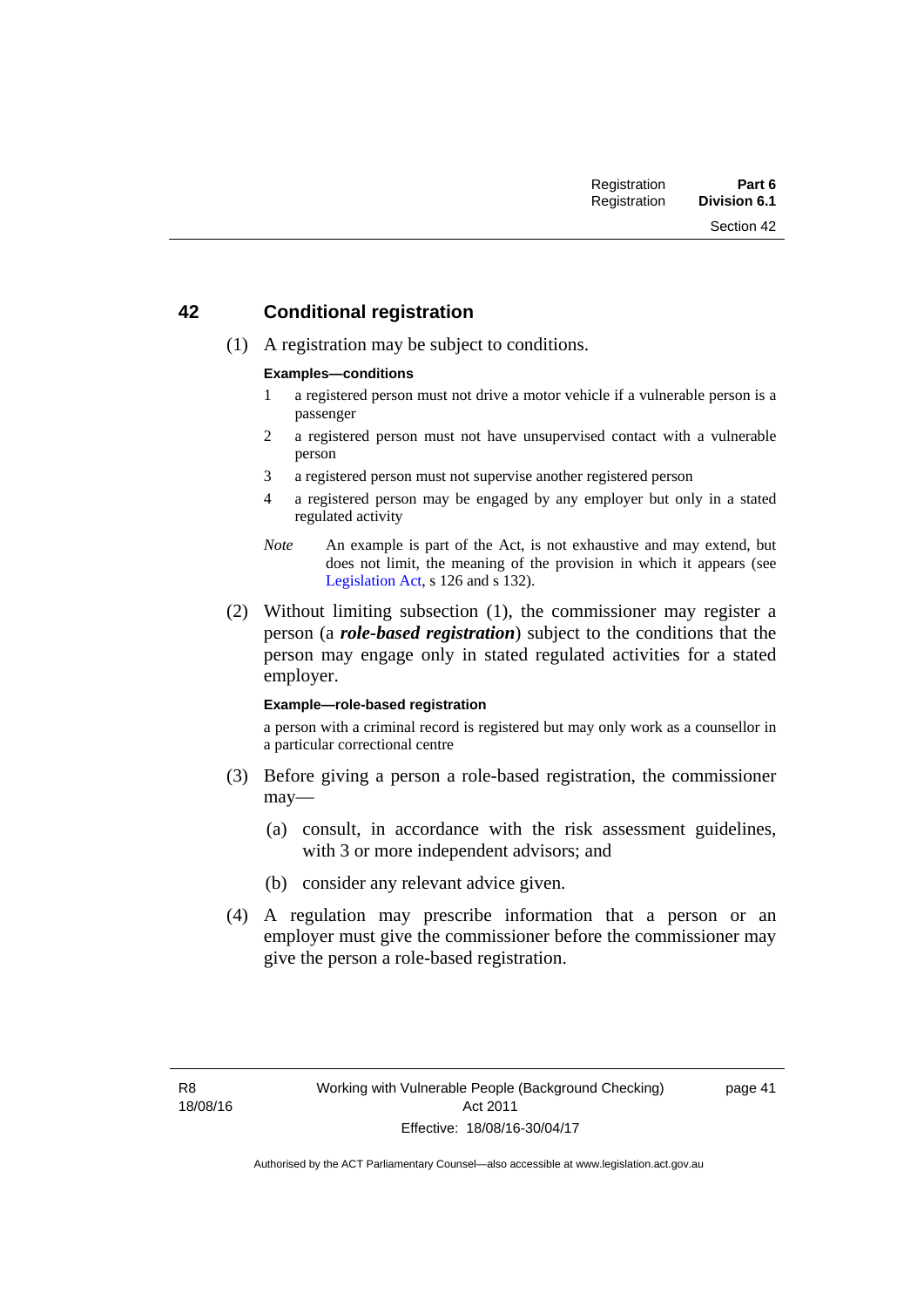# **43 Proposed conditional registration**

 (1) If the commissioner intends to register a person conditionally, the commissioner must tell the person in writing (a *proposed conditional registration notice*).

*Note* For how documents may be given, see the [Legislation Act,](http://www.legislation.act.gov.au/a/2001-14) pt 19.5.

- (2) A proposed conditional registration notice must state—
	- (a) what the condition is and the reasons for proposing to register the person conditionally; and
	- (b) that, if the person would like the commissioner to reconsider the decision, the person may take the steps mentioned in section  $44$  (1); and
	- (c) that if the person does not take the steps mentioned in section 44 (1), the commissioner must register the person conditionally.
- (3) The commissioner must not tell a named employer—
	- (a) that a proposed conditional registration notice has been given to a person; or
	- (b) the reasons for giving the person the proposed conditional registration notice.

# **44 Reconsideration of proposed conditional registration**

- (1) If the commissioner gives a person a proposed conditional registration notice, the person may—
	- (a) within 10 working days after the commissioner gives the person the proposed conditional registration notice, tell the commissioner in writing that the person intends to ask the commissioner to reconsider the decision; and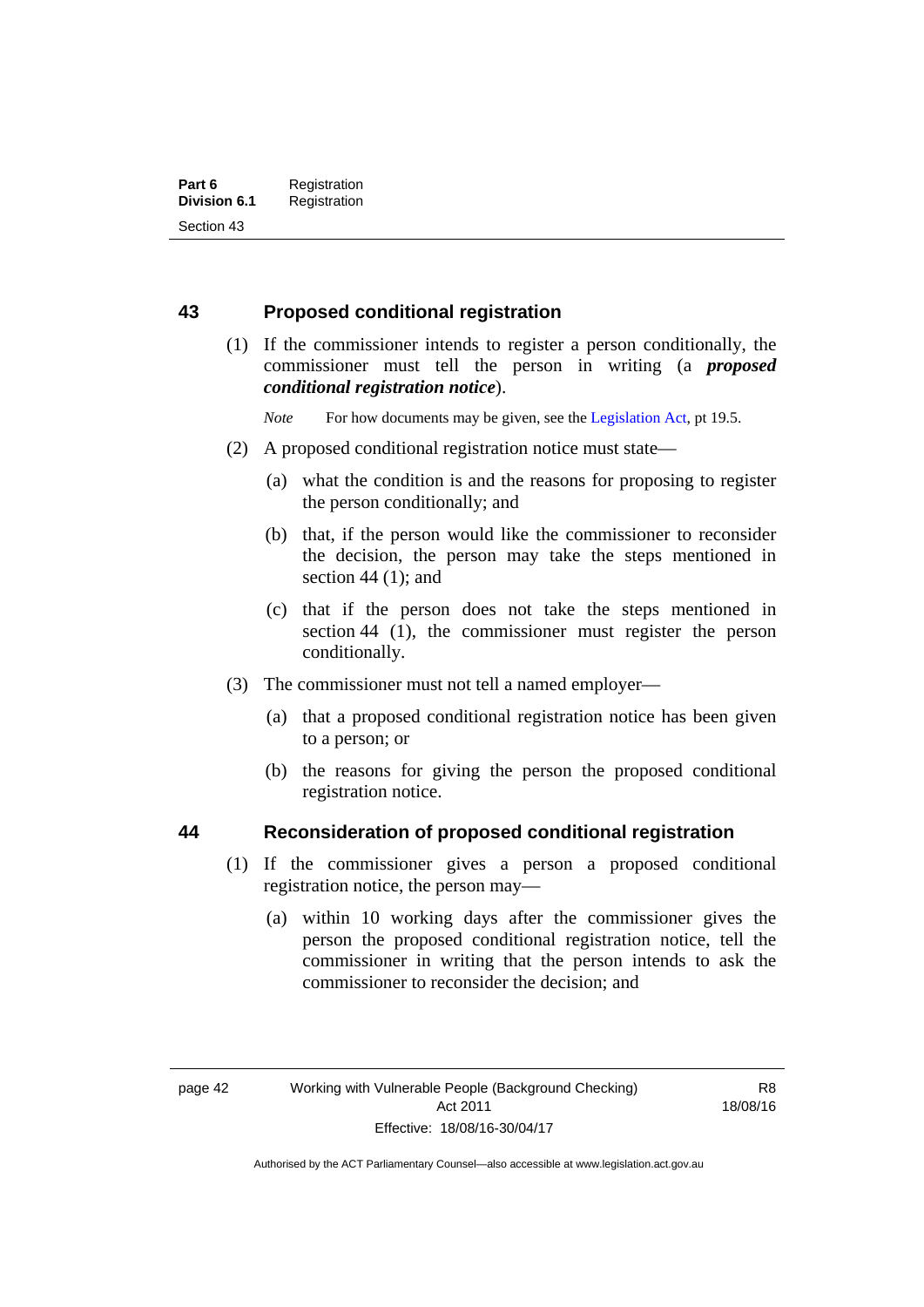| Registration | Part 6              |
|--------------|---------------------|
| Registration | <b>Division 6.1</b> |

Section 45

- (b) within 20 working days after the commissioner gives the person the notice, ask the commissioner in writing to reconsider the decision.
- *Note* If a form is approved under s 69 for this provision, the form must be used.
- (2) If the person asks the commissioner to reconsider the decision, the commissioner must, as soon as practicable—
	- (a) if the commissioner is satisfied that the condition is unnecessary—register the person unconditionally; or
	- (b) if the commissioner is satisfied that the condition is necessary—register the person subject to the condition.

 (3) The person may give the commissioner, and the commissioner must consider in reconsidering the decision, any new or corrected information the person believes is relevant.

# **45 Extensions of period for reconsideration of proposed conditional registration**

- (1) On written application by a person, the commissioner may extend the period mentioned in section  $44$  (1) (a) or (b).
	- *Note* The commissioner may extend the period even if it has ended (see [Legislation Act,](http://www.legislation.act.gov.au/a/2001-14) s 151C).

R8 18/08/16 page 43

*Note* The commissioner's decision to register a person subject to a condition is reviewable (see s 61).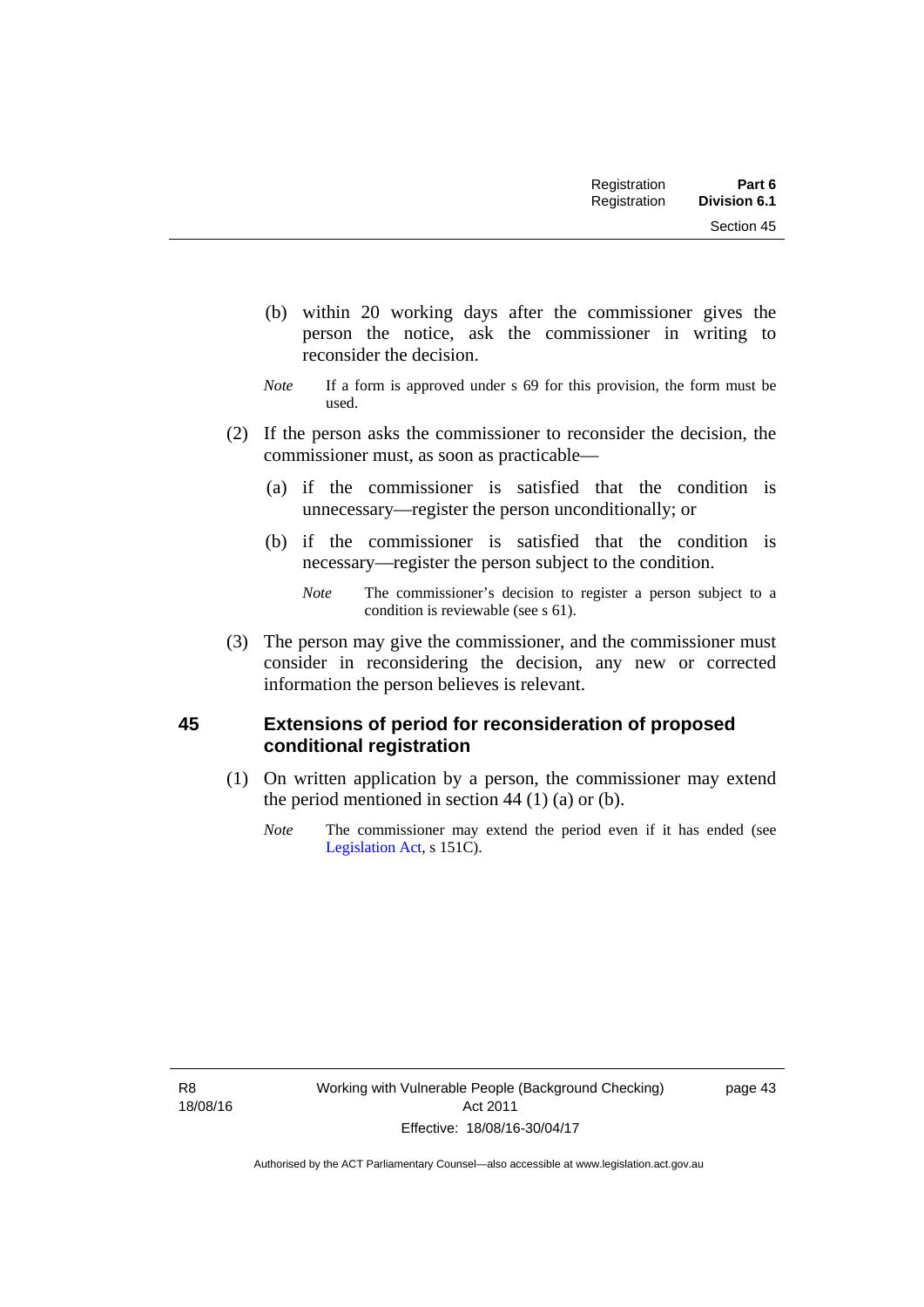(2) The commissioner may extend the period only if the commissioner is satisfied on reasonable grounds that it is appropriate to extend the period given the person's circumstances.

#### **Examples—when period may be extended**

- 1 a person did not receive a proposed conditional registration notice because the person was unexpectedly hospitalised
- 2 a person needs more than 20 working days to obtain relevant information because the information is from a foreign country
- *Note* An example is part of the Act, is not exhaustive and may extend, but does not limit, the meaning of the provision in which it appears (see [Legislation Act,](http://www.legislation.act.gov.au/a/2001-14) s 126 and s 132).
- (3) The commissioner must tell the person in writing of a decision under subsection (1) and—
	- (a) if the commissioner extends the period—state the extended period; or
	- (b) if the commissioner refuses to extend the period—the reasons for the decision.
	- *Note* The commissioner must also give the person a reviewable decision notice in relation to a decision to—
		- (a) extend the period for a stated period; or
		- (b) refuse to extend the period (see s 62).

# **46 Notice of conditional registration**

- (1) The commissioner must register a person subject to a condition if the commissioner gives the person a proposed conditional registration notice and—
	- (a) the person does not tell the commissioner that the person intends to ask the commissioner to reconsider the decision under section 44  $(1)$   $(a)$ ; or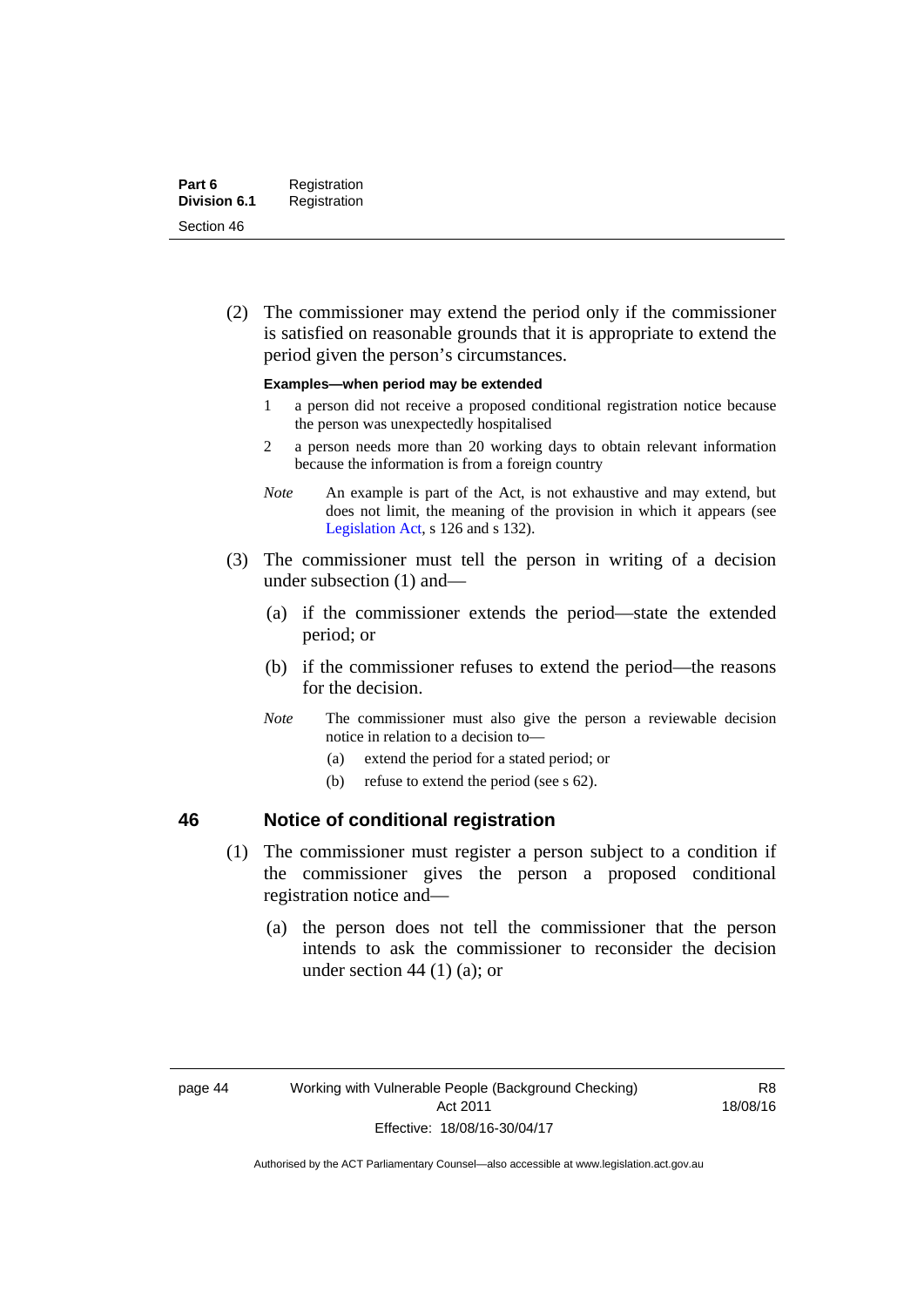Section 47

- (b) the person—
	- (i) tells the commissioner that the person intends to ask the commissioner to reconsider the decision under section 44 $(1)$  $(a)$ ; but
	- (ii) does not ask the commissioner to reconsider the decision under section 44 (1) (b).
- *Note* The commissioner must also register a person subject to a condition if the commissioner has reconsidered the decision and is satisfied that the condition is necessary (see s 44 (2) (b)).
- (2) If a registration is subject to a condition, the commissioner must—
	- (a) tell the person in writing what the condition is and the reasons for the condition; and
		- *Note* The commissioner must also give the person a reviewable decision notice in relation to the decision to register the person subject to a condition (see s 62).
	- (b) tell the named employer (if any) in writing—
		- (i) that the person's registration is subject to a condition; and
		- (ii) what the condition is.

# **47 Conditional registration—amendment**

- (1) A person with conditional registration may apply to the commissioner to amend the person's registration (including by removing or amending a condition of the registration).
	- *Note* If a form is approved under s 69 for this provision, the form must be used.
- (2) The commissioner may, in writing, require the applicant to give the commissioner the additional information in writing or documents the commissioner reasonably needs to decide the application.

page 45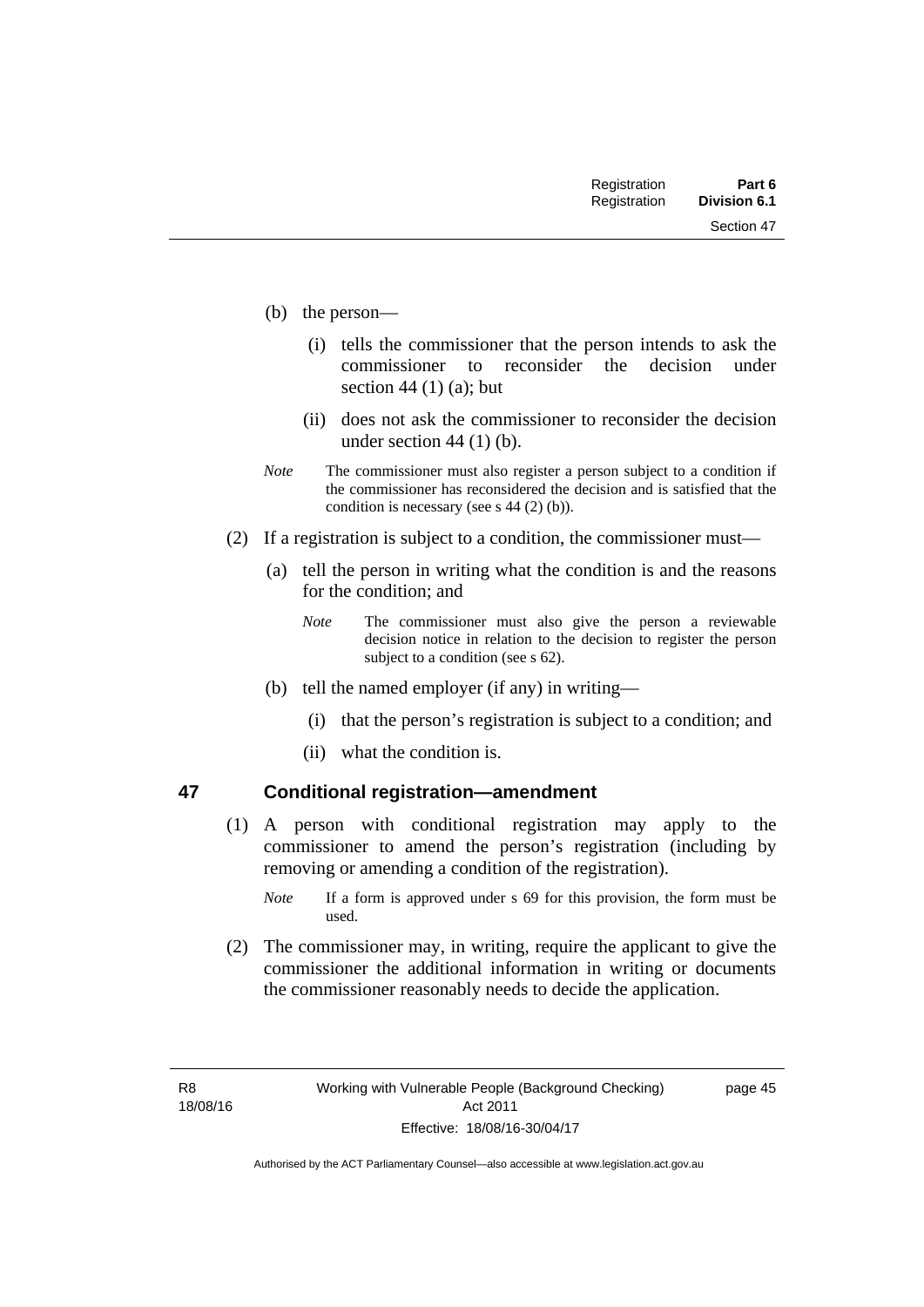- (3) If the applicant does not comply with a requirement under subsection (2), the commissioner may refuse to consider the application further.
	- *Note* It is an offence to make a false or misleading statement, give false or misleading information or produce a false or misleading document (see [Criminal Code,](http://www.legislation.act.gov.au/a/2002-51/default.asp) pt 3.4).
- (4) On application by a person to amend a conditional registration, the commissioner must—
	- (a) amend the registration; or
	- (b) refuse to amend the registration.
- (5) The commissioner must—
	- (a) tell the applicant in writing of a decision under subsection (4) and—
		- (i) if the commissioner amends the registration—state the details of the amendment; and
		- (ii) if the commissioner refuses to amend the registration the reasons for the decision; and
		- *Note* The commissioner must also give the applicant a reviewable decision notice in relation to a decision to refuse to amend the applicant's registration (see s 62).
	- (b) if the commissioner amends the registration—tell the named employer (if any) in writing—
		- (i) that the applicant's registration has been amended; and
		- (ii) the details of the amendment.

R8 18/08/16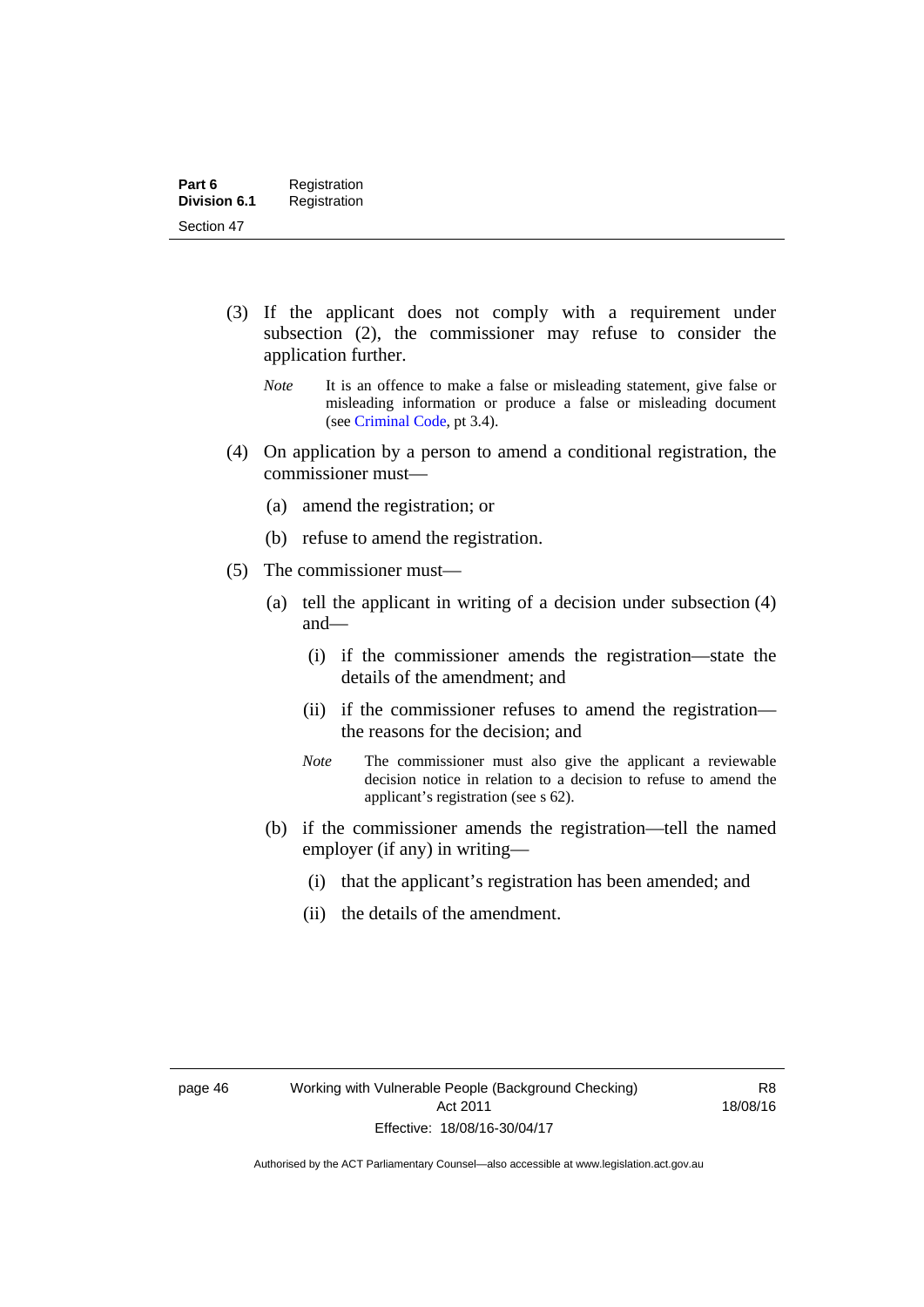# **48 Offences—registered person contravene condition of registration**

- (1) A person commits an offence if—
	- (a) the person's registration is subject to a condition; and
	- (b) the person contravenes a requirement of the condition.

Maximum penalty: 50 penalty units.

- (2) An offence against subsection (1) is a strict liability offence.
- (3) A person commits an offence if—
	- (a) the person's registration is subject to a condition; and
	- (b) the person contravenes a requirement of the condition; and
	- (c) the person knows, or is reckless about whether, the person is contravening the requirement.

Maximum penalty: 200 penalty units, imprisonment for 2 years or both.

- (4) Strict liability applies to subsection (3) (a).
	- *Note* The commissioner may suspend or cancel a person's registration if the person's registration is subject to a condition and the person contravenes a requirement of the condition (see s 57 (1)).

# **Division 6.2 Registration cards**

# **49 Registration cards**

 (1) If the commissioner registers a person, the commissioner must give the person a working with vulnerable people registration card (a *registration card*).

page 47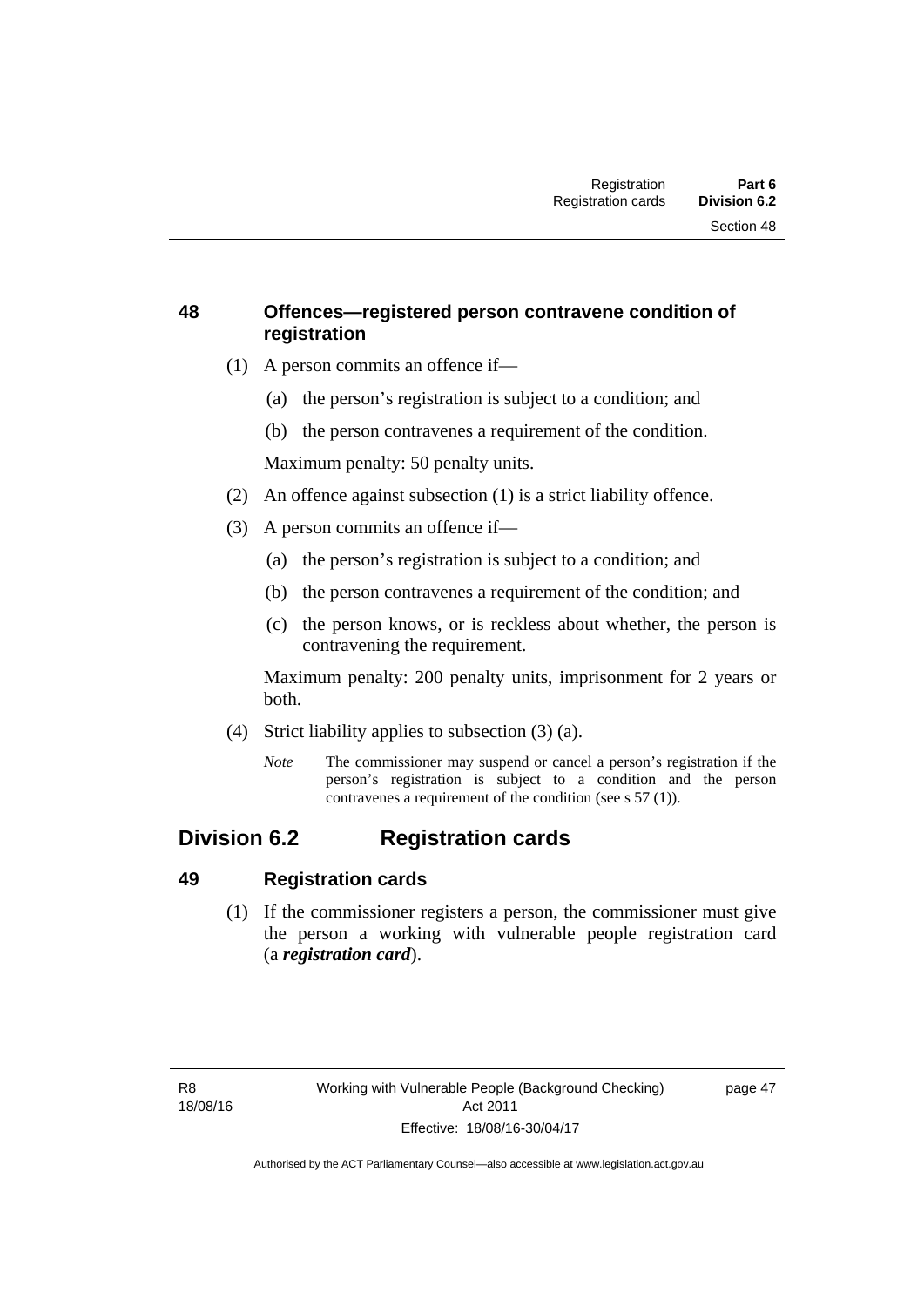- (2) A registration card must contain—
	- (a) a unique identifying number; and
	- (b) the date the registration ends; and
	- (c) anything else prescribed by regulation.

# **50 Offence—fail to produce registration card**

- (1) A registered person commits an offence if the person—
	- (a) engages in a regulated activity; and
	- (b) is required to be registered to engage in the activity; and
	- (c) is asked to produce the person's registration card by—
		- (i) a police officer; or
		- (ii) a person authorised by the commissioner; and
	- (d) does not produce the person's registration card.

Maximum penalty: 10 penalty units.

(2) An offence against this section is a strict liability offence.

# **51 Lost, stolen or damaged registration cards**

- (1) This section applies if a registration card given to a person is lost, stolen or damaged.
- (2) The person may apply to the commissioner for a replacement card.
	- *Note 1* If a form is approved under s 69 for this provision, the form must be used.
	- *Note* 2 A fee may be determined under s 68 for this provision.
- (3) The application must be accompanied by a written statement by the applicant setting out the circumstances in which the card was lost, stolen or damaged.

R8 18/08/16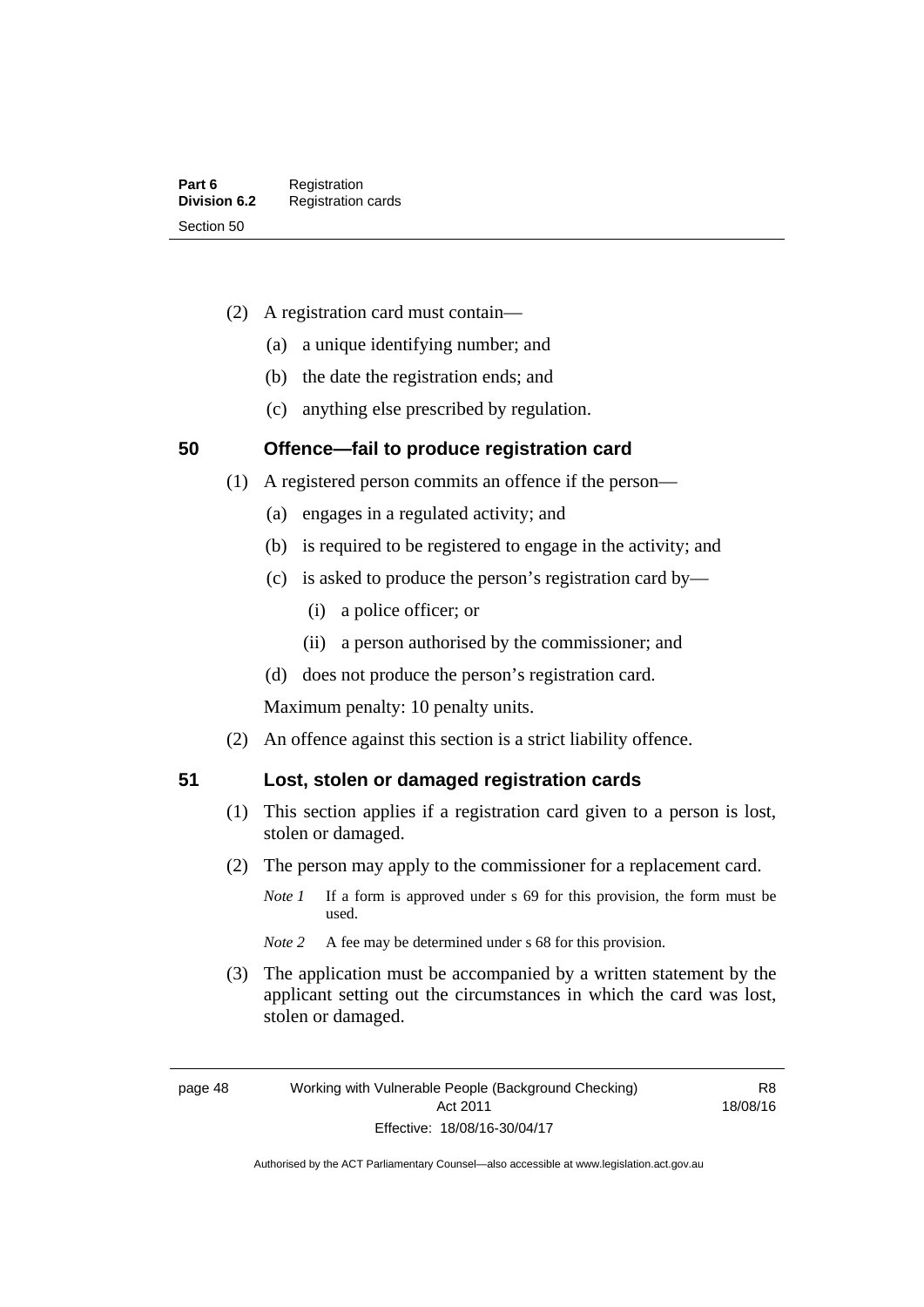- (4) If a person applies for a replacement card, the commissioner must—
	- (a) replace the card; or
	- (b) refuse to replace the card.
		- *Note* The commissioner must give the person a reviewable decision notice in relation to the decision to refuse to replace the card (see s 62).
- (5) The commissioner must replace the card if satisfied that—
	- (a) the person held a registration card; and
	- (b) the card is lost, stolen or damaged.

# **52 Offence—fail to return registration card**

- (1) A person commits an offence if—
	- (a) the person's registration is—
		- (i) suspended or cancelled under section 59; or
		- (ii) surrendered under section 60; and
	- (b) the person does not return the person's registration card to the commissioner as soon as practicable, but within 10 working days, after the day the suspension or cancellation takes effect.

Maximum penalty: 50 penalty units.

*Note* For when a suspension or cancellation takes effect, see s 59 (4).

- (2) Subsection (1) does not apply to a person if the person's card has been—
	- (a) lost or stolen; or
	- (b) destroyed by someone else.
	- *Note* The defendant has an evidential burden in relation to the matters mentioned in s (2) (see [Criminal Code](http://www.legislation.act.gov.au/a/2002-51/default.asp), s 58).
- (3) An offence against this section is a strict liability offence.

R8 18/08/16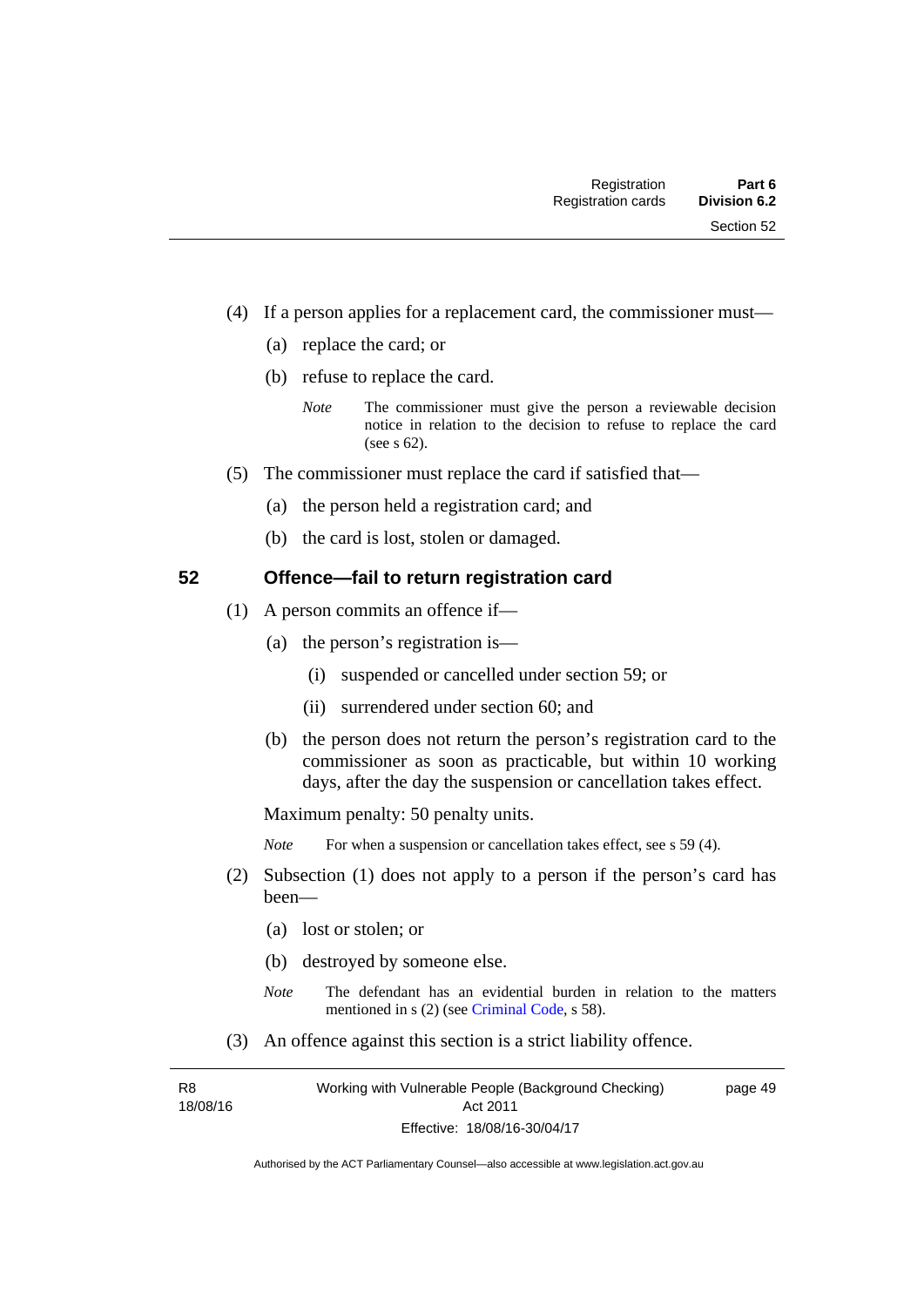# **Division 6.3 Monitoring registered people**

# **53 Commissioner may request information from entities about registered people**

 (1) The commissioner may request information or advice from any entity the commissioner considers may be able to give information or advice that is relevant to whether a registered person continues to pose no risk or an acceptable risk of harm to a vulnerable person.

#### **Example**

an updated criminal history report from the chief police officer

- *Note* An example is part of the Act, is not exhaustive and may extend, but does not limit, the meaning of the provision in which it appears (see [Legislation Act,](http://www.legislation.act.gov.au/a/2001-14) s 126 and s 132).
- (2) An entity that receives a request from the commissioner must, as far as practicable, comply with the request.
- (3) An entity that gives the commissioner information or advice in response to a request under this section does not contravene any duty of confidentiality the entity has under a territory law or agreement, despite anything to the contrary in the law or agreement.
- (4) In this section:

*information* does not include information that, under the *[Children](http://www.legislation.act.gov.au/a/2008-19)  [and Young People Act 2008](http://www.legislation.act.gov.au/a/2008-19)*, section 857, must not be given to a person.

# **54 Additional risk assessments**

(1) This section applies if the commissioner believes on reasonable grounds that there is new relevant information about a registered person.

#### **Examples—new relevant information**

- 1 a registered person is suspected of having committed a relevant offence
- 2 a registered person has been charged with a relevant offence

page 50 Working with Vulnerable People (Background Checking) Act 2011 Effective: 18/08/16-30/04/17

R8 18/08/16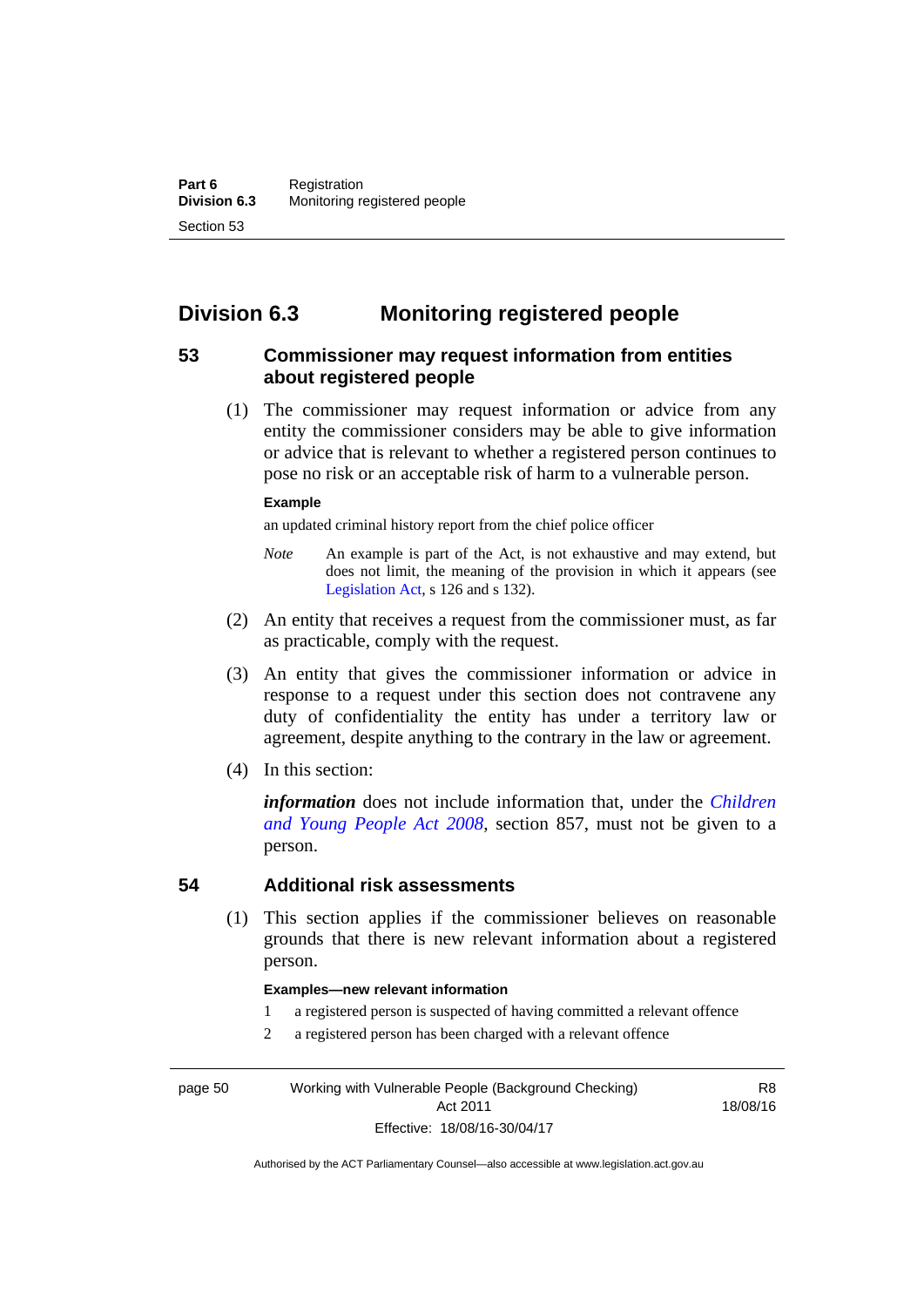- 3 a registered person has been convicted or found guilty of a relevant offence
- *Note* An example is part of the Act, is not exhaustive and may extend, but does not limit, the meaning of the provision in which it appears (see [Legislation Act,](http://www.legislation.act.gov.au/a/2001-14) s 126 and s 132).
- (2) The commissioner must—
	- (a) conduct a risk assessment (an *additional risk assessment*) for the person taking into account the new relevant information; and
	- (b) tell the person in writing that the additional risk assessment is being conducted.
	- *Note* If the commissioner decides to conduct an additional risk assessment for a person, the commissioner may suspend the person's registration while the assessment is conducted (see s 57 (2)).
- (3) If the commissioner conducts an additional risk assessment for the person and is satisfied that the person poses no risk or an acceptable risk of harm to a vulnerable person, the commissioner may—
	- (a) leave the person's registration unchanged; or
	- (b) add a condition to, or amend a condition of, the person's registration.
	- (c) remove a condition from the person's registration.
	- *Note 1* Section 43 sets out the commissioner's obligations if the commissioner intends to register a person conditionally.
	- *Note 2* The commissioner must cancel a person's registration if the commissioner has conducted an additional risk assessment for the person and is satisfied that that the person poses an unacceptable risk of harm to a vulnerable person (see s 57 (3)).
- (4) The risk assessment guidelines may provide for what constitutes new relevant information about a registered person.

R8 18/08/16 page 51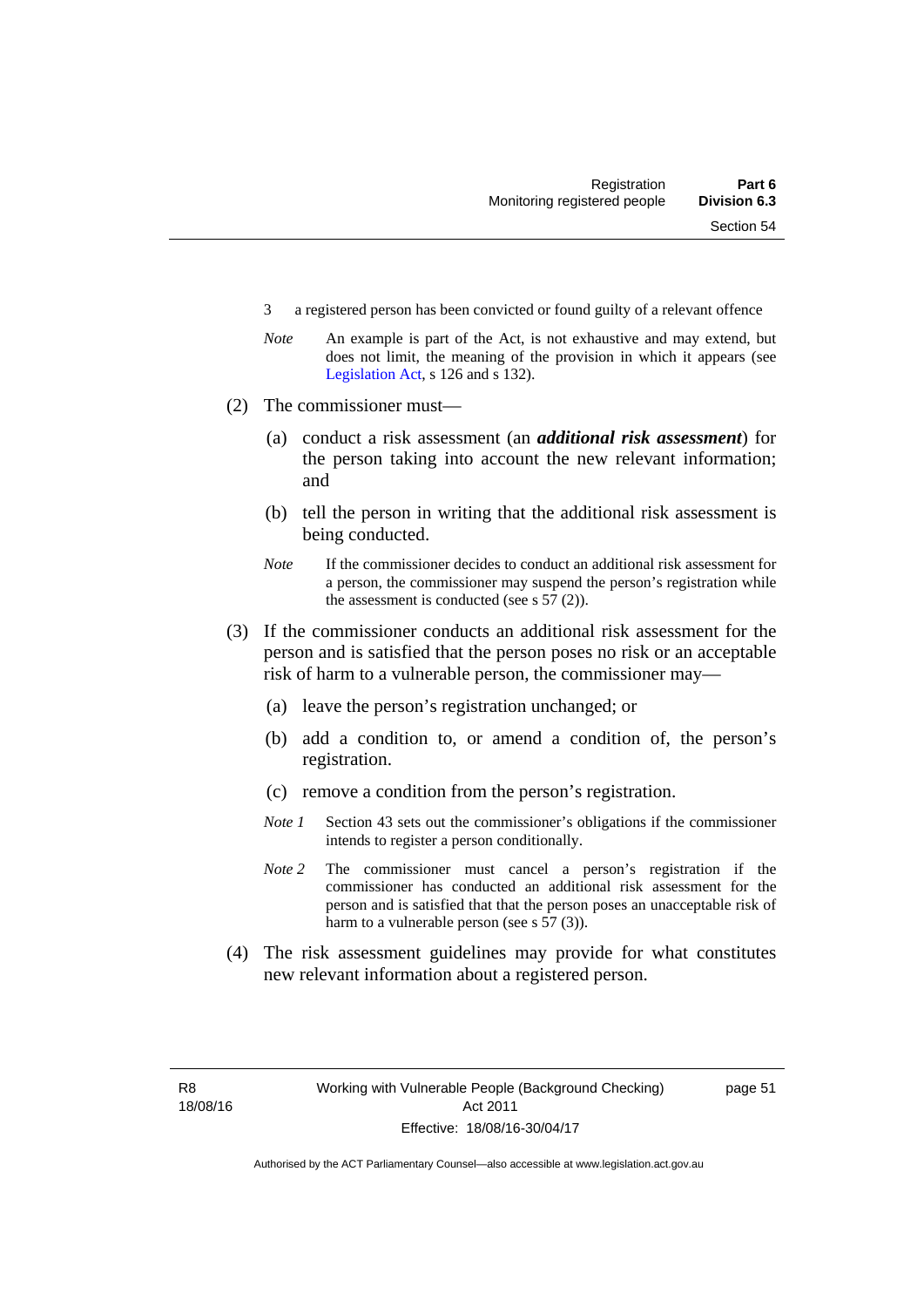# **55 Offences—registered person fail to disclose charge, conviction or finding of guilt for relevant offence**

- (1) A person commits an offence if the person—
	- (a) is registered; and
	- (b) is charged with a relevant offence; and
	- (c) does not tell the commissioner about the charge in writing within 10 working days after the day the person is charged.

Maximum penalty: 50 penalty units.

- (2) A person commits an offence if the person—
	- (a) is registered; and
	- (b) is convicted or found guilty of a relevant offence; and
	- (c) does not tell the commissioner about the conviction or finding of guilt in writing within 10 working days after the day the person is convicted or found guilty.

Maximum penalty: 50 penalty units.

(3) An offence against this section is a strict liability offence.

# **56 Offence—fail to notify change of name or address**

- (1) A person commits an offence if—
	- (a) the person is registered; and
	- (b) the person's name or address changes; and

R8 18/08/16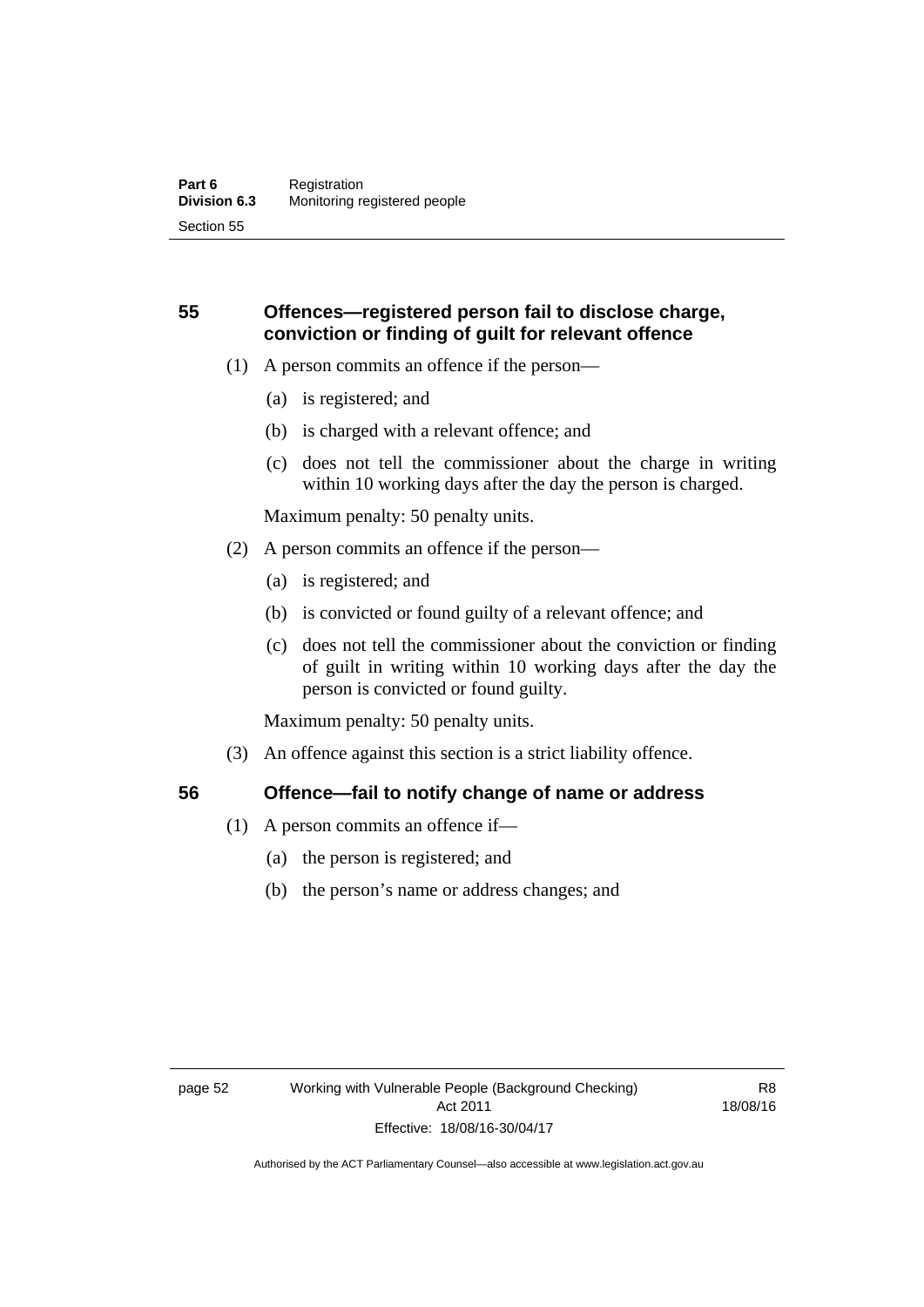(c) the person does not tell the commissioner in writing of the change within 10 working days after the day the change happens.

Maximum penalty: 10 penalty units.

- *Note* If a form is approved under s 69 for this provision, the form must be used.
- (2) An offence against this section is a strict liability offence.

# **Division 6.4 Suspending or cancelling registration**

# **57 Grounds for suspension or cancellation of registration**

- (1) The commissioner may suspend or cancel a person's registration if—
	- (a) the person's registration is subject to a condition; and
	- (b) the person contravenes a requirement of the condition; and
	- (c) the commissioner believes on reasonable grounds that suspension or cancellation is necessary for this Act.
	- *Note* A person commits an offence if the person contravenes a requirement of a condition—see s 48.
- (2) If the commissioner decides to conduct an additional risk assessment for a person, the commissioner may suspend the person's registration while the assessment is conducted.
	- *Note* The commissioner must conduct an additional risk assessment for a person under s 54 if the commissioner believes on reasonable grounds that there is new relevant information about the person.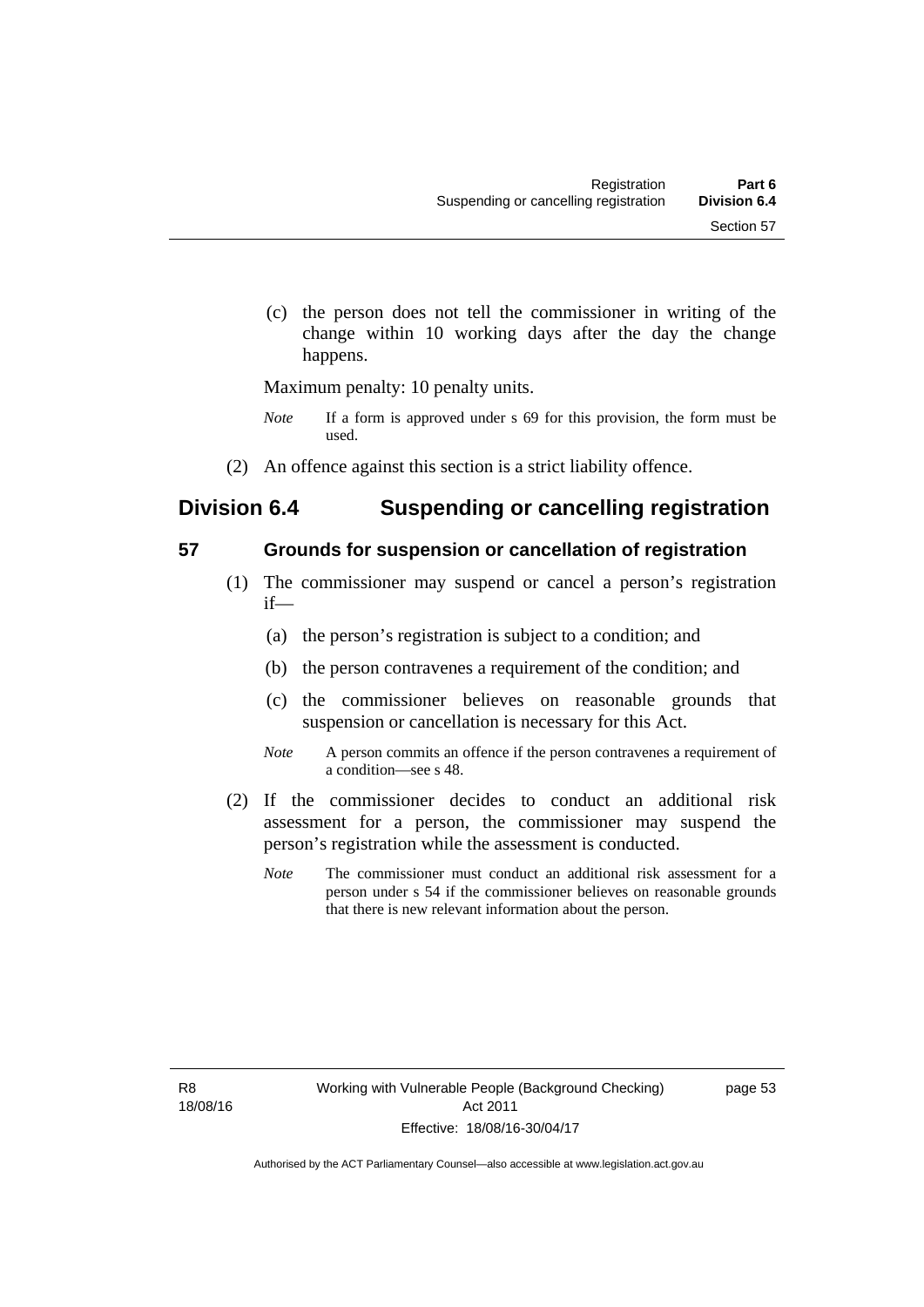- (3) The commissioner must cancel a person's registration if the commissioner—
	- (a) has conducted an additional risk assessment for the person; and
	- (b) is satisfied that the person poses an unacceptable risk of harm to a vulnerable person.

# **58 Notice of proposed suspension or cancellation of registration**

 (1) The commissioner must give written notice of an intention to suspend or cancel a person's registration to the person.

*Note* For how documents may be given, see the [Legislation Act,](http://www.legislation.act.gov.au/a/2001-14) pt 19.5.

- (2) A notice of intention to suspend or cancel a person's registration must—
	- (a) set out the ground for suspension or cancellation; and
	- (b) state that the person may, within 10 working days after the day the commissioner gives the person the notice, give reasons why the person considers that the registration should not be suspended or cancelled.

# **59 Suspension or cancellation of registration**

- (1) The commissioner must suspend or cancel a person's registration if the commissioner—
	- (a) has given written notice to the person of an intention to suspend or cancel the registration; and
	- (b) has considered any reasons given by the person in accordance with the notice; and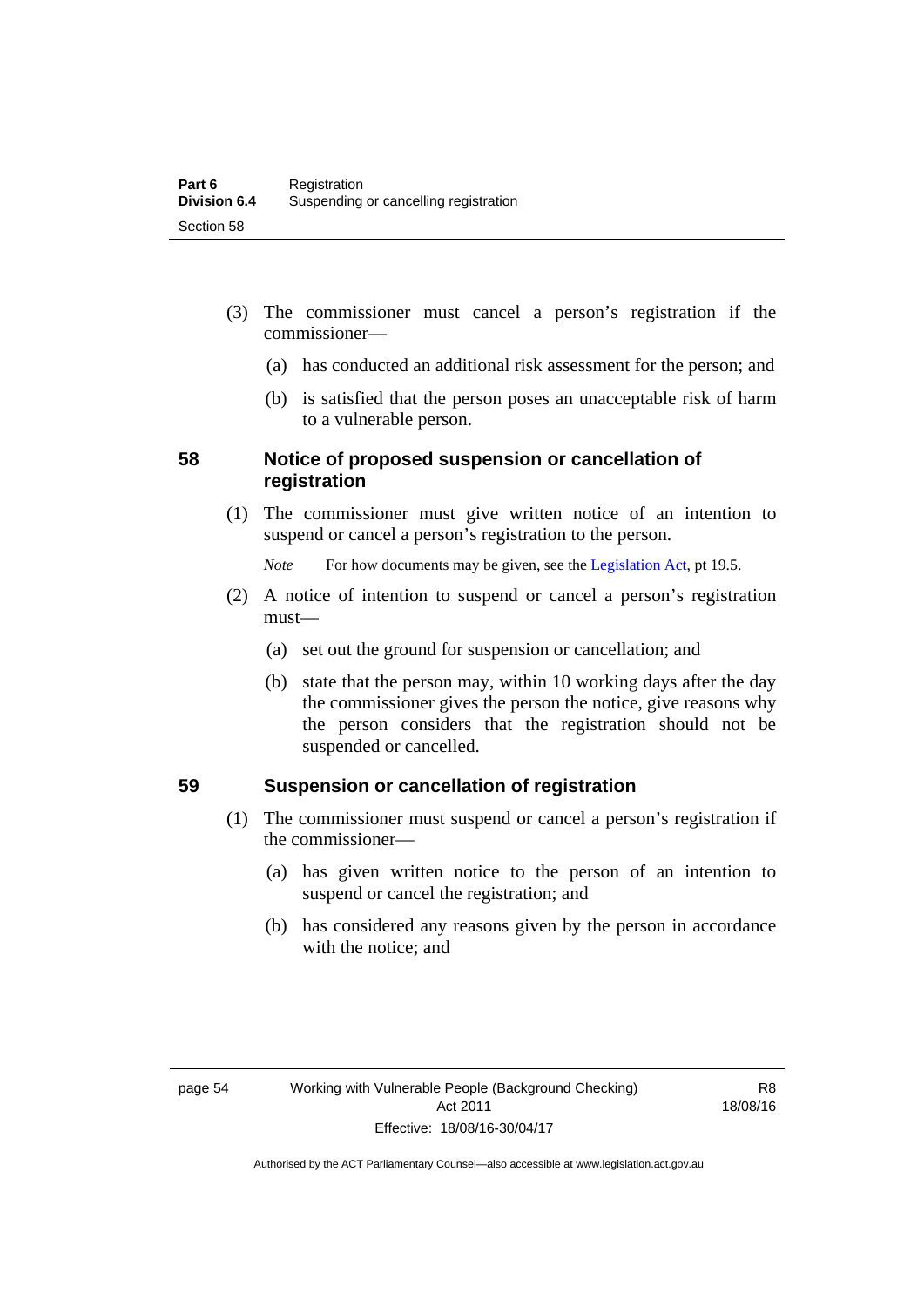- (c) is satisfied that the ground for suspension or cancellation under section 57 exists.
- *Note* The commissioner's decision to suspend or cancel a person's registration is reviewable (see s 61).
- (2) The commissioner must—
	- (a) tell the person in writing—
		- (i) that the person's registration is suspended or cancelled; and
		- (ii) the ground for suspension or cancellation; and
		- *Note* The commissioner must also give the person a reviewable decision notice in relation to the decision to suspend or cancel the person's registration (see s 62).
	- (b) tell the person's employer (if any) in writing that the person's registration has been suspended or cancelled.
- (3) For subsection (2) (b), the commissioner must not tell the person's employer the ground for suspension or cancellation.
- (4) The suspension or cancellation takes effect—
	- (a) on the day after the day the commissioner tells the person in writing that the person's registration is suspended or cancelled; or
	- (b) if a later date is stated in the notice of suspension or cancellation—on the later date.
- (5) To remove any doubt, a person whose registration is suspended does not have a registration allowing the person to engage in a regulated activity.
	- *Note* A person engaging in a regulated activity for which the person is required to be registered commits an offence under s 13 if the person's registration is suspended or cancelled and the person continues to engage in the activity.

page 55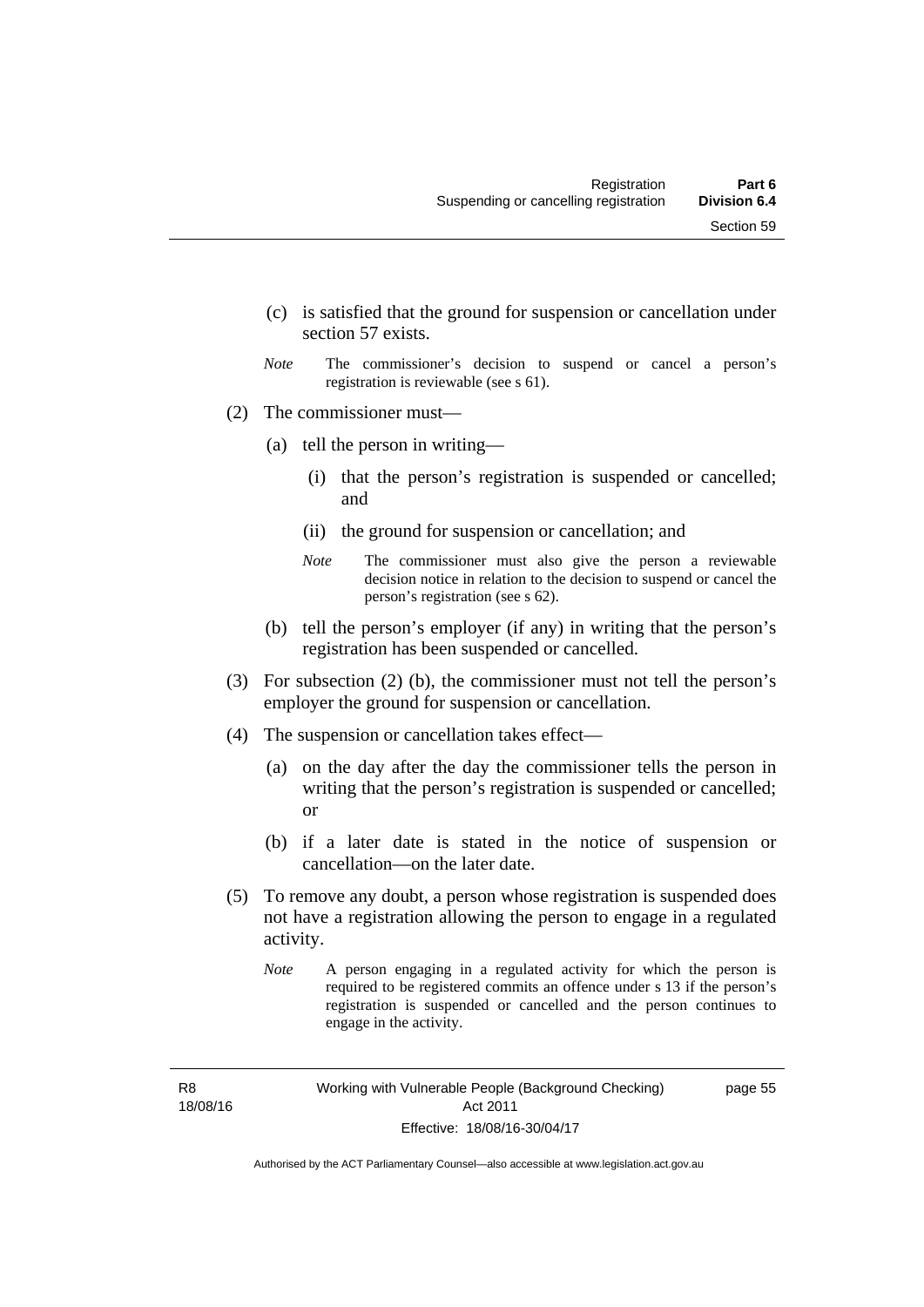# **Division 6.5 Surrendering registration**

# **60 Surrendering registration**

- (1) A registered person may surrender the person's registration by giving written notice of the surrender (a *surrender notice*) to the commissioner.
	- *Note* If a form is approved under s 69 for this provision, the form must be used.
- (2) The surrender notice must be accompanied by—
	- (a) the person's registration card; or
	- (b) if the card has been lost, stolen or destroyed—a written statement by the person stating that the card has been lost, stolen or destroyed.
- (3) The surrender of the registration takes effect—
	- (a) on the day the surrender notice is given to the commissioner; or
	- (b) if a later date is stated in the surrender notice—on the later date.
- (4) The commissioner must tell the person's employer (if any) in writing that the person's registration has been surrendered.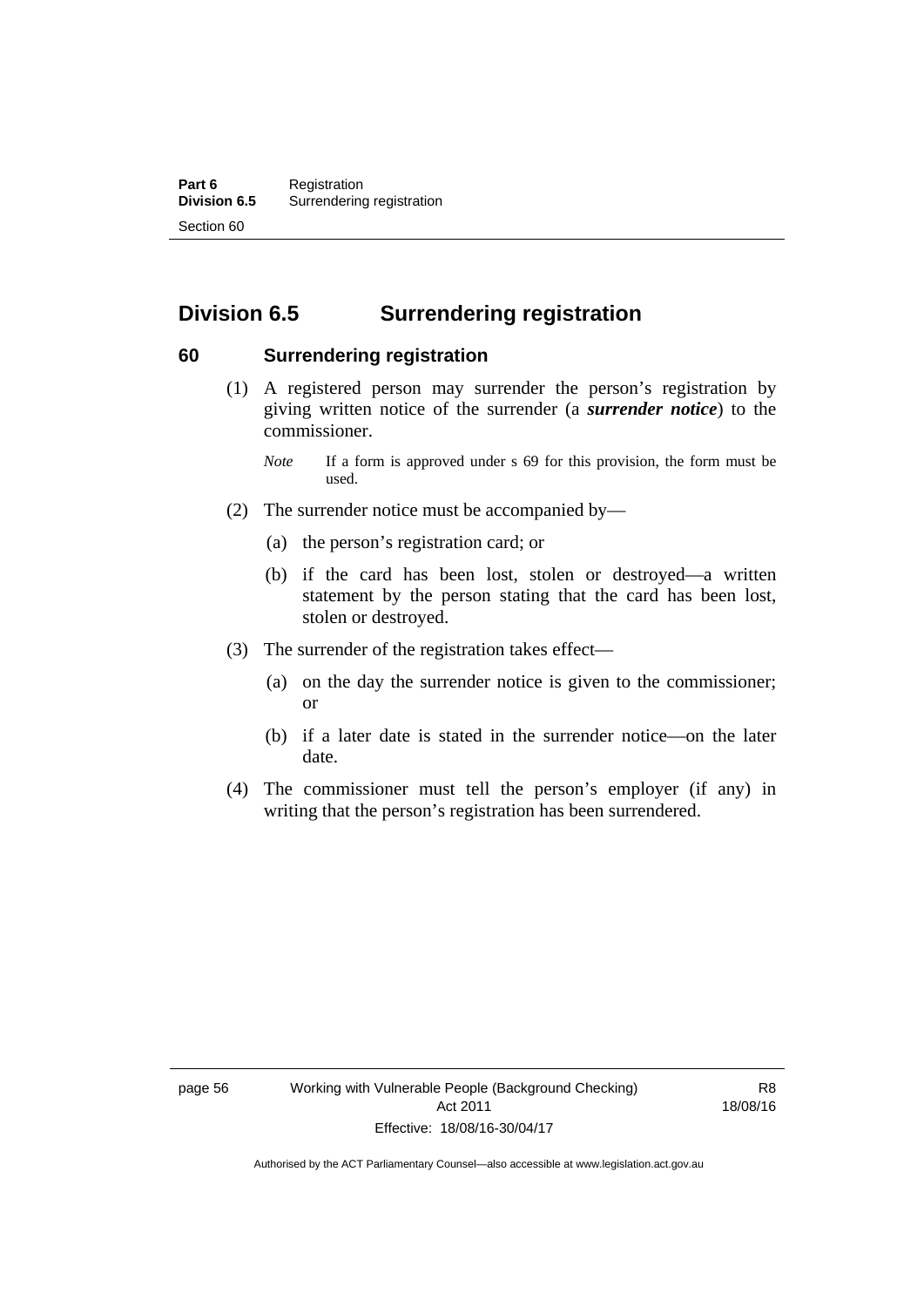# **Part 7 Notification and review of decisions**

## **61 Meaning of** *reviewable decision***—pt 7**

In this part:

*reviewable decision* means a decision mentioned in schedule 2, column 3 under a provision of this Act mentioned in column 2 in relation to the decision.

## **62 Reviewable decision notices**

If the commissioner makes a reviewable decision, the commissioner must give a reviewable decision notice only to each entity mentioned in schedule 2, column 4 in relation to the decision.

*Note* The requirements for a reviewable decision notice are prescribed under the *[ACT Civil and Administrative Tribunal Act 2008](http://www.legislation.act.gov.au/a/2008-35)*.

# **63 Applications for review**

An entity mentioned in schedule 2, column 4 in relation to a reviewable decision may apply to the ACAT for review of the decision.

*Note* If a form is approved under the *[ACT Civil and Administrative Tribunal](http://www.legislation.act.gov.au/a/2008-35)  [Act 2008](http://www.legislation.act.gov.au/a/2008-35)* for the application, the form must be used.

R8 18/08/16 page 57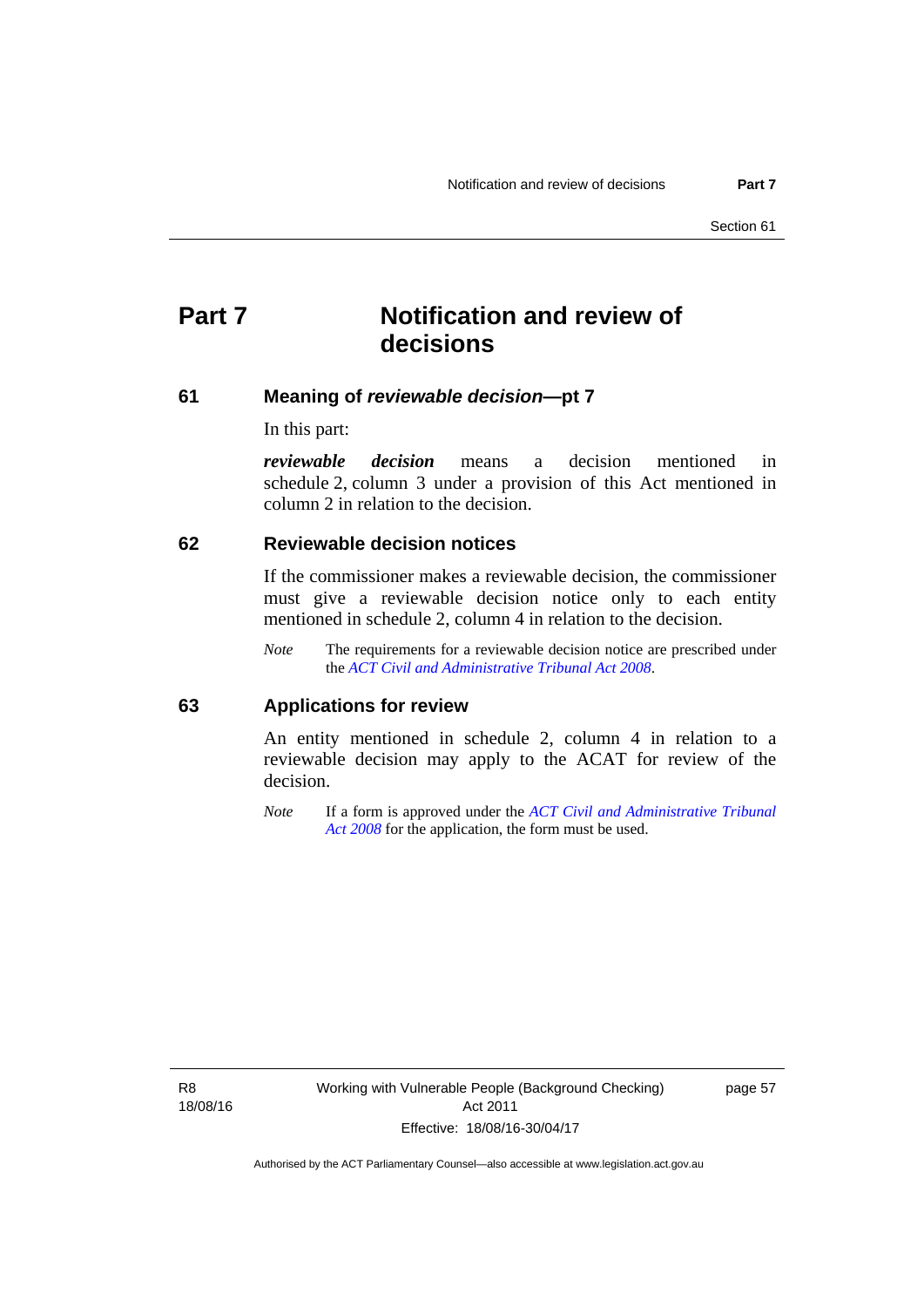#### **Part 7A** Information sharing

Section 63A

# **Part 7A Information sharing**

# **63A Commissioner may give information to particular entities**

- (1) The commissioner may give protected information to—
	- (a) any of the following if the commissioner is satisfied on reasonable grounds that the information is relevant to preventing harm, or a risk of harm, to a child or class of child:
		- (i) the director-general responsible for the *[Education](http://www.legislation.act.gov.au/a/2004-17)  [Act 2004](http://www.legislation.act.gov.au/a/2004-17)*;
		- (ii) the director-general responsible for the *[Education and](http://www.legislation.act.gov.au/a/2011-42/default.asp)  [Care Service National Law \(ACT\)](http://www.legislation.act.gov.au/a/2011-42/default.asp)*;
		- (iii) the director-general responsible for the *[Health Act 1993](http://www.legislation.act.gov.au/a/1993-13)*;
		- (iv) the director-general responsible for the *[Children and](http://www.legislation.act.gov.au/a/2008-19)  [Young People Act 2008](http://www.legislation.act.gov.au/a/2008-19)*, other than chapter 20 of that Act;
		- (v) the chief executive officer of the ACT Teacher Quality Institute;
		- (vi) any other prescribed entity; or
	- (b) the chief police officer if the commissioner is satisfied on reasonable grounds that the information is relevant to an investigation into the commission of—
		- (i) an offence against any of the following provisions of the *[Crimes Act 1900](http://www.legislation.act.gov.au/a/1900-40)* for which a child is either present or a victim:
			- (A) part 2 (Offences against the person);
			- (B) part 3 (Sexual offences);
			- (C) part 4 (Female genital mutilation);
			- (D) part 5 (Sexual servitude); or

page 58 Working with Vulnerable People (Background Checking) Act 2011 Effective: 18/08/16-30/04/17

R8 18/08/16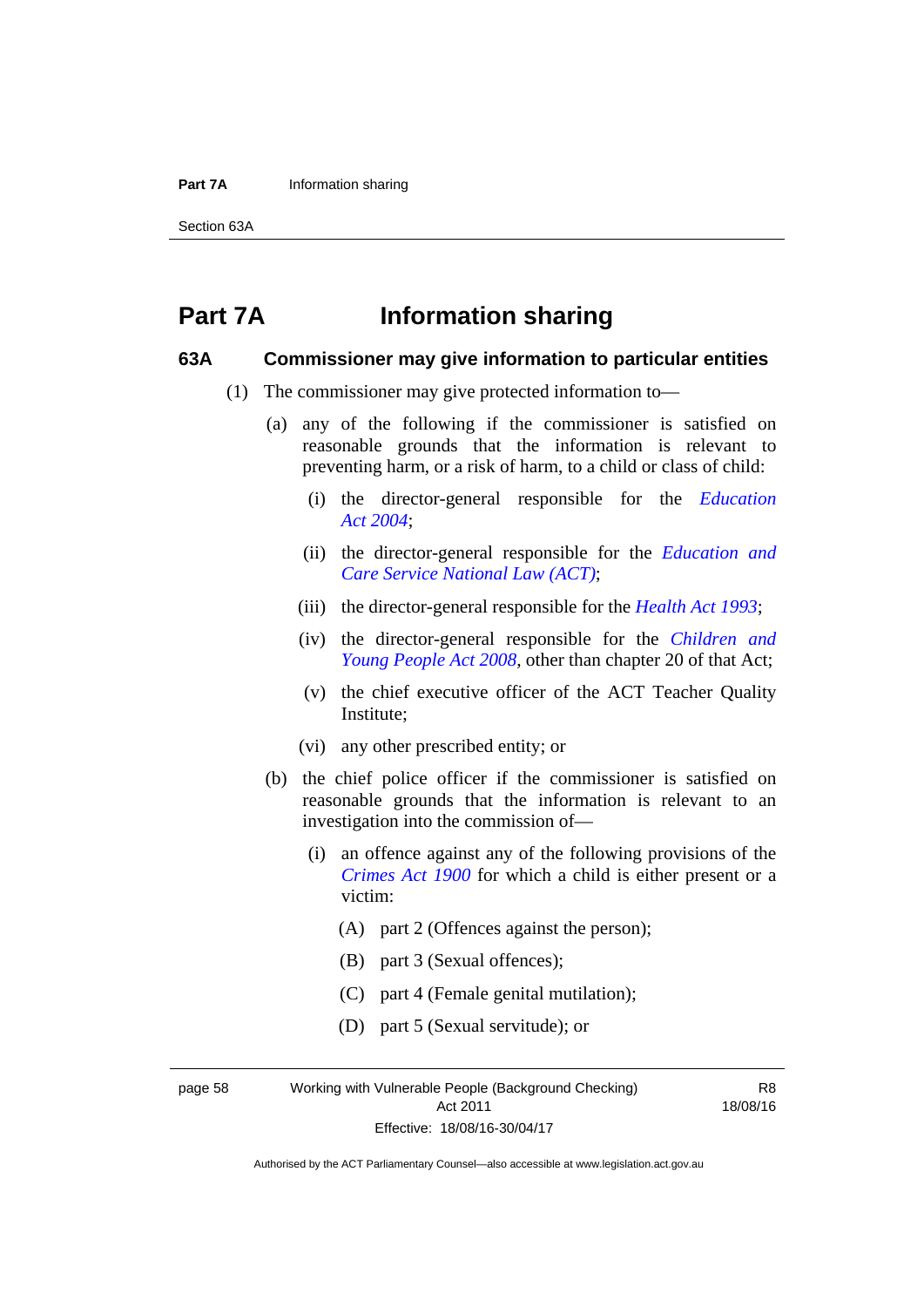- (ii) an offence against either of the following provisions of the *[Education and Care Services National Law \(ACT\)](http://www.legislation.act.gov.au/a/2011-42/default.asp)*:
	- (A) section 166 (Offence to use inappropriate discipline);
	- (B) section 167 (Offence relating to protection of children from harm and hazards).
- (2) In this section:

*protected information* means information about a person that is given to, or obtained by, the commissioner or any other person who has exercised a function under this Act, because of the exercise of a function under this Act by the commissioner or other person.

#### **Examples**

- 1 information obtained by the commissioner in conducting a risk assessment
- 2 information given to the commissioner in conducting a risk assessment
- *Note* An example is part of the Act, is not exhaustive and may extend, but does not limit, the meaning of the provision in which it appears (see [Legislation Act,](http://www.legislation.act.gov.au/a/2001-14) s 126 and s 132).

# **63B Particular entities may give information to commissioner**

- (1) An entity may give the commissioner any information (including personal health information, personal information or protected information) if satisfied on reasonable grounds that the information is relevant to preventing harm, or a risk of harm, to a child or class of child.
- (2) This section does not limit the information that the entity may give to the commissioner under any other territory law.

page 59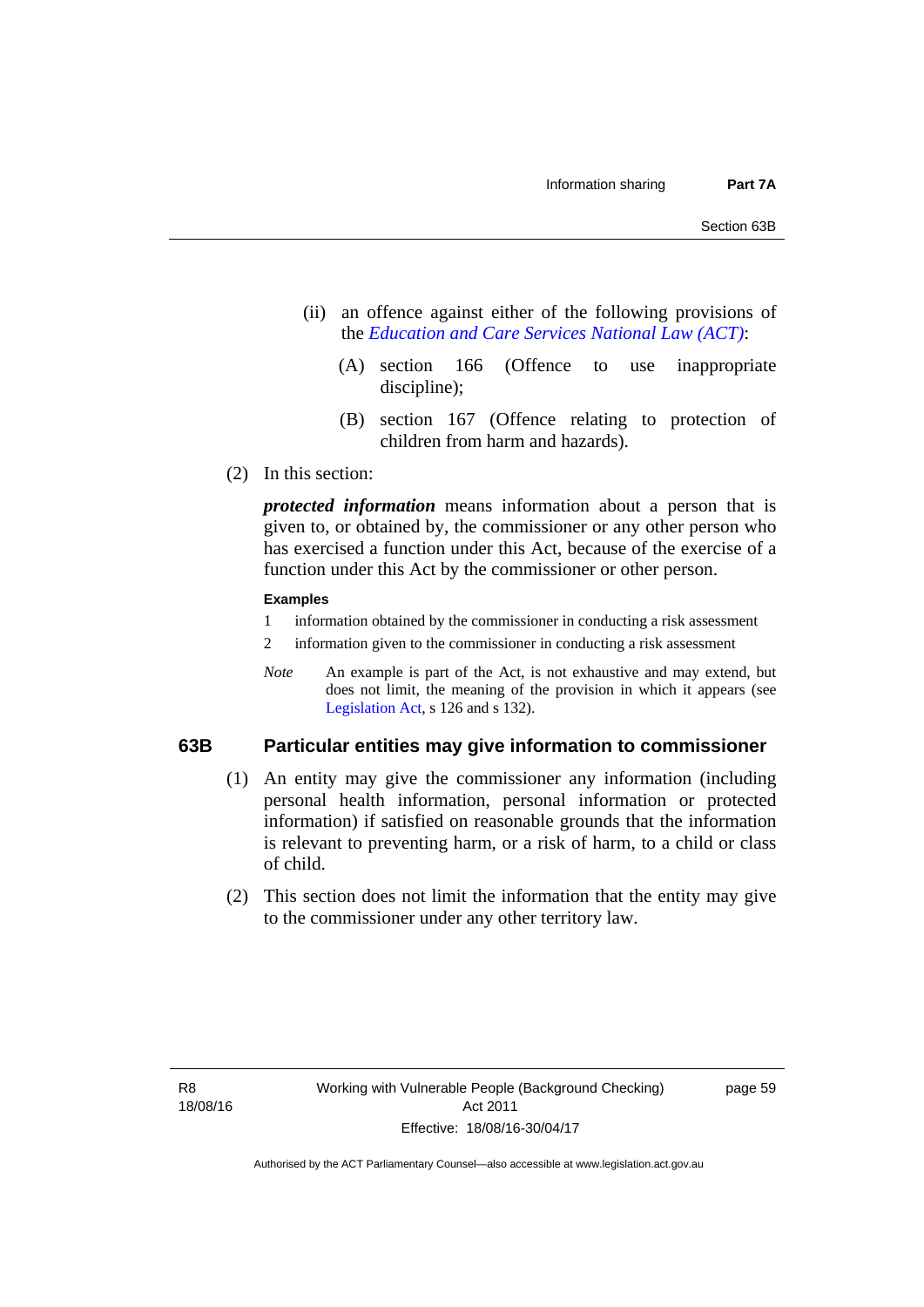(3) In this section:

*entity* means—

- (a) a director general; or
- (b) a member of the human rights commission; or
- (c) the chief executive officer of the ACT Teacher Quality Institute.

*member*, of the human rights commission, means a member of the commission under the *[Human Rights Commission Act 2005](http://www.legislation.act.gov.au/a/2005-40)*, section 12.

*personal health information*—see the *[Health Records \(Privacy and](http://www.legislation.act.gov.au/a/1997-125)  [Access\) Act 1997](http://www.legislation.act.gov.au/a/1997-125)*, dictionary.

*personal information*—see the *[Information Privacy Act 2014](http://www.legislation.act.gov.au/a/2014-24)*, dictionary.

*protected information*—see the *[Children and Young People](http://www.legislation.act.gov.au/a/2008-19)  [Act 2008](http://www.legislation.act.gov.au/a/2008-19)*, dictionary.

page 60 Working with Vulnerable People (Background Checking) Act 2011 Effective: 18/08/16-30/04/17

R8 18/08/16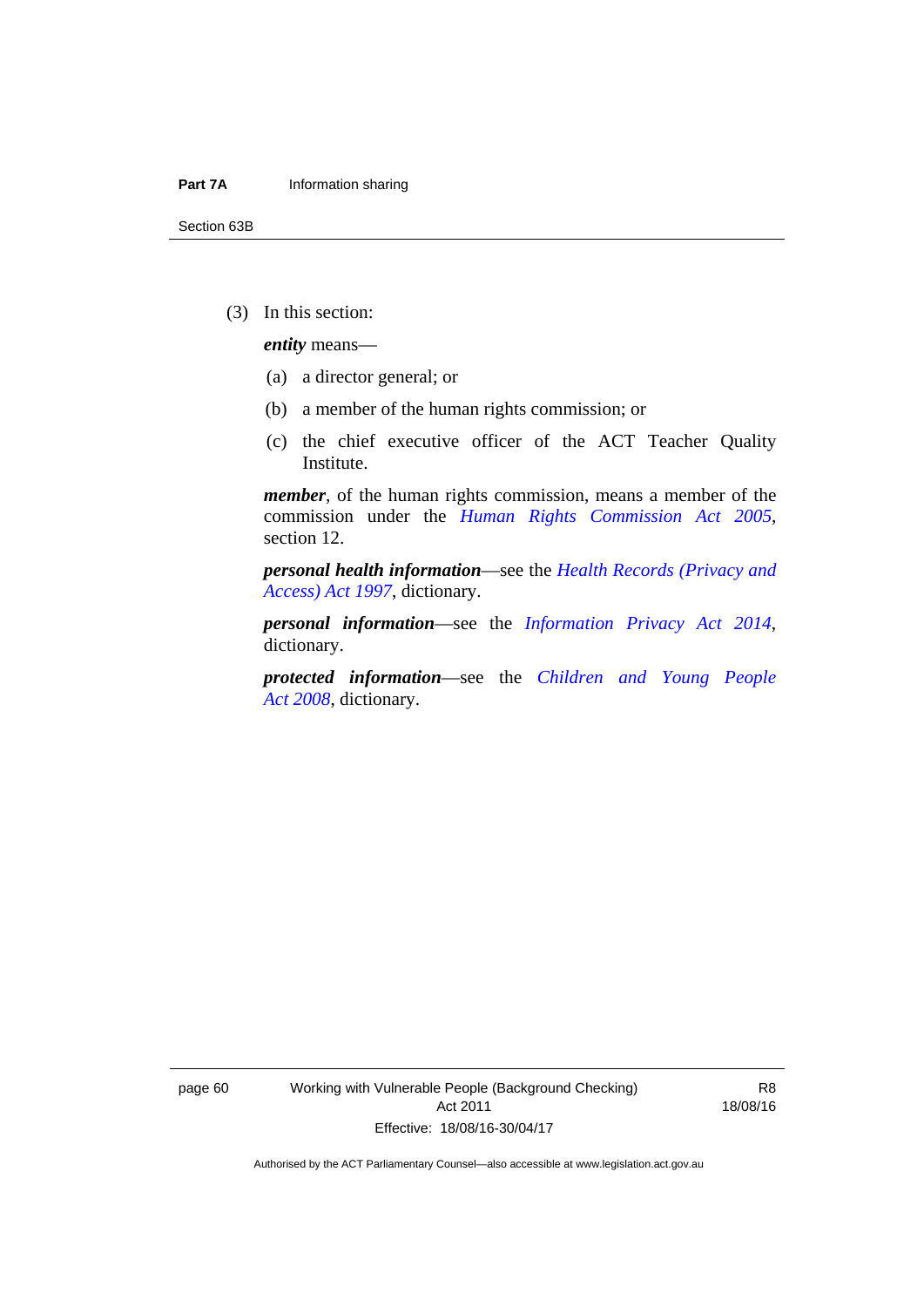# **Part 8 Miscellaneous**

# **64 Protection from liability**

- (1) An official is not civilly liable for anything done or omitted to be done honestly and without recklessness—
	- (a) in the exercise of a function under this Act; or
	- (b) in the reasonable belief that the act or omission was in the exercise of a function under this Act.
- (2) Any civil liability that would, apart from subsection (1), attach to an official attaches instead to the Territory.
- (3) In this section:

*official* means—

- (a) the commissioner; or
- (b) an independent advisor; or
- (c) a person authorised under this Act by the commissioner to do or not to do a thing.
- *Note* A reference to an Act includes a reference to the statutory instruments made or in force under the Act, including any regulation (see [Legislation Act,](http://www.legislation.act.gov.au/a/2001-14) s 104).

# **65 Offences—use or divulge protected information**

- (1) A person to whom this section applies commits an offence if—
	- (a) the person uses information; and
	- (b) the information is protected information about someone else; and

page 61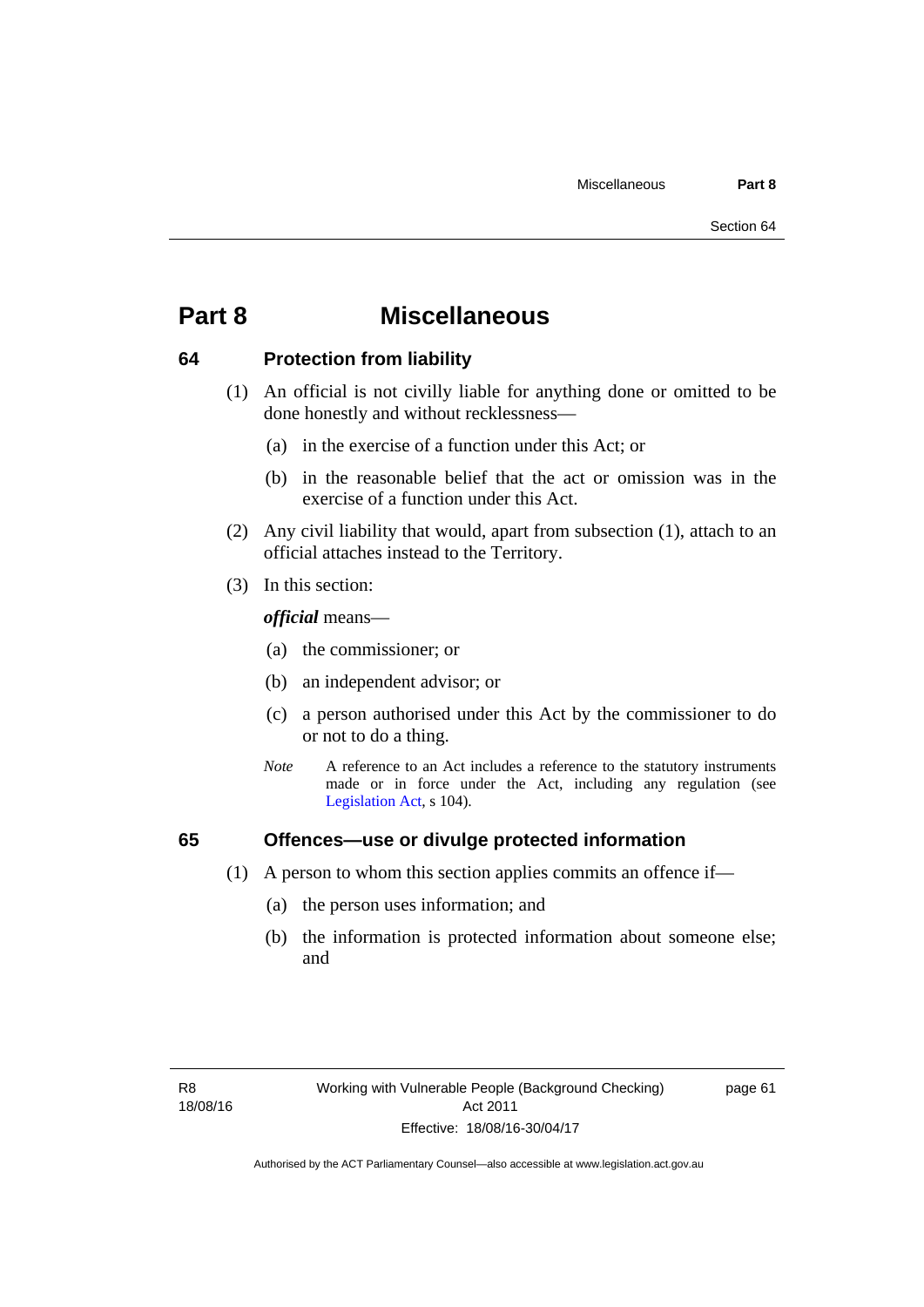#### **Part 8** Miscellaneous

Section 65

 (c) the person is reckless about whether the information is protected information about someone else.

Maximum penalty: 50 penalty units, imprisonment for 6 months or both.

- (2) A person to whom this section applies commits an offence if—
	- (a) the person does something that divulges information; and
	- (b) the information is protected information about someone else; and
	- (c) the person is reckless about whether—
		- (i) the information is protected information about someone else; and
		- (ii) doing the thing would result in the information being divulged to someone else.

Maximum penalty: 50 penalty units, imprisonment for 6 months or both.

- (3) Subsections (1) and (2) do not apply if the information is used or divulged—
	- (a) under this Act or another territory law; or
	- (b) in relation to the exercise of a function, as a person to whom this section applies, under this Act or another territory law; or
	- (c) in a court proceeding.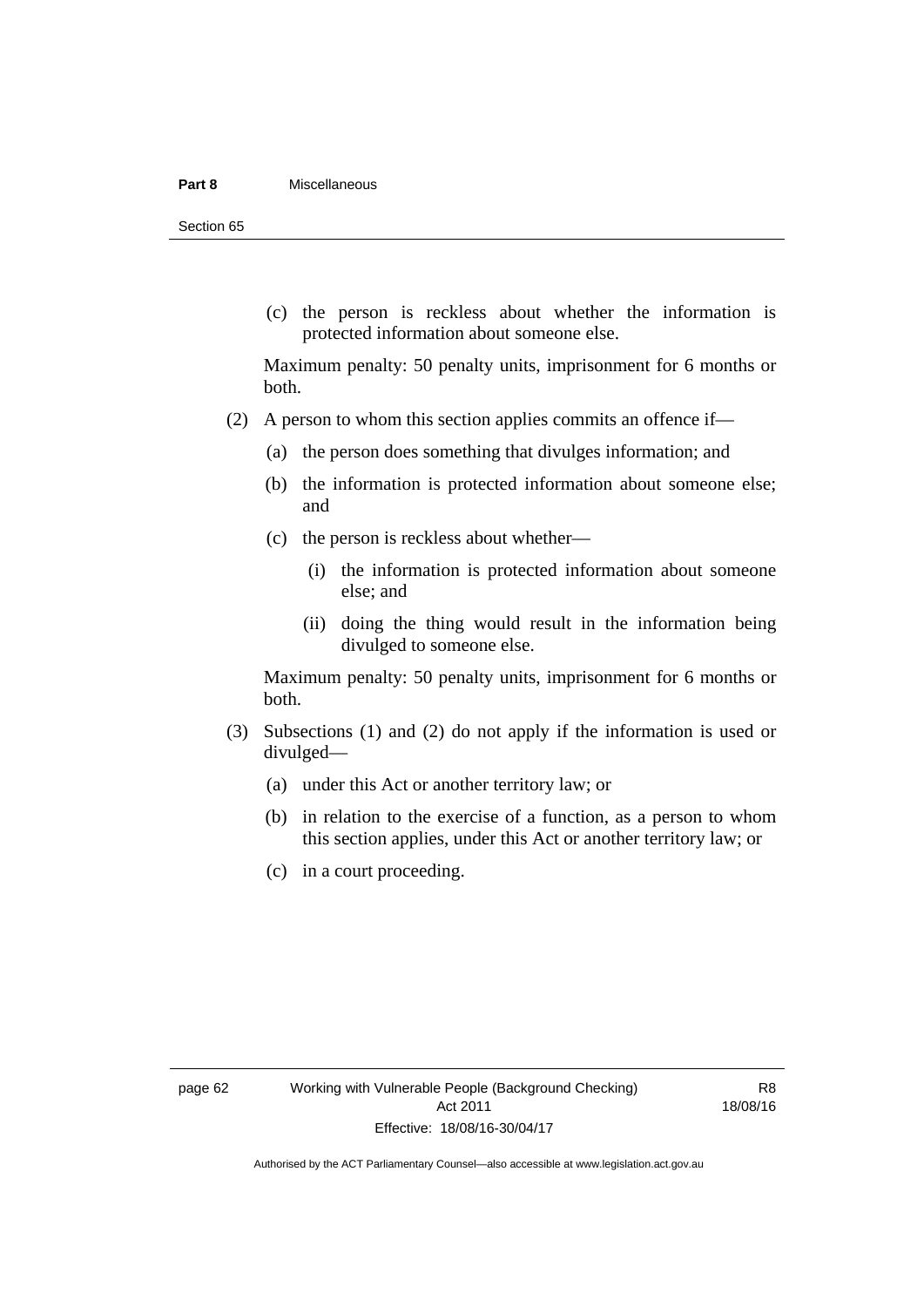(4) Subsections (1) and (2) do not apply to the using or divulging of protected information about a person with the person's consent.

*Note* The defendant has an evidential burden in relation to the matters mentioned in ss (3) and (4) (see [Criminal Code](http://www.legislation.act.gov.au/a/2002-51/default.asp), s 58).

- (5) A person to whom this section applies need not divulge protected information to a court, or produce a document containing protected information to a court, unless it is necessary to do so for this Act or another law applying in the territory.
- (6) In this section:

*court* includes a tribunal, authority or person having power to require the production of documents or the answering of questions.

### *divulge* includes—

- (a) communicate; or
- (b) publish

# *person to whom this section applies* means—

- (a) a person who is or has been—
	- (i) the commissioner; or
	- (ii) an independent advisor; or
- (b) anyone else who has exercised a function under this Act.

*produce* includes allow access to.

page 63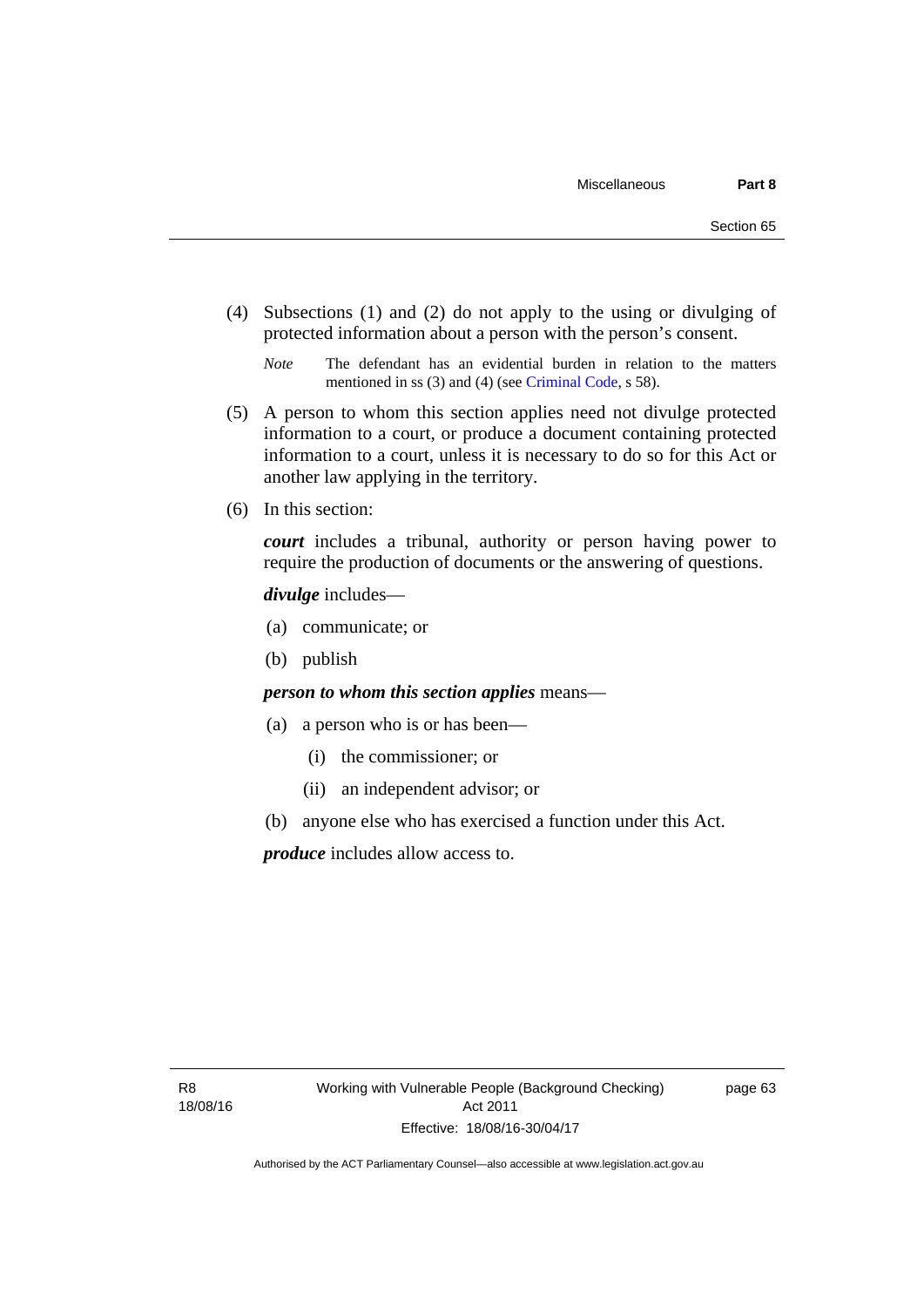#### **Part 8** Miscellaneous

*protected information* means information about a person that is disclosed to, or obtained by, a person to whom this section applies because of the exercise of a function under this Act by the person or someone else.

#### **Examples—protected information**

- 1 information obtained by the commissioner in conducting a risk assessment for a person
- 2 information disclosed by the commissioner in seeking information or advice from an entity about a registered person
- *Note* An example is part of the Act, is not exhaustive and may extend, but does not limit, the meaning of the provision in which it appears (see [Legislation Act,](http://www.legislation.act.gov.au/a/2001-14) s 126 and s 132).

*use information* includes make a record of the information.

## **66 Evidentiary certificates**

- (1) The commissioner may give a signed certificate—
	- (a) stating that on a stated date or during a stated period a named person was or was not registered; and
	- (b) if the person was registered—including details of the person's registration.
- (2) A certificate under this section is evidence of the matters stated in it.
- (3) Unless the contrary is proved, a document that purports to be a certificate under this section is taken to be a certificate.

## **67 Disqualification orders**

(1) If a court finds a person guilty of an offence against this Act, the court may make an order disqualifying the person from applying for registration for a stated period or until a stated thing happens.

R8 18/08/16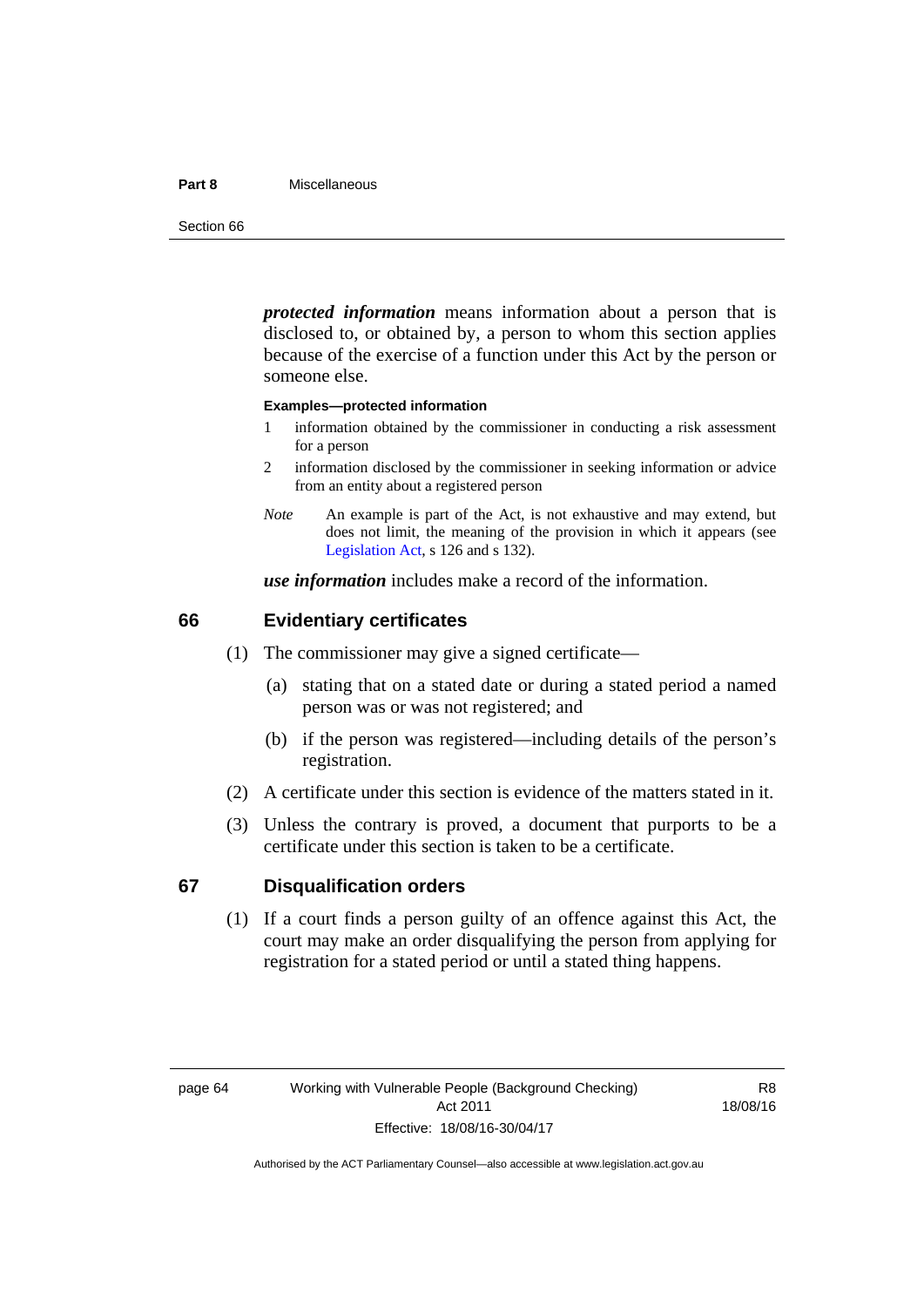(2) In this section:

*offence against this Act* includes an offence against the [Criminal](http://www.legislation.act.gov.au/a/2002-51)  [Code](http://www.legislation.act.gov.au/a/2002-51) in relation to anything done, or not done, under or in relation to this Act.

# **68 Determination of fees**

- (1) The Minister may determine fees for this Act.
	- *Note* The [Legislation Act](http://www.legislation.act.gov.au/a/2001-14) contains provisions about the making of determinations and regulations relating to fees (see pt 6.3)
- (2) A determination is a disallowable instrument.
	- *Note* A disallowable instrument must be notified, and presented to the Legislative Assembly, under the [Legislation Act.](http://www.legislation.act.gov.au/a/2001-14)

# **69 Approved forms**

- (1) The commissioner may approve forms for this Act.
- (2) If the commissioner approves a form for a particular purpose, the approved form must be used for the purpose.

*Note* For other provisions about forms, see the [Legislation Act,](http://www.legislation.act.gov.au/a/2001-14) s 255.

(3) An approved form is a notifiable instrument.

*Note* A notifiable instrument must be notified under the [Legislation Act](http://www.legislation.act.gov.au/a/2001-14).

# **70 Review of Act**

- (1) The Minister must, as soon as practicable after the end of this Act's 3rd year and 7th year of operation—
	- (a) review the operation of the Act; and

page 65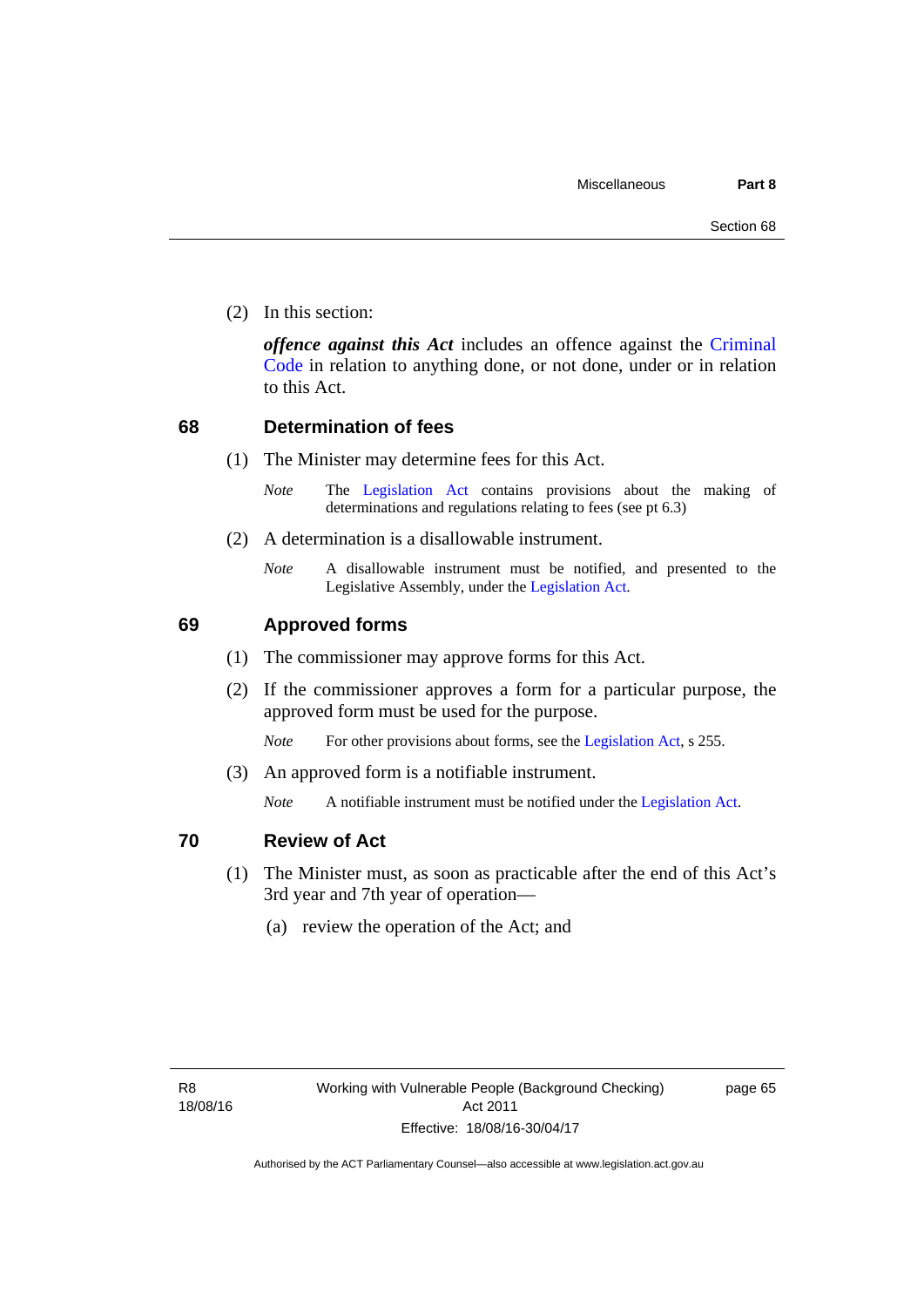Section 71

- (b) present a report of the review to the Legislative Assembly.
- *Note* A reference to an Act includes a reference to the statutory instruments made or in force under the Act, including any regulation (see [Legislation Act,](http://www.legislation.act.gov.au/a/2001-14) s 104).
- (2) This section expires 8 years after the day it commences.

### **71 Regulation-making power**

- (1) The Executive may make regulations for this Act.
	- *Note* A regulation must be notified, and presented to the Legislative Assembly, under the [Legislation Act](http://www.legislation.act.gov.au/a/2001-14).
- (2) A regulation may make provision for—
	- (a) the obligations of employers before engaging people in regulated activities; and
	- (b) the obligations of employers in relation to people they engage in regulated activities.
- (3) A regulation may create offences and fix maximum penalties of not more than 20 penalty units for the offences.

page 66 Working with Vulnerable People (Background Checking) Act 2011 Effective: 18/08/16-30/04/17

R8 18/08/16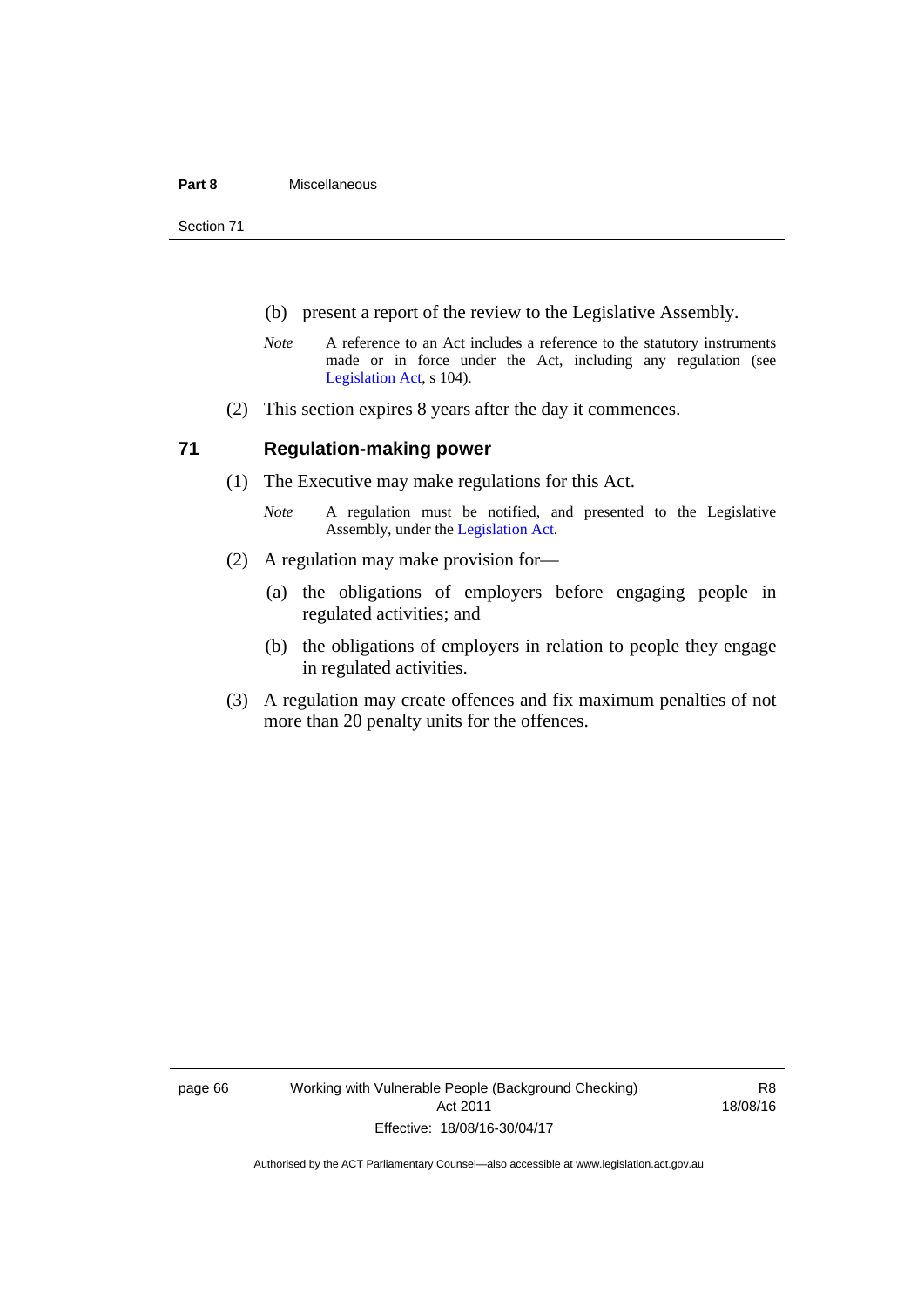# **Schedule 1 Regulated activities**

(see s 8)

# **Part 1.1 Activities or services for children**

# **1.1 Child protection services**

- (1) An activity or service is a regulated activity if the activity is conducted, or the service is provided, under the *[Children and Young](http://www.legislation.act.gov.au/a/2008-19)  [People Act 2008](http://www.legislation.act.gov.au/a/2008-19)* for a child or young person.
- (2) Without limiting subsection (1), a regulated activity includes an activity conducted or a service provided under the *[Children and](http://www.legislation.act.gov.au/a/2008-19)  [Young People Act 2008](http://www.legislation.act.gov.au/a/2008-19)*—
	- $(a)$  by—
		- (i) a member of the Children and Youth Services Council; or
		- (ii) a family group conference facilitator; or
		- (iii) a kinship carer; or
		- (iv) a foster carer; or
		- (v) a residential care service; or
		- (vi) a researcher for a research project; or
		- (vii) an authorised assessor; or
		- (viii) another person administering, or exercising a function under, the Act; or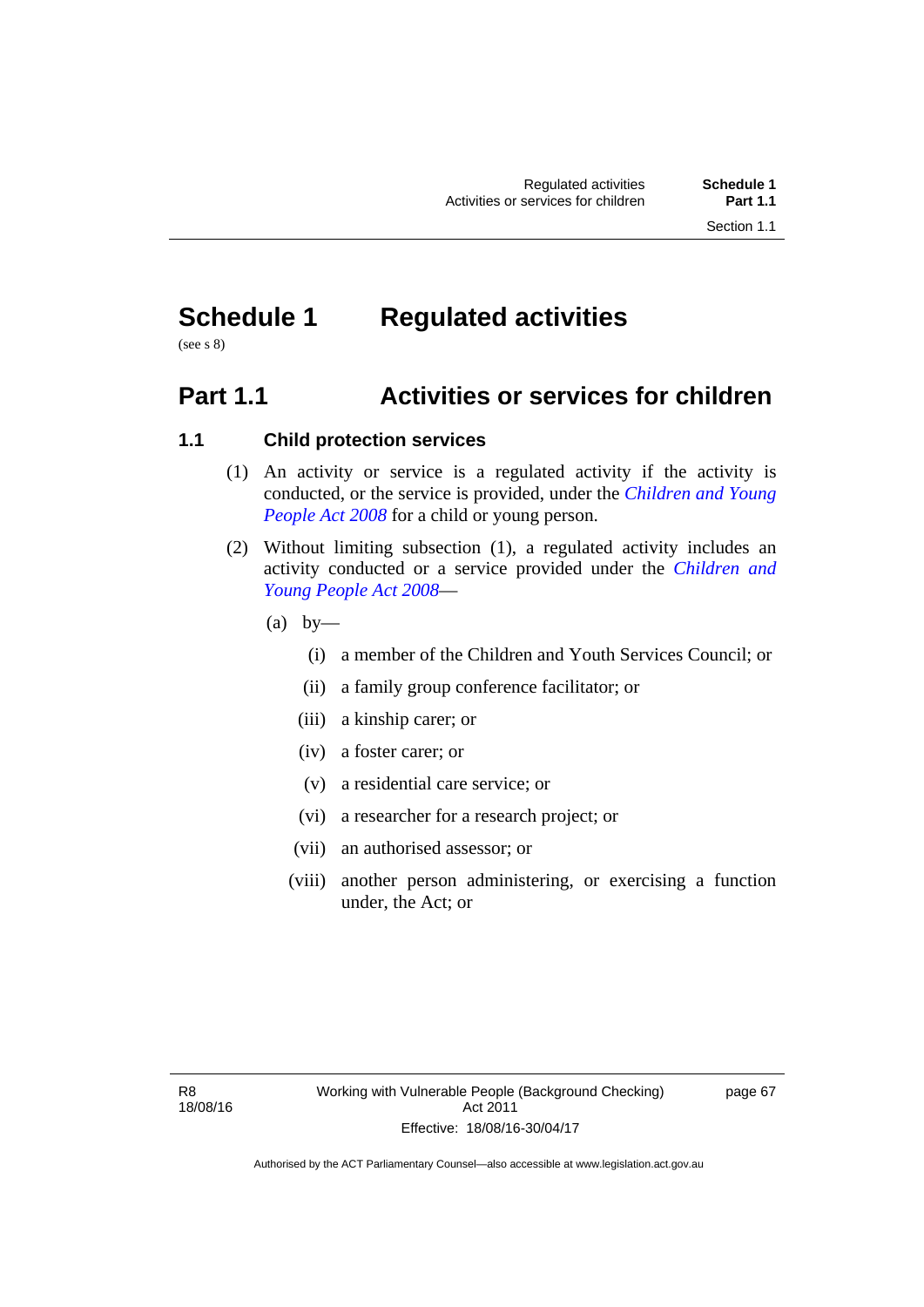- (b) under a therapeutic protection order.
- *Note* See the *[Children and Young People Act 2008](http://www.legislation.act.gov.au/a/2008-19)*, particularly:
	- pt 2.2 (Children and Youth Services Council);
	- pt 3.2 (Family group conferences—facilitators);
	- s 438 (Care and protection assessment—authorisation of assessors);
	- s 516 (Kinship carer—specific parental authority);
	- s 518 (Foster carer—specific parental authority);
	- s 520 (Residential care service—general parental authority);
	- pt 16.2 (Therapeutic protection orders);
	- ch 22 (Research involving children and young people).

# **1.2 Justice facilities for children**

- (1) An activity or service is a regulated activity if—
	- (a) any of the usual functions of the activity or service are carried out in relation to a child at a justice facility; or
	- (b) the activity is conducted, or the service is provided, in relation to a child because of a sentence, detention, probation, parole or other order, that could be made or imposed by a court.
- (2) In this section:

### *justice facility* means—

- (a) a detention place; or
- (b) a place outside a detention place if a detainee is, or has been, directed to work or take part in an activity at the place; or
- (c) any other place a child may be held in custody.

R8 18/08/16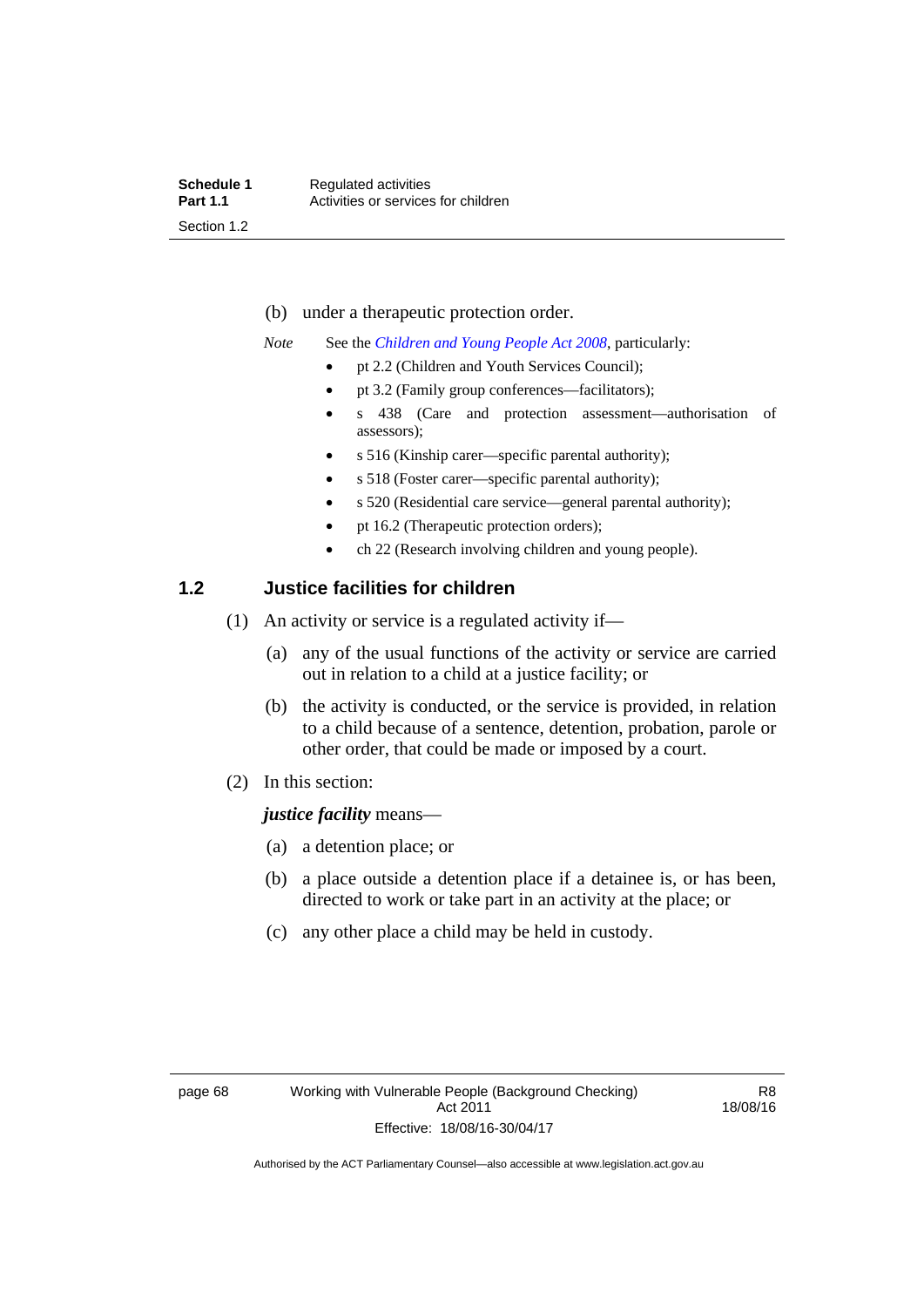# **1.3 Childcare service**

- (1) An activity or service is a regulated activity if the activity is conducted, or the service is provided, by—
	- (a) a childcare service; or
	- (b) another commercial service that provides child care.

### **Examples—par (b)**

- 1 babysitting service
- 2 nanny service
- 3 a service conducted by a hotel or resort to provide childcare to children who are short term guests
- *Note* An example is part of the Act, is not exhaustive and may extend, but does not limit, the meaning of the provision in which it appears (see [Legislation Act,](http://www.legislation.act.gov.au/a/2001-14) s 126 and s 132).
- (2) In this section:

*childcare service*—see the *[Children and Young People Act 2008](http://www.legislation.act.gov.au/a/2008-19)*, section 732.

- *Note Childcare service* means—
	- (a) a childcare centre; or
	- (b) a family day care scheme.

# **1.4 Child education services**

- (1) An activity or service is a regulated activity if the activity is conducted, or the service is provided, as part of a child education service.
- (2) In this section:

# *child education service*—

 (a) means a service for which the main purpose is to provide education and care for children; and

page 69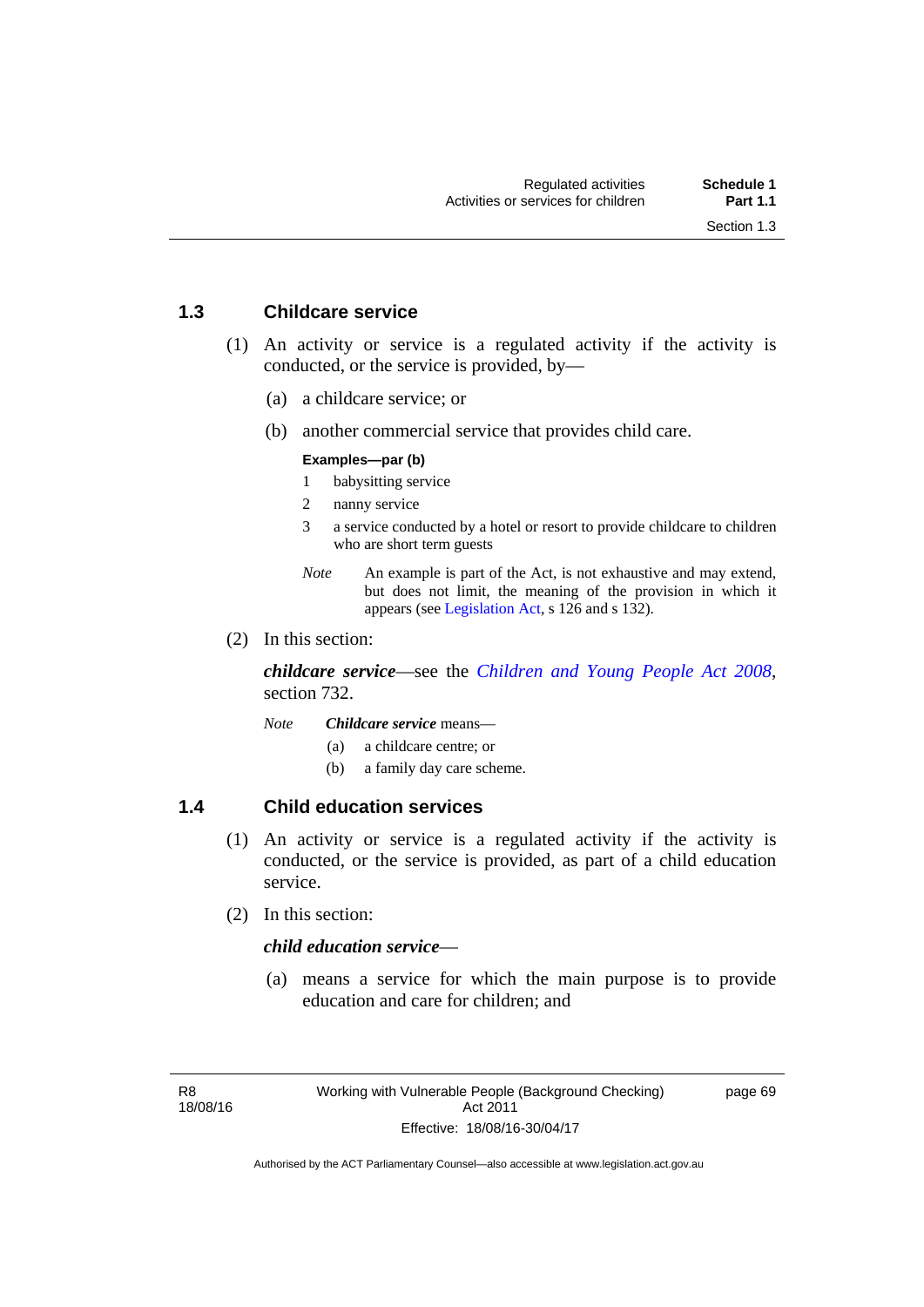- (b) includes—
	- (i) a school or other educational institution, whether or not operated by or on behalf of the Territory; and
	- (ii) a school-crossing service.

*school* means a preschool, primary school, high school or secondary college.

### **1.5 Child accommodation services**

- (1) An activity or service is a regulated activity if the activity is conducted, or the service is provided, as part of a child accommodation service.
- (2) In this section:

### *child accommodation service*—

- (a) means a service for which the main purpose is to provide residential accommodation for children; and
- (b) includes an overnight camp for children, irrespective of the kind of accommodation or of how many children are involved.

### **Examples—child accommodation service**

- 1 school group accommodation
- 2 a home stay, including as part of a student exchange
- 3 a school boarding facility
- *Note* An example is part of the Act, is not exhaustive and may extend, but does not limit, the meaning of the provision in which it appears (see [Legislation Act,](http://www.legislation.act.gov.au/a/2001-14) s 126 and s 132).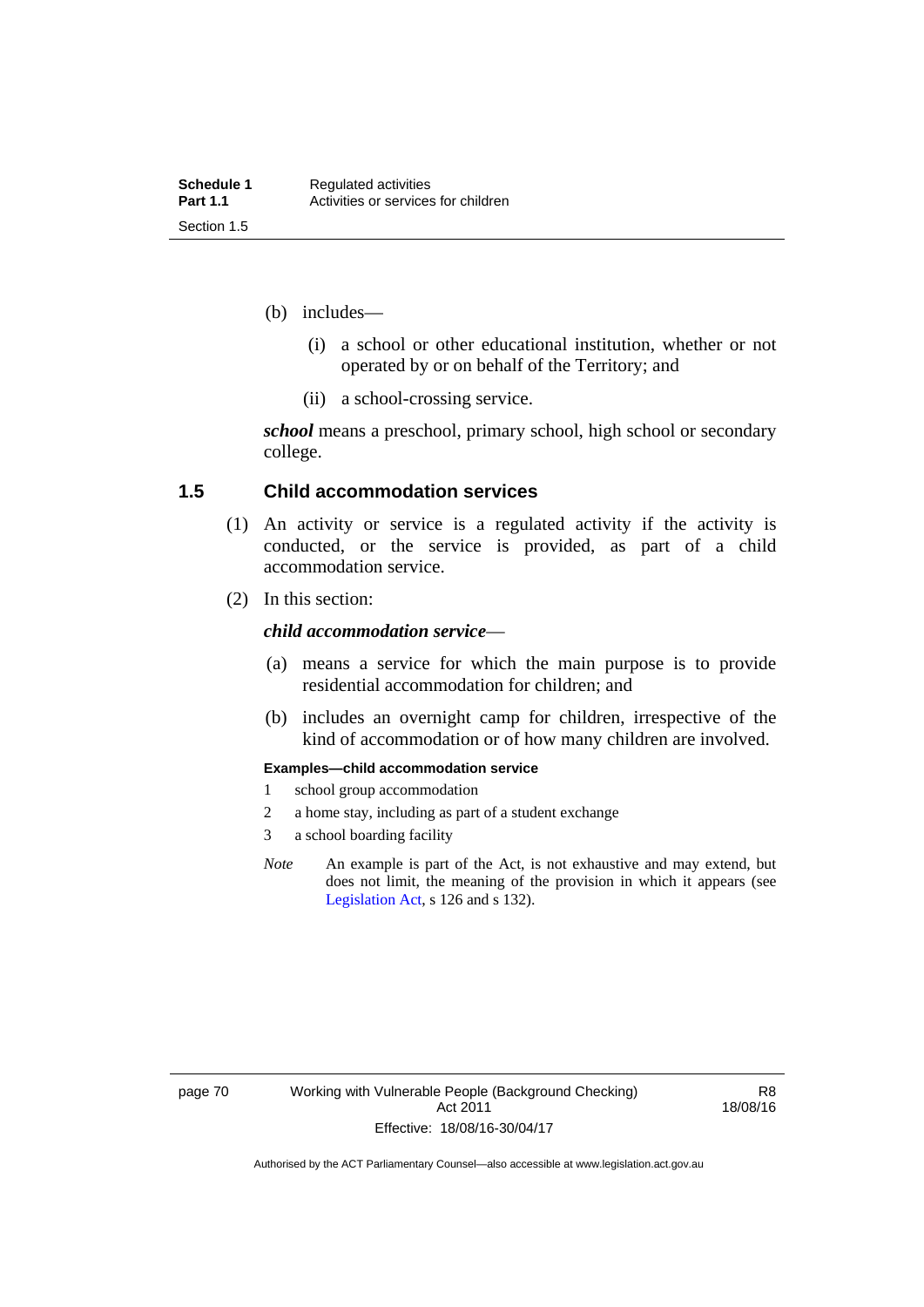An activity or service is a regulated activity if the activity is conducted, or the service is provided, as part of—

- (a) a counselling service for children; or
- (b) a support service for children.

# **1.7 Commercial services for children**

An activity or service is a regulated activity if—

- (a) the activity is conducted, or the service is provided specifically for children by a commercial entity; and
- (b) the activity or service is one of the following:
	- (i) an entertainment or party service;
	- (ii) a gym or play facility;
	- (iii) a photography service;
	- (iv) a talent or beauty competition.

page 71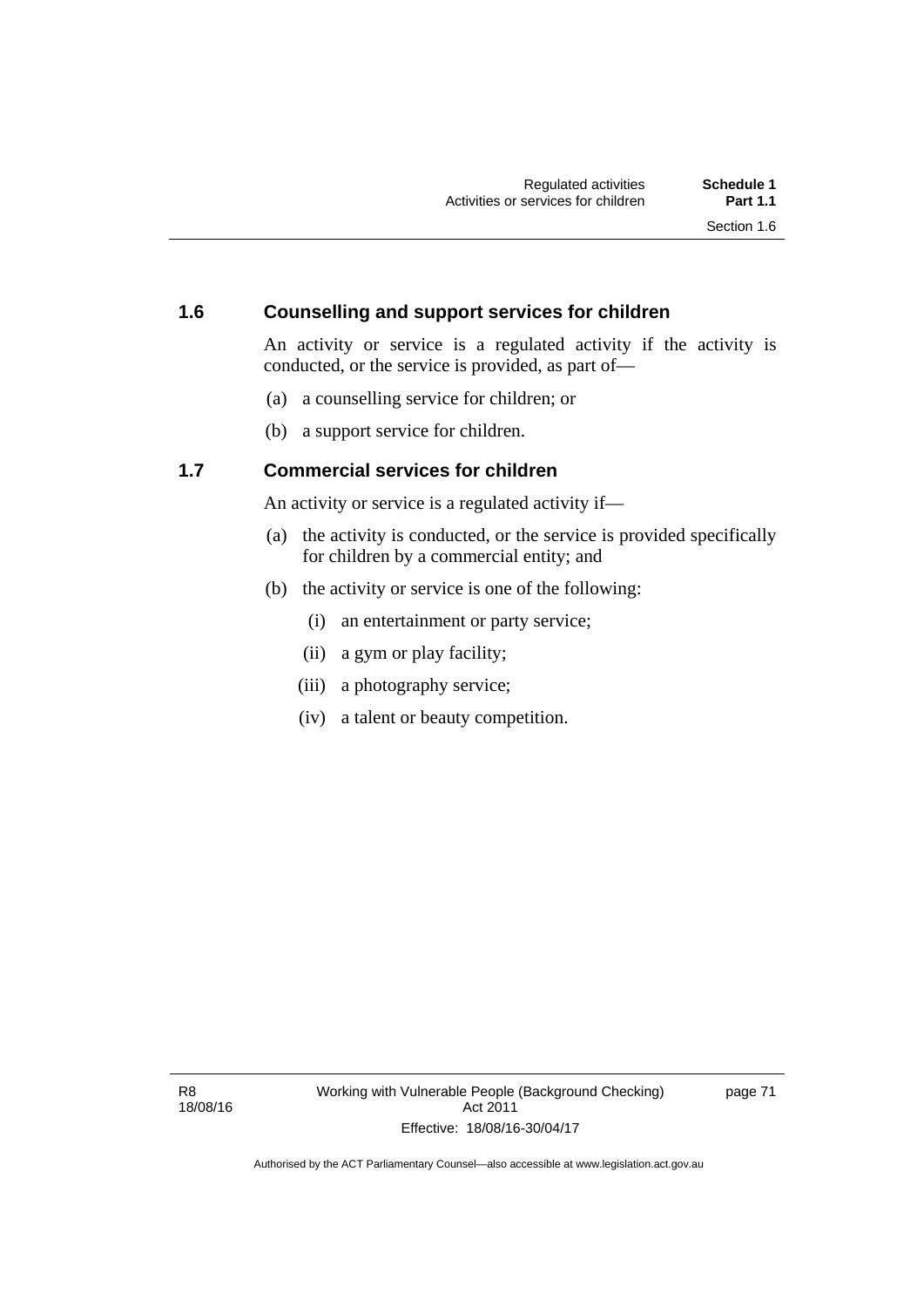# **Part 1.2 Activities or services for vulnerable people**

# **1.8 Mental health**

An activity or service is a regulated activity if any of the usual functions of the activity or service include providing treatment, care, rehabilitation or protection to people who are mentally impaired, mentally dysfunctional or mentally ill.

### **Examples**

- 1 an activity or service that provides personal care, assessment or referral of support needs, education, training and skill development, information services, recreation, counselling, community access, accommodation support, rehabilitation, or employment services, specifically for people who are mentally impaired, mentally dysfunctional or mentally ill
- 2 an activity or service provided in association with the use of premises for the care, treatment or accommodation of people who are mentally impaired, mentally dysfunctional or mentally ill
- *Note* An example is part of the Act, is not exhaustive and may extend, but does not limit, the meaning of the provision in which it appears (see [Legislation Act,](http://www.legislation.act.gov.au/a/2001-14) s 126 and s 132).

### **1.9 Migrants, refugees and asylum seekers**

An activity or service is a regulated activity if the activity is conducted, or the service is provided, to support—

- (a) migrants, or
- (b) refugees or asylum seekers; or

R8 18/08/16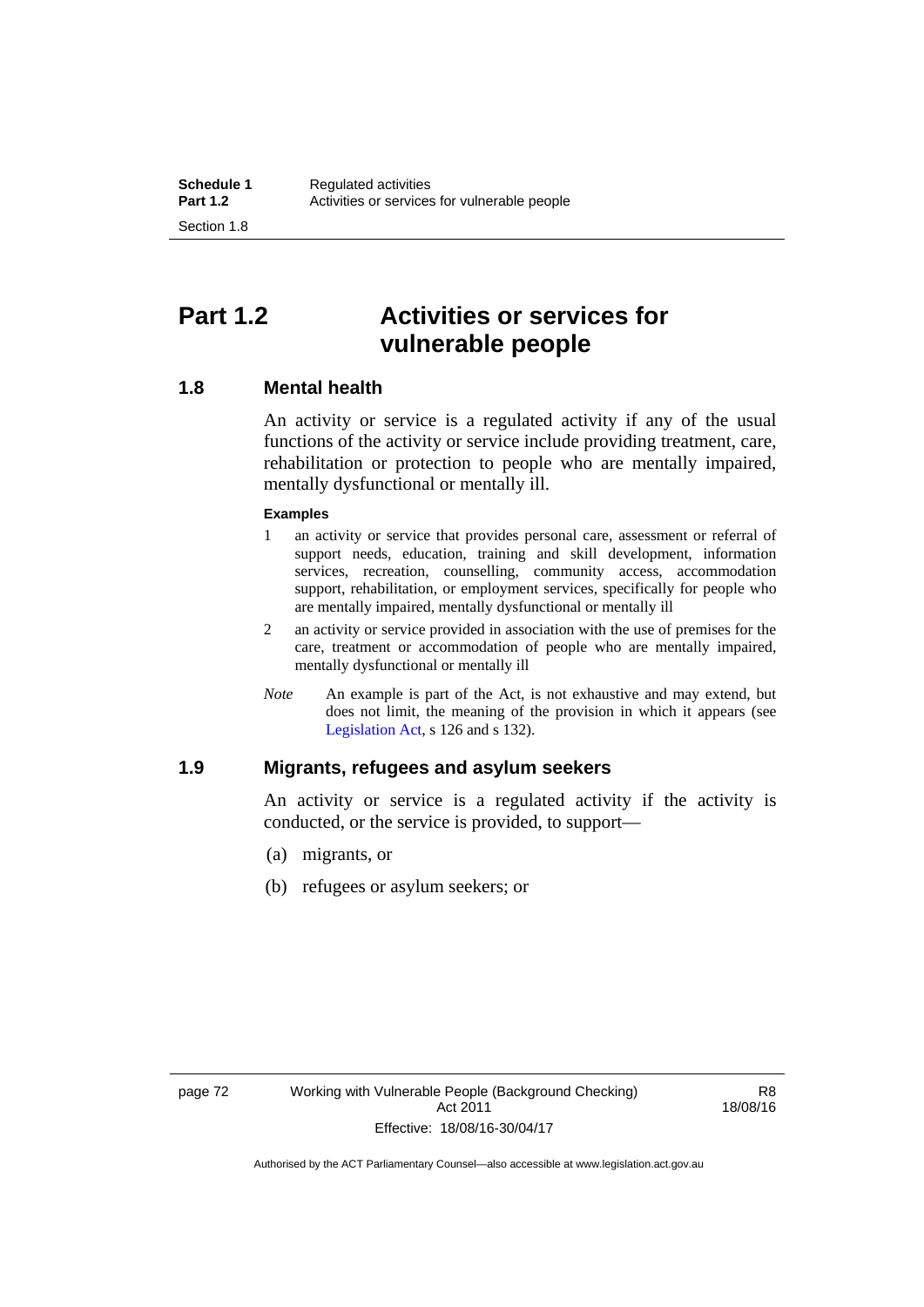(c) people who cannot communicate, or who have difficulty communicating, in English.

### **Examples**

an activity or service that provides assistance settling in the ACT, including mentoring, employment services, transport or accommodation support, specifically for migrants, refugees, asylum seekers or people from non-English speaking backgrounds

*Note* An example is part of the Act, is not exhaustive and may extend, but does not limit, the meaning of the provision in which it appears (see [Legislation Act,](http://www.legislation.act.gov.au/a/2001-14) s 126 and s 132).

# **1.10 Homeless people**

An activity or service is a regulated activity if the activity is conducted, or the service is provided, to support people who are homeless.

### **Examples**

- 1 an activity or service that provides food, transport, coordination or referral of support needs for people who are homeless
- 2 a drop in centre
- 3 a soup kitchen
- *Note* An example is part of the Act, is not exhaustive and may extend, but does not limit, the meaning of the provision in which it appears (see [Legislation Act,](http://www.legislation.act.gov.au/a/2001-14) s 126 and s 132).

# **1.11 Housing and accommodation**

A service or activity is a regulated activity if any of the usual functions of the service or activity include providing public or community housing or accommodation to people suffering social or financial hardship.

### **Examples**

- 1 public housing
- 2 social housing
- 3 community housing
- 4 housing assistance

R8 18/08/16 page 73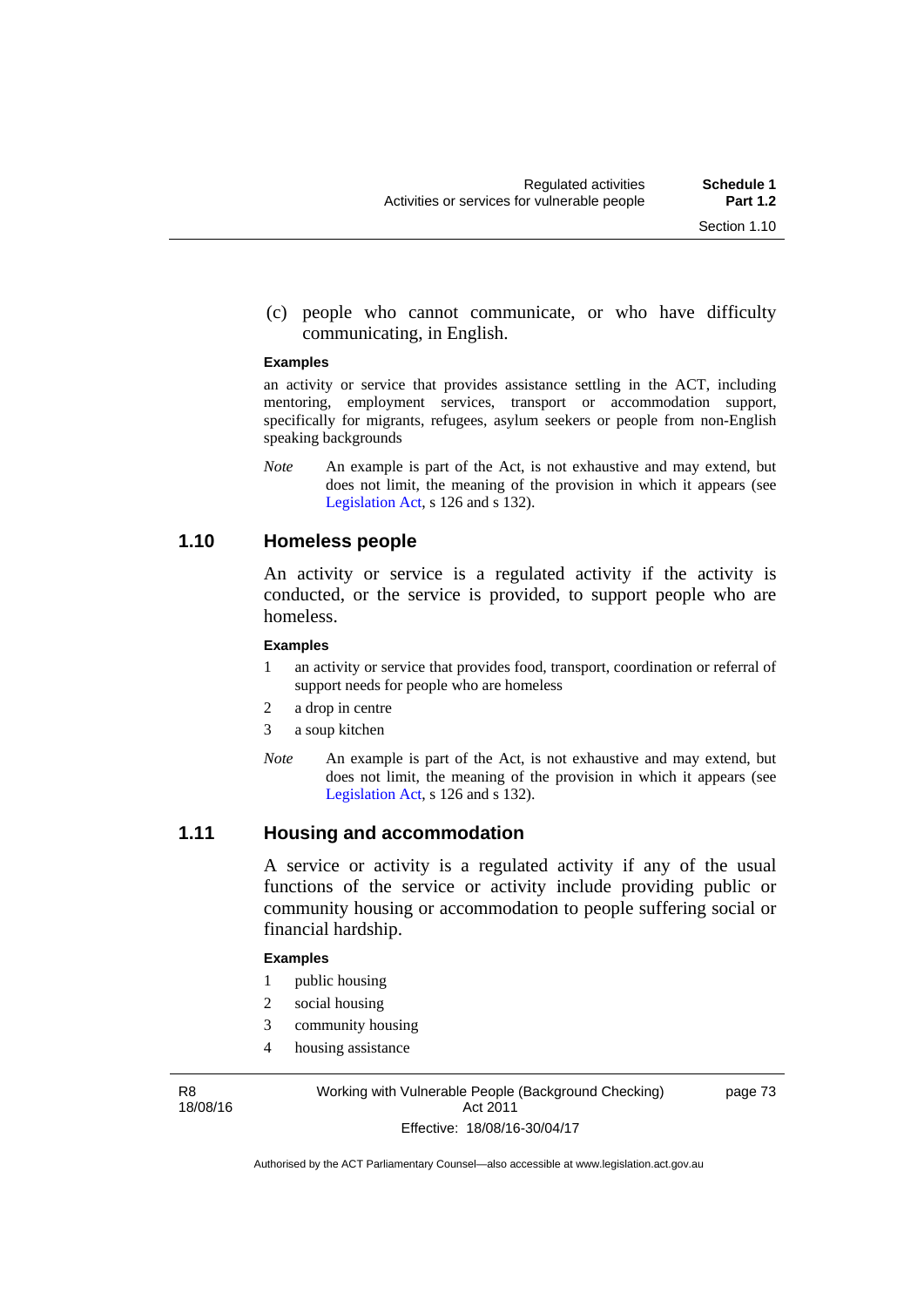- 5 social housing
- 6 crisis accommodation
- 7 refuges
- *Note* An example is part of the Act, is not exhaustive and may extend, but does not limit, the meaning of the provision in which it appears (see [Legislation Act,](http://www.legislation.act.gov.au/a/2001-14) s 126 and s 132).

# **1.12 Justice facilities**

- (1) An activity or service is a regulated activity if—
	- (a) any of the usual functions of the activity or service are carried out in relation to an adult at a justice facility; or
	- (b) the activity is conducted, or the service is provided, in relation to an adult because of a sentence, detention, probation, parole or other order, that could be made or imposed by a court.
- (2) In this section:

*justice facility* means—

- (a) a correctional centre; or
- (b) a remand centre; or
- (c) a detention place; or
- (d) a place outside a detention place if a detainee is, or has been, directed to work or take part in an activity at the place; or
- (e) any other place a person may be held in custody.

R8 18/08/16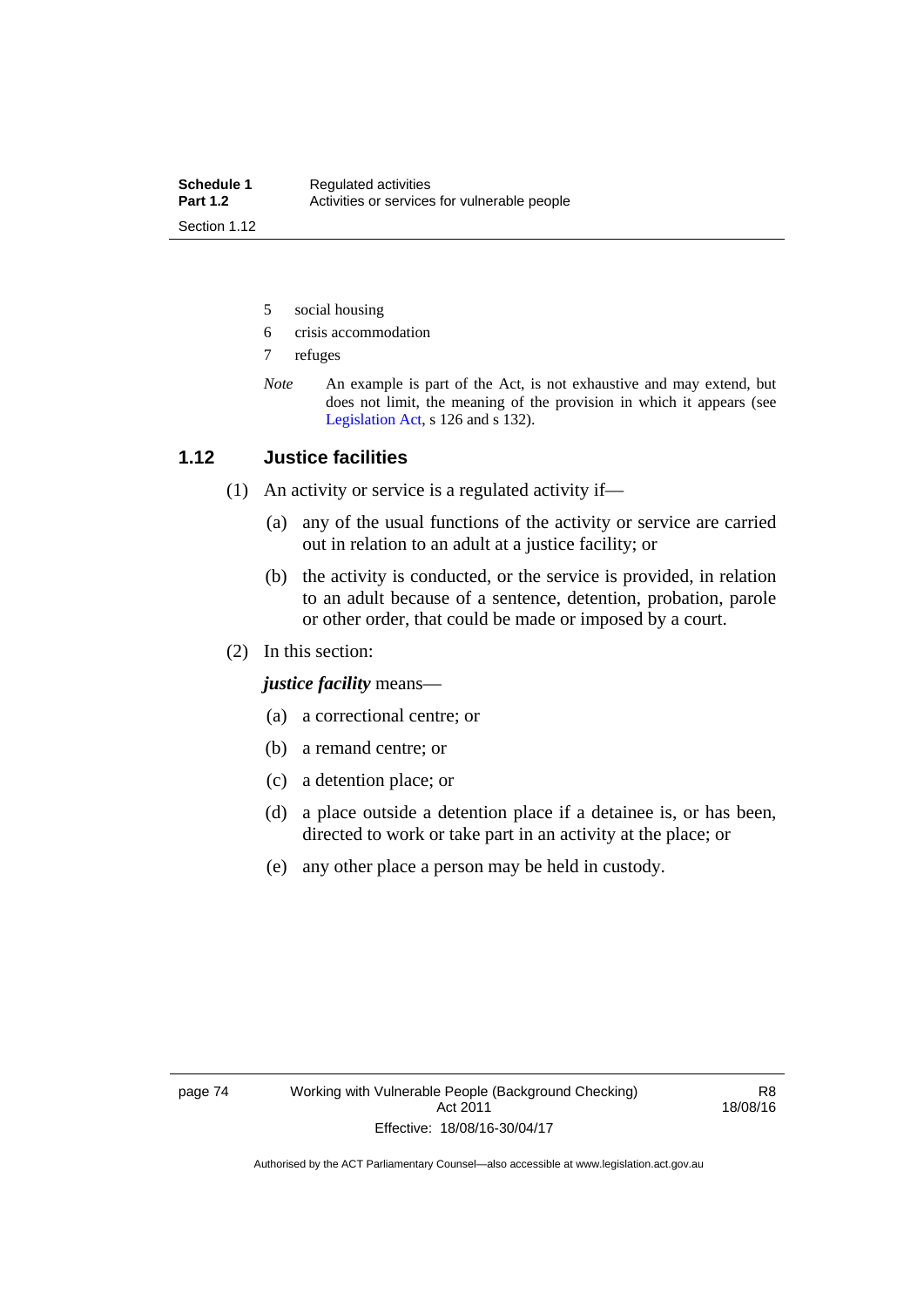# **1.13 Prevention of crime**

An activity or service is a regulated activity if the activity is conducted, or the service is provided, in relation to a person to reduce the likelihood of the person committing a criminal offence.

### **Examples**

- 1 a program to keep police informed of the whereabouts and other personal details about a person who has committed a crime to reduce the likelihood that the person will reoffend
- 2 a mentoring program
- *Note* An example is part of the Act, is not exhaustive and may extend, but does not limit, the meaning of the provision in which it appears (see [Legislation Act,](http://www.legislation.act.gov.au/a/2001-14) s 126 and s 132).

# **1.14 Victims of crime**

An activity or service is a regulated activity if the activity is conducted, or the service is provided, to assist or support victims of crime.

### **Example**

an activity or service that provides counselling and support, therapeutic intervention, financial assistance, information or advice for victims of crime

- *Note 1* Victims of crime are eligible for assistance under the victims services scheme (see *[Victims of Crime Act 1994](http://www.legislation.act.gov.au/a/1994-83)*, pt 4).
- *Note 2* An example is part of the Act, is not exhaustive and may extend, but does not limit, the meaning of the provision in which it appears (see [Legislation Act,](http://www.legislation.act.gov.au/a/2001-14) s 126 and s 132).

# **1.15 Services for addictions**

- (1) An activity or service is a regulated activity if any of the usual functions of the activity or service include providing treatment, care, rehabilitation or protection to people who are—
	- (a) addicted to, or misuse, a substance (whether alcohol, a medicine, a prohibited substance or another substance); or

R8 18/08/16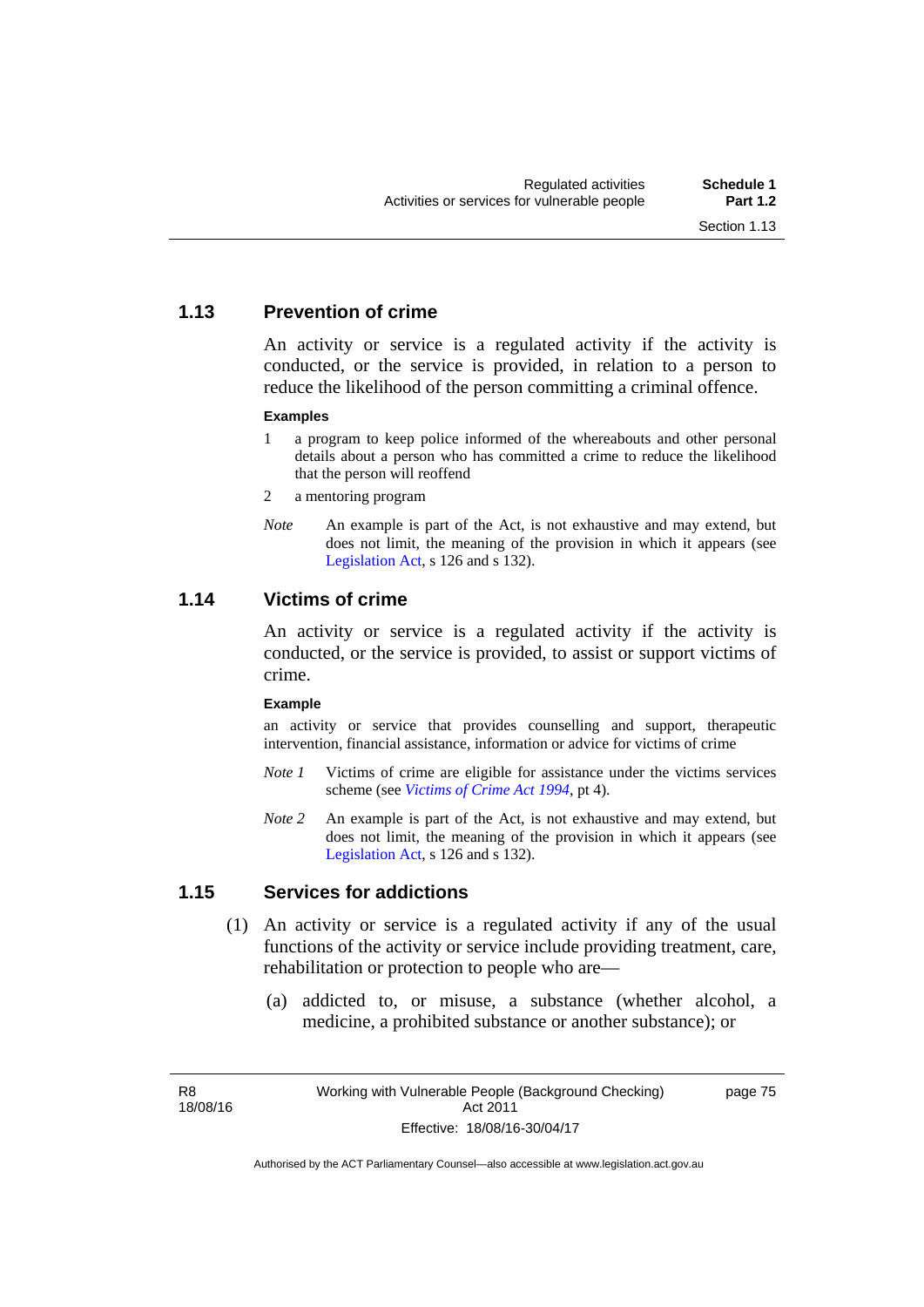(b) addicted to an activity.

### **Examples**

- 1 an activity or service that provides health care, counselling, accommodation or financial support for people who are addicted to a substance or an activity
- 2 a needle and syringe exchange program
- 3 a methadone treatment and withdrawal program
- 4 a gambling addiction telephone help-line
- *Note* An example is part of the Act, is not exhaustive and may extend, but does not limit, the meaning of the provision in which it appears (see [Legislation Act,](http://www.legislation.act.gov.au/a/2001-14) s 126 and s 132).
- (2) In this section:

*prohibited substance*—see the *[Medicines, Poisons and Therapeutic](http://www.legislation.act.gov.au/a/2008-26)  [Goods Act 2008](http://www.legislation.act.gov.au/a/2008-26)*, section 13.

# **1.16 Community services**

An activity or service is a regulated activity if the activity is conducted, or the service is provided, to—

- (a) people and families suffering social or financial hardship; or
- (b) people who need support to live independently.

### **Examples**

1 an activity or service that provides crisis intervention, emergency relief, parenting support, assessment or referral of support needs, education, training and skill development, information services, counselling, community access, or employment services, for people and families suffering social or financial hardship

R8 18/08/16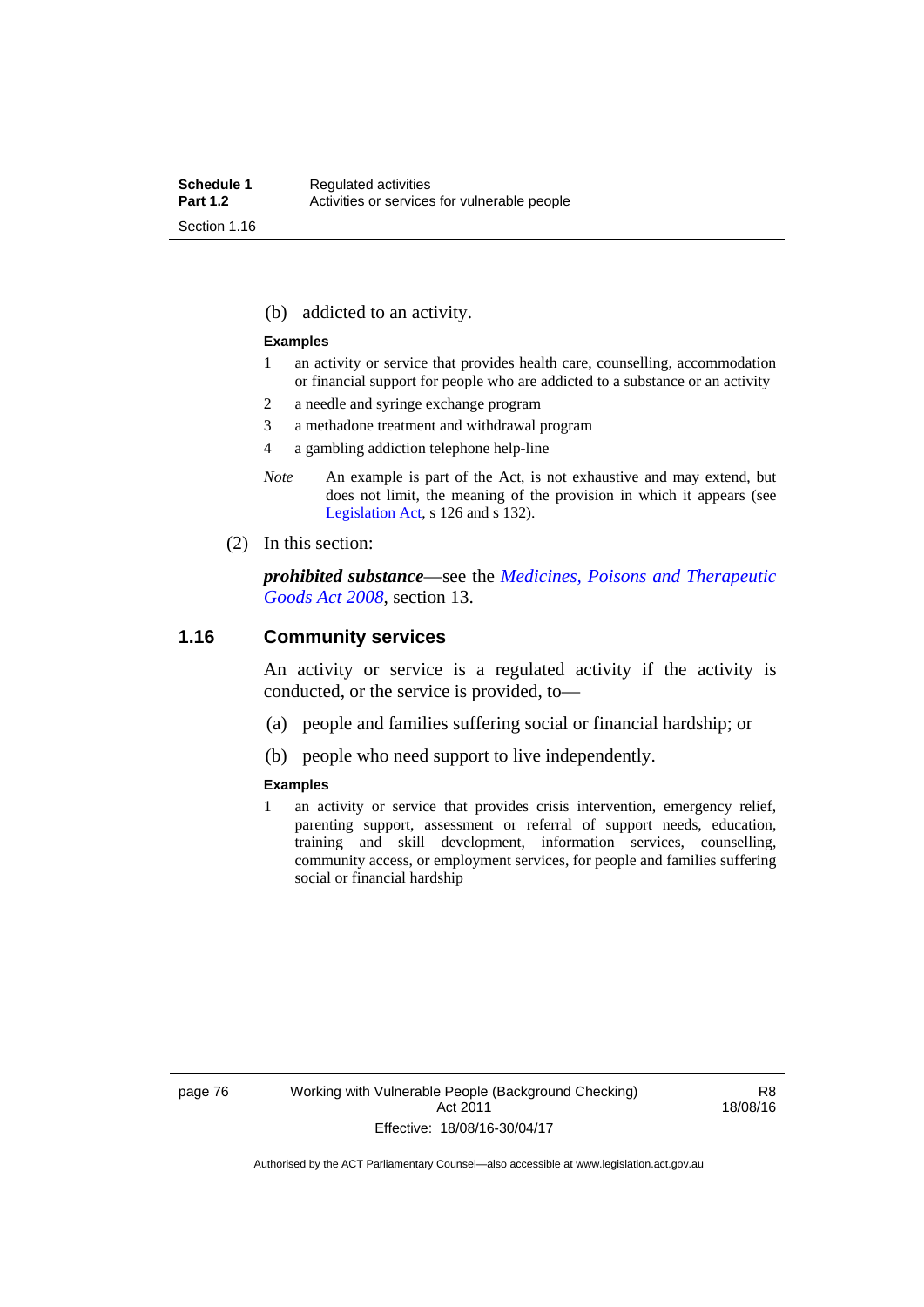- 2 an activity or service that provides home help, home maintenance or modification, allied health care, personal care, food services, assessment or referral of support needs, information services, coordination, case management, recreation, counselling, community access, rehabilitation, or employment services, to people who need support to live independently
- 3 an activity or service provided in association with the use of premises for the care, treatment or accommodation of people who need support to live independently
- *Note* An example is part of the Act, is not exhaustive and may extend, but does not limit, the meaning of the provision in which it appears (see [Legislation Act,](http://www.legislation.act.gov.au/a/2001-14) s 126 and s 132).

# **1.17 Disability services**

 (1) An activity or service is a regulated activity if the activity is conducted, or the service is provided, specifically for people with a disability.

### **Examples**

- 1 an activity or service that provides home help, home maintenance or modification, personal care, food services, assessment or referral of support needs, information services, coordination, case management, recreation, counselling, community access, rehabilitation, or employment services, to people with a disability
- 2 an activity or service provided in association with the use of premises for the care, treatment or accommodation of people with a disability
- *Note* An example is part of the Act, is not exhaustive and may extend, but does not limit, the meaning of the provision in which it appears (see [Legislation Act,](http://www.legislation.act.gov.au/a/2001-14) s 126 and s 132).

R8 18/08/16 page 77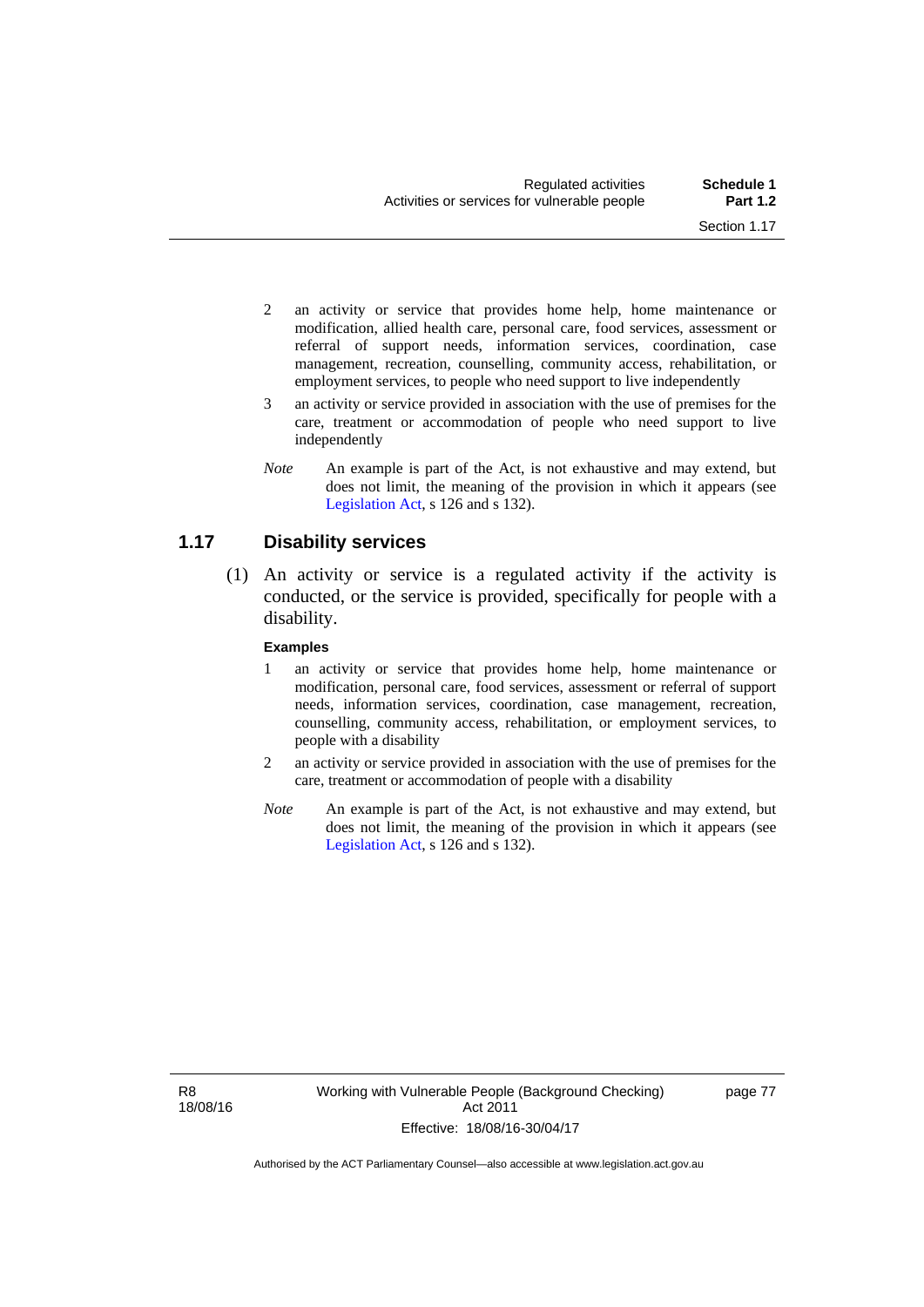(2) In this section:

*disability*—see the *[Human Rights Commission Act 2005](http://www.legislation.act.gov.au/a/2005-40)*, section 8 (2).

- *Note* For the *[Human Rights Commission Act 2005](http://www.legislation.act.gov.au/a/2005-40)*, s 8 (2), *disability* means a disability that—
	- (a) is attributable to an intellectual, psychiatric, sensory or physical impairment, or a combination of those impairments; and
	- (b) is permanent or likely to be permanent; and
	- (c) results in—
		- (i) the person having a substantially reduced capacity for communication, learning or mobility; and
		- (ii) the need for continuing support services for the person; and
	- (d) may, but need not, be of a chronic episodic nature.

# **1.18 Respite care services**

An activity or service is a regulated activity if any of the usual functions of the activity or service include providing respite care.

# **1.19 Emergency services personnel**

An activity or service is a regulated activity if the activity is conducted, or the service is provided, by—

- (a) an emergency service; or
- (b) a person acting on behalf of an emergency service.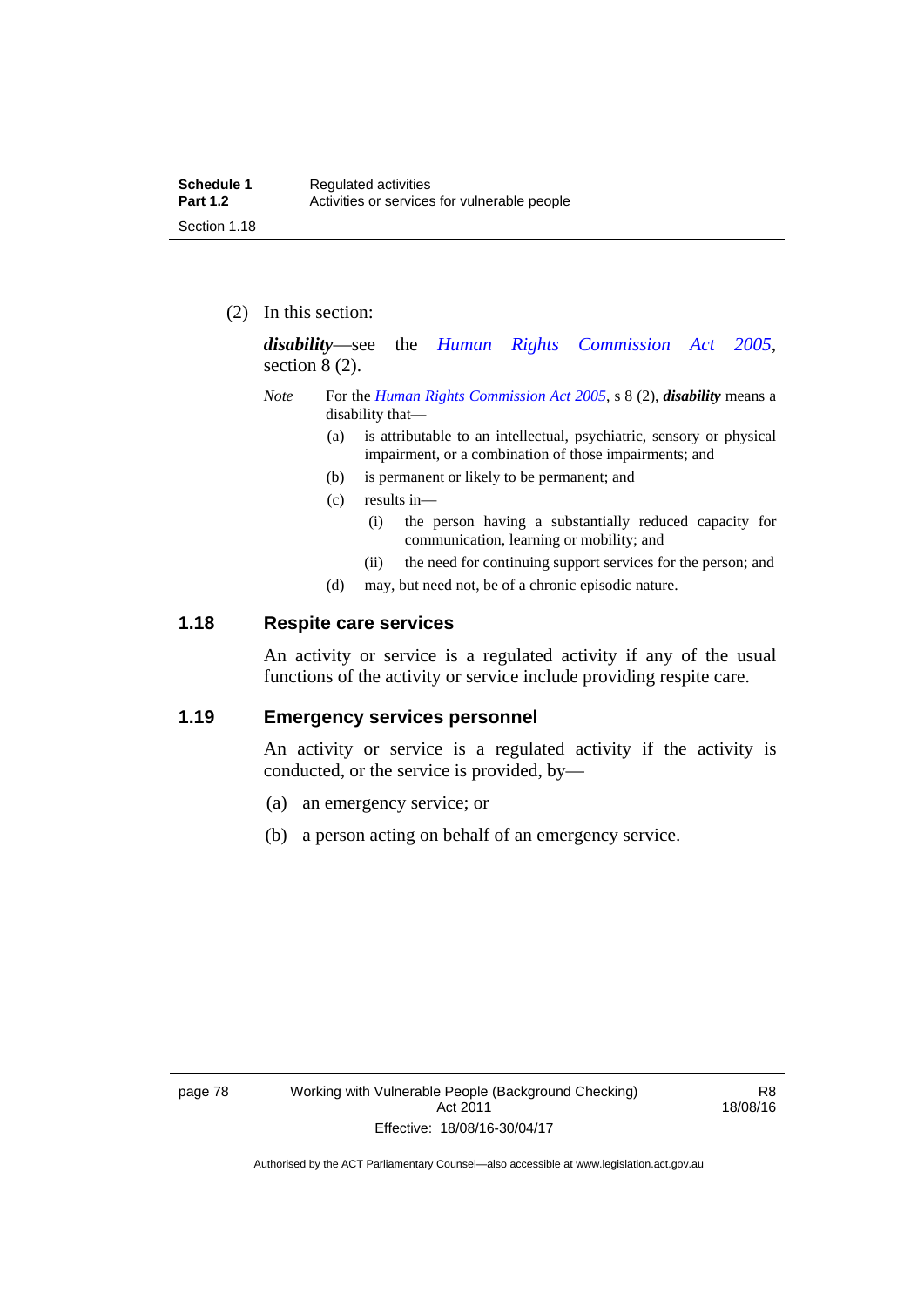# **Part 1.3 Other activities or services for vulnerable people**

# **1.20 Transport**

An activity or service is a regulated activity if any of the usual functions of the activity or service include providing public or private transport that is—

- (a) specifically for, or mainly used by, children; or
- (b) specifically for people accessing a regulated activity mentioned in part 1.2.

### **Example—par (a)**

a school bus service

### **Examples—par (b)**

- 1 a minibus transporting detainees to or from a remand centre
- 2 a taxi for mobility impaired people
- *Note* An example is part of the Act, is not exhaustive and may extend, but does not limit, the meaning of the provision in which it appears (see [Legislation Act,](http://www.legislation.act.gov.au/a/2001-14) s 126 and s 132).
- (2) To remove any doubt, an activity or service is a regulated activity if a person must have 1 or both of the following to conduct the activity or provide the service:
	- (a) a public vehicle licence;
	- (b) a driving instructor certificate of accreditation.
	- *Note 1 Public vehicle licence*—see the *[Road Transport \(Driver Licensing\)](http://www.legislation.act.gov.au/a/1999-78)  [Act 1999](http://www.legislation.act.gov.au/a/1999-78)*, dictionary.
	- *Note 2* For certificates of accreditation for driving instructors, see the *[Road](http://www.legislation.act.gov.au/sl/2000-14)  [Transport \(Driver Licensing\) Regulation 2000](http://www.legislation.act.gov.au/sl/2000-14)*, pt 7 (Accreditation of driving instructors).

page 79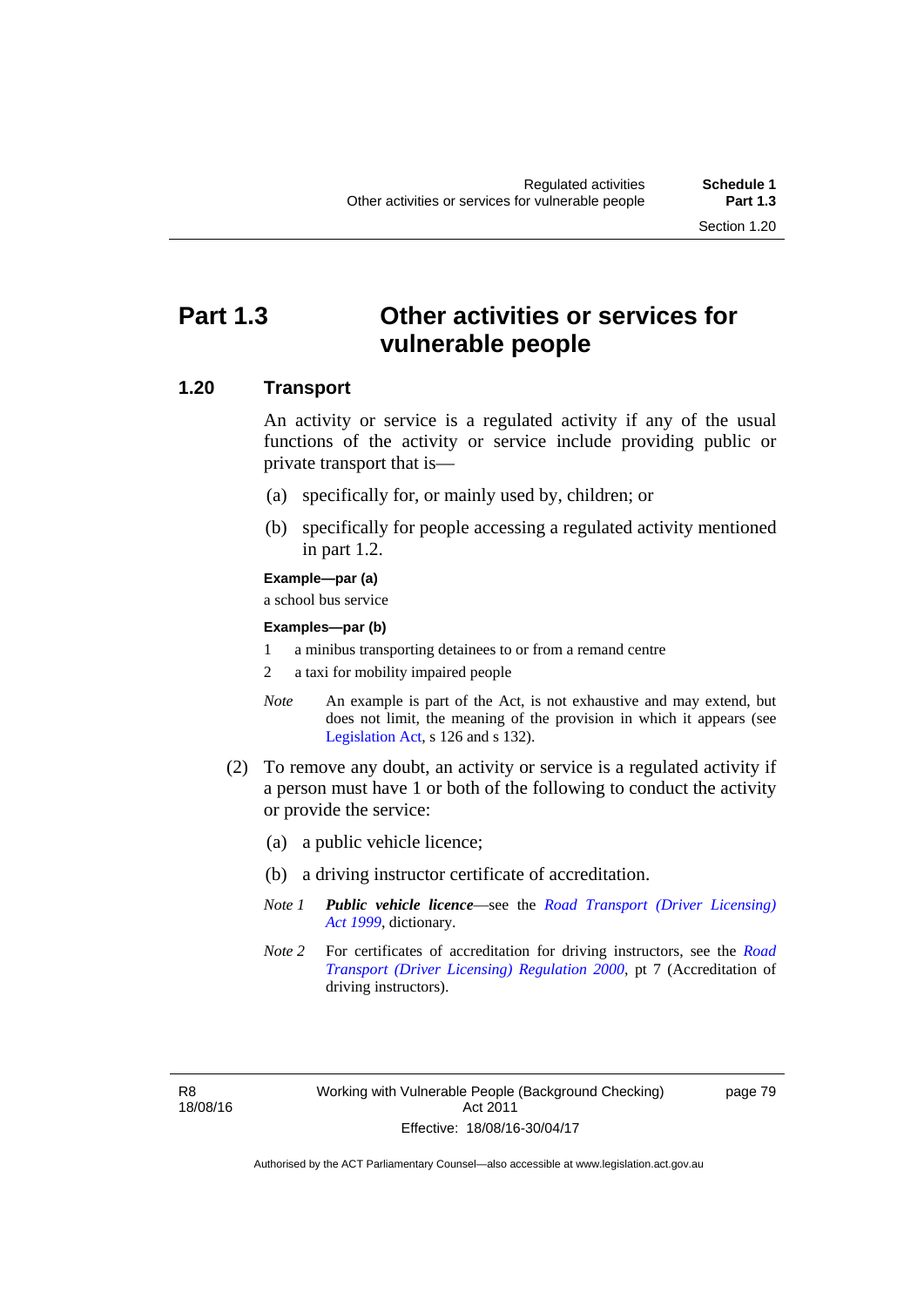# **1.21 Coaching and tuition**

An activity or service is a regulated activity if—

- (a) any of the usual functions of the activity or service include coaching or tuition specifically for—
	- (i) children; or
	- (ii) people accessing a regulated activity mentioned in part 1.2; and
- (b) the coaching or tuition is provided by a commercial entity.

# **1.22 Vocational and educational training**

An activity or service is a regulated activity if any of the usual functions of the activity or service include providing vocational education and training specifically for—

- (a) children; or
- (b) people accessing a regulated activity mentioned in part 1.2.

### **Examples**

- 1 a pathways to employment program
- 2 an adult English language, literacy and numeracy skills program
- 3 an industry training service
- *Note* An example is part of the Act, is not exhaustive and may extend, but does not limit, the meaning of the provision in which it appears (see [Legislation Act,](http://www.legislation.act.gov.au/a/2001-14) s 126 and s 132).

# **1.23 Religious organisations**

An activity or service is a regulated activity if—

- (a) the activity is conducted, or the service is provided, by—
	- (i) a religious organisation; or
	- (ii) a person acting on behalf of a religious organisation; and

page 80 Working with Vulnerable People (Background Checking) Act 2011 Effective: 18/08/16-30/04/17

R8 18/08/16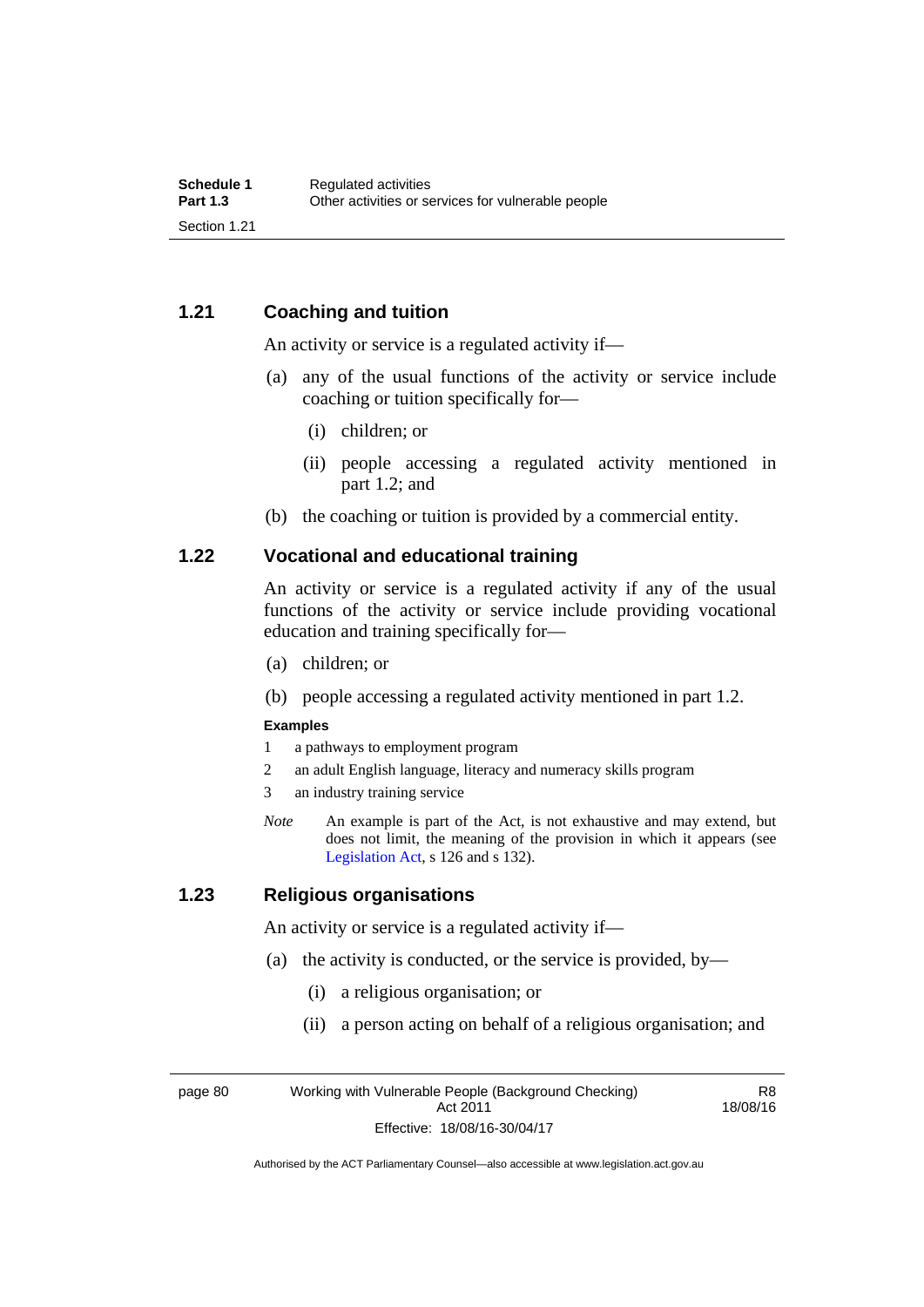- (b) the activity or service is—
	- (i) specifically for, or mainly used by children; or
	- (ii) specifically for people accessing a regulated activity mentioned in part 1.2.

**Example—par (a)** 

Sunday school

### **Example—par (b)**

counselling provided by a minister of religion

*Note* An example is part of the Act, is not exhaustive and may extend, but does not limit, the meaning of the provision in which it appears (see [Legislation Act,](http://www.legislation.act.gov.au/a/2001-14) s 126 and s 132).

# **1.24 Clubs, associations and movements**

An activity or service is a regulated activity if—

- (a) the activity is conducted, or the service is provided, by a club, association or movement (including of a cultural, recreational or sporting nature); and
- (b) the club association or movement has significant membership or involvement by—
	- (i) children; or
	- (ii) people accessing a regulated activity mentioned in part 1.2.

### **Examples**

1 a children's football team

2 an art class for people who require assistance to live independently

*Note* An example is part of the Act, is not exhaustive and may extend, but does not limit, the meaning of the provision in which it appears (see [Legislation Act,](http://www.legislation.act.gov.au/a/2001-14) s 126 and s 132).

R8 18/08/16 page 81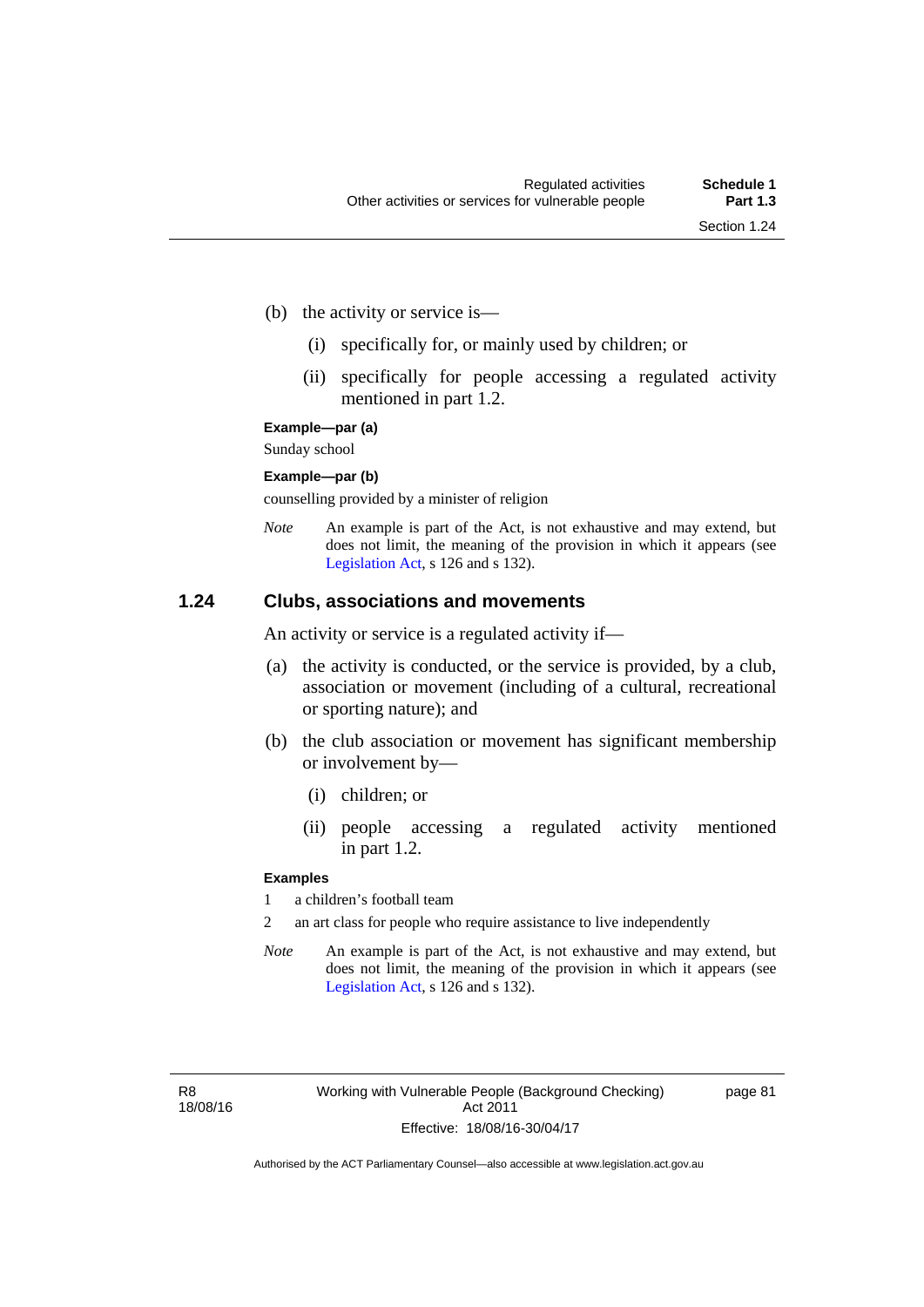# **Schedule 2 Reviewable decisions**

(see pt 7)

| column 1       | column 2       | column 3                                             | column 4 |
|----------------|----------------|------------------------------------------------------|----------|
| item           | section        | decision                                             | entity   |
| 1              | 39(1)          | extend period for stated period                      | person   |
| 2              | 39(1)          | refuse to extend period                              | person   |
| 3              | 40(1)          | refuse to register person                            | person   |
| $\overline{4}$ | $44(2)$ (b)    | register person subject to condition                 | person   |
| 5              | 45(1)          | extend period for stated period                      | person   |
| 6              | 45(1)          | refuse to extend period                              | person   |
| 7              | 46(1)          | register person subject to condition                 | person   |
| 8              | 47(4)(b)       | refuse to amend person's conditional<br>registration | person   |
| 9              | 51 $(4)$ $(b)$ | refuse to replace person's registration card         | person   |
| 10             | 59(1)          | suspend or cancel person's registration              | person   |

page 82 Working with Vulnerable People (Background Checking) Act 2011 Effective: 18/08/16-30/04/17

R8 18/08/16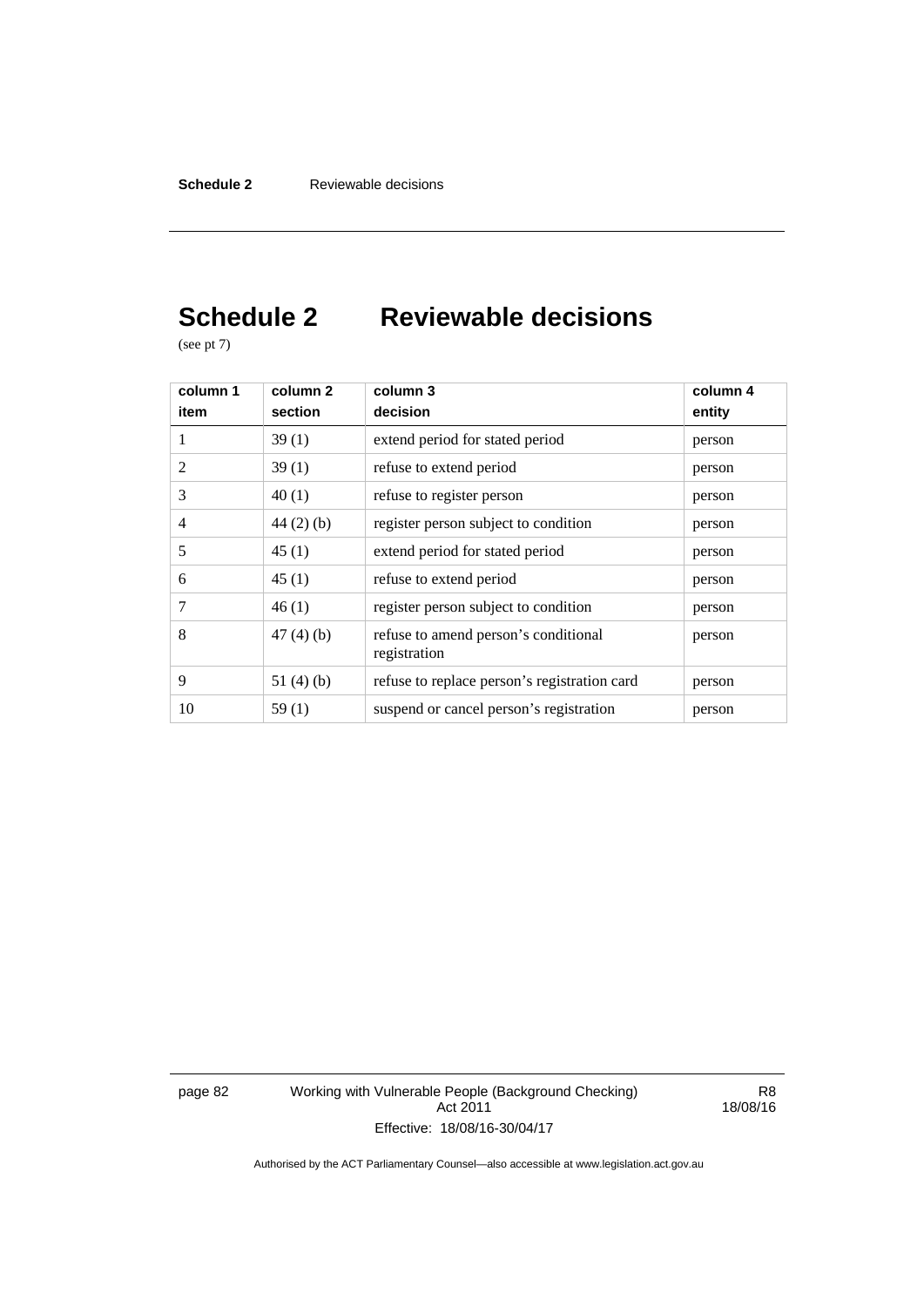# **Dictionary**

(see  $s$  4)

- *Note 1* The [Legislation Act](http://www.legislation.act.gov.au/a/2001-14) contains definitions and other provisions relevant to this Act.
- *Note 2* For example, the [Legislation Act,](http://www.legislation.act.gov.au/a/2001-14) dict, pt 1, defines the following terms:
	- $\bullet$  ACAT
	- ACT
	- adult
	- Australia
	- change
	- chief police officer
	- child
	- commissioner for fair trading
	- contravene
	- Corporations Act
	- correctional centre
	- Criminal Code
	- detention place
	- disallowable instrument (see s 9)
	- document
	- domestic partner (see s 169 (1))
	- emergency service
	- entity
	- found guilty
	- function
	- health practitioner
	- home address
	- lawyer
	- Legislation Act
	- notifiable instrument (see s 10)
	- penalty unit (see s 133)
	- $\bullet$  person (see s 160)

R8 18/08/16 Working with Vulnerable People (Background Checking) Act 2011 Effective: 18/08/16-30/04/17

page 83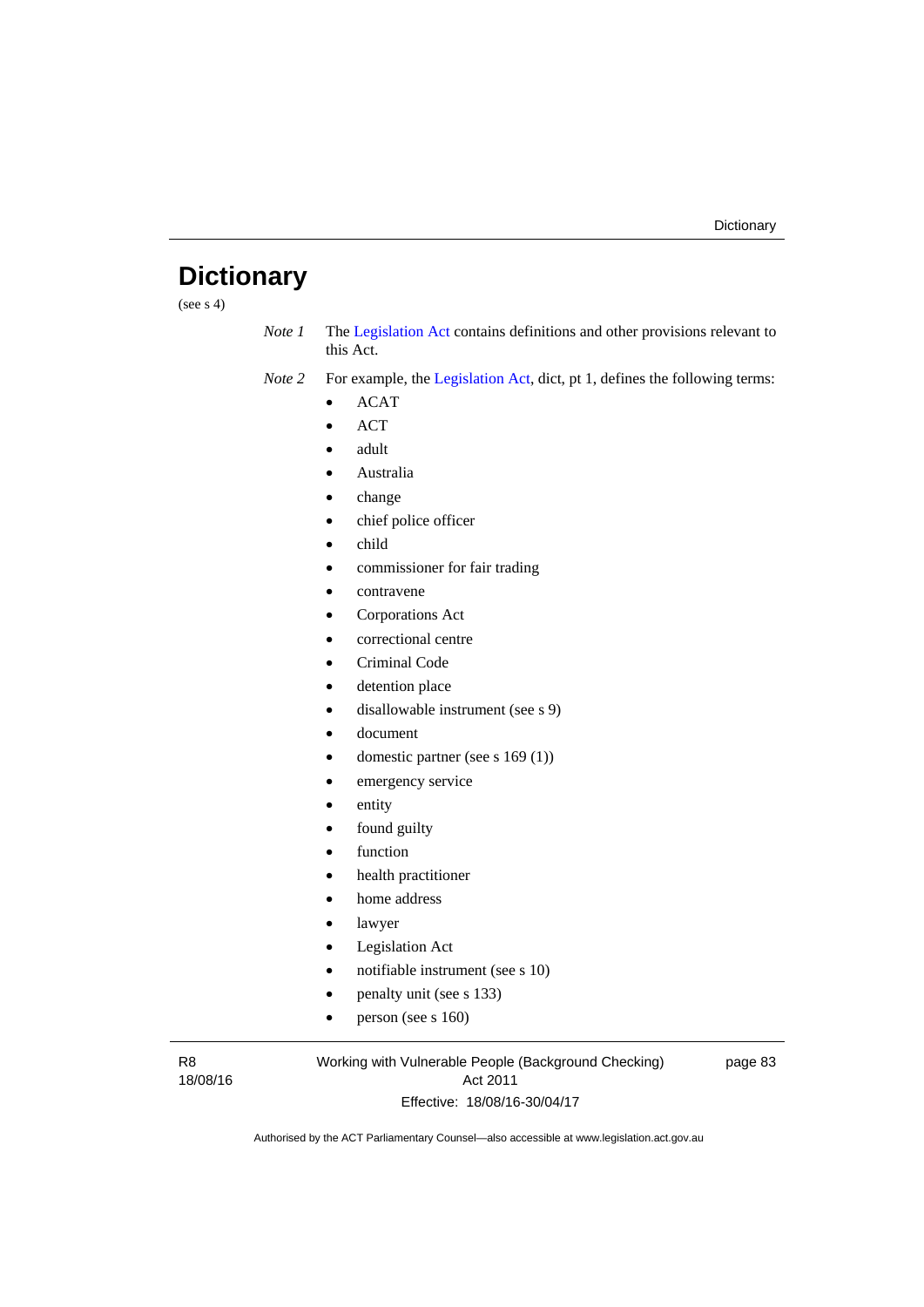- police officer
- reviewable decision notice
- territory law
- the Territory
- working day
- writing.

*ACT Teacher Quality Institute* means the institute established under the *[ACT Teacher Quality Institute Act 2010](http://www.legislation.act.gov.au/a/2010-55)*, section 10.

*additional risk assessment*—see section 54 (2) (a).

*commissioner* means the commissioner for fair trading.

*conditional registration* means a registration that is subject to conditions.

*contact*, between a person and a vulnerable person—see section 10.

*corresponding law* means—

- (a) a law of another jurisdiction corresponding, or substantially corresponding, to this Act; or
- (b) a law of another jurisdiction prescribed by regulation as a corresponding law for this Act.

*criminal history*, about a person—see section 24.

*employer*, in relation to a regulated activity—see section 11.

*engaged*, in a regulated activity—see section 9.

*independent advisor* means an independent advisor appointed under section 34.

*jurisdiction* means a State, the Commonwealth or an internal Territory, including the ACT.

*named employer*, for a regulated activity—see section 18 (1) (d) (i).

*negative notice*—see section 40 (2) (a).

page 84 Working with Vulnerable People (Background Checking) Act 2011 Effective: 18/08/16-30/04/17

R8 18/08/16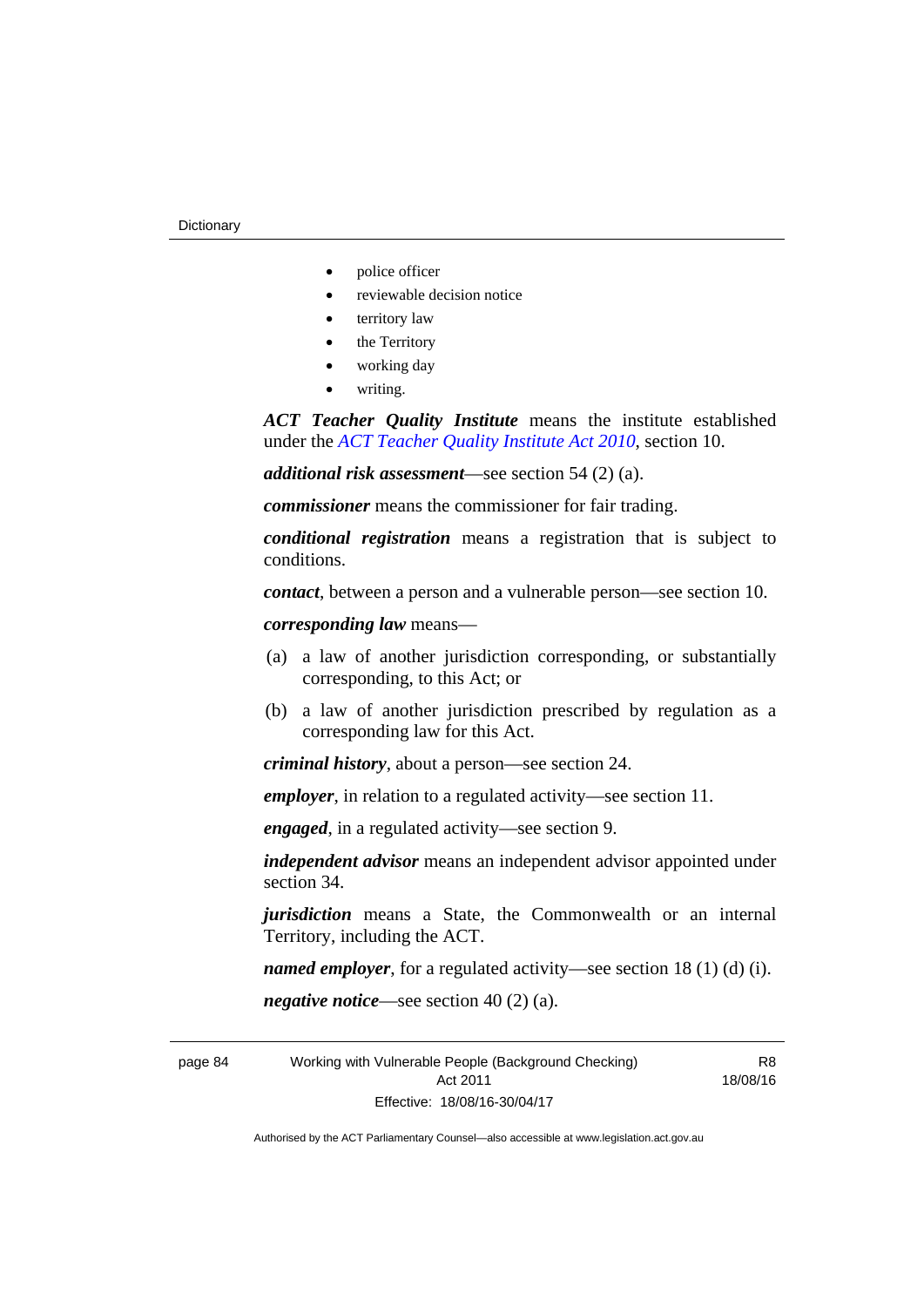*negative risk assessment*—see section 37 (1) (b). *non-conviction information*, about a person—see section 25. *proposed conditional registration notice*—see section 43 (1). *proposed negative notice*—see section 37 (2). *registration* means a registration under this Act. *registration card*—see section 49 (1). *regulated activity*—see section 8. *relevant offence*—see section 26. *reviewable decision*, for part 7 (Notification and review of decisions)—see section 61. *revised risk assessment*—see section 38 (2). *risk assessment*, for a person—see section 23. *risk assessment guidelines*—see section 27. *role-based registration*—see section 42 (2). *spent*, for a conviction—see the *[Spent Convictions Act 2000](http://www.legislation.act.gov.au/a/2000-48)*,

*vulnerable person*—see section 7.

section 7.

R8 18/08/16 Working with Vulnerable People (Background Checking) Act 2011 Effective: 18/08/16-30/04/17

page 85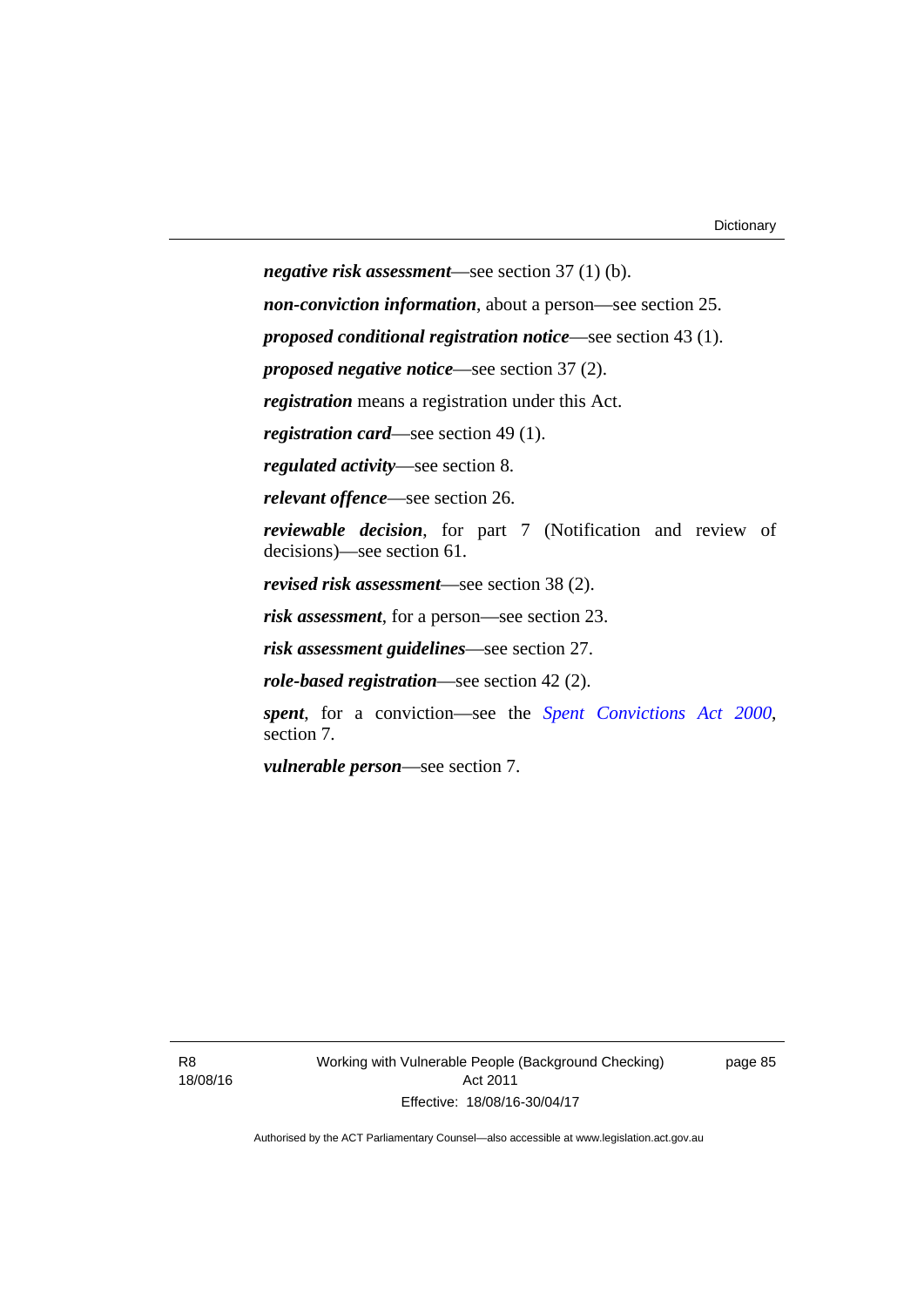1 About the endnotes

# **Endnotes**

# **1 About the endnotes**

Amending and modifying laws are annotated in the legislation history and the amendment history. Current modifications are not included in the republished law but are set out in the endnotes.

Not all editorial amendments made under the *[Legislation Act 2001](http://www.legislation.act.gov.au/a/2001-14)*, part 11.3 are annotated in the amendment history. Full details of any amendments can be obtained from the Parliamentary Counsel's Office.

Uncommenced amending laws are not included in the republished law. The details of these laws are underlined in the legislation history. Uncommenced expiries are underlined in the legislation history and amendment history.

If all the provisions of the law have been renumbered, a table of renumbered provisions gives details of previous and current numbering.

The endnotes also include a table of earlier republications.

| $A = Act$                                    | $NI =$ Notifiable instrument              |
|----------------------------------------------|-------------------------------------------|
| $AF =$ Approved form                         | $o = order$                               |
| $am = amended$                               | $om = omitted/repealed$                   |
| $amdt = amendment$                           | $ord = ordinance$                         |
| $AR = Assembly resolution$                   | $orig = original$                         |
| $ch = chapter$                               | par = paragraph/subparagraph              |
| $CN =$ Commencement notice                   | $pres = present$                          |
| $def = definition$                           | $prev = previous$                         |
| $DI = Disallowable instrument$               | $(\text{prev}) = \text{previously}$       |
| $dict = dictionary$                          | $pt = part$                               |
| disallowed = disallowed by the Legislative   | $r = rule/subrule$                        |
| Assembly                                     | $reloc = relocated$                       |
| $div =$ division                             | $renum = renumbered$                      |
| $exp = expires/expired$                      | $R[X]$ = Republication No                 |
| $Gaz = gazette$                              | $RI = reissue$                            |
| $hdg = heading$                              | $s = section/subsection$                  |
| $IA = Interpretation Act 1967$               | $sch = schedule$                          |
| $ins = inserted/added$                       | $sdiv = subdivision$                      |
| $LA =$ Legislation Act 2001                  | $SL = Subordinate$ law                    |
| $LR =$ legislation register                  | $sub =$ substituted                       |
| $LRA =$ Legislation (Republication) Act 1996 | underlining = whole or part not commenced |
| $mod = modified/modification$                | or to be expired                          |
|                                              |                                           |

### **2 Abbreviation key**

page 86 Working with Vulnerable People (Background Checking) Act 2011 Effective: 18/08/16-30/04/17

R8 18/08/16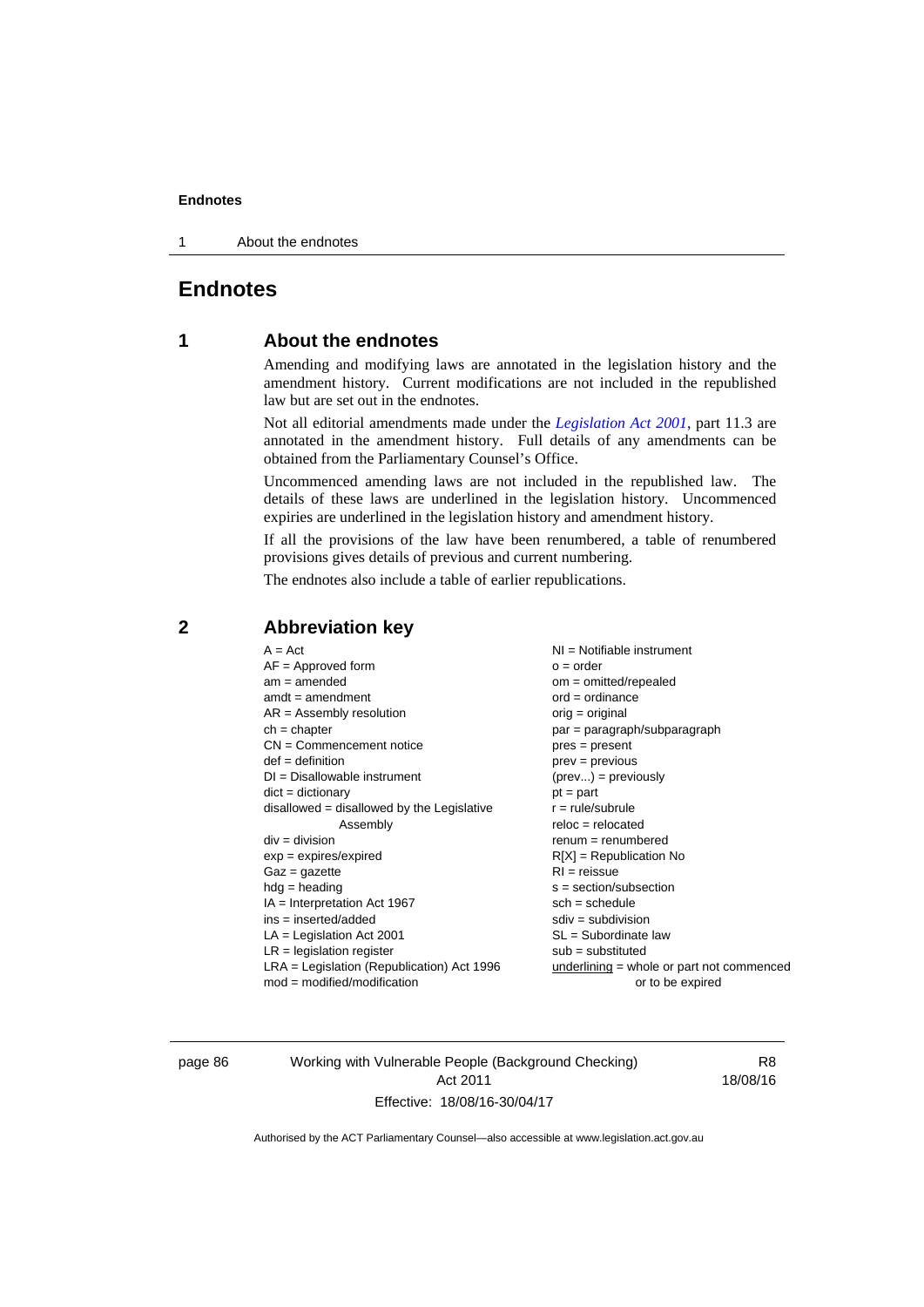### **3 Legislation history**

### **Working with Vulnerable People (Background Checking) Act 2011 A2011-44**

notified LR 8 November 2011

s 1, s 2 commenced 8 November 2011 (LA s 75 (1)) remainder commenced 8 November 2012 (s 2 (2))

as amended by

### **[Statute Law Amendment Act 2012](http://www.legislation.act.gov.au/a/2012-21) A2012-21 sch 1 pt 1.3**

notified LR 22 May 2012

s 1, s 2 commenced 22 May 2012 (LA s 75 (1))

sch 1 pt 1.3 commenced 8 November 2012 (s 2 (2) and see [A2011-44](http://www.legislation.act.gov.au/a/2011-44) s 2 (2))

### **[Statute Law Amendment Act 2013](http://www.legislation.act.gov.au/a/2013-19) A2013-19 sch 3 pt 3.55**

notified LR 24 May 2013 s 1, s 2 commenced 24 May 2013 (LA s 75 (1)) sch 3 pt 3.55 commenced 14 June 2013 (s 2)

### **[Statute Law Amendment Act 2014 \(No 2\)](http://www.legislation.act.gov.au/a/2014-44) A2014-44 sch 3 pt 3.13**

notified LR 5 November 2014 s 1, s 2 commenced 5 November 2014 (LA s 75 (1))

sch 3 pt 3.13 commenced 19 November 2014 (s 2)

### **[Children and Young People Amendment Act 2015 \(No 2\)](http://www.legislation.act.gov.au/a/2015-22/default.asp) A2015-22 sch 1 pt 1.1**

notified LR 16 June 2015

s 1, s 2 commenced 16 June 2015 (LA s 75 (1))

sch 1 pt 1.1 commenced 1 July 2015 (s 2)

### **[Veterinary Surgeons Act 2015](http://www.legislation.act.gov.au/a/2015-29/default.asp) A2015-29 sch 2 pt 2.13**

notified LR 20 August 2015 s 1, s 2 commenced 20 August 2015 (LA s 75 (1)) sch 2 pt 2.13 commenced 1 December 2015 (s 2 (1) and [CN2015-22\)](http://www.legislation.act.gov.au/cn/2015-22/default.asp)

Working with Vulnerable People (Background Checking) Act 2011 Effective: 18/08/16-30/04/17

page 87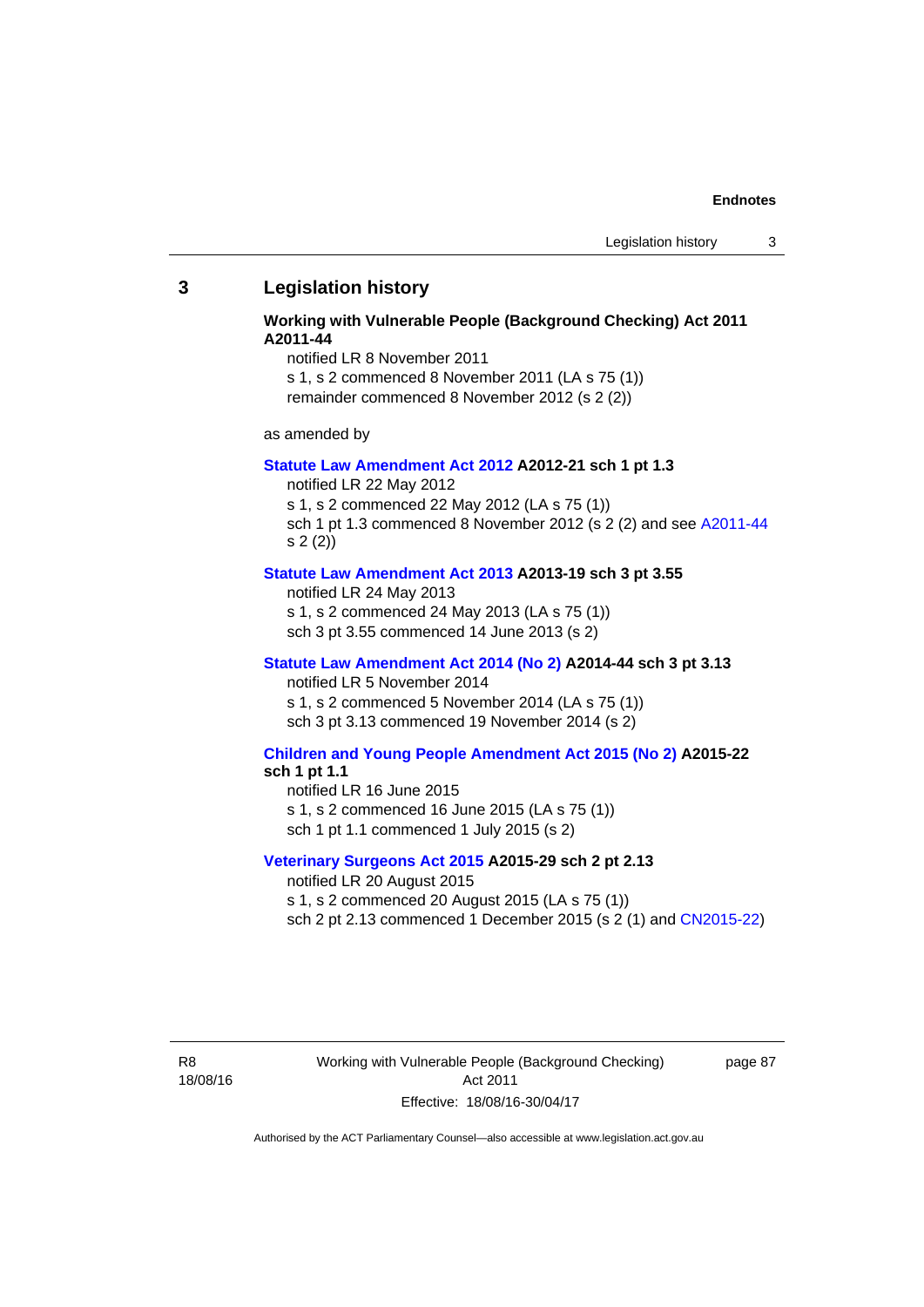3 Legislation history

# **[Spent Convictions \(Historical Homosexual Convictions](http://www.legislation.act.gov.au/a/2015-45)  [Extinguishment\) Amendment Act 2015](http://www.legislation.act.gov.au/a/2015-45) A2015-45 sch 1 pt 1.9**

notified LR 6 November 2015

s 1, s 2 commenced 6 November 2015 (LA s 75 (1))

sch 1 pt 1.9 commenced 7 November 2015 (s 2)

### **[Children and Young People Amendment Act 2015 \(No 3\)](http://www.legislation.act.gov.au/a/2015-46/default.asp) A2015-46 sch 1**

notified LR 6 November 2015

s 1, s 2 commenced 6 November 2015 (LA s 75 (1))

sch 1 commenced 1 January 2016 (s 2)

### **[Reportable Conduct and Information Sharing Legislation Amendment](http://www.legislation.act.gov.au/a/2016-39/default.asp)  [Act 2016](http://www.legislation.act.gov.au/a/2016-39/default.asp) A2016-39 pt 4**

notified LR 17 August 2016

- s 1, s 2 commenced 17 August 2016 (LA s 75 (1))
- s 15 awaiting commencement (s 2 (2))
- pt 4 remainder commenced 18 August 2016 (s 2 (1))
- *Note* default commencement under s 2 (3): 17 August 2017 (LA s 79 does not apply to this Act))

page 88 Working with Vulnerable People (Background Checking) Act 2011 Effective: 18/08/16-30/04/17

R8 18/08/16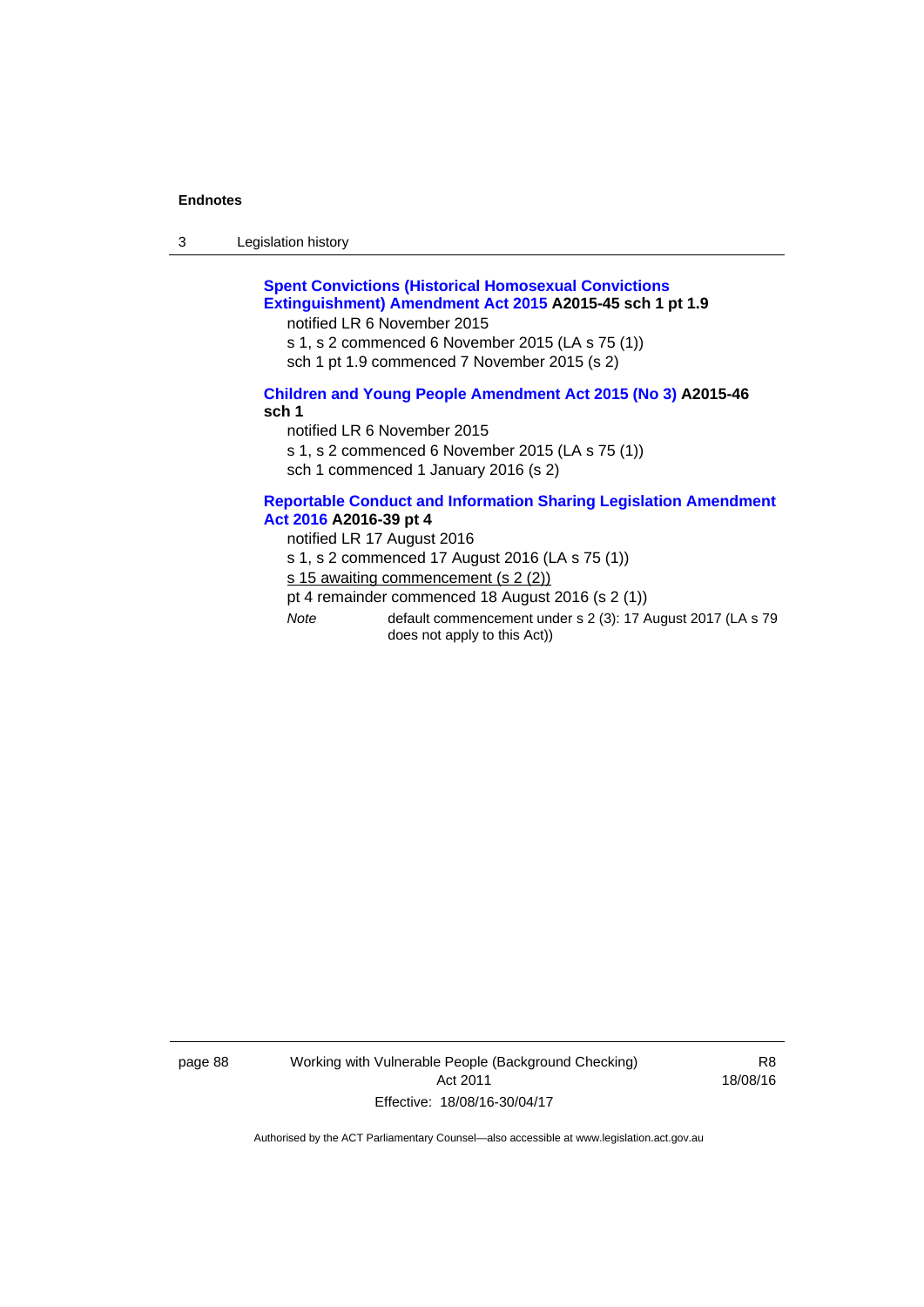### **4 Amendment history**

```
Commencement 
s 2 om LA s 89 (4) 
When does Act apply to a regulated activity? 
s 3 table sub A2012-21 amdt 1.5 
               exp 8 November 2018 (s 3 (2))
When is a person required to be registered? 
s 12 am A2015-29 amdt 2.92
When unregistered person may be engaged in regulated activity—kinship 
carer 
s 16 am A2015-46 amdt 1.1
Meaning of criminal history
s 24 am A2015-45 amdt 1.9
Risk assessment guidelines 
s 27 am A2013-19 amdt 3.517
Risk assessment guidelines—content 
s 28 am A2014-44 amdt 3.86
Commissioner may request information from an entity to conduct risk 
assessments 
s 33 sub A2016-39 s 12
Independent advisors—appointment 
s 34 am A2014-44 amdt 3.87, amdt 3.88 
Negative notices 
s 40 am A2014-44 amdt 3.89
Proposed conditional registration 
s 43 am A2014-44 amdt 3.90
Registration cards 
s 49  A2014-44 amdt 3.91
Lost, stolen or damaged registration cards 
 A2013-19 amdt 3.518
Commissioner may request information from entities about registered 
people 
\frac{1}{3} sub \frac{1}{2} A2016-39 s 13
Registration cards 
s 58 A2014-44 amdt 3.92
Surrendering registration 
s 60 am A2013-19 amdt 3.519, amdt 3.520
```
R8 18/08/16 Working with Vulnerable People (Background Checking) Act 2011 Effective: 18/08/16-30/04/17

page 89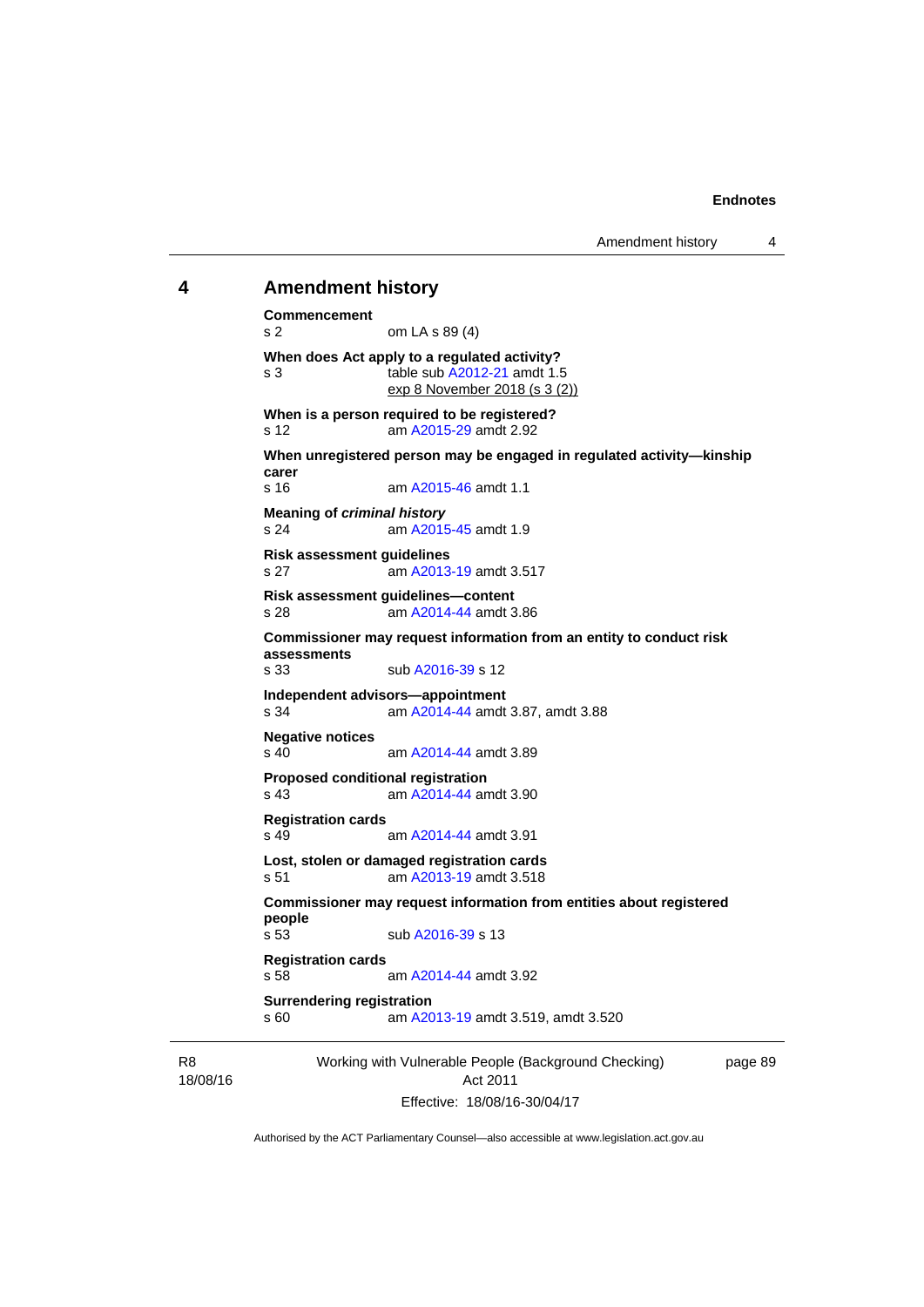4 Amendment history

| Information sharing<br>pt 7A hdg                                                                                                                    | ins A2016-39 s 14                                                                                    |  |  |  |  |
|-----------------------------------------------------------------------------------------------------------------------------------------------------|------------------------------------------------------------------------------------------------------|--|--|--|--|
| Commissioner may give information to particular entities<br>ins A2016-39 s 14<br>s 63A                                                              |                                                                                                      |  |  |  |  |
| Particular entities may give information to commissioner<br>ins A2016-39 s 14<br>s 63B                                                              |                                                                                                      |  |  |  |  |
| <b>Review of Act</b><br>s 70                                                                                                                        | exp 8 November 2020 (s 70 (2))                                                                       |  |  |  |  |
| <b>Regulation-making power</b><br>am A2014-44 amdt 3.93<br>s 71                                                                                     |                                                                                                      |  |  |  |  |
| Fair Trading (Australian Consumer Law) Act 1992, dictionary, definition of<br>fair trading legislation, new paragraph (g)<br>om LA s 89 (3)<br>s 72 |                                                                                                      |  |  |  |  |
| <b>Regulated activities</b><br>sch 1<br>am A2015-22 amdt 1.1, A2015-46 amdt 1.2                                                                     |                                                                                                      |  |  |  |  |
| <b>Dictionary</b><br>dict                                                                                                                           | def ACT Teacher Quality Institute ins A2016-39 s 16<br>def registration number om A2014-44 amdt 3.94 |  |  |  |  |

page 90 Working with Vulnerable People (Background Checking) Act 2011 Effective: 18/08/16-30/04/17

R8 18/08/16